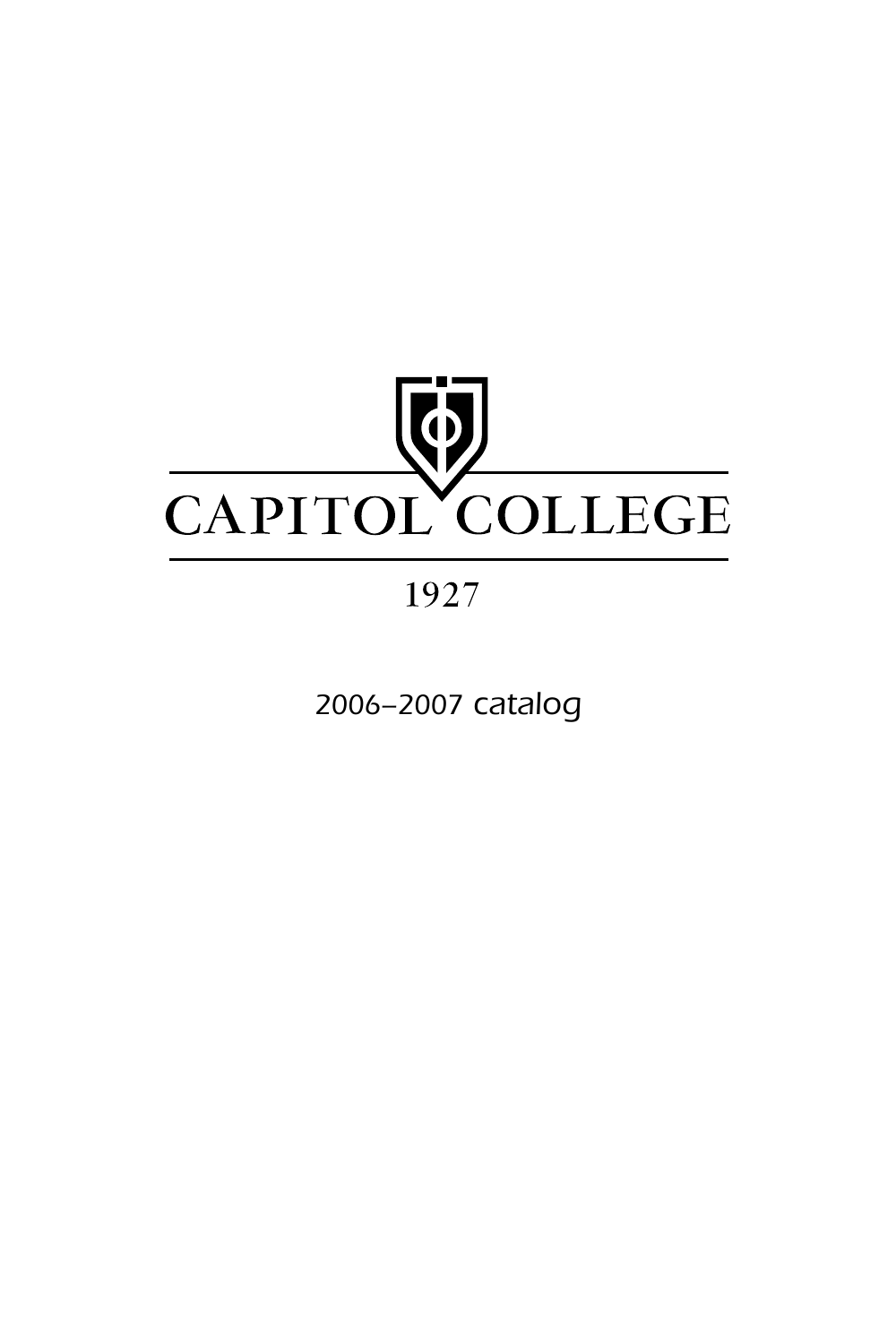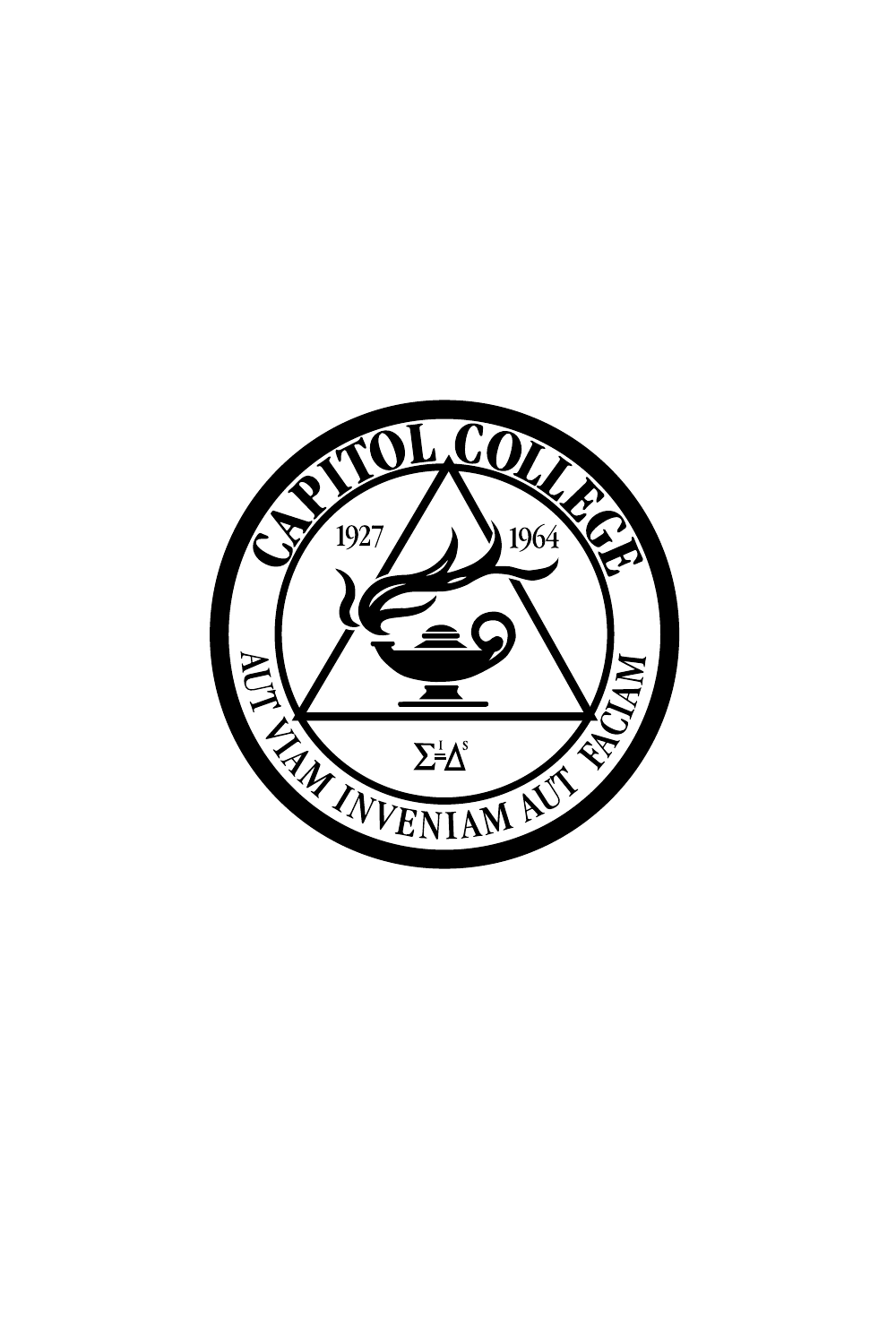# **CAPITOL COLLEGE**

## **2006-2007 Catalog**

## **General Information**

## **Academic Policies**

## **Tuition/Financial Aid**

## **Undergraduate Studies**

| Telecommunications Engineering Technology 48 |
|----------------------------------------------|
|                                              |
|                                              |

## **Graduate Studies**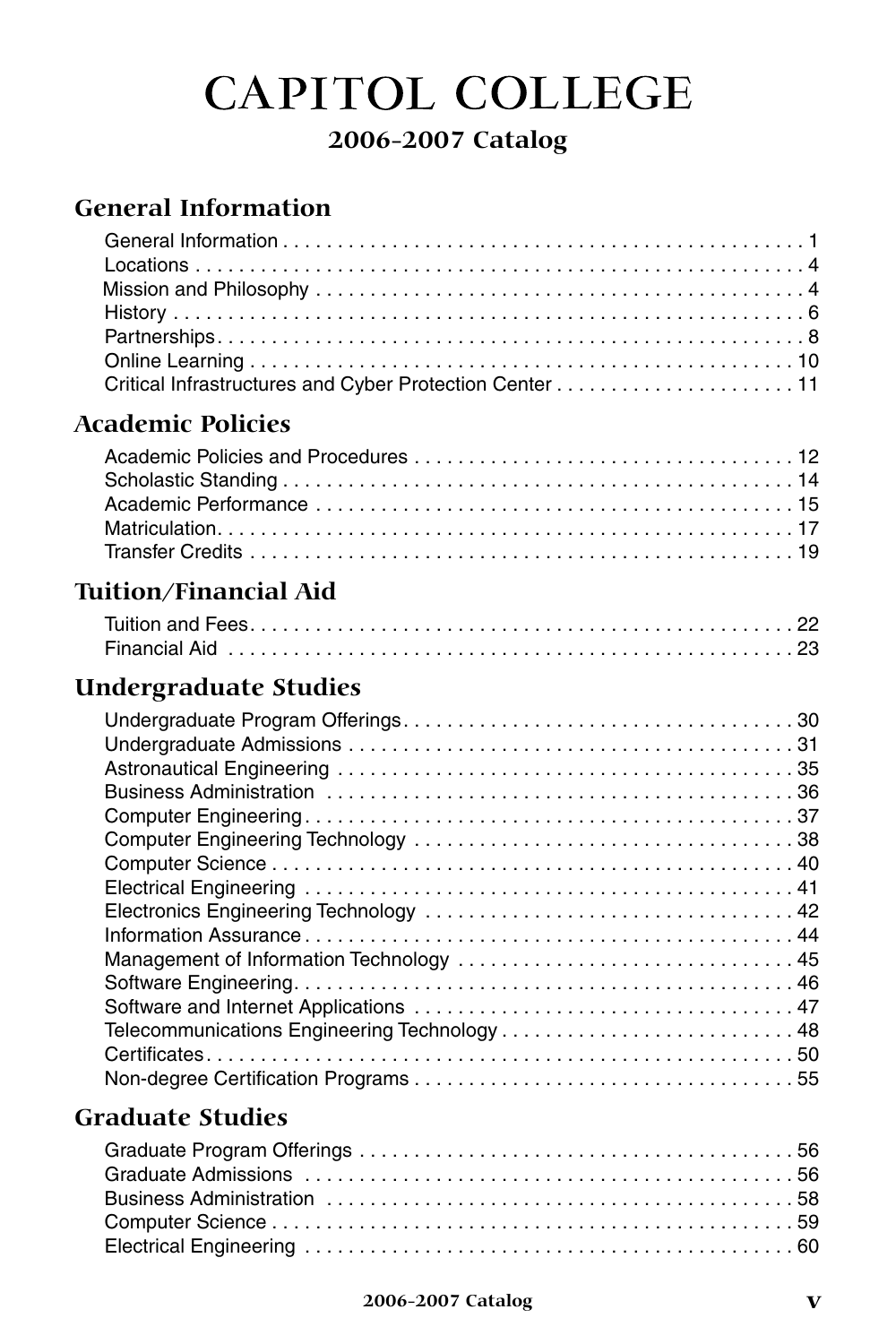| Information and Telecommunications Systems Management  62 |
|-----------------------------------------------------------|
| <b>Courses</b>                                            |
|                                                           |
| <b>Resources</b>                                          |
|                                                           |
|                                                           |
|                                                           |
|                                                           |
|                                                           |
|                                                           |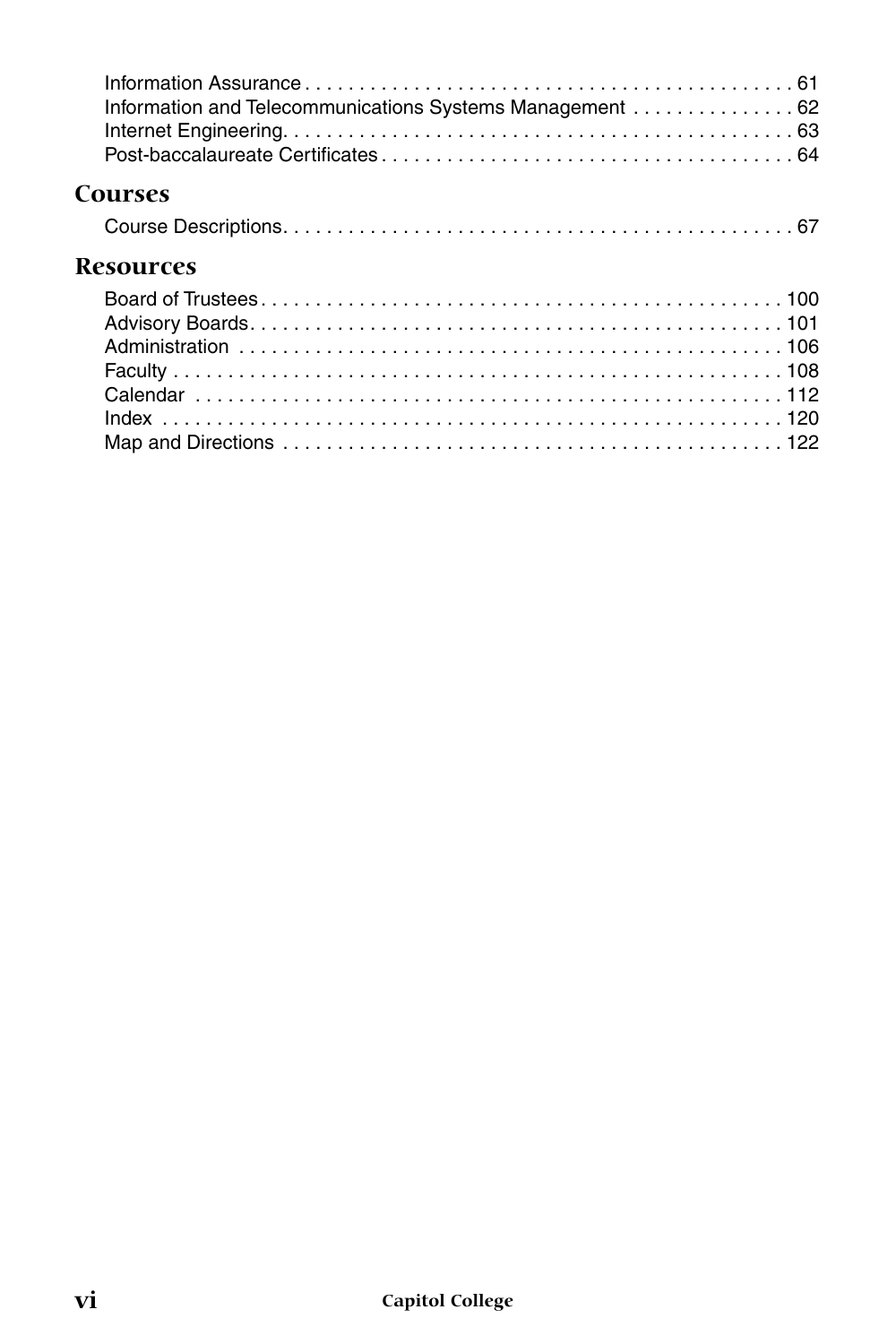# **General Information**

## **Directory**

#### **Capitol College**

11301 Springfield Road Laurel, MD 20708-9758

#### **Main Telephone Numbers**

301-369-2800 888-522-7486

#### **Admissions**

| 301-953-3200                                                     |
|------------------------------------------------------------------|
| 410-792-8800                                                     |
| 800-950-1992                                                     |
| 888-522-7486                                                     |
| 301-953-1442                                                     |
| Undergraduate Admissions Email<br>admissions@capitol-college.edu |
| gradprograms@capitol-college.edu                                 |
|                                                                  |

#### **Website**

www.capitol-college.edu

#### **Office Hours**

The following offices are open Monday through Friday, 8:30 a.m.- 5 p.m. (EST).

#### President

Vice President for Academic Affairs Vice President for Finance and Administration Vice President for Planning and Assessment Vice President for External Relations Administration and Human Resources Advancement and Alumni Services Career Services\* Marketing and Communications Professional Services Student Life\*

\*Evening appointments are available.

The following offices are open as indicated (EST).

Admissions M, F 8:30 a.m. - 5 p.m. T-Th 8:30 a.m.- 7 p.m. Saturday appointments are available. Business Office

M, F 8:30 a.m. - 5 p.m. T-Th 8:30 a.m.- 7 p.m.

Financial Aid

9 a.m.-5 p.m. T-Th 9 a.m.- 7 p.m.

Registration and Records

M, F 9 a.m.- 5 p.m.<br>T-Th 9 a.m.- 7 p.m. 9 a.m.- 7 p.m.

## **Emergency Closing**

In the event of severe weather or other emergencies, any possible cancellations or late openings will be announced to area radio and television broadcasts and posted on the college website.

The college maintains a recorded message at 301-369-2800, 888-522-7486, 800-950-1992 and 301-953-3200 and posts a weather advisory on the website when possible. Due to power outages and other circumstances that occur during adverse weather, it is not always possible to update this information. It is the responsibility of students to tune in to the radio or television for announcements.

The television channels and radio stations notified by the college are listed in the student handbook and on the college website.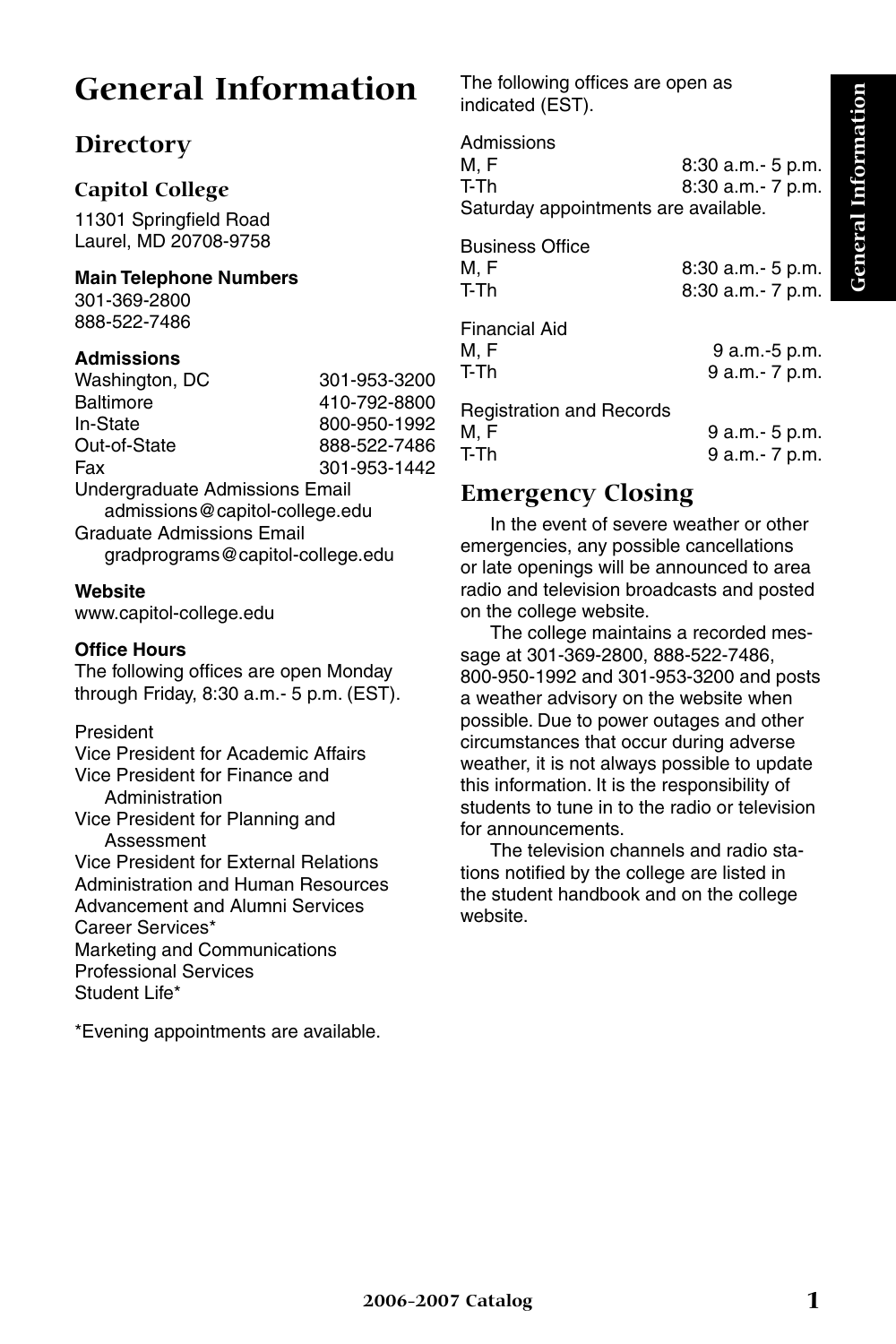## **Accreditation**

Capitol College is authorized by the state of Maryland (Maryland Higher Education Commission, 839 Bestgate Road, Suite 400, Annapolis, MD 21401, 410-260- 4500) to confer bachelor of science (BS) degrees in astronautical engineering, business administration, computer engineering, computer science, electrical engineering, information assurance, management of information technology, software engineering and software and Internet applications. The college is authorized to confer BS and associate in applied science (AAS) degrees in computer engineering technology, electronics engineering technology, and telecommunications engineering technology. The BS programs in business administration and management of information technology are fully accredited by the International Assembly for Collegiate Business Education (IACBE, PO Box 25217, Overland Park, KS 66225).

The college is authorized by the state of Maryland to confer master of science (MS) degrees in computer science, electrical engineering, information assurance, information and telecommunications systems management, and Internet engineering. The college is authorized by the state of Maryland to confer a master of business administration (MBA) degree. The MBA and information and telecommunications systems management programs are fully accredited by the International Assembly for Collegiate Business Education (IACBE, PO Box 25217, Overland Park, KS 66225).

The college is accredited by the Commission on Higher Education of the Middle States Association of Colleges and Schools (Commission on Higher Education, Middle States Association of Colleges and Schools, 3624 Market Street, Philadelphia, PA 19104, 215-662-5606). The BS degree program in electrical engineering is also accredited by the Engineering Accreditation Commission of Accreditation Board for Engineering and Technology. The baccalaureate degree programs in computer engineering technology, electronics engineering technology and telecommunications engineering technology are also accredited by the Technology Accreditation Commission of the Accreditation Board for Engineering and Technology (111 Market Place, Suite 1050, Baltimore, MD 21202, 410- 347-7700). Capitol College is approved for veterans' education by the Maryland Higher Education Commission.

## **Equal Opportunities**

Capitol College actively subscribes to a policy of equal educational and employment opportunity and, in accordance with Title IX of the education amendments of 1972, does not discriminate on the basis of race, color, sex, handicap, religion, national or ethnic origin in admission, treatment of students or employment.

## **Changes in Catalog Information**

Capitol College reserves the right to make changes in policies, procedures, degree requirements, schedules, course offerings and other college standards or announcements to meet circumstances that may arise after publication.

The provisions of this publication are not to be regarded as an irrevocable contract between the student and Capitol College. The college reserves the right to change any provision or requirement in any college publication without notice at any time during the student's term of attendance.

Capitol College reserves the right to require a student to withdraw, or to refuse to grant a degree or certificate if, in the judgment of the administration of the college, the student fails to meet the college's requirements satisfactorily. The college reserves the right to change tuition and fees at any time at the discretion of the Board of Trustees.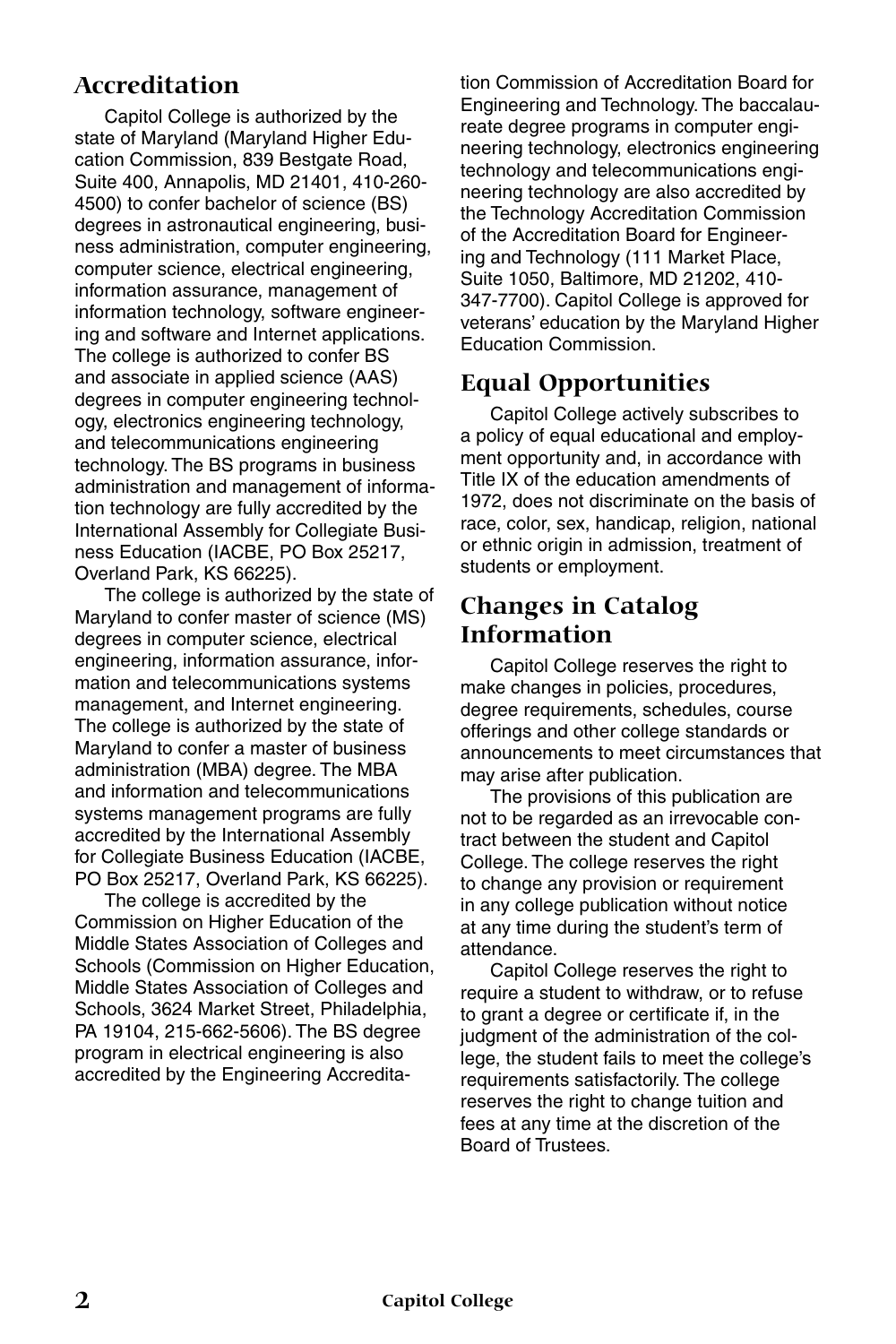## **Student Records**

The procedures and guidelines adopted by Capitol College regarding student records comply fully with the Family Educational Rights and Privacy Act of 1974. This federal law establishes the rights of students to inspect and review their records, to have the privacy of their educational records maintained and to provide guidelines for the correction of inaccurate or misleading data.

Educational records are defined as records, files, documents, and other materials containing information related to a student that are maintained by Capitol College. Included in this category are records maintained by faculty advisors, Office of Admissions, Office of Financial Aid, Business Office, Office of Career Services, Office of the Student Life and Office of Registration and Records.

Students who wish to gain access to a particular record should contact the office responsible for maintaining that record. Under college policy, records will be produced within a maximum period of three weeks, although in most instances the student will be shown the record upon request.

Certain documents, including financial records of parents and records being withheld for unpaid financial obligations, are not available to students. Students may waive access to their academic, employment and financial aid records.

Students discovering an error in their records should bring it to the attention of the official in charge of the record. Disagreements will be resolved by the appropriate Executive Council member.

Access to individual academic and financial records is denied to parents of students over the age of 18, unless the student signs a consent form. College personnel with a need to know may have access to student records.

The college may disclose directory information (name, address, date and place of birth, telephone number, attendance dates, previous institutions attended, class, major field of study, awards, honors and degrees) without the student's consent.

Students may restrict the release of directory information, except to school officials with legitimate educational interests. To do so, a student must make the request in writing to the Office of Registration and Records. Once filed, this request becomes a permanent part of the student's record until the student instructs the college, in writing, to have the request removed.

Students have the right to receive copies of their Capitol College academic and financial records. Reproduction of academic transcripts costs \$5 per copy. There is no charge for copies of financial aid transcripts.

Alleged failure by the college to comply with the Family Educational Rights and Privacy Act may be directed, in writing, to the Family Educational Rights and Privacy Act office by the student. Questions about this act may be referred to the appropriate Executive Council member.

## **The Capitol College Commitment**

Capitol College guarantees its qualified bachelor's degree graduates placement in the field of engineering, engineering technology, computer sciences, information technology or business with a competitive salary within 90 days of graduation, or Capitol College will provide up to 36 additional undergraduate credits tuition free while students continue their job search.

The Capitol College Commitment is a written job guarantee between the student and Capitol College. The commitment is open to all full-time undergraduate students (U.S. citizens or permanent residents).

Contact the Office of Career Services for more information.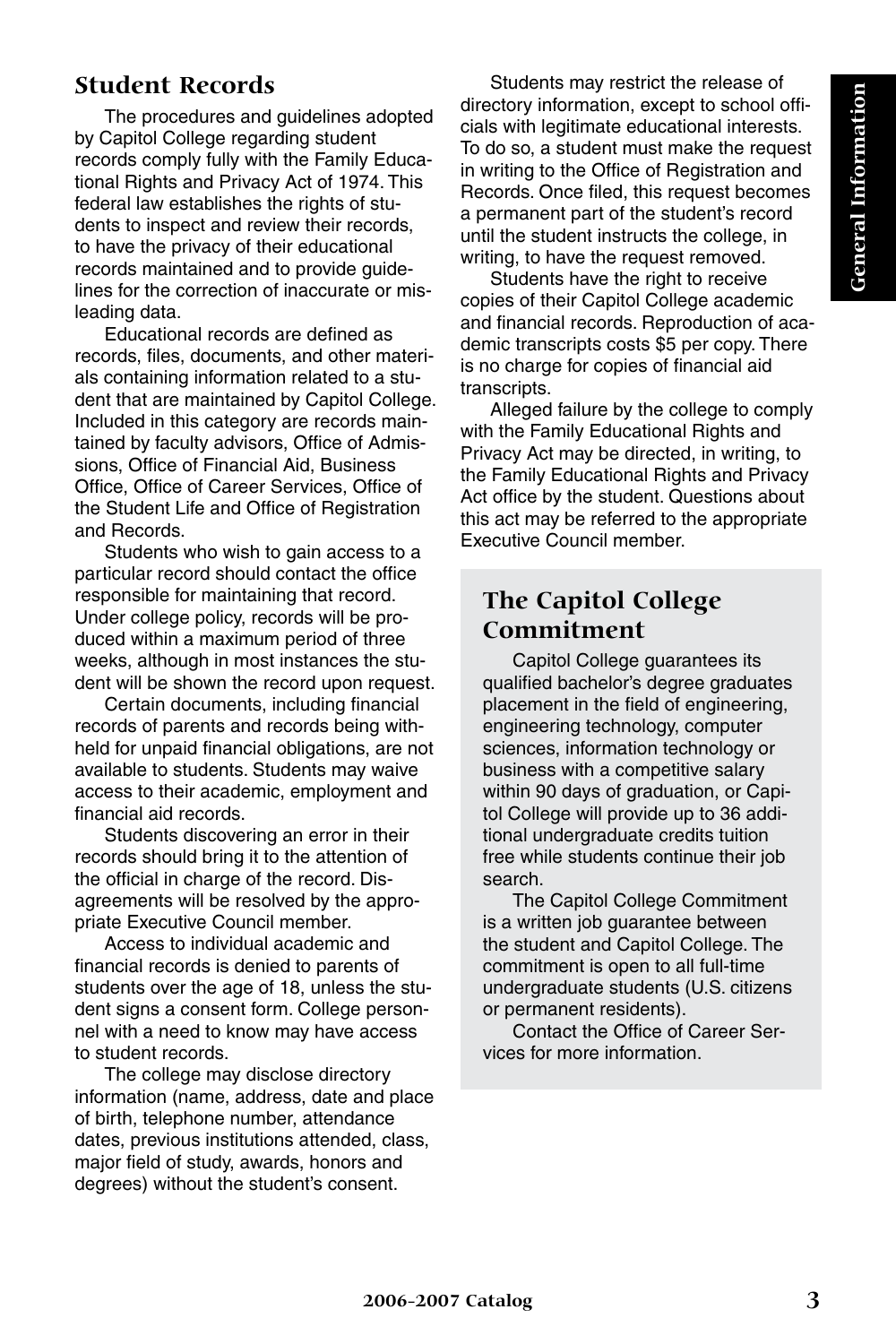# **Locations**

## **Laurel Campus**

Capitol College occupies the grounds of the former Beltsville Speedway. Located just off the Baltimore-Washington Parkway, the campus is minutes away from NASA Goddard Space Flight Center, the Beltsville Agricultural Research Center, the laboratory headquarters of the U.S. Food and Drug Administration, and the Patuxent Wildlife Research Center.

The tree-ringed suburban campus features gentle slopes and a small pond. The sleek white forms of M/A-COM Hall, MCI Hall and Telecommunications Hall are connected by glass-enclosed pedestrian walkways. The new William G. McGowan Academic Center houses state-of-the-art classrooms, laboratories and the Space Operations Institute. The buildings have high ceilings, skylights and exterior reflective glass walls overlooking the woods. Apartment-style student housing is available for 90 to 120 students.

All courses (day, evening and Saturday) necessary to complete the college's academic programs are available at the Laurel campus, with the exception of the graduate degree programs, which are available exclusively online. Courses online mirror the traditional classroom experience and provide the convenience of distance learning with the quality of real-time, two-way audio interaction.

## **Southern Maryland**

Selected courses leading to degrees in electrical engineering, computer science and (soon, pending state approval) business administration are offered in classrooms at the Southern Maryland Higher Education Center in California, Maryland, near the Patuxent River Naval Air Station.

# **Mission and Philosophy**

## **Mission**

The mission of Capitol College is to provide practical education in engineering, computer science, information technology and business that prepares individuals for professional careers and affords them the opportunity to thrive in a changing world.

## **Vision**

Capitol College will be esteemed as a premier provider of higher education and training in engineering, computer science, innovative technologies and business. Capitol will provide convenient and affordable access to quality learning outcomes for success as professionals and leaders.

With dedicated faculty and staff, modern facilities, supportive alumni and friends, and qualified students, Capitol College will be a preferred place to learn and work in the Middle Atlantic United States. We will be regarded as a worldwide leader in the creative use of technology for education.

## **Values**

- Quality always striving for continuous improvement
- Growth expanding and changing to meet new needs of society
- Leadership offering creative, supportive and shared leadership
- Balance maintaining a balance between competing needs
- Integrity being honest, ethical and open
- Teamwork exercising collective effort to support students and staff
- Communications providing timely and useful information
- Flexibility discovering and seizing opportunities
- Safety maintaining awareness and prevention of accidents and threats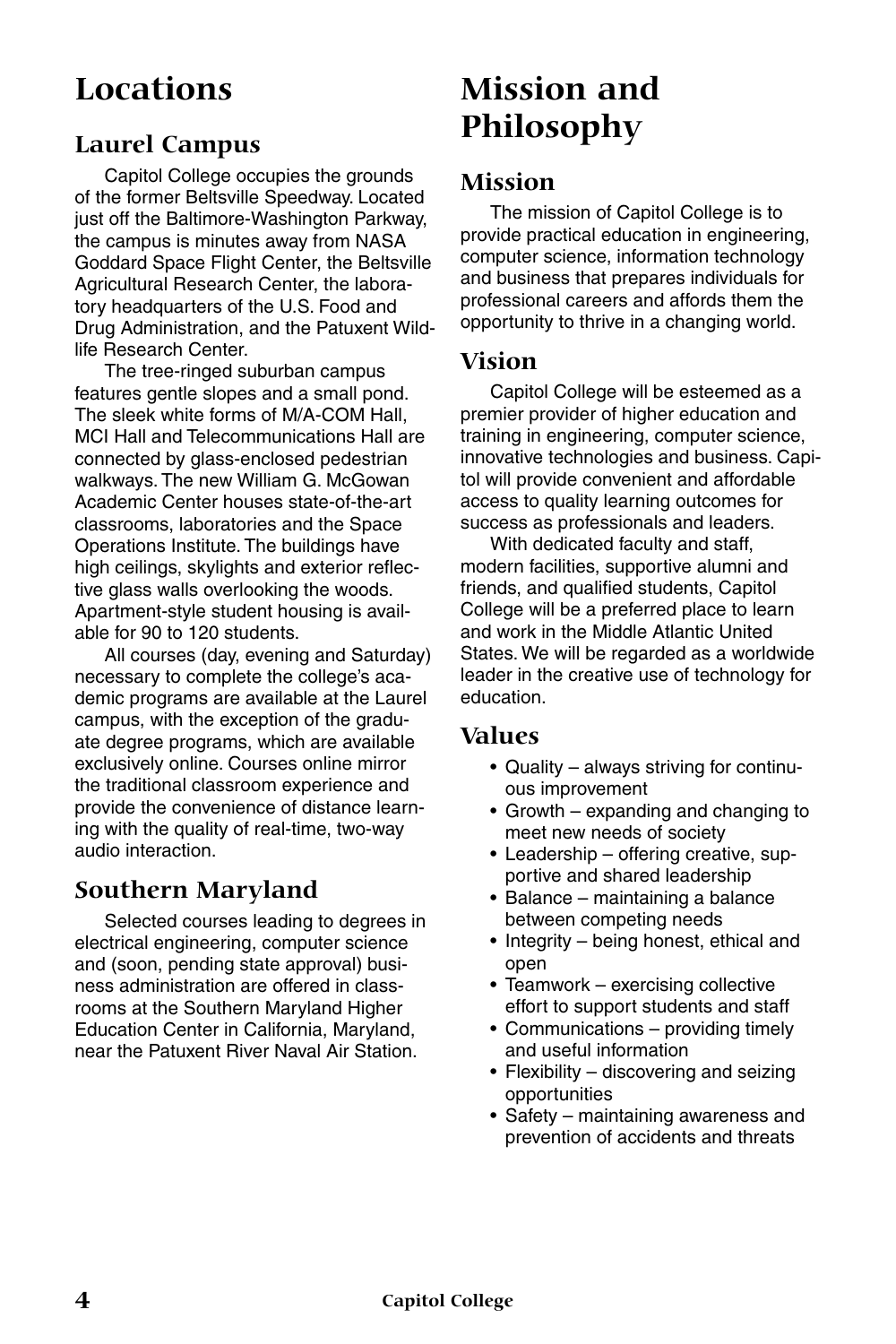## **Institutional Delineation**

Throughout the United States, only eight nonprofit institutions share Capitol College's educational niche. Programs of academic clusters, senior technology practica, synchronous distance learning, open access to laboratories, and intensive career services make Capitol College a unique institution. Capitol College is a specialized, independent, nonprofit, nonsectarian educational institution that focuses on undergraduate, graduate and professional career education in engineering, information technology, engineering technology and business.

## **Educational Philosophy**

Four principles define the educational philosophy of Capitol College. Academic programs must be:

- Grounded in theory in order to prepare students for professional careers
- Fundamentally hands on and practice oriented to provide the technical skills for students to be immediately employable upon graduation
- Tied to the contemporary needs of industry so that curriculum reform and development are pragmatic
- Enriched by courses in the liberal arts to provide every graduate with an enhanced sense of self, society, history and aesthetics.

## **Students**

Capitol College's student body mirrors the 21st century diversity of American higher education. Academically well-prepared high school graduates come to Capitol College to complete educational experiences that will open career opportunities for them. Working adults, veterans and transfer students come to Capitol College to complete undergraduate programs of study that will open or enhance career opportunities for them. Established professionals come to Capitol College to expand their skills by earning master's degrees

or completing short-term learning experiences. In its admissions policies, Capitol College values academic preparation and student motivation. In its retention practice, Capitol College values sustained academic performance.

## **Outcomes**

Capitol College seeks to prepare graduates who demonstrate four characteristics:

- Employability The ability to enter technical and managerial careers, appropriate to their level and area of study, immediately upon graduation.
- Communications Mastery of traditional and technological techniques of communicating ideas.
- Preparation of the Mind The broad intellectual grounding in technical and general subjects required to embrace future technical and managerial opportunities with success.
- Professionalism Commitment to life-long learning, ethical practice and participation in professional societies.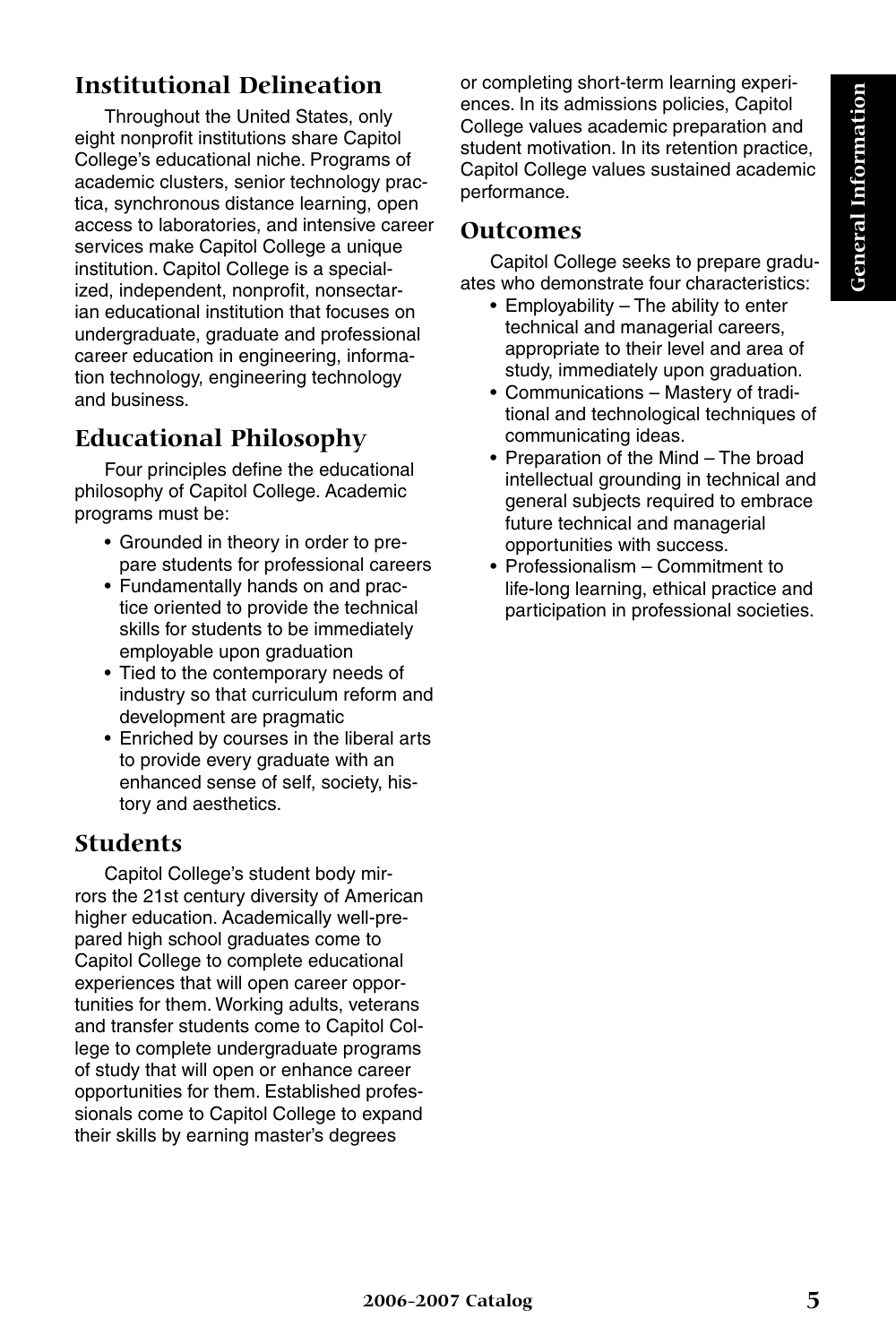# **History**

Since its start more than 75 years ago, Capitol College has remained true to its mission – preparing students for careers in a quickly changing world. With a tradition of academic excellence and practical learning, Capitol College has equipped its alumni with the knowledge and skills to evolve with the advanced sophistication of technology.

Capitol College was founded as the Capitol Radio Engineering Institute in 1927 by Eugene H. Rietzke. A Navy veteran and radio operator, Rietzke foresaw the need for an advanced school that could produce talented radio and electronics technicians. CREI began as a correspondence school, but its popularity led to the 1932 opening of a residence division in Washington, DC, allowing students to work hands on in laboratories. As radio technology improved, new training programs and courses were quickly added. Following the end of World War II, CREI became one of the first three technical institutes accredited by the Engineers' Council for Professional Development.

The institute entered a new era in the mid-1950s when it began awarding twoyear degrees. The school expanded its reach to new programs in applied engineering and electronics. To reflect this evolution, the institute changed its name to Capitol Institute of Technology in 1964. It awarded its first bachelor of science degrees in 1966 to four graduates of its electronics engineering technology program. Anticipating the need for more room, Capitol relocated in 1969 to a leased building in Kensington, Maryland.

During the following decade, enrollment increased and so did the program offerings. In 1976 the Middle States Association of Colleges and Secondary Schools granted accreditation to Capitol, and the National Science Foundation provided funding for new instructional scientific equipment. Quickly outgrowing its space, Capitol's leaders realized a need for a permanent home and began searching for a new campus.

In 1980 the college found its home in Laurel, Maryland. Within three years, Capitol purchased 52 acres that was the site of the defunct Beltsville Speedway, built new academic facilities and opened its doors. Enrollment swelled and the college added two more engineering technology degrees. Within the next decade a capital campaign and funding from the state of Maryland raised millions for buildings, equipment and a scholarship endowment. The campus expanded with Telecommunications Hall and the 340-seat Avrum Gudelsky Memorial Auditorium.

In the late 1980s, Capitol's leadership again recognized the transformation in the institution. The technical-based curriculum had become broader, with an increasing incorporation of humanities and social science courses. With a spacious campus and four-year degrees, the school had shed its skin as a technical institute. Preferring a title and an environment that would better suit its presence, the Board of Trustees changed the school's name to Capitol College. Along with the name change came a plan to offer more degrees in engineering and management, build on-campus housing and move from a quarterly academic calendar to a semester system.

Master's degrees were introduced in the 1990s as distance learning became more accessible. The college began several outreach efforts and business partnerships, such as the NASA PREP summer program for minority students and the Maryland Distance Learning Network. As the 20th century drew to a close, the college expanded the John G. and Beverly A. Puente Library, creating a spacious state-of-the-art facility with a multimedia teaching center. The opening of the William G. McGowan Academic Center has marked the next era for the college. The academic center hosts an expanded computer science department and the Space Operations Institute.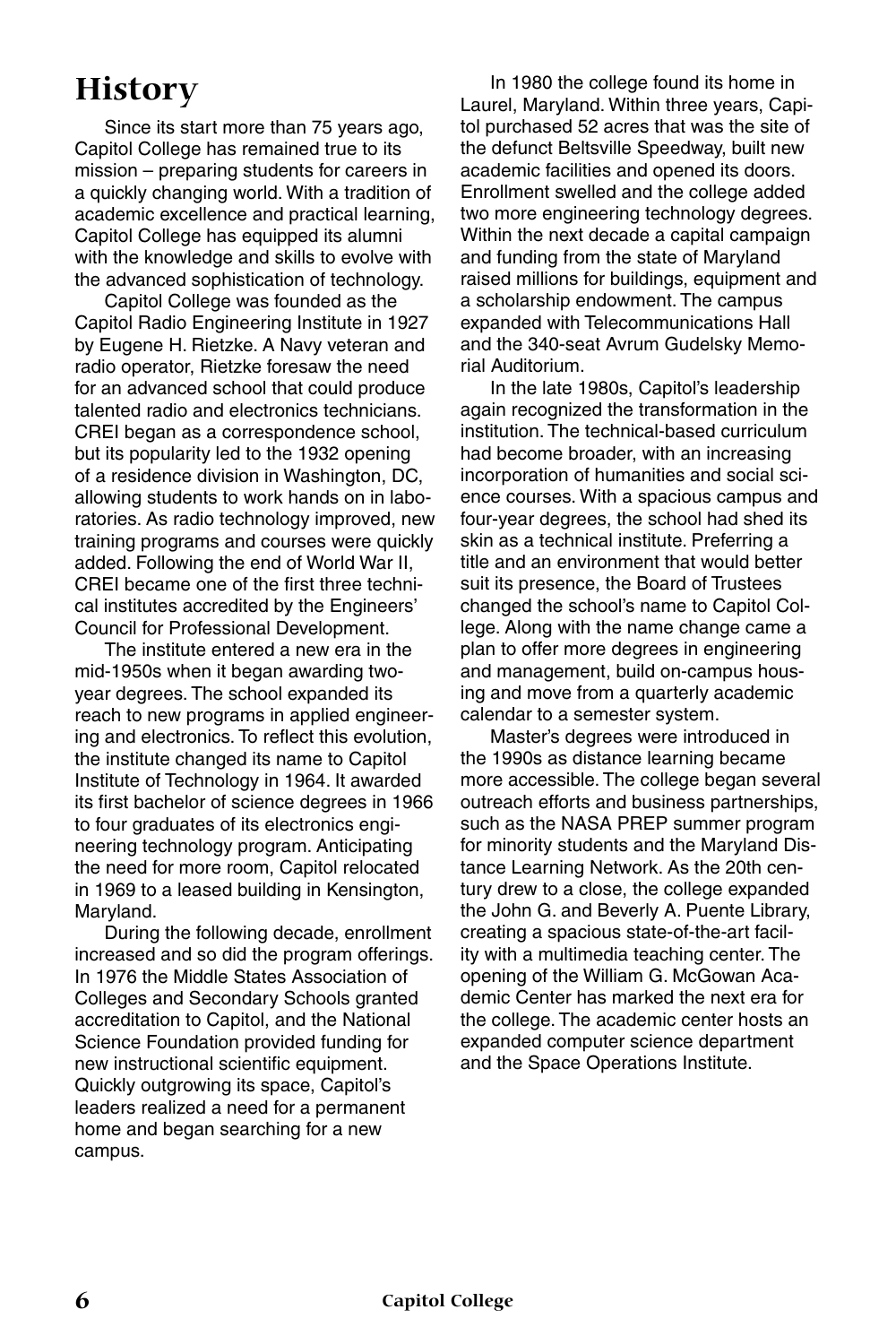Today Capitol is the only independent college in Maryland that specializes in providing a relevant education in engineering, business and related fields. It takes pride in its proven record of placing graduates in competitive careers with salaries that are higher than the industry average. As a respected regional leader, Capitol continues attracting the attention of government agencies and corporate partners. Through a partnership with NASA, Capitol offers academic programs in astronautical engineering and practical training at its Space Operations Institute. The National Security Agency and Department of Homeland Security have designated Capitol a National Center of Academic Excellence in Information Assurance Education, and the Institute of Electrical and Electronics Engineers has named Capitol College one of its eight educational partners.

While new innovations spur new developments and industries, the foundations that are taught at Capitol College – thinking critically, actively and creatively – will remain. As it looks to the future, Capitol College remains committed to providing students with a quality education and the relevant experience to excel in a changing world.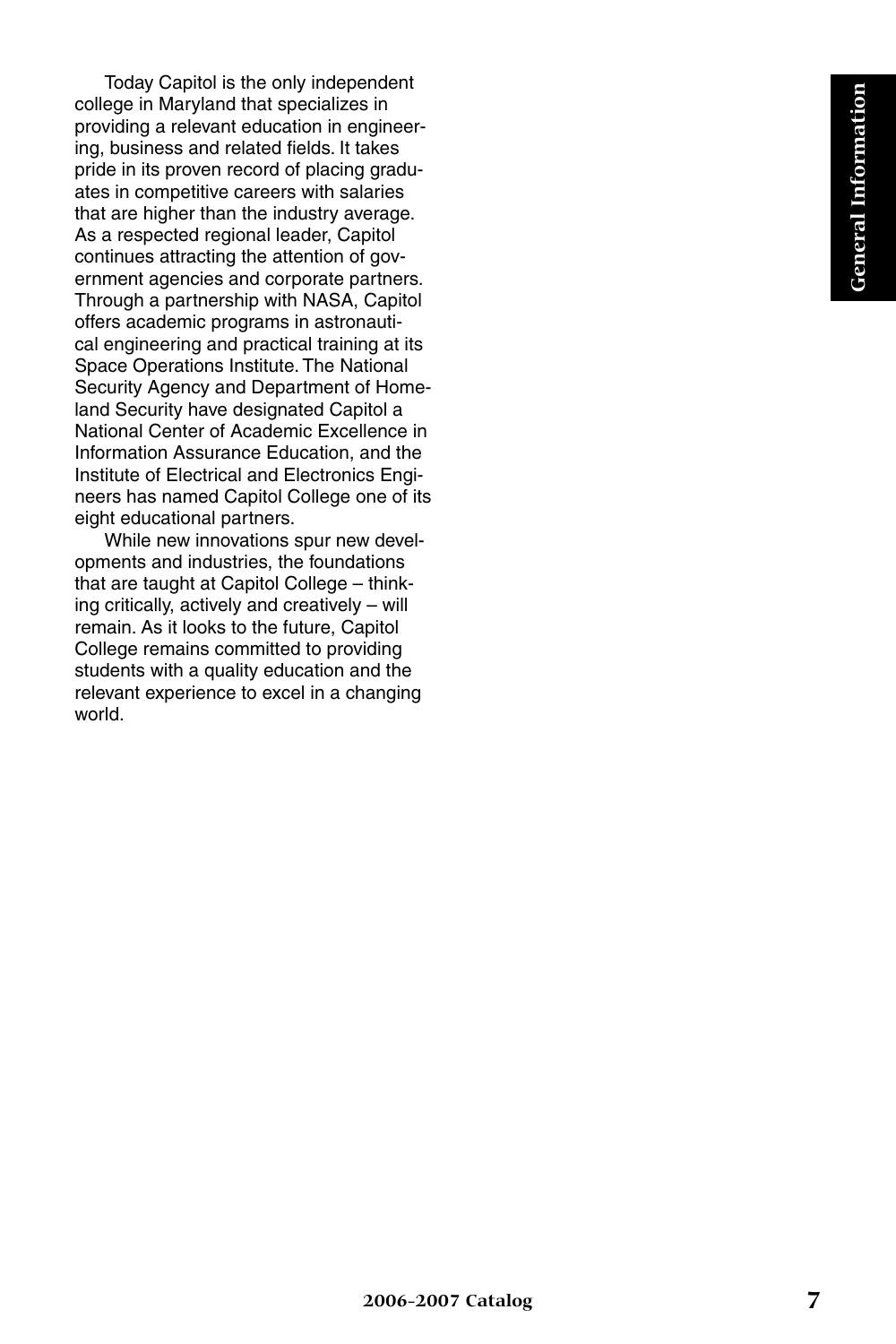# **Partnerships and Affiliations**

The college's academic offerings are strengthened by its partnerships and affiliations with government agencies, professional societies and private industry.

## **Graduate School, USDA**

Capitol College and the Graduate School, USDA jointly offer online, noncredit courses in information assurance and network security designed to meet the training needs of federal employees.

## **Institute of Electrical and Electronics Engineers**

Capitol College is one of only eight institutions that have entered into the university partnership program with the Institute of Electrical and Electronics Engineers. The program offers a discount to IEEE members who are interested in taking specified courses that the college offers at the graduate and continuing education levels.

## **National Defense University**

Capitol College has partnered with the National Defense University Information Resource Management College (NDU/ IRMC) to advance the professional skills and knowledge of active-duty military, veterans and select Department of Defense employees. This arrangement provides an opportunity for military students who have completed selected NDU programs to transfer up to 15 credits in lieu of Capitol College graduate coursework.

## **National Security Agency and Department of Homeland Security**

The National Security Agency and the Department of Homeland Security have jointly recognized and recertified Capitol College as a National Center for Academic Excellence in Information Assurance Education. Capitol received this designation after a thorough review of its master's degree-level information assurance curriculum, which meets the five federal domains, including two at the advanced level. Students successfully completing the requirements for the degree are awarded, in addition to the graduate degree, a certificate attesting that they successfully met the requirements of the five domains.

Capitol first received certification in 2003, one of a select group of universities and colleges to receive this recognition. The program is an outreach effort designed by the federal government to reduce vulnerability in the national information infrastructure by promoting higher education in information assurance, and producing professionals with information assurance expertise.

## **Partner Institutions**

Capitol College has collaborated with several Maryland colleges to provide transfer/articulation agreements. These colleges include Anne Arundel Community College, Prince George's Community College and WorWic Community College. These agreements allow students to easily transfer from participating colleges to Capitol College without loss of credit.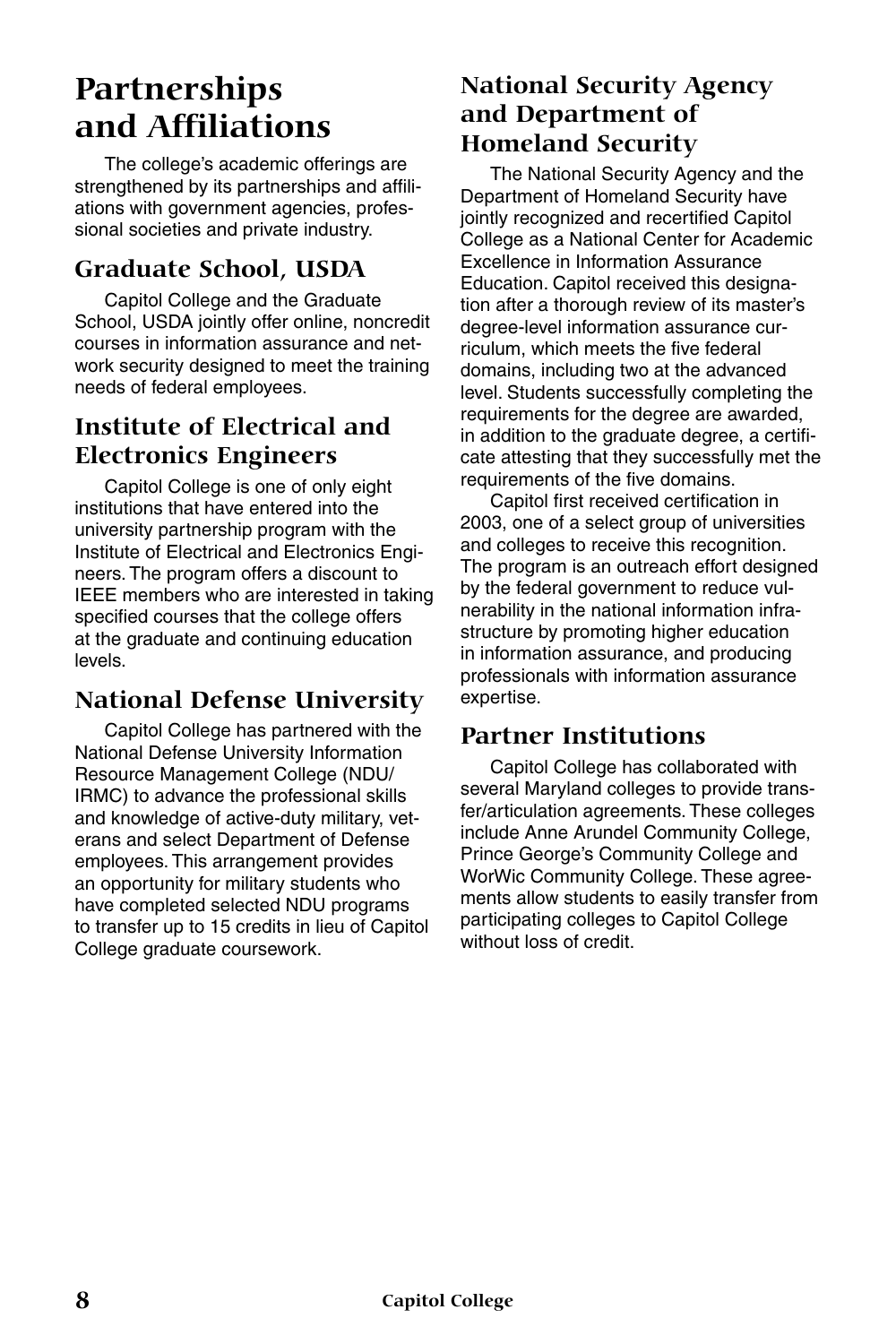## **Space Operations Institute**

The Space Operations Institute was established at Capitol College in 2002 with a grant from the National Aeronautics and Space Administration. It is a consortium of NASA, industry, government and education partners.

SOI combines the infrastructure necessary to manage satellite operations with an educational program that prepares students for careers in all aspects of space mission operations. SOI builds upon Capitol's established engineering foundation and works closely with NASA to understand the aerospace industry's changing skills requirements.

Full-time students enrolled in one of Capitol's engineering disciplines may apply for NASA and industry sponsored co-op positions. SOI co-op students work in one of our NASA Satellite control centers and gain practical experience to supplement their academic learning.

SOI is currently responsible for two NASA satellites. The Tropical Rainforest Measurement Mission (TRMM) satellite that is operated from the Goddard Space Flight Center and the Total Ozone Mapping Spectrometer (TOMS) satellite that is operated from Capitol's William G. McGowan Academic Center. SOI is responsible for operations, systems security, and general management for these missions. SOI management is continually searching for new opportunities with NASA and private industry to expand training and learning opportunities for students.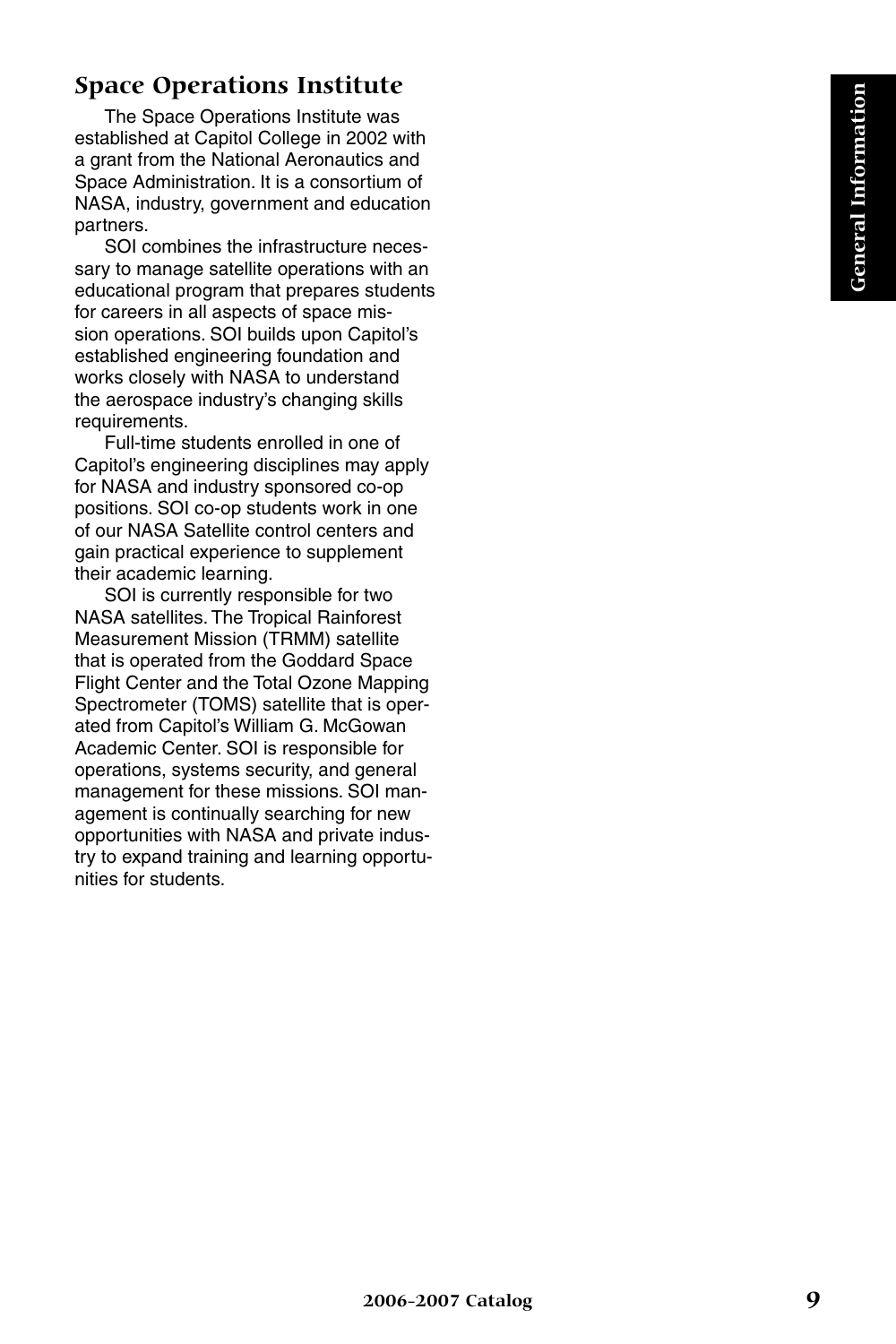# **Online Learning**

Capitol College offers all graduate degrees and certificates entirely online. Students enrolled in Capitol's online programs meet in virtual classrooms, allowing them to complete courses from a distance. The curriculum is supported by a webbased application that enables live delivery of interactive classes, and a course management system for the delivery of course materials, homework and discussion threads.

Online students participate in at least eight real-time class sessions each term or semester. Live audio lectures are transmitted over the Internet using Voice over Internet Protocol (VoIP). During the live lectures, students view lecture slides while listening to their professor speak in realtime. Student interactivity is encouraged and is made possible through chat and audio discussions. Similar to a traditional classroom, students can raise their hands using interface icons, and ask questions using a PC microphone or headset. Outside of the live classroom, the knowledge exchange continues as students download and view asynchronous course material, transmit homework assignments, post to discussion boards and collaborate with other classmates.

A typical online course consists of 16 class sessions, alternating between synchronous ("live") lectures and asynchronous sessions. The asynchronous sessions supplement topics discussed during the live lecture.

To participate in Capitol's online courses, students must have access to a PC with the following minimum requirements:

- Pentium III (350 MHz or more) with 128 MB RAM and 40 MB free space
- Microsoft 2000 or XP
- Internet Explorer 5.01 SP1+, 6.x+, Firefox 1.0+ or Netscape 7.2
- Internet connection with a 56K modem or faster
- A full-duplex sound card (Sound-Blaster compatible) with headset or microphone and speakers

For technical assistance visit our support website at support.capitol-college.edu or email helpdesk@capitol-college.edu. Phone support is available 9:30 a.m. to 10 p.m. Monday-Thursday and 9:30 a.m. to 5 p.m. Friday and Saturday at 888-522-7486 ext. 2011.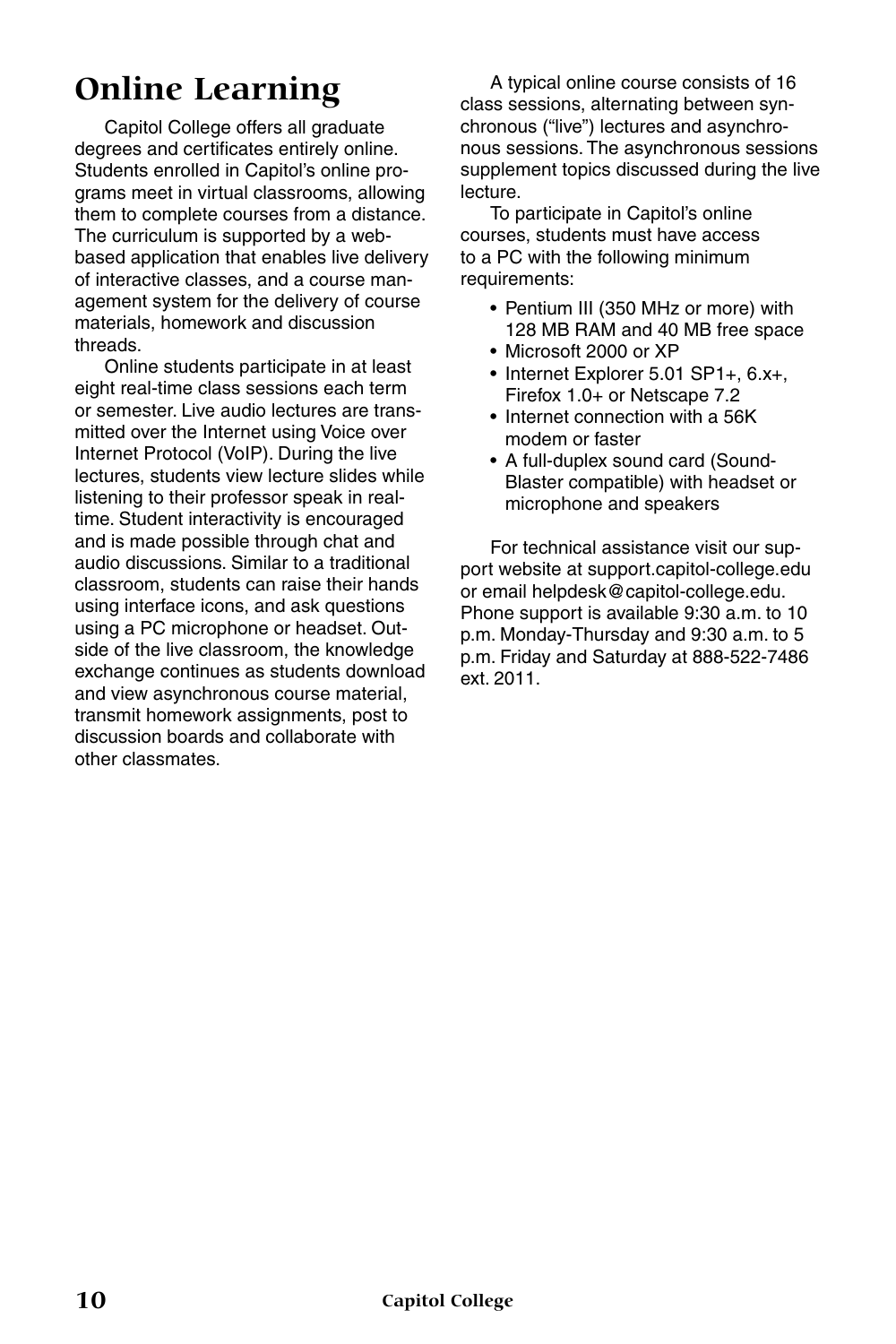# **Critical Infrastructures and Cyber Protection Center (CICPC)**

Capitol College's Critical Infrastructures and Cyber Protection Center educates and trains cyber assurance professionals at all levels of expertise to support the security of the state and national critical physical and cyber infrastructures. The center offers professional programs to the community; conducts research involving physical security, cyber assurance, and infrastructure protection issues and policies; develops new ways to help secure Maryland's physical and cyber security infrastructures; assists in the transfer of new technologies, practices, and policies to industry and government; establishes partnerships with government and industry to promote physical and cyber security; develops inter- and intrastate alliances; engages with Maryland academic institutions and other National Centers of Academic Excellence in Information Assurance Education; and enhances public awareness of potential threats and ongoing activities of the government and the public and private sectors to mitigate those threats.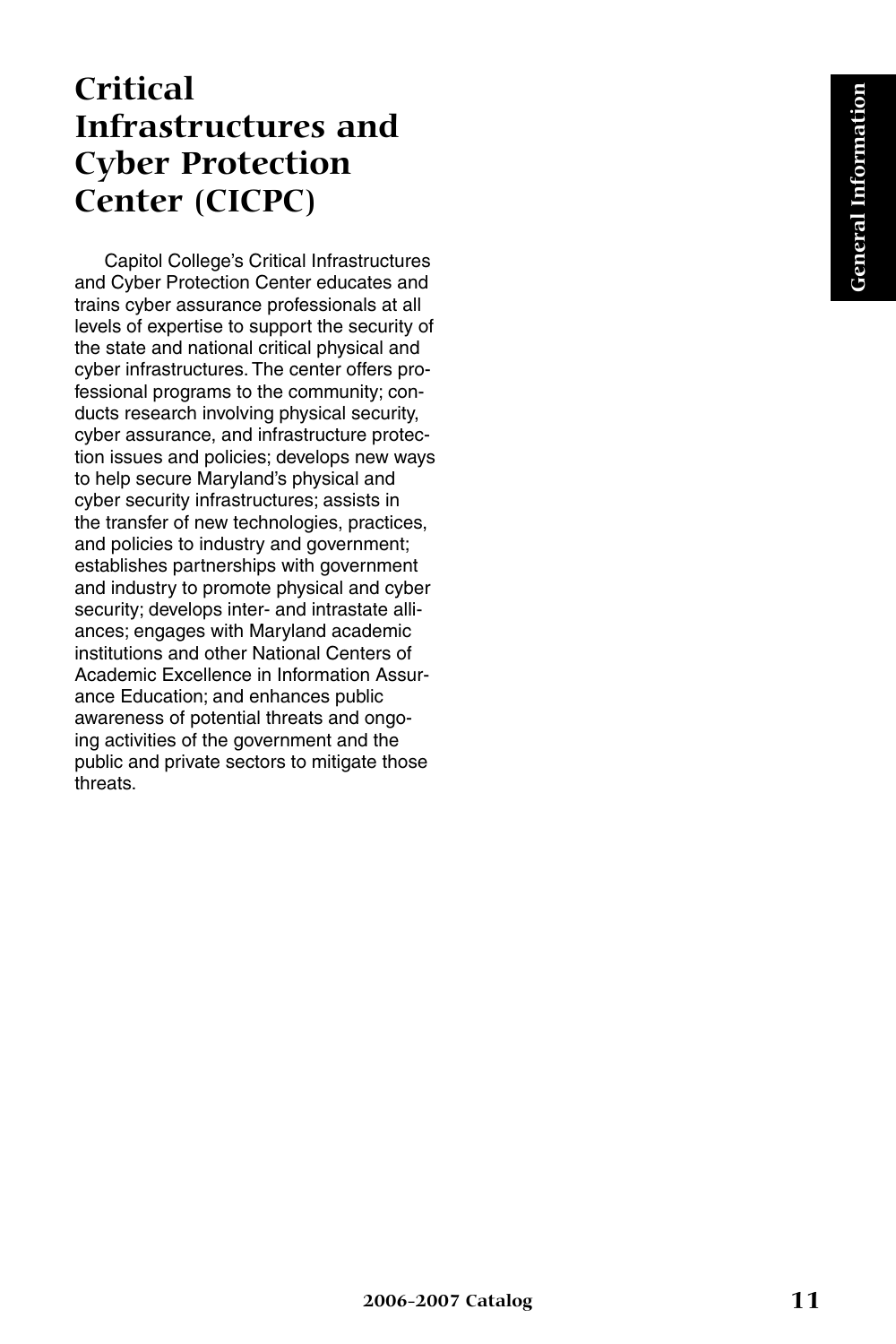# **Academic Policies and Procedures**

#### **Program Advisors**

Degree-seeking students are assigned academic advisors before registration. Students are encouraged to work closely with advisors in developing their programs of study. Academic advisors are available for guidance, but each student must assume final responsibility for conforming to college regulations and curriculum requirements.

#### **Registration Procedures**

Detailed registration information is provided before the beginning of each semester. Registration dates are listed in the college calendar beginning on page 112 and online. Students must be in good financial standing with the college to be eligible for registration services.

Registration forms can be obtained and submitted at the Laurel campus or online.

Late registration occurs during the first two weeks of the semester for all semester-length courses, or between the first and second class meeting for all term-length courses (both undergraduate and graduate). No term-length course registrations will be accepted after the second class meeting. The last day to add or drop a class is listed in the college calendar beginning on page 112 and online.

#### **Audited Courses**

Students who register to audit a course are charged the same tuition as those who register for credit. The grade of X is awarded at the end of the semester and is not used in computing the cumulative grade point average. Half-time financial aid students that change to audit will have part or all of their aid returned to the federal government. Students receiving VA benefits will not receive payment for audited courses. Any student receiving financial aid contemplating an audit should contact the Office of Financial Aid. Once registered for audit, students are not permitted to change to credit after the first two weeks of the semester. The last day to change from credit to audit is listed in the college calendar beginning on page 112 and online.

#### **Independent Study**

Independent study in a course will be granted in only the most extraordinary circumstances. The professor who administers the independent study and the appropriate academic dean must give permission for the course. When permission is given, the professor organizes the course requirements, including exams, homework, lab assignments, research and position papers, to compensate for the absence of classroom participation. Undergraduate students must have a minimum cumulative GPA of 2.5 to petition for independent study. Students interested in independent studies should consult with the appropriate academic dean and submit all appropriate documentation to the Office of Registration and Records.

#### **Change of Degree Program**

Students who want to change degree programs must fill out a change of degree program form, which may be obtained in the Office of Registration and Records or online. The academic dean must approve all changes of degree programs. Students who change their degree program are required to meet all requirements of the new programs that are in effect at the time of the change. Any student receiving financial aid contemplating a change of degree should see the Office of Financial Aid. Completed documentation must be submitted to the Office of Registration and Records after academic dean approval. Change of degree forms are available in the Office of Registration and Records or online.

#### **Double Degree Requirements**

Undergraduate students who are currently enrolled and want to pursue two degrees (AAS or BS) must have a cumulative GPA of 2.5 or higher. For a second BS degree, the student must complete a minimum of 150 credits, with a minimum of 18 credits distinction between majors, of which at least 12 must be upper-level credits. For a second AAS degree, the student must complete a minimum of 75 credits, with a minimum of nine credits distinction between majors, of which at least six must be 200 level or above.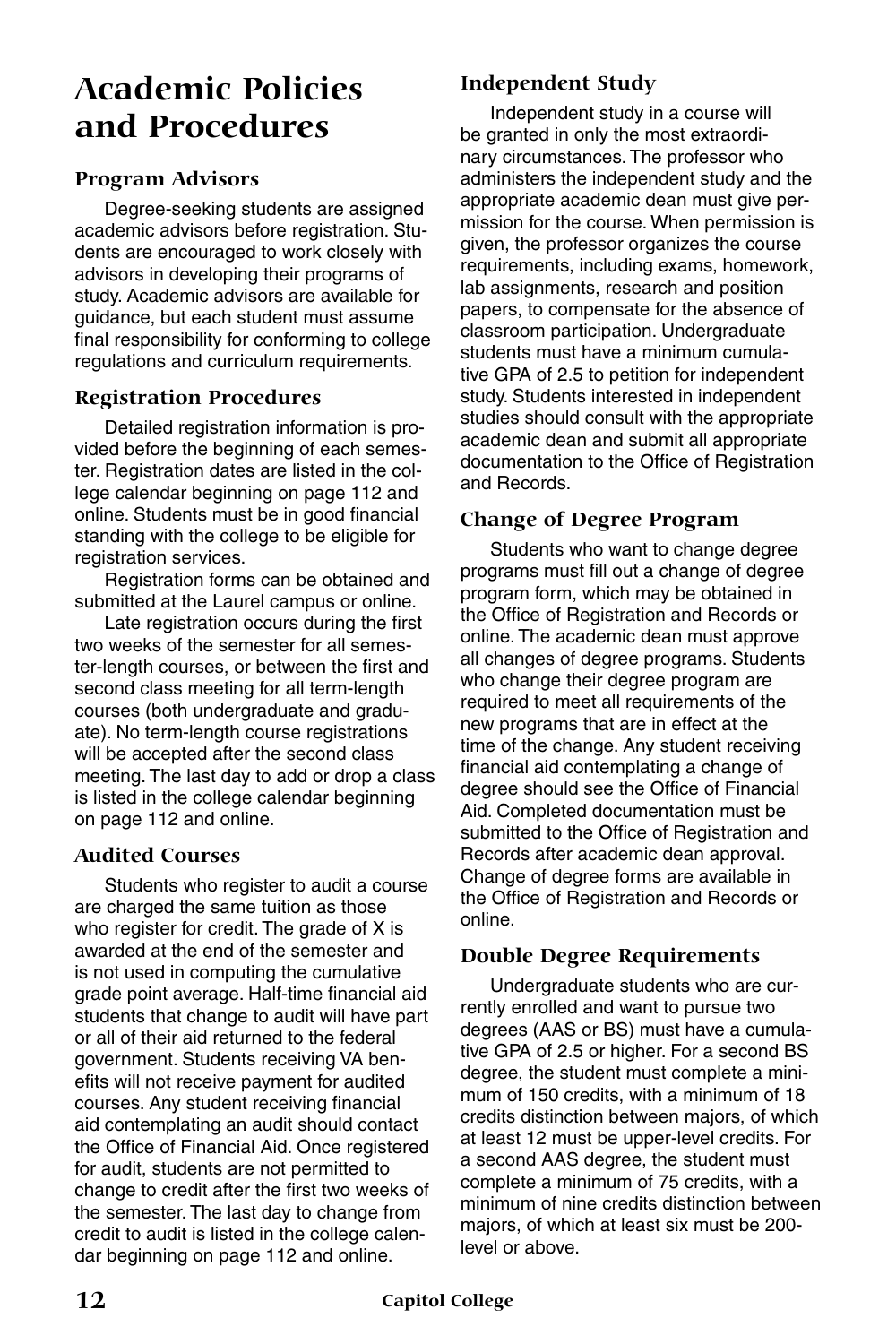Graduate students who want to obtain two degrees may overlap two to three courses, depending on the degree program, but must otherwise complete all the requirements for both degrees. Doubledegree-seeking graduate students are encouraged to consult their academic dean for advisement.

All students declaring a second degree must have academic dean approval and complete the change of degree program form. This may be obtained in the Office of Registration and Records or online.

#### **Course Drop**

There is a difference between dropping and withdrawing from a course. When a course drop or course withdrawal occurs the student remains enrolled in other courses. A drop takes place during the tuition refund period, and students are thus entitled to a percentage refund as outlined in the refund schedule. A course withdrawal takes place after the tuition refund period has elapsed, and results in a mark of W on the student's transcript. A W does not affect students' cumulative GPA. Failure to attend class does not constitute withdrawal and does not eliminate a student's academic or financial responsibilities.

If you are dropping all classes (to zero credits) for the semester, you are considered withdrawing and need to follow the procedure for withdrawal (as listed in the next section). Also see "Readmission."

Deadline dates for dropping a course and withdrawing from a course are listed in the college calendar on page 112 and online.

#### **Withdrawal from the College**

Students who want to withdraw from the college or are dropping from all classes in a term or semester must complete a withdrawal form from the Office of Student Life or online. Failure to attend classes does not constitute withdrawal and does not eliminate students' academic or financial responsibilities. Students cannot withdraw during the week of final exams.

Withdrawal from the college may affect financial aid awards. Anyone receiving financial aid or VA benefits must see a financial aid administrator before withdrawing. Consult the college calendar for specific withdrawal dates.

#### **Readmission**

Students who withdraw from the college are eligible for readmission at any time, unless they have been in violation of the college's academic regulations, or have been dismissed for disciplinary reasons. Students who have been admitted to the college and interrupt their attendance for more than one academic year (three consecutive semesters) must resubmit an application for admission. In this case, a readmitted student must meet the degree requirements in place at the time of readmission in order to qualify for graduation. Arrangements for payment of outstanding tuition balances must be made with the Business Office before readmission is approved.

#### **Course Cancellation**

The college can cancel a course for which an insufficient number of students are enrolled. Students will be notified of a cancellation by the first class session, and any payments made will be refunded in full or credited to your next term in full.

#### **Course Prerequisites**

When planning schedules for upcoming semesters, students should pay special attention to the course prerequisites. Students must obtain a grade of C or better in prerequisites for degree required courses. Those students not meeting the course criteria will not be allowed to register without approval from the appropriate academic dean.

#### **Completion of English Courses**

Students seeking bachelor's degrees at Capitol College must complete EN-101 and EN-102 before being permitted to register for junior-level classes. Transfer students must have equivalent transfer credits for EN-101 and EN-102 before being permitted to register for junior-level classes. Transfer students of junior status who do not have equivalent transfer credits for EN-101 and EN-102 must meet with the dean of business and information management before registering.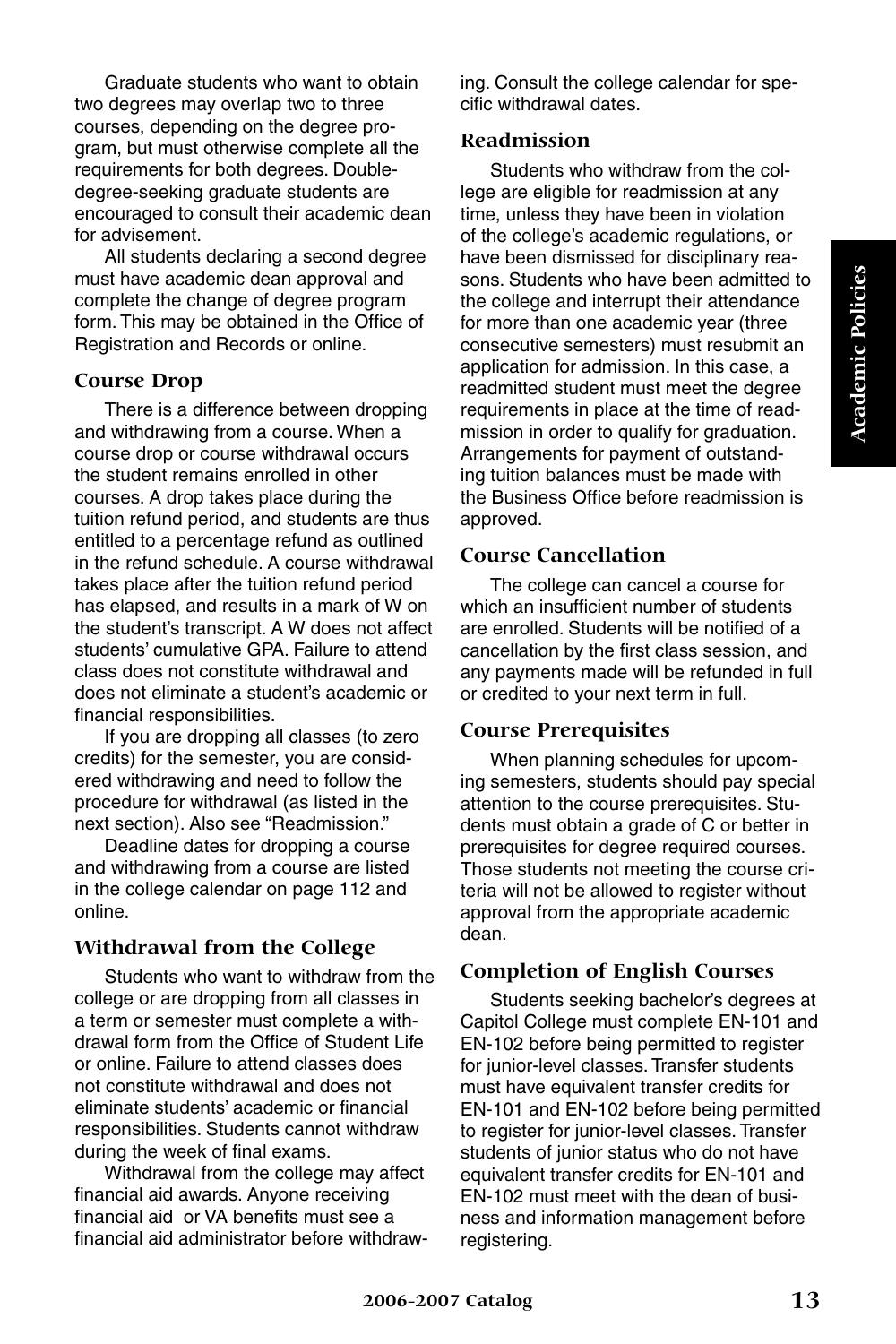#### **Class Attendance**

Each professor establishes regulations regarding class attendance at Capitol College. Regular class and laboratory attendance is necessary to achieve maximum success in college work. Students receiving financial aid who do not attend classes will lose their aid.

#### **Transcripts**

Student academic records are maintained exclusively by the Office of Registration and Records. These records are considered privileged documents between the student and the college and will be released only upon a signed, written request from the student, except as may be required by law.

Transcripts will be issued when the student submits a signed request form and the student's financial account is current. A \$5 transcript fee is assessed for each issuance. Transcript request forms are available in the Office of Registration and Records and on the Capitol College website.

Capitol College will neither issue a transcript that reflects only part of a student's record nor make copies of transcripts on file from other colleges or universities. Federal guidelines prohibit the faxing or emailing of grades and transcripts.

#### **Summer Session**

The undergraduate summer semester is composed of 8- and 11-week sessions with a week for final examinations. All summer sessions will contain the same amount of material normally covered during a semester. Class schedules will be modified to accommodate the shortened period. Please refer to the college calendar beginning on page 112 for the summer session schedule.

Graduate online courses offered in the summer session maintain the 8-week accelerated term and 16-week semester.

#### **Identification Cards**

All enrolled undergraduate students will receive a Capitol College identification card. ID cards are required to check out laboratory equipment or library materials.

The student activity fee covers the cost of the original ID card. At the beginning of

each semester, information about obtaining an ID card is posted on campus and online.

Graduate students may request an ID card from the Office of Student Life.

# **Scholastic Standing**

#### **Grading System**

The quality of a student's academic performance is evaluated by letter grades that are assigned quality points as follows:

|       |                        | Quality        |
|-------|------------------------|----------------|
| Grade | Standard               | <b>Points</b>  |
| А     | Excellent              | 4              |
| в     | Good                   | 3              |
| C     | Average*               | $\overline{2}$ |
| D     | Below average*         | 1              |
| F     | Failing                | 0              |
|       | Incomplete             | 0              |
| NG    | No grade               | 0              |
| Р     | Pass                   | 0              |
| R     | Repeat                 | 0              |
| S     | Satisfactory           | 0              |
| Ū     | Unsatisfactory         | 0              |
| v     | Validation credit      | 0              |
| w     | Withdrawn (officially) | 0              |
| x     | Audit                  | 0              |
|       | Transfer credit        |                |

\* A grade of C shows minimum expectations have been met at the graduate level. Grades of D will not apply toward graduate program requirements.

#### **Grade Point Average**

At the end of each semester, averages are computed for each student's record to indicate the general level of his or her academic standing. The first is the scholarship level for the semester. The second is the cumulative grade point average, indicating the scholarship level for all work taken at the college to date.

In cases where a student retakes a course, only the highest grade is used in computing the CGPA. The previous grade remains on record as information only. To graduate, undergraduate students must have a CGPA of at least 2.0 and at least a 2.0 in the degree program. Graduate students must have at least a 3.0 CGPA and at least a 3.0 in their current degree program.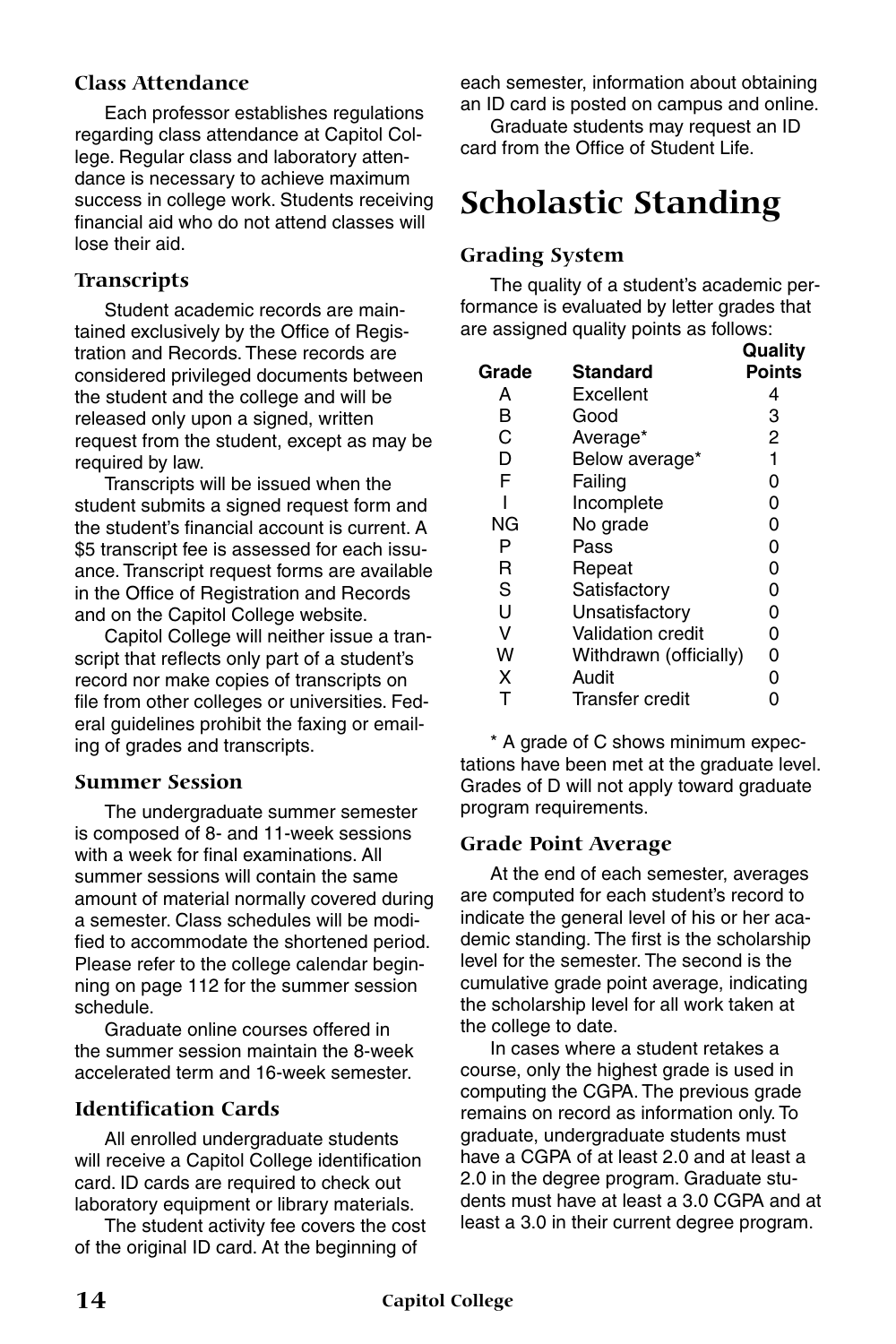#### **Incomplete Grades**

An incomplete (I) grade will not be given except in the case of a true emergency that can be documented by medical records, death certificates, etc. Even if a true emergency exists, a student will not be allowed an extension (an I grade) unless that student has been attending classes and has kept up with the work before the emergency.

When an I grade is submitted, the professor will complete an incomplete grade form in the Office of Registration and Records explaining the reasons for the I grade and listing the student's grades in the course. The student must then complete the work by the end of the fourth week of the next term, or the I will be converted to an F (unless the professor has specified that the I be converted to a C or D). After six months, the Academic Affairs Council must approve changes in grades.

#### **No Grade Mark**

When it is not appropriate to award a grade, a mark of NG will be given. NG grades are not calculated in the student's term or CGPA.

#### **Grade Reports**

Grade reports are mailed to students in good financial standing each semester within three weeks after the last day of final exams. Students who want to have grades sent to sponsors must complete the proper request form available in the Office of Registration and Records or online. Federal regulations prohibit the use of phone, email or fax for official grade distribution.

#### **Grade Appeal**

Students who believe their posted grade is incorrect should speak directly to the professor. If the student and professor cannot resolve the issue in a satisfactory manner, the student may write a letter clearly explaining the situation to the appropriate academic dean. If the academic dean and student are unable to resolve the issue in a satisfactory manner, the student may appeal in writing to the vice president for academic affairs. The vice president will review the situation and may seek the advice of the Academic Affairs Council. The decision of the vice president is final and no further

review will be granted. All appeals must be filed by the fourth week of the next term.

#### **Grade Changes**

Occasionally, a grade must be changed as errors do occur. However, grade changes will not be accepted later than six months after a term has ended; therefore, if a student truly feels that a mistake has been made, he or she must investigate as soon as possible after the grade is issued.

#### **Dean's List**

Full-time undergraduate students who have GPAs of 3.5 or higher, and no failing grades for the semester, qualify for the dean's list. Dean's list designation is included on the student's permanent record.

#### **Dean's List for Part-time Students**

Part-time undergraduate students taking at least six semester credits, who have GPAs of 3.5 or higher and no failing grades for the semester, qualify for the dean's list for part-time students.

# **Academic Performance**

#### **Academic Standing**

Students seeking a BS or AAS degree are in good academic standing if they have a cumulative grade point average of at least 2.0 in their degree program and are not on academic suspension. Students seeking a master's degree are in good academic standing if they have a CGPA of at least 3.0 and are not on academic suspension.

#### **Repeating a Class**

A specific course may be repeated twice in order to improve a grade or replace a W or X. Therefore, a student may take a specific course only three times. Threetime enrollment is limited to a maximum of five different courses during a student's academic career. The higher grade is used and the lower grade is omitted in computing the CGPA. All grades are recorded on the student's transcript.

Any student who has taken a course required for their degree three times and has not achieved a satisfactory grade will be dismissed from that academic program and not permitted to return to Capitol Col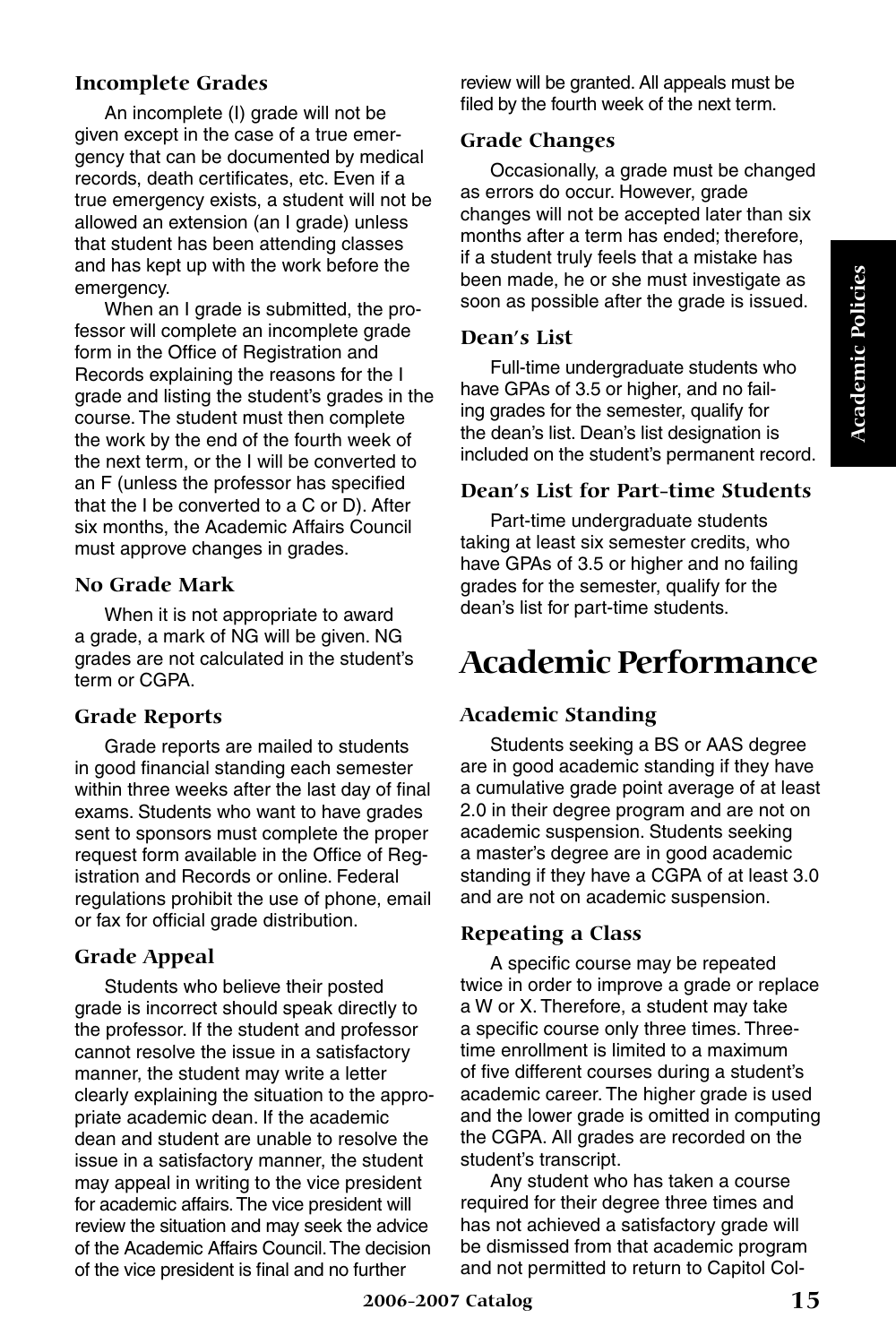lege. The dismissed student is permitted to apply for any other program that does not require that specific course. An academically dismissed student with extenuating circumstances can appeal in writing to the departmental dean for recommendation to the vice president of academic affairs.

#### **Satisfactory Progress**

Undergraduate students receiving federal aid must meet the following satisfactory academic progress (SAP) standards to receive federal, state and institutional financial aid.

A minimum cumulative GPA of 1.7 for undergraduate students who have attempted fewer than 30 semester-credit hours; 2.0 for undergraduate students who have attempted 30 semester-credit hours or more or have completed their second academic year, whichever comes first.

Graduate students must maintain a 3.0 GPA during each term.

Undergraduate and graduate students who do not meet these standards will be given one semester of financial aid probation. Students who fail to meet one or both standards after the probationary period will not be permitted to participate in any financial aid program. Students barred from participation in federal financial aid programs due to unsatisfactory academic progress may regain eligibility if these standards are met at a future time. Students remain on probationary status for two consecutive semesters after regaining financial aid eligibility.

#### **Academic Probation**

Academic probation alerts students that they are in academic trouble and will be suspended from the college if their GPA and CGPA are not brought up to good academic standing (see above).

Undergraduate students are placed on academic probation under the following conditions:

- If a student registers for MA-005 or EN-001 and does not complete the course with a P
- If the CGPA of an undergraduate student with fewer than 30 attempted credits falls below 1.7
- If the CGPA of an undergraduate student with more than 30 attempted credits falls below 2.0.

Undergraduate students on academic probation must have a mandatory meeting with their advisor before registration and may not register for more than 12 semester credits, or no more than four courses.

Graduate students whose cumulative GPA falls below 3.0 are placed on last warning and will be allowed to enroll in two additional courses in an effort to raise their cumulative GPA to the minimum standard of 3.0. Students must consult with their advisor on the best course options.

#### **Academic Suspension**

Undergraduate students who have not completed the prerequisites for MA-110 or MA-114 and EN-101 through placement testing, or successful completion of MA-005 and EN-001 after attempting 24 credit hours, will be suspended from the college until it is demonstrated to the faculty that they can achieve and maintain good academic standing at the college level.

Undergraduate students whose cumulative GPA has been below 2.0 for three consecutive semesters will be suspended from the college for one academic semester after which they may return to the college. Students suspended from the college are not relieved of their financial obligations.

Upon return, students will remain on probation and must achieve and maintain good academic standing or be suspended from the college until it is demonstrated to the faculty that they can achieve and maintain good academic standing at the college level. To demonstrate to the faculty that a student can achieve and maintain good academic standing at the college level, he or she must complete at least six academic courses (a minimum of 18 credits) with grades of a C or better at another accredited college or university. Before a student is readmitted to Capitol College, the director of admissions will review his or her file.

#### **Academic Dismissal**

After a second suspension, undergraduate students who have been readmitted to Capitol College after completing 18 credits at another institution must earn a 2.0 GPA each semester. If their GPA falls below 2.0 at any time, they will be dismissed and not permitted to return to Capitol College. Graduate students who fail to reach the 3.0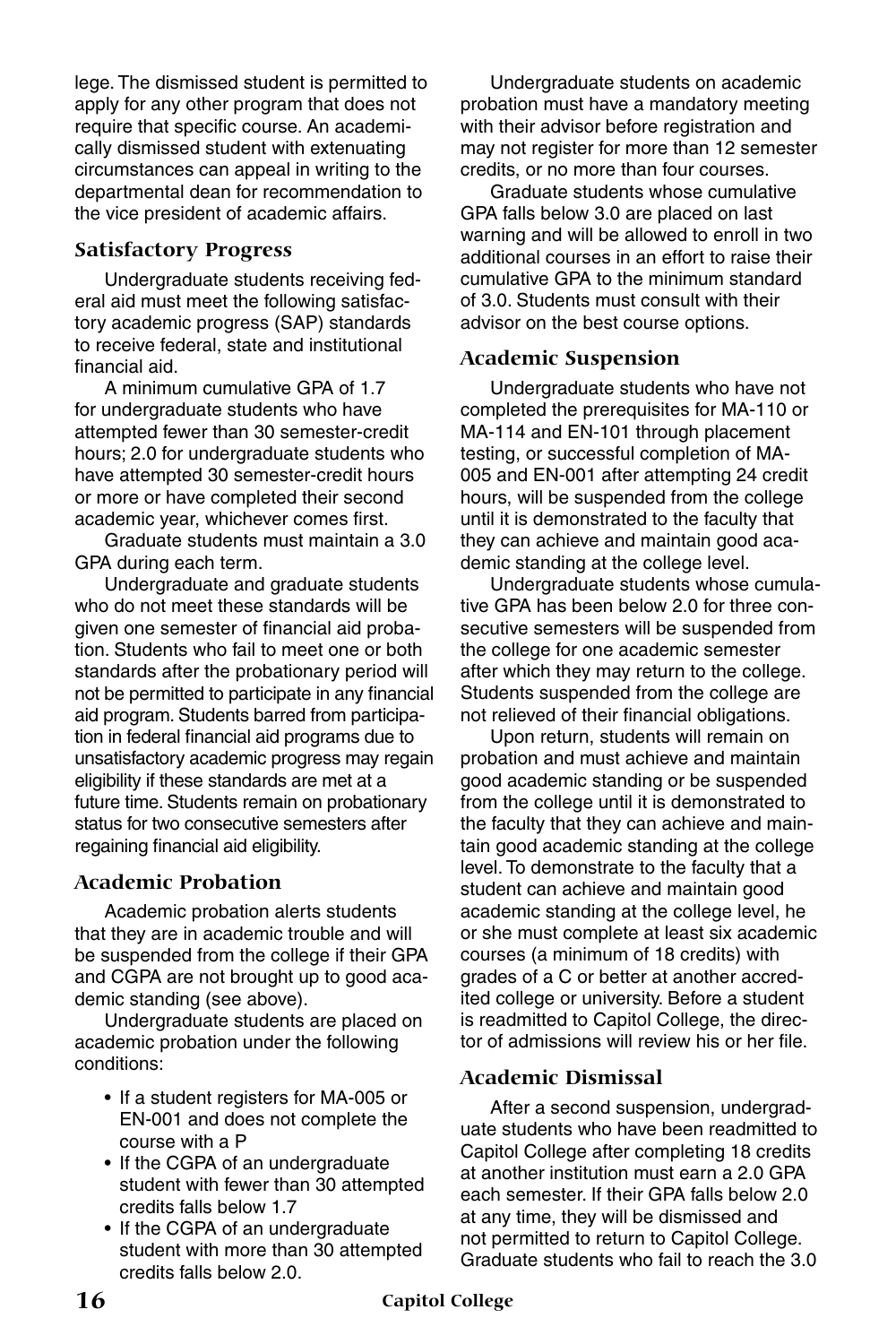requirement in the allowed period will be automatically dismissed and not permitted to return to Capitol College.

Students dismissed from the college are not relieved of their financial obligations.

The U.S. Department of Veterans Affairs regional office will be notified if students receiving VA educational benefits are suspended or terminated. The academic dean will consider re-entry requests on an individual basis from students who have been dismissed for unsatisfactory progress.

The Office of Registration and Records will maintain a record of each VA student's grades in accordance with VA regulations. A student can request official transcripts from the Office of Registration and Records as long as his or her financial accounts are current.

#### **Disciplinary Dismissal**

The continued enrollment of any student is dependent upon proper conduct. Failure to comply with the college's regulations, or conduct deemed by the faculty as inconsistent with general good order, is regarded as sufficient cause for irreversible dismissal. The college reserves the right to terminate a student's enrollment at any time for cause. Students dismissed from the college are not relieved of their financial obligations.

# **Matriculation**

#### **Classification of Undergraduate Students**

| Freshman  | 29 semester credits or fewer |
|-----------|------------------------------|
| Sophomore | 30-65 semester credits       |
| Junior    | 66-95 semester credits       |
| Senior    | 96 semester credits or more  |

#### **Residency Requirements**

A minimum of 30 semester credits, including 15 semester credits in the student's degree program, must be completed at Capitol College in order to receive an associate degree. A minimum of 40 semester credits, including 20 semester credits in the student's degree program, must be completed at Capitol College in order to receive a bachelor's degree. The last 15 semester credits required for a degree must be earned through courses conducted by Capitol College.

For all BS degrees, at least 39 credits must be 300-level or above to qualify for graduation.

Students who want to take College Level Examination Program (CLEP) examinations must do so during the first two semesters of study at Capitol College. Students who want to take courses at another institution for possible transfer after enrolling at Capitol College must get prior written permission from the appropriate academic dean. Transfer credit approval forms are available at the Office of Registration and Records and online.

Graduate degrees must be completed in their entirety at Capitol College, with the exception of students transferring courses in accordance with the transfer credit policy on page 21 of this catalog.

Students pursuing a Capitol College certificate must complete all required coursework through Capitol College.

#### **Enrollment Status**

#### **Undergraduate**

- 6-8 credits is considered half time
- 9-11 credits is considered three-quarter time
- 12+ credits is considered full time

#### **Graduate**

- 3 or more credits taken during an 8 week term session is considered full time
- 3 to 5 credits taken during a 16-week semester is considered greater than one-quarter but less than half time
- 6 or more credits taken during a 16 week semester is considered full time

#### **Graduation Requirements**

Capitol College conducts the annual commencement ceremony in May on the campus in Laurel. Transcripts always reflect the exact semester the degree program is completed, but the date degree conferred information on transcripts and diplomas is the month and year of the appropriate commencement ceremony.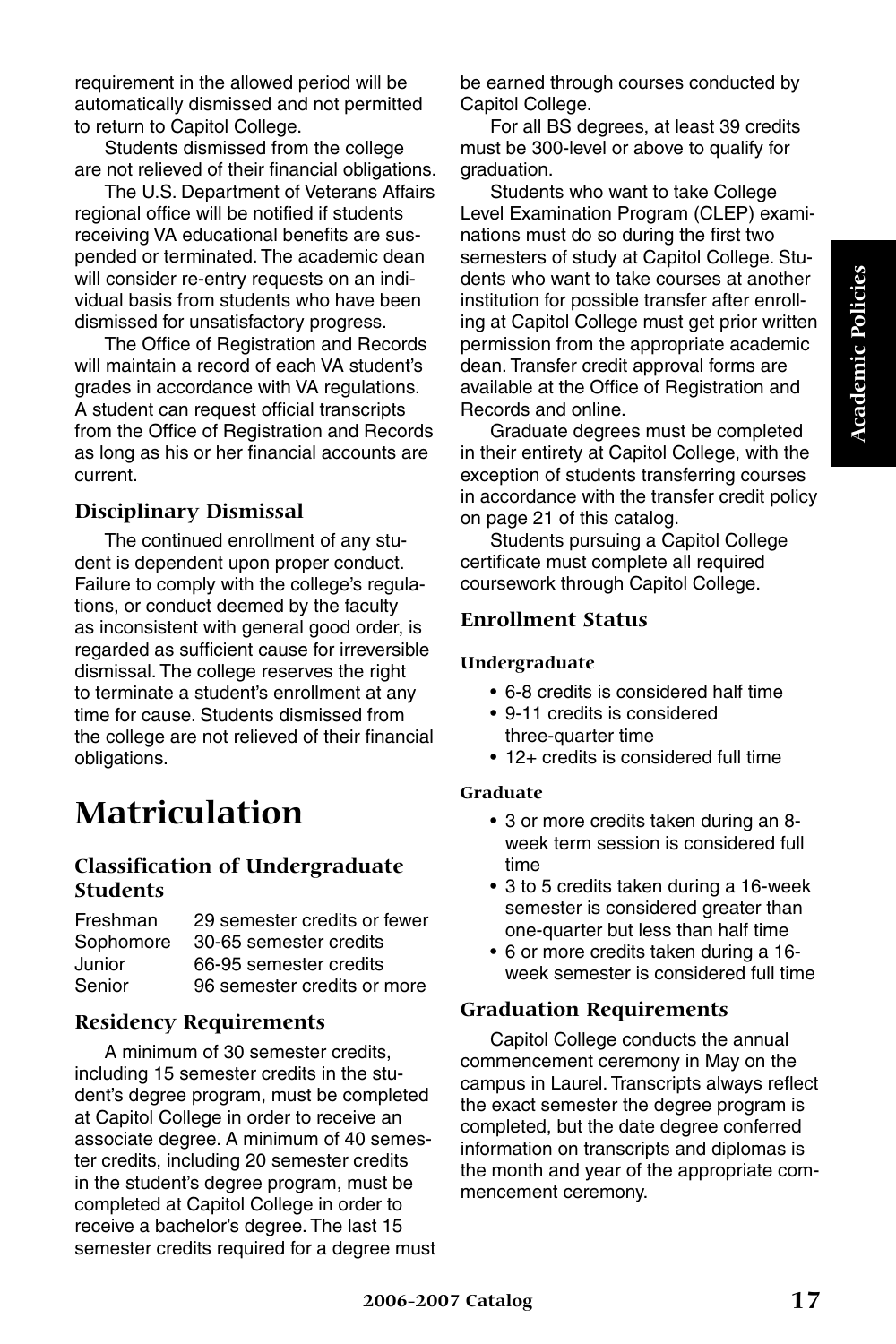#### **Undergraduate Graduation Requirements**

To be recommended by the faculty for award of degrees, undergraduate students must have satisfactorily completed the curriculum requirements for their degree program with a CGPA and degree program CGPA of at least 2.0 and must have satisfied the Capitol College residency requirements as listed.

Undergraduate student who complete all degree requirements by the end of the summer session are permitted to take part in the commencement ceremonies as degree candidates. This includes undergraduate students who have up to the maximum of six credits remaining and are enrolled for the summer session. If a student is not enrolled by April 15, permission to participate as a degree candidate will not be granted.

Undergraduate students must file an application for graduation with the Office of Registration and Records no later than six months before the semester of completion. The student's file is reviewed and forwarded to the appropriate academic dean for final approval. Students are subsequently notified of approval and status. Applications for graduation are available in the Office of Registration and Records and online. The graduation fee, due by April 15, cannot be waived.

Undergraduate students are considered degree candidates only when the above procedures have been completed. Students who change their plans for graduation must notify the Office of Registration and Records in writing.

#### **Graduate Graduation Requirements**

Graduate students must have a minimum 3.0 CGPA. Grades of D will not apply towards graduate program requirements. Graduate students must submit an application for graduation no later than the end of January to be considered and included in the May commencement ceremony. The graduation fee, due by April 15, cannot be waived. The form, available online and in the Office of Records and Registration, is required so that orders for diplomas and commencement regalia can be placed

before commencement. Diplomas will be released only after graduation fees are paid.

Graduate students who complete all degree requirements by the end of the summer (term I, term II or in summer semester classes) are permitted to take part in commencement ceremonies as degree candidates. This includes graduate students who have up to the maximum of nine credits remaining and are enrolled for the summer session. If a student is not enrolled by April 15, permission to participate as a degree candidate will not be granted.

#### **Time Limit for Degree Completion**

Graduate students are required to maintain satisfactory progress toward the completion of degree requirements, which must be accomplished within seven years. The seven-year period begins when the oldest course applied to the degree was completed. This includes any transfer credits from other institutions.

#### **Graduation Clearance**

In the final weeks of their last semester of study, students should check with the Business Office, the Office of Financial Aid, the Office of Residence Life and the Puente Library to be certain that they have no outstanding obligations. Diplomas and transcripts will not be issued for students who have outstanding library books or fines, outstanding balances in the Business Office, or for financial aid recipients who have not had exit interviews with the Office of Financial Aid.

#### **Academic Honors**

Honors are awarded and noted on the degree to undergraduate students who graduate with the following cumulative GPAs:

| $3.9 - 4.0$   | summa cum laude |
|---------------|-----------------|
| $3.75 - 3.89$ | magna cum laude |
| $3.5 - 3.749$ | cum laude       |

Graduate students who complete their degree requirements with a 4.0 cumulative GPA within their degree program will graduate with honors.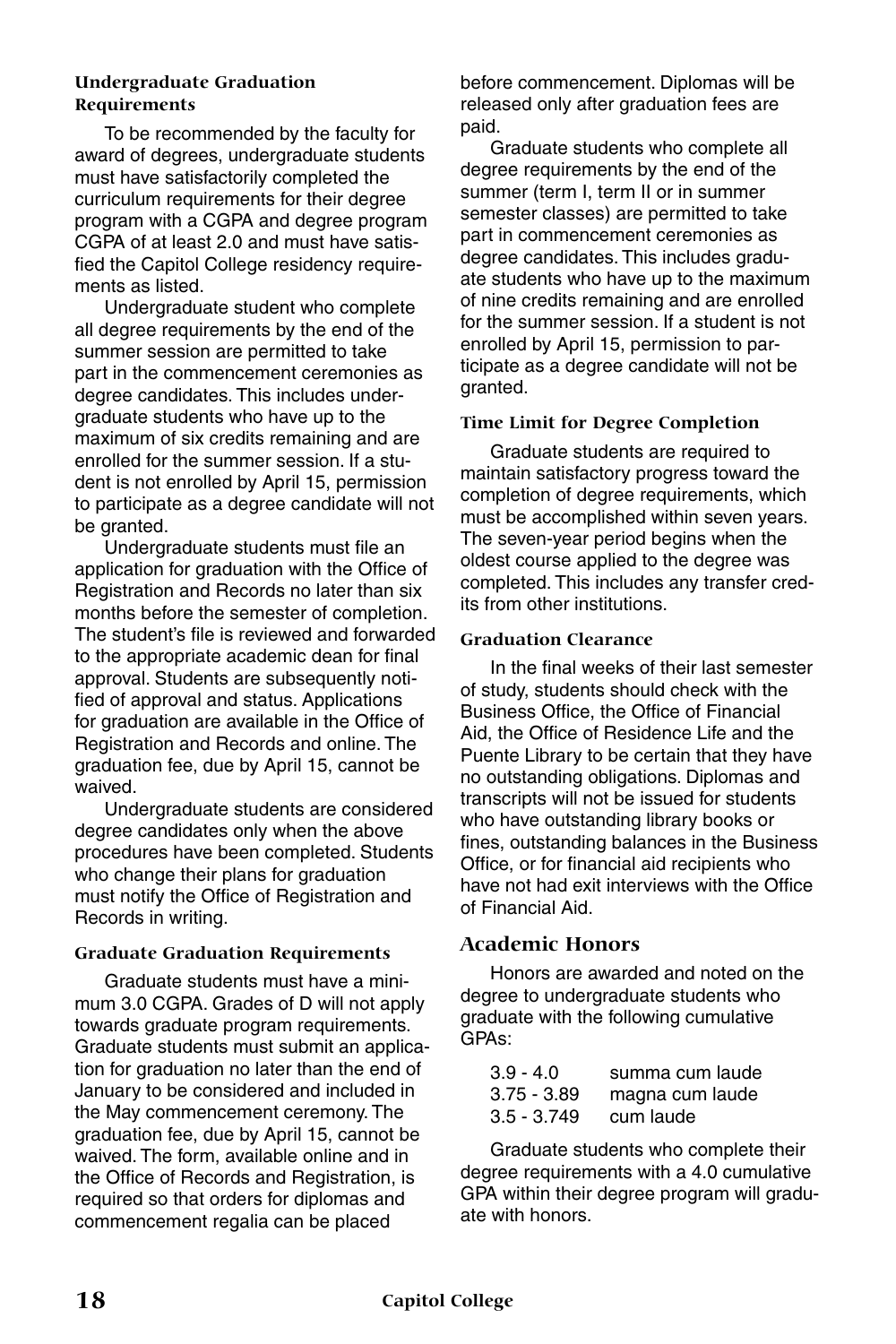# **Academic Policies Academic Policies**

## **Honor Societies**

#### **Alpha Chi National Honor Society**

The Maryland Beta Chapter represents the Alpha Chi National Honor Society at Capitol College. Membership is based on demonstrated service to the college community, good reputation and character, as well as high academic standing. Juniors and seniors enrolled in one of the bachelor's degree programs at Capitol College for at least one year and who rank among the top 10 percent of their class are eligible for election to the chapter by the faculty.

Alpha Chi offers opportunities for public performance at conventions; publication in the Alpha Chi Recorder; leadership through National Council membership; financial assistance through National Benedict Fellowships, Nolle Scholarships and several regional scholarships; and participation in local chapter projects and activities.

#### **Tau Alpha Pi National Honor Society**

The Kappa Alpha Chapter represents the Tau Alpha Pi National Honor Society at Capitol College. Membership requirements include successful completion of at least 55 semester credit hours and at least 24 semester credit hours at Capitol College, enrollment in one of the degree programs, a CGPA of at least 3.5 for two consecutive semesters and a willingness to lead and serve in capacities beneficial to the college community. Members are elected for life. The chapter holds dinner meetings to recognize new members and encourages alumni participation.

#### **Eta Kappa Nu National Honor Society**

The Kappa Mu Chapter of Eta Kappa Nu at Capitol College is a national honor society for electrical engineers. HKN was founded in 1904 and enjoys a membership of over 175,000, representing 198 chapters. This prestigious organization is the only honor society solely devoted to electrical engineering. A successful candidate possesses proven character, perseverance and the ability to excel. This organization extends membership to the top juniors and seniors in the fall and spring semesters. Officers are elected in the fall.

## **Transfer Credits**

## **Undergraduate Transfer Policies**

Unofficial transfer credit evaluations are completed during the admissions process in consultation with the academic departments. Once the transfer student is enrolled at Capitol College, an official evaluation is conducted by a transfer specialist in consultation with the academic departments and approved by the director of registration and records. The approved transfer credits are then added to the student's permanent academic record and the student will receive written notification of the official transfer evaluation from the Office of Registration and Records. Once students matriculate at Capitol College, they must meet the academic standards for their degree program.

Capitol College will consider credit for transfer from coursework completed at a regionally accredited institution, ABETaccredited program, or, in special cases, other qualified institutions acceptable to the standards of Capitol College. Capitol College will consider transfer credit for courses taken at an unaccredited institution on a probationary status, in which the student must complete a minimum of 24 credits at Capitol College with a CGPA of 2.0 before the credits will transfer.

Coursework must also meet the following requirements:

- Courses must be relevant to the Capitol College curriculum
- Only a passing grade of C or higher will be considered for transfer (courses are evaluated and transferred individually)
- Capitol College credit requirements are based on the semester-credit system. Transfer credits from other institutions operating on other academic calendar systems will be converted to semester credits
- The grade of D will not be accepted for credit even when it is part of a degree.
- Comply with Residency Requirements as stated on page 17.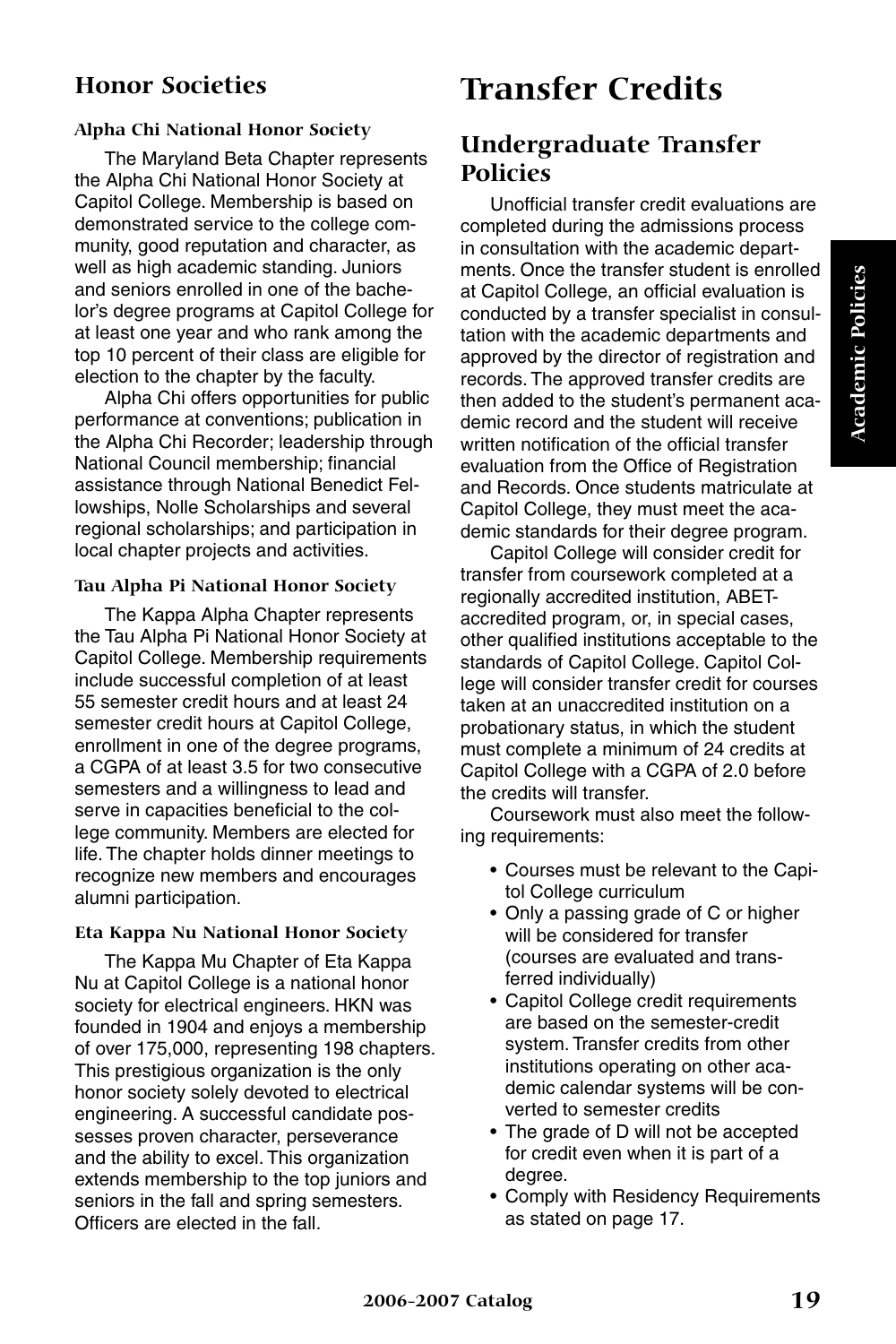Capitol College will transfer a maximum of 70 semester-credit hours from any combination of the following:

- community or junior colleges
- proprietary or technical schools
- the military
- College Level Examination Program (CLEP)
- Advanced Placement (AP)

#### **Military Credits**

Capitol College will award credit for military courses based on the American Council on Education's Guide to the Evaluation for Educational Experiences in the Armed Forces and program relevancy. Applicants must present a certificate of completion and/or an official DD214 or DD295 to the Capitol College Office of Registration and Records.

#### **Two-year Programs**

No junior- or senior-level courses in technical areas, such as computers, electronics or telecommunications, will transfer from two-year programs. Capitol College may grant a waiver for upper-level courses, but these must be replaced with other upper-level courses in the same subject area. Contact the transfer specialist in the Office of Registration and Records for specific course transfer information from community colleges.

#### **Industrial Courses**

Capitol College will not accept credits for courses taken at an industrial site unless the American Council on Education has approved the course. Students who have taken industrial courses may elect to take validation exams (see below).

#### **Continuing Education Units and Certification Exams**

Capitol College will not accept continuing education units (CEU) for transfer. Students may obtain credit by taking validation exams. Results from a certification exam, including Microsoft and Cisco, may not be used for transfer.

#### **CLEP Tests**

Students who want to take CLEP exams must do so during their first two semesters of study at the college. The official results of all CLEP exams must be submitted to the Office of Registration and Records no later than two semesters before completion or graduation but preferably sooner.

#### **Work/Life Experience and Validation Credit**

Students who can demonstrate competence in a subject without having completed the specific coursework, due to relevant work or life experience, may take a specially arranged validation examination. Not every course, however, lends itself to the validation process, and the appropriate academic dean must grant permission for the examination to be given. Validation examinations are thorough and cannot be taken a second time.

 After paying the proper fee in the Business Office, interested students may register for a validation exam in the Office of Registration and Records, where forms and procedures are available. Students who pass the validation examination receive a V on their transcript and the appropriate number of semester credits. No quality points are awarded with validation credit.

#### **Waived/Substituted Courses**

In some circumstances, transfer credits may count toward a waived or substituted course. If a Capitol College course is waived, the student must complete the equivalent number of credits in a related subject area to fulfill the requirements of the degree. If a course is substituted, the credit is transferred and the requirement is therefore considered complete. Waivers and substitutions are conducted by the transfer specialist and approved in writing by the appropriate academic dean.

#### **Engineering Programs**

Students transferring credits into the engineering programs must follow additional guidelines.

Credits for military, vocational or technical training may be used to satisfy some electronics- and technology-based freshman and sophomore level EL courses.

Such courses do not fulfill the objectives of engineering, engineering science, or social science courses; they may be used as engineering electives in the engineering programs.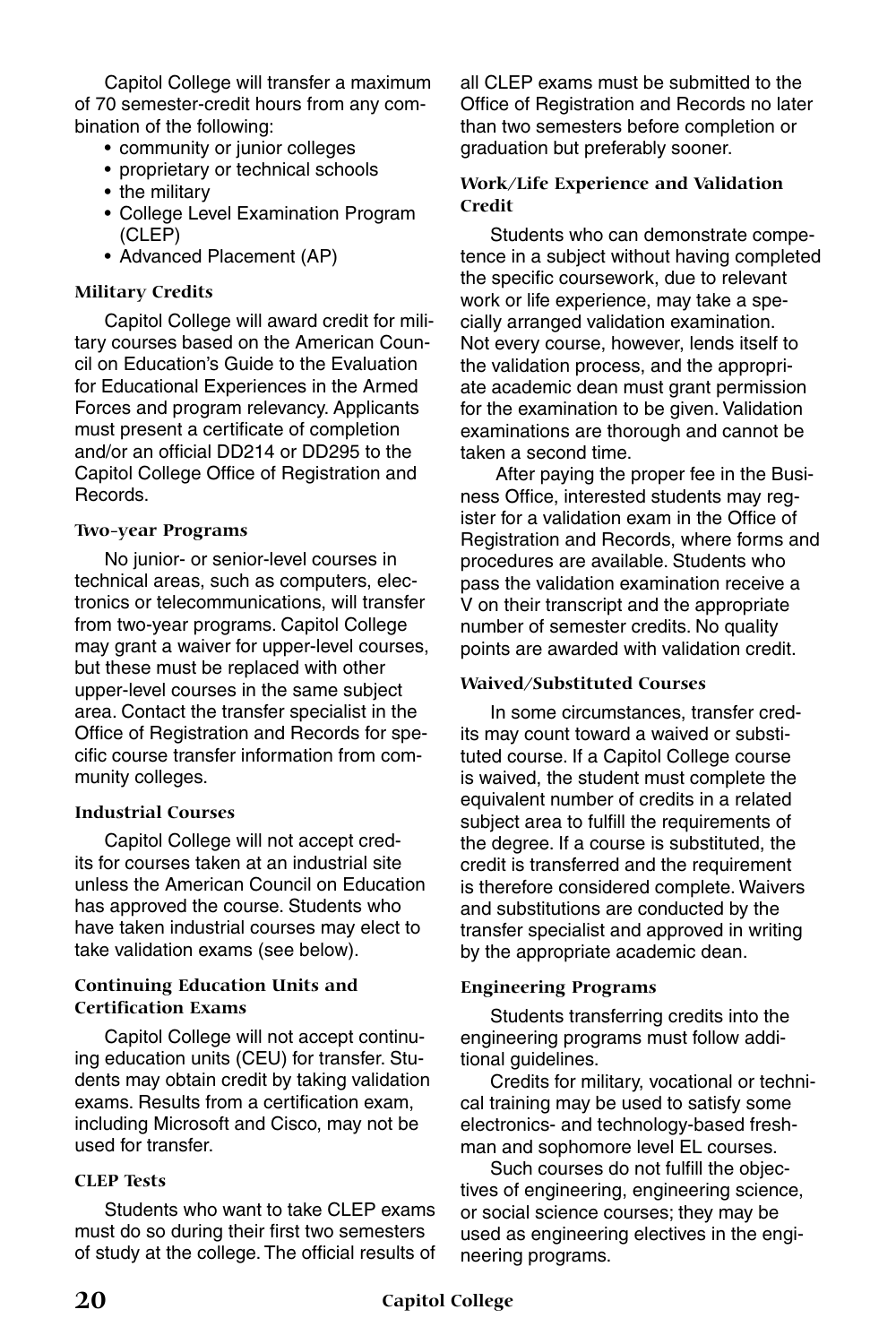# **Academic Policies Academic Policies**

## **Graduate Transfer Policies**

Unofficial transfer credit evaluations are completed during the admissions process in consultation with the academic departments. Once the student is enrolled at Capitol College, an official evaluation is conducted by a transfer specialist in consultation with the academic departments and approved by the director of registration and records. The approved transfer credits are then added to the student's permanent academic record and the student will receive written notification of the official transfer evaluation from the Office of Registration and Records.

Depending on the program, a maximum of six to nine semester credits of comparable accredited coursework taken elsewhere may be applied toward a graduate degree. Only courses with a B or better will be accepted for transfer. Capitol College

will not accept continuing education units (CEUs) for transfer. Results from a certification exam may not be used for transfer. Validation exams for credit are not available at the graduate level. In some cases, military training and ACE-accredited government courses may be transferred. Official transcripts of such coursework may be submitted for evaluation of transfer credit. These materials should be submitted to the Office of Registration and Records for evaluation. The graduate programs will not award transfer credit for any course identified as correspondence. Credit that is part of a completed graduate degree may be used as transfer credit. Transfer credits are limited to six credits in 30-credit programs and nine credits in programs containing more than 30 credits. Once the student enrolls at Capitol College, all remaining credits must be completed at Capitol College.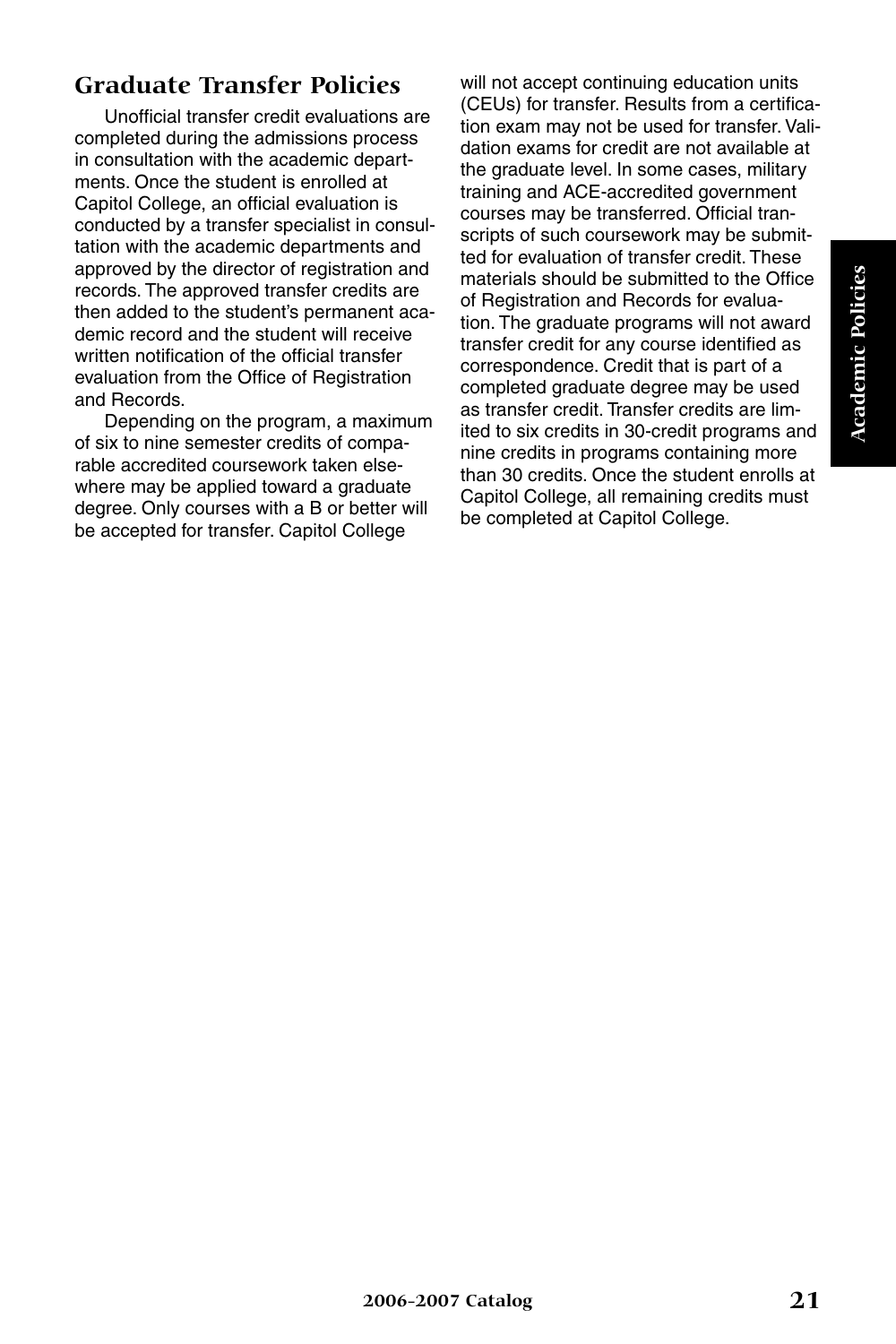# **Tuition and Fees**

The following rates are in effect for the 2006-2007 academic year beginning fall 2006 and continuing through summer 2007. Tuition rates are subject to change without notice.

#### **Undergraduate Tuition**

| 476<br>540                       |
|----------------------------------|
|                                  |
| 25<br>40<br>free<br>300          |
| 40<br>10<br>30<br>25<br>30<br>30 |
|                                  |

| Student Services, per semester        |       |
|---------------------------------------|-------|
| <b>Resident students</b>              | 60    |
| Full-time commuter students           |       |
| (12+ credits)                         | 36    |
| Part-time commuter students           |       |
| $(1-11 \text{ credits})$              | 10    |
| Undergraduate Information Technology, |       |
| per semester                          |       |
| Full-time (flat fee, 12+ credits)     | 250   |
| Part-time (per credit, 1-11 credits)  | 10    |
| <b>Academic Services</b>              |       |
| Transcripts (each)                    | 5     |
| Certificates (each)                   | 25    |
| Replacement of Diploma                | 50    |
| Graduation (non-refundable)           |       |
| AAS degree programs                   | 42    |
| BS, MS, MBA degree programs           | 150   |
| Validation exam                       | 250   |
| Residence Halls                       |       |
| Single room (per semester)            | 2,432 |
| Double room (per semester)            | 2,099 |
| Triple room (per semester)            | 1,649 |
| Room reservation deposit              |       |
| Continuing students                   | 50    |
| Security deposit (refundable)*        | 200   |

\*See Guide to Residence Life to determine eligibility for refund.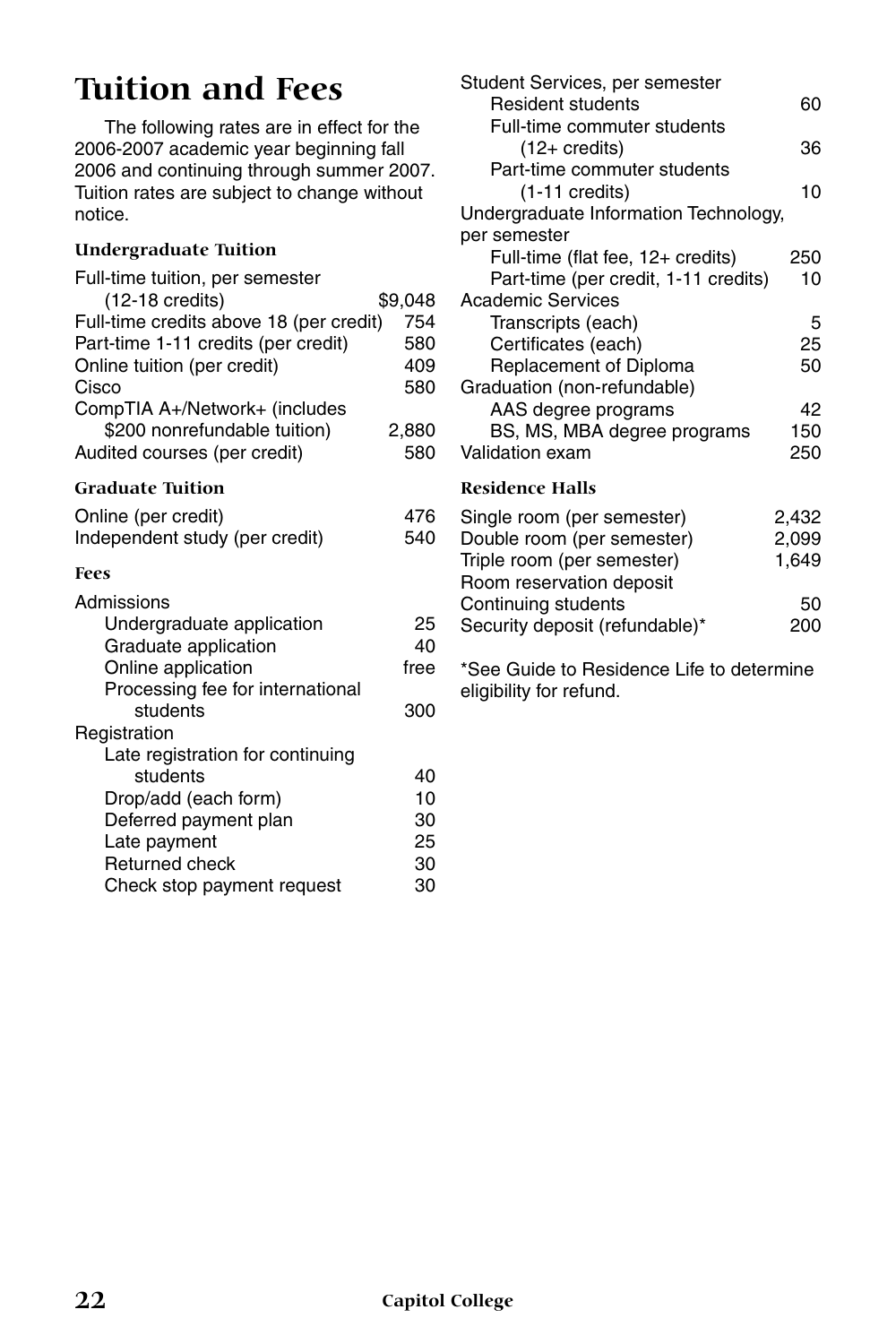## **Full-time Student Tuition Lock**

Capitol College offers a tuition-lock program for undergraduate students registered full time. Tuition is locked in from the students' first full-time semester and remains unchanged for up to five years. To remain eligible for the tuition-lock rate, students must adhere to the following terms and conditions:

- Maintain continuous full-time enrollment during the academic year (minimum 12 credits per semester).
- Keep all financial accounts up to date. (Consult the academic calendar on page 112 for due dates.)
- Remain in good academic standing. (See page 15 for academic performance.)

If these terms are not met, the student will no longer be eligible for the tuition lock and will be subject to the prevailing tuition rate.

## **Payment Options**

- Full payment at time of registration
- Deferred payment plan
- Financial aid (see page 26)
- Employer sponsorship (see below)

#### **Deferred Payment Plan**

The college offers a deferred payment plan that allows undergraduate and graduate students to defer a portion of their tuition. The cost of the deferred payment plan is \$30.

Students who abuse the deferred payment plan will not be allowed to defer their tuition in the future. Failure to adhere to the arrangements of the deferred payment plan may result in immediate dismissal from the college. Students on academic last warning are not eligible to use the deferred payment plan and must pay their tuition in full at registration.

#### **Undergraduate**

The deferred payment plan allows semester students to pay their tuition in three installments: one-third at registration, one-third on or before the end of the fourth week of classes and one-third on or before the end of the eighth week. Students taking 8-week classes may also pay their tuition

in three installments: one-third at registration, one-third on or before the second week of classes and one-third on or before the sixth week of classes. The cost of the deferred payment plan is \$30, which is due with the first installment. Nonpayment of tuition deposits may result in registration cancellation.

#### **Graduate**

Graduate students are required to pay 50 percent of tuition deposit upon registration or before the start of class. If the 50 percent is not received when due, students will be automatically enrolled in the deferred payment plan and assessed a \$30 deferment fee. The remaining balance is due four weeks after classes begin. Nonpayment of tuition could result in cancellation of student registration. Sponsored students must submit tuition assistance paperwork in lieu of the deposit. Students receiving financial aid should contact the Business Office to discuss payment options.

In addition to the cost of tuition, graduate students should expect to pay, on average, \$150 per course for books and related lab expenses. In some cases, such as software license agreements, these fees are paid directly to the college.

## **Financial Aid**

Students who receive financial aid are required to pay the remaining balance in full or follow the appropriate deferred payment plan. If funds have not been received by the college from a particular financial aid source, that amount will not be credited to the student's account and cannot be provided to the student, even if notification of the award has been received.

#### **Book Vouchers**

Students receiving financial aid in excess of tuition, fees and on-campus housing charges may be considered for a book voucher. The Business Office must receive all financial aid proceeds, including federal and private loans, for students to receive a book voucher.

#### **Employer Sponsorship**

If students are sponsored by an employer or other appropriate third parties,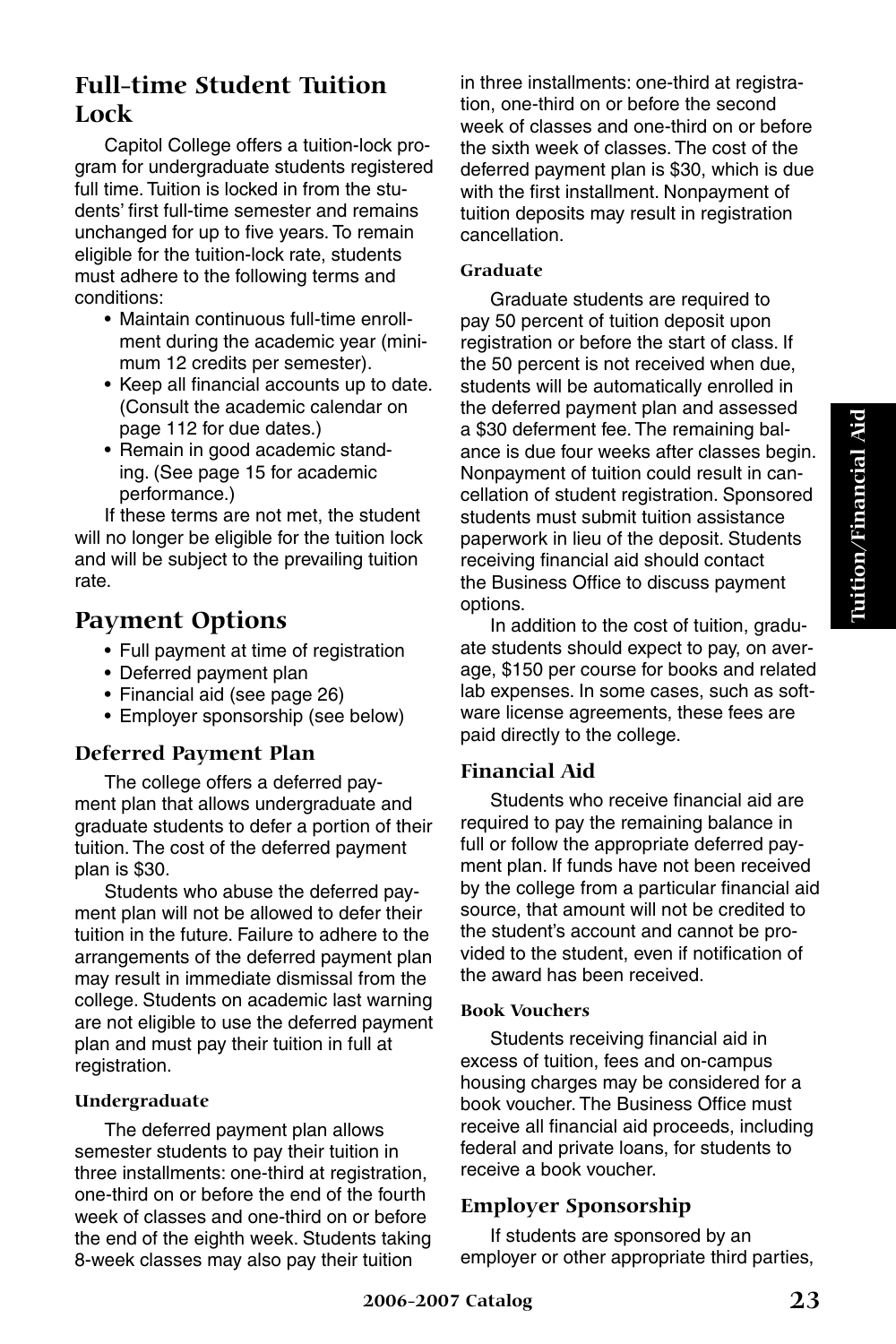they must include authorization forms with their registration and Capitol College will bill the employer directly. If a sponsor is responsible for only a portion of the tuition, students are required to pay at least 50 percent of their portion at time of registration, and the other 50 percent is due four weeks after the class begins.

If an employer reimburses students, then students must pay in full or follow the deferred payment plan. The cost of the deferred payment plan is \$30.

## **Obligation for Payment**

Tuition and fees for all students become an obligation in accordance with the provisions of the refund schedule in this section. Failure to pay any debt to the college when due is considered sufficient cause to bar the student from classes or examinations or to withhold diploma, scholastic certificate or transcript of record. Students with outstanding accounts will be sent to collections. Collection or litigation expenses associated with this account are the responsibility of the student. Students whose accounts are past due one semester will be notified that their accounts are in jeopardy of being referred to a collection agency.

## **Refund Policy**

#### **Dropping or Withdrawing from Classes**

It is the students' responsibility to officially drop any class in which they are enrolled. This includes situations in which the student never attended the first class meeting. Never attending or ceasing to attend classes does not constitute an official withdrawal or relieve students of their financial obligation to Capitol College.

Full tuition refunds are available only to students who officially drop a class before the first day of classes. After the first day of classes, any student who drops or withdraws from class will be subject to the tuition refund schedule, outlined below. Refunds are effective on the date the drop or withdrawal is submitted to the Office of Registration and Records.

Refunds are computed according to the following schedule and are a percentage based on the full tuition amount for each course. The percentage listed equates to the student refund in the event the balance was paid in full before the start of class. Students on company contract may be personally responsible for the balance of their tuition, in the event their company only pays for completed courses.

Please refer to the published semester and term calendars beginning on page 112 of this catalog or online for specific dates of refunds.

#### **Tuition Refund Schedules**

#### **8-week Term Courses**

- 100% Student drops before the first day of classes 75% Student drops during the first week of classes 50% Student drops during the second week of classes 25% Student drops during the third week of classes
- 0% Student drops after the third week of classes

#### **16-week Semester Courses**

- 100% Student drops before the first day of classes
- 75% Student drops during the first or second week of classes
- 50% Student drops during the third week of classes
- 25% Student drops during the fourth week of classes
- 0% Student drops after the fourth week of classes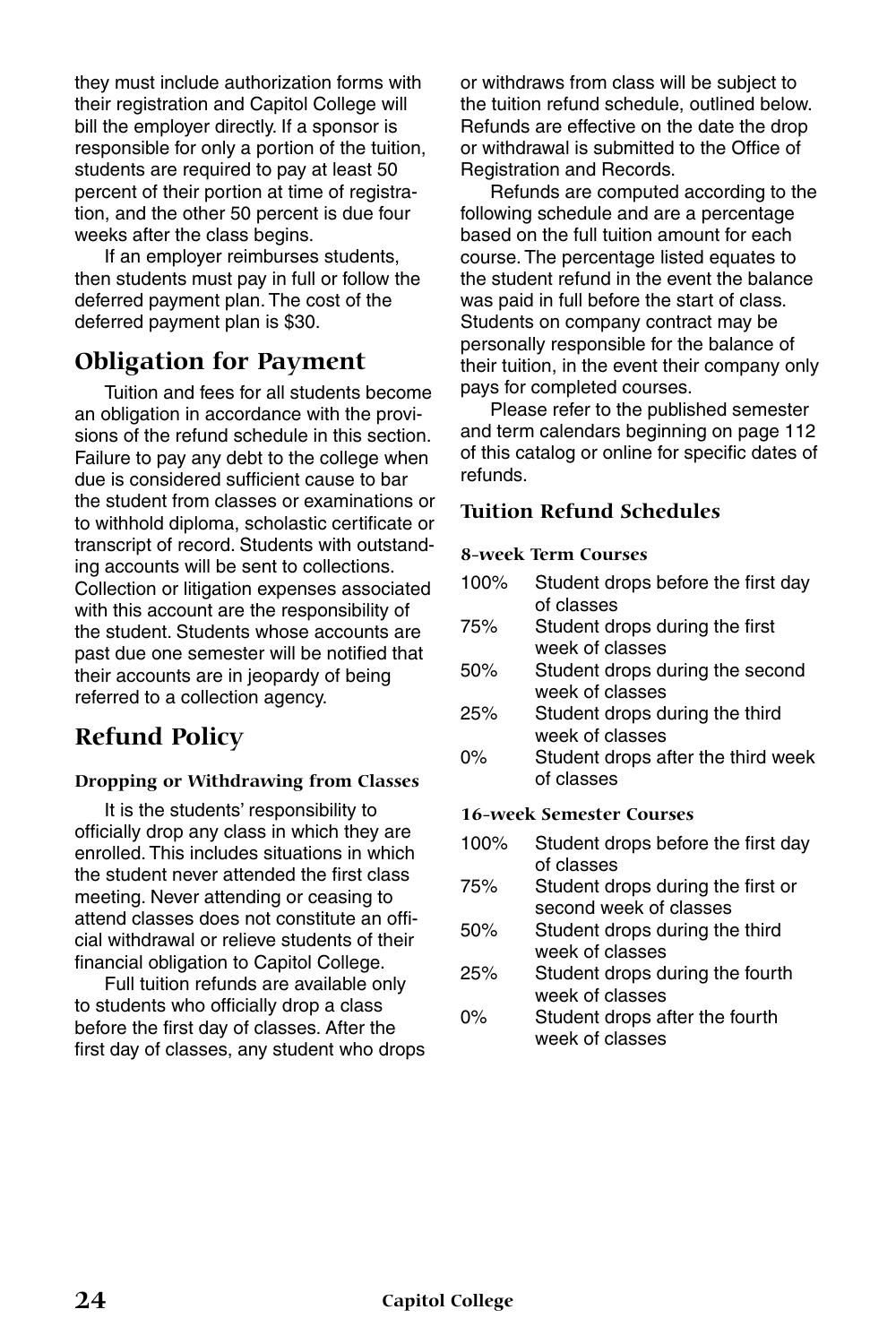## **Federal Return of Funds Policy**

The Financial Aid Office is required by federal statute to recalculate federal financial aid eligibility for students who withdraw, drop out, are dismissed or take a leave of absence before completing 60% of a payment period or term. The federal Title IV financial aid programs must be recalculated in these situations.

If a student leaves Capitol College before completing 60% of a payment period or term, the financial aid office recalculates eligibility for Title IV funds. Recalculation is based on the percentage of earned aid using the following Federal Return of Title IV funds formula:

Percentage of payment period or term completed = the number of days completed up to the withdrawal date divided by the total days in the payment period or term. (Any break of five days or more is not counted as part of the days in the term.) This percentage is also the percentage of earned aid.

Funds are returned to the appropriate federal program based on the percentage of unearned aid using the following formula:

Aid to be returned  $=$  (100% of the aid that could be disbursed minus the percentage of earned aid) multiplied by the total amount of aid that could have been disbursed during the payment period or term.

If a student earned less aid than was disbursed, the institution would be required to return a portion of the funds and the student would be required to return a portion of the funds. Keep in mind that when Title IV funds are returned, the student borrower may owe a debit balance to the institution.

If a student earned more aid than was disbursed to him/her, the institution would owe the student a post-withdrawal disbursement that must be paid within 120 days of the student's withdrawal.

Refunds are allocated in the following order:

- Unsubsidized Federal Stafford Loans
- Subsidized Federal Stafford Loans
- Unsubsidized Direct Stafford Loans (other than PLUS loans)
- Subsidized Direct Stafford Loans
- Federal Perkins Loans
- Federal Parent (PLUS) Loans
- Direct PLUS Loans
- Federal Pell Grants for which a Return of funds is required
- Federal Supplemental Opportunity Grants for which a Return of funds is required
- Other assistance under this title for which a return of funds is required (e.g., LEAP)

According to federal regulation, a financial aid student who receives all Fs during a period of enrollment is considered not to have attended any of his or her classes; therefore, all financial aid received for that period of enrollment must be returned to the Department of Education. Financial aid will not have to be returned to the federal government if at least one of the student's professors verifies that the student has been in class and really earns the failing grade. The return of financial aid does not relieve the student of financial obligations.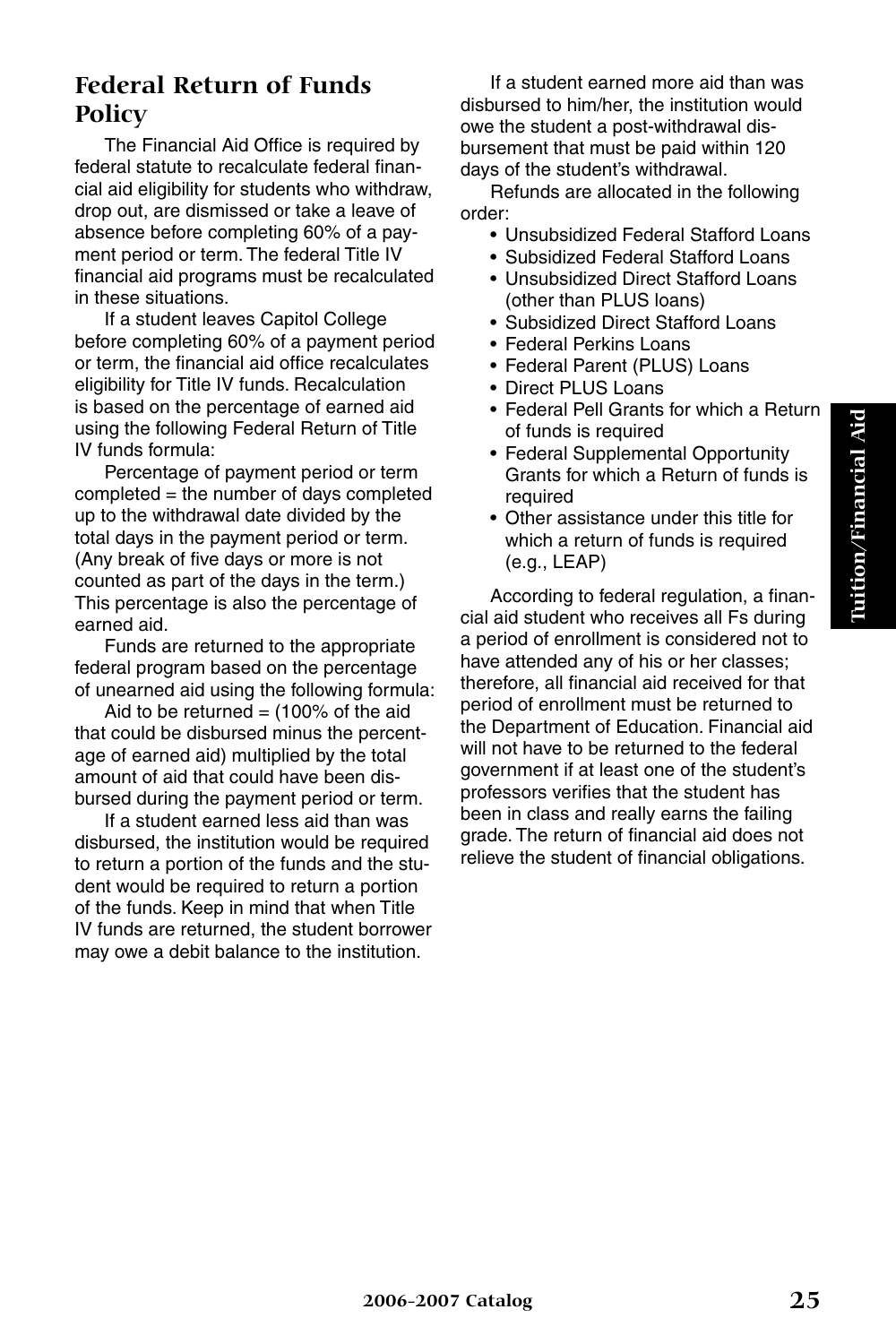# **Financial Aid**

Capitol College understands that paying for college is a major hurdle for parents and students. To help families meet tuition and living expenses, the college offers a variety of financial assistance programs including loans, work-study, scholarships and grants to help cover tuition and living expenses. Regardless of income level, all degreeseeking students are encouraged to apply for assistance.

Financial aid is available to both fulland part-time undergraduate students who are U.S. citizens or eligible non-citizens. Audited courses, some repeated courses, and credit by examination are not counted as meeting enrollment requirements. A student may receive aid for only one repeat of a course. Students who receive financial aid must demonstrate satisfactory progress toward degree completion.

Loans and federal work-study employment are available to eligible graduate students.

The Capitol College student handbook contains additional information about financial aid at Capitol College.

## **Application Procedures**

One of the most important aspects of the financial aid process is to apply for assistance as early as possible. The application due dates are priority deadlines. Students who meet the priority deadlines enjoy the security of having their award authorization ready in time for class registration.

1. Complete and submit the Free Application for Federal Student Aid (FAFSA) by March 1 or as far in advance of the starting term as possible. The FAFSA can be obtained from the Office of Financial Aid or you can apply online at www.fafsa. ed.gov. Be sure to list Capitol College on the FAFSA, School Code 001436 so the FAFSA information will be electronically forwarded to the college.

2. After reviewing your processed FAFSA data, the Office of Financial Aid will send an award letter listing the awards for which you are eligible.

3. Sign and return one copy of the award letter to the Office of Financial Aid by the return date. Failure to return a signed

copy of the award letter will result in cancellation of the financial aid award.

#### **Renewal of Financial Aid**

Financial aid is not automatically renewed, except as may be noted. The entire financial aid application process must be completed every year in order for your request for federal, state and institutional aid to be considered.

#### **Continuing Eligibility**

The Office of Financial Aid reserves the right to review or modify financial aid commitments at any time based on information affecting eligibility. This includes the availability of funds, changes in financial status, and changes in enrollment status.

#### **Return of Federal Funds**

Students who have received financial aid awards and withdraw from classes (officially or unofficially) may be required to return a portion of the federal funds. See the federal return of funds policy on page 25.

## **Types of Financial Aid**

The financial aid program at Capitol College consists of grants, scholarships, loans and work-study employment. Detailed information about each aid program is available from the Office of Financial Aid.

## **Scholarships**

The scholarship program at Capitol College is designed to reward students for their academic accomplishments, leadership qualities or other special talents. The scholarships come from a variety of sources and donors, and each scholarship has its own set of criteria and annual value, ranging from \$2,000 to full tuition. Scholarships are available to full-time undergraduate students enrolled for 12 credits or more per semester. Scholarships do not have to be repaid.

#### **Institutional Scholarships**

Each full-time undergraduate degree applicant is automatically considered for an institutional scholarship when applying for admission to the college. Initial institutional scholarship notification is sent by the Office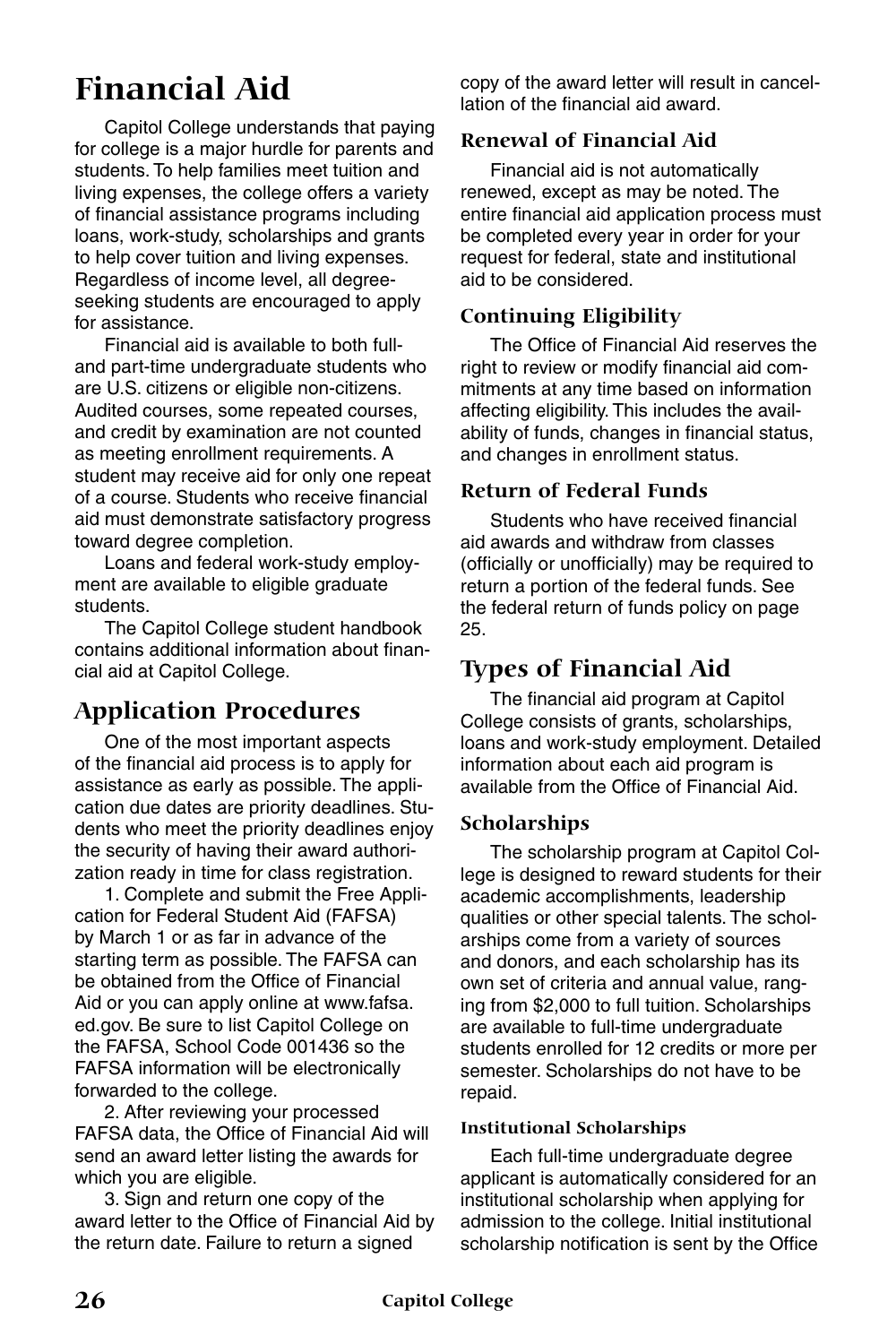of Admissions and is based on prior academic performance and SAT scores. For eligibility requirements, contact the Office of Admissions. All of the scholarships are annually renewable to recipients who maintain at least a 2.8 GPA and complete 24 credits each year.

#### **Richard J. Heiman Scholarship**

Awards range from \$8,000 to \$12,000. Named in honor of a dedicated member of the Capitol College Board of Trustees, this scholarship is the highest offered by the college to new students.

#### **Presidential Scholarship**

Awards range from \$4,400 to \$6,800.

#### **Board of Trustee Scholarship**

Awards range from \$2,500 to \$4,000. The scholarship is named to recognize the service and support of the college Board of Trustees members.

#### **Community College Scholarships**

These scholarships – ranging from  $$2,500$  to  $$12,000 -$  are offered to qualifying community college students who are transferring to Capitol College.

#### **Corporate and Foundation Scholarships**

A number of corporations and foundations have invested funds with the college to be awarded annually to students meeting criteria specified by the donors, such as academic merit or financial need. Students continuing to meet the awarding criteria will be considered for subsequent scholarship awards. However, corporate and foundation scholarships are not automatically renewed.

Interested students must submit a completed scholarship application with a typed essay on an assigned topic, no later than March 1 before the academic year they want to be considered for a corporate and foundation scholarship. Applications can be obtained in the Office of Financial Aid. For a complete listing of corporate and foundation scholarships and eligibility criteria, please consult the student handbook or visit the financial aid section online.

#### **Maryland State Scholarships**

Maryland students seeking Maryland state scholarships (Educational Assistance Grant, Guaranteed Access Grant, Senatorial and Delegate) should complete the FAFSA by the March 1 filing deadline.

Students who are residents of other states should check with their state scholarship agencies for available scholarships, proper application procedures and deadline dates.

#### **Grants**

Grants are available to undergraduate students. Grants do not have to be repaid.

#### **Richard A. Wainwright Grant**

This grant provides support for students who have academic ability and demonstrate financial need. The Richard A. Wainwright Grant is the highest level of institutional grant offered to the most qualified students.

#### **Pell Grant and Federal Supplemental Educational Opportunity Grant (SEOG)**

These grants are funded by the federal government and are awarded by the Office of Financial Aid to eligible students based on financial need as determined by the U.S. Department of Education.

#### **Maryland Part-time Grant**

These grants are funded by the state of Maryland and are awarded to Maryland residents enrolled on a half-time basis. Interested students enrolled on a half-time basis must complete the FAFSA. Funds are limited.

#### **Maryland Campus-based Educational Assistance Grant**

These grant program funds are awarded to full-time Pell Grant eligible students who filed their FAFSA after the state's March 1 deadline. Funds are limited.

#### **Loans**

Loans are a serious financial obligation that must be repaid. Both undergraduate and graduate students can apply for loans. Students must be enrolled at least half time (six credits each semester) and cannot borrow more than their cost of attendance minus other financial aid received. Loans are obtained from lenders selected by applicants. The Federal Family Education Loan Program (FFELP) includes the Federal Stafford and graduate PLUS loans for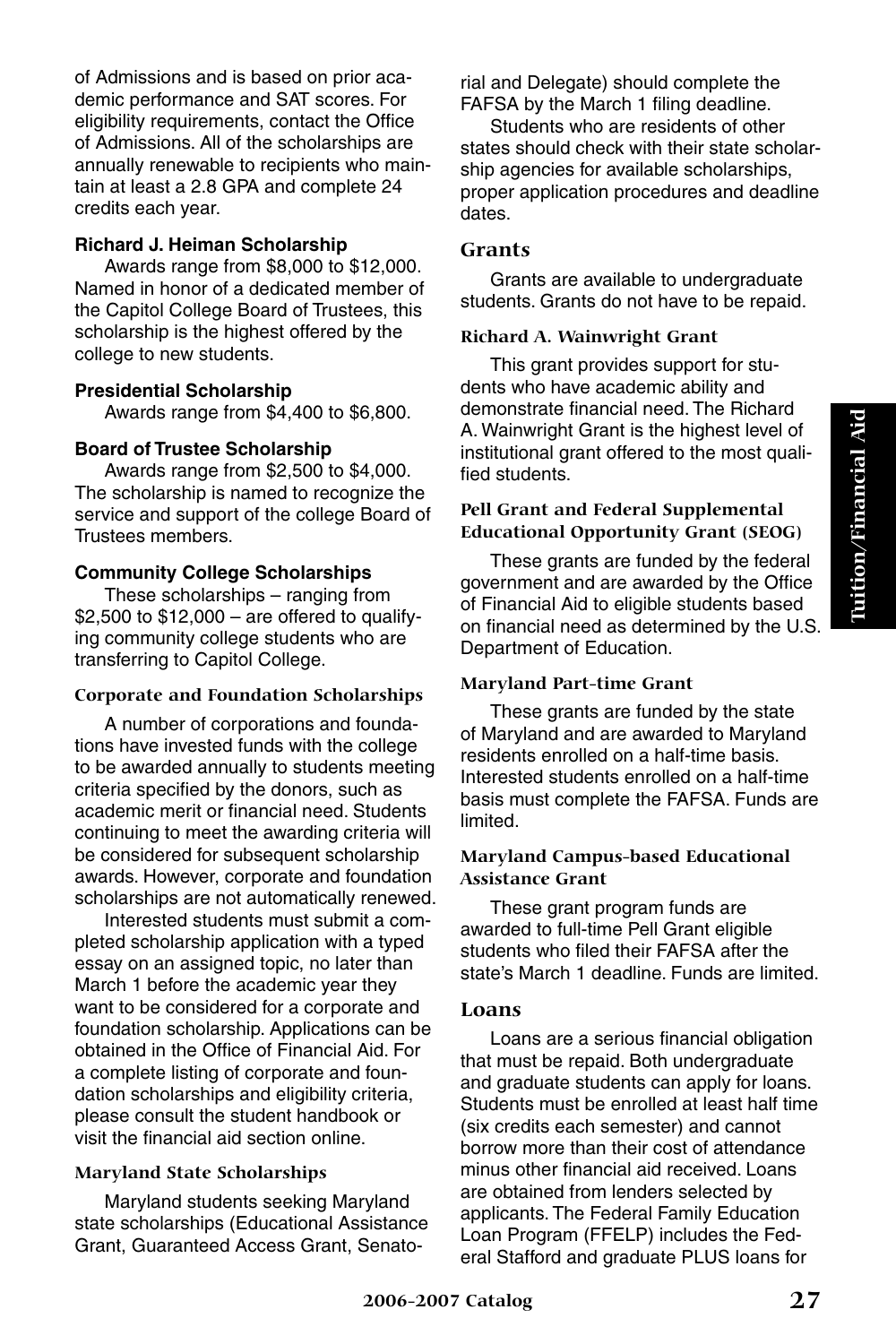students and the Federal PLUS loan for parents. Students can apply for loans online through the college website.

#### **Federal Subsidized Stafford Loans**

Awarded to undergraduate and graduate students with financial need. Interest on the loan is paid by the federal government while the student is enrolled in school at least half time, during grace periods and authorized periods of deferment. Eligibility is determined by the Department of Education, based on the information provided on the FAFSA.

#### **Federal Unsubsidized Stafford Loans**

Awarded to undergraduate and graduate students who do not demonstrate financial need or who are unable to borrow their yearly limit under the subsidized Stafford program. Eligibility for a subsidized Stafford loan must be determined before application for an unsubsidized Stafford loan.

#### **PLUS Loans for Graduate or Professional Students**

Graduate of professional students are now eleigible to borrow under the PLUS loan program.

#### **Federal Parent Loan for Undergraduate Students (PLUS)**

The Parent Loan for Undergraduate Students (PLUS) is made to parents of dependent undergraduate students to help pay for the student's education regardless of financial need. Parents with good credit history may borrow up to the cost of attendance minus any other financial aid for which the student qualifies. Applications must be submitted to the college for processing. Interest accrues upon disbursement, and repayment begins immediately after the final disbursement for the academic year.

#### **Federal Perkins Loan**

The Federal Carl Perkins Loan program is for undergraduate and graduate students with exceptional financial need. Eligibility is determined by the Department of Education, based on the information provided on the FAFSA. Funds are limited.

#### **Alternative Loan Programs**

These loans are available if additional funds are needed over and above what you receive under the federal, state, and institutional financial aid programs.

#### **Work-Study Employment**

On-campus jobs are available to both undergraduate and graduate students under the Federal College Work-Study and Capitol College Work-Study programs. These work programs offer students the opportunity to earn money to meet educational and personal expenses during the year and to get on-the-job work experience.

#### **Federal Work-Study**

Federal Work-Study is funded by the federal government and awarded by the Office of Financial Aid to eligible students who have filed the FAFSA. It is the policy of Capitol College that while class is in session during fall and spring, students cannot work more than 20 hours each week.

#### **Capitol College Work-Study**

Students not awarded Federal Work-Study can consider employment under the Capitol College Work-Study Program. Funding for this program is provided by various campus departments. Admitted students can contact the Office of Financial Aid for more information. The employer decides the maximum hours students may work each week

#### **Other Aid Programs**

#### **Private Organizations**

In addition to federal, state and institutional financial aid programs, there are private organizations that offer financial aid funds for a college education.

Many local clubs, religious organizations and other groups provide scholarships for deserving students. Students should visit their public library to research these possible sources or contact organizations such as the American Legion, 4-H clubs, Kiwanis, Jaycees, Chamber of Commerce, Girl Scouts and Boy Scouts. Do not overlook organizations connected with family, friends, and field of interest, such as the American Society of Professional Engineers or the Society of Women Engineers.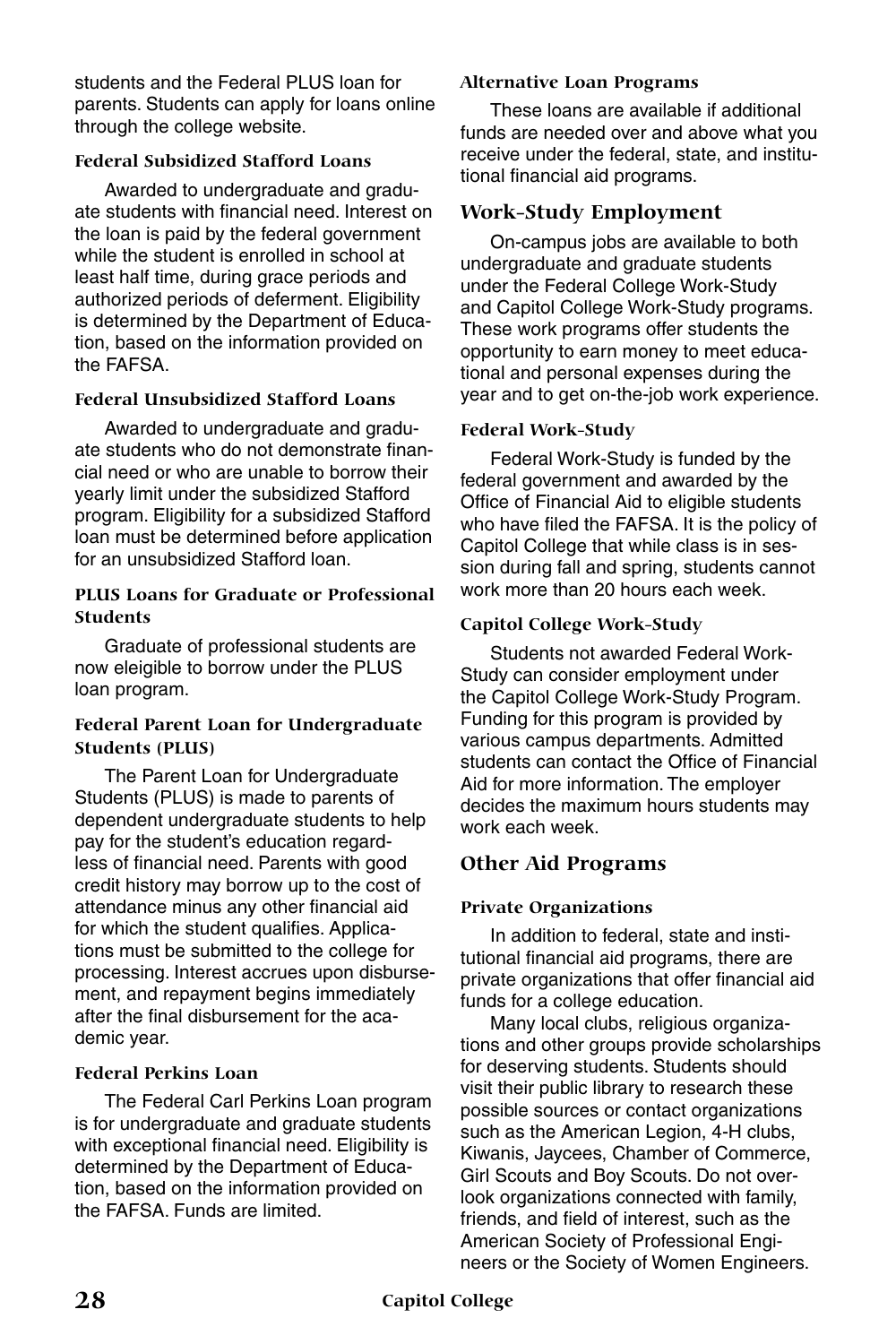#### **Veterans Benefits**

To qualify for financial aid, veterans' benefits or both students must be enrolled in a degree program and submit all necessary transcripts. Non-degree students are not eligible for veterans' benefits or federal financial aid. Certification and certificate courses are not eligible for veterans' benefits or federal financial aid, unless they are taken as part of an approved degree program. A veteran will not receive educational benefits for an audited course. Private loan programs can be used for these programs.

A counselor is available to assist veterans, active duty personnel and spouses, and children of deceased veterans who may be eligible for educational assistance through the VA. The counselor is located in the Office of Financial Aid.

#### **Vocational Rehabilitation**

Assistance is available to individuals with physical and/or mental disabilities. For further information, contact the Vocational Rehabilitation Service nearest you.

#### **Maximum Time Frame to Complete Course of Study**

Students must complete their educational program within a period no longer than 150 percent of the published length of the educational program, as measured by credits attempted and including transfer credits. For example, a student must complete the program after attempting a maximum of 198 credits for a 132 credit hour program. Half-time students must earn 5.5 credits per semester; three-quarter-time students must earn 7.5 credits per semester; full-time students must earn 11 credits per semester.

The chart below shows the minimum number of semester-credit hours and years of study students must have achieved to remain in good academic standing to receive financial aid.

#### **Additional Information**

- Course withdrawals (W) after the drop/add period are considered a non-completion of attempted credit hours.
- An audit grade is not considered attempted coursework.
- Incomplete grades are not included in the GPA calculation nor are they counted as attempted coursework. When the course is completed and a permanent grade is assigned the Office of Financial Aid will reevaluate the student's academic progress.
- Students can receive financial aid for only one repeat of a course.
- Students will not receive financial aid for audited courses.

| <b>Half-time Students</b>                |    |                |    |    |     |     |     |     |     |     |     |     |
|------------------------------------------|----|----------------|----|----|-----|-----|-----|-----|-----|-----|-----|-----|
| Year                                     | 1  | 2              | 3  | 4  | 5   | 6   | 7   | 8   | 9   | 10  | 11  | 12  |
| Credits<br>(5.5 credits<br>per semester) | 11 | 12             | 33 | 44 | 55  | 66  | 77  | 88  | 99  | 110 | 121 | 132 |
| <b>Three-quarter-time Students</b>       |    |                |    |    |     |     |     |     |     |     |     |     |
| Year                                     | 1  | 2              | 3  | 4  | 5   | 6   | 7   | 8   | 9   | X   | x   | X   |
| Credits<br>(7.5 credits<br>per semester) | 15 | 28             | 44 | 59 | 73  | 88  | 103 | 117 | 132 | x   | x   | x   |
| <b>Full-time Students</b>                |    |                |    |    |     |     |     |     |     |     |     |     |
| Year                                     | 1  | $\mathfrak{p}$ | 3  | 4  | 5   | 6   | x   | X   | x   | x   | x   | X   |
| Credits<br>(11 credits<br>per semester)  | 22 | 44             | 66 | 88 | 110 | 132 | X   | X   | X   | X   | Χ   | X   |

## **Credit Hours**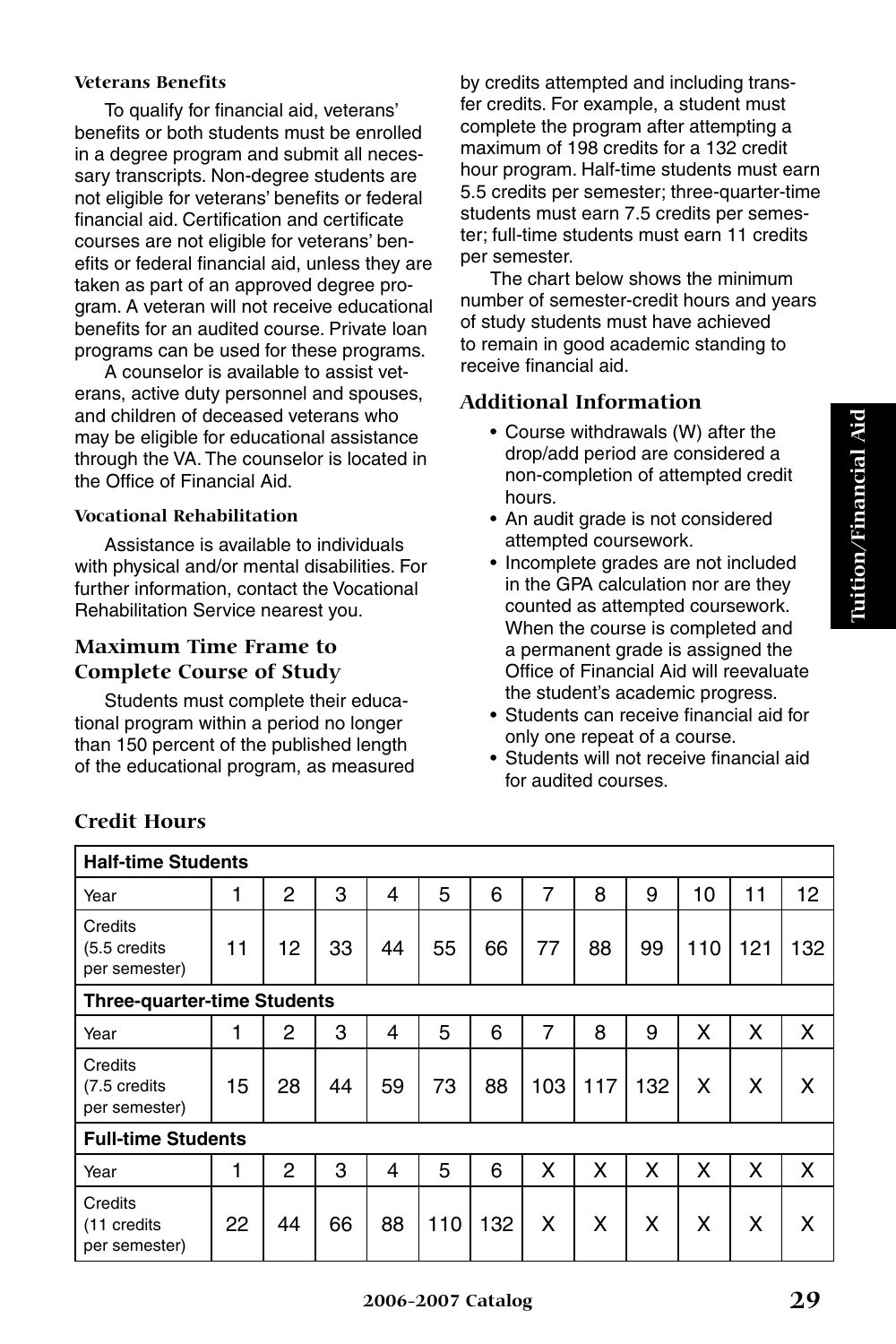# **Undergraduate Program Offerings**

#### **Bachelor of Science (BS) Degrees**

- Astronautical Engineering
- Business Administration
- Computer Engineering
- Computer Engineering Technology
- Computer Science
- Electrical Engineering
- Electronics Engineering Technology
- Information Assurance
- Management of Information **Technology**
- Software Engineering
- Software and Internet Applications
- Telecommunications Engineering **Technology**

### **Associate in Applied Science (AAS) Degrees**

- Computer Engineering Technology
- Electronics Engineering Technology
- Telecommunications Engineering **Technology**

## **Programs of Study**

Capitol College's programs of study for associate in applied science and bachelor of science degrees are outlined beginning on page 35.

## **Undergraduate Certificates**

#### **Lower Division**

- Financial Management
- Object-Oriented Programming
- Operations Management
- Programming and Data Management
- Web Programming

#### **Upper Division**

- Computer and Network Security
- Personnel Management
- Software Engineering
- Space Missions and Operations Specialist
- Website Development

Requirements for undergraduate certificates are outlined beginning on page 50.

#### **Non-Degree Certification Programs**

- CompTIA A+/Network+
- Cisco Certified Network Associate (CCNA)

Requirements for non-degree certifications are outlined on page 55.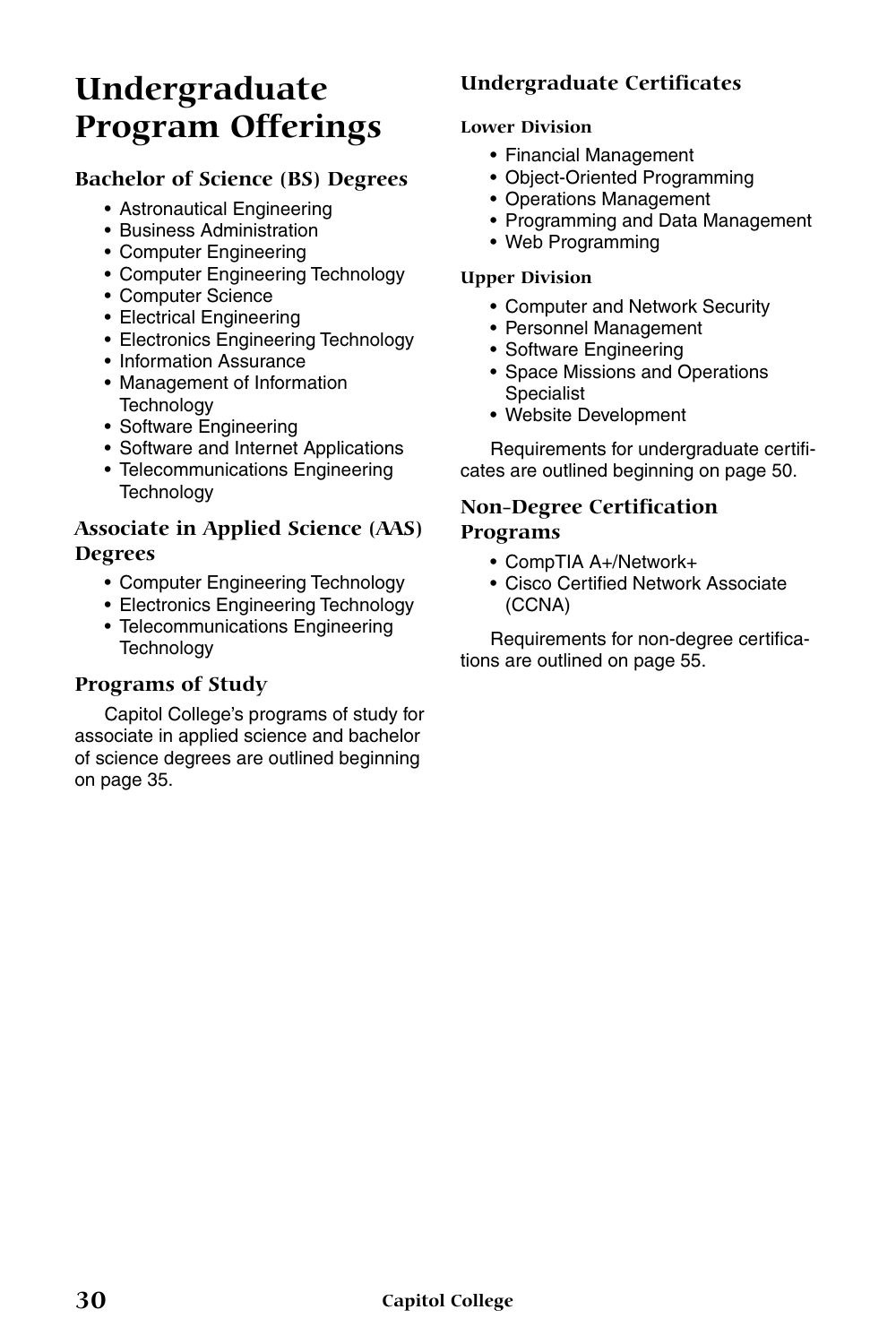# **Undergraduate Admissions**

## **Degree-seeking Students**

#### **First-Time, Full-Time Freshman**

A first-time, full-time freshman is defined as any applicant who has graduated from high school within one year of the proposed entrance term and is entering Capitol College on a full-time basis. A fulltime student must carry 12 or more credits per semester.

#### **Application Requirements**

1. File a formal application for admission as far in advance of the proposed entrance date as possible. An application for admission can be obtained from the Office of Admissions or online.

2. Enclose a \$25 nonrefundable admissions processing fee with the application. (Applications remain on file for one academic year.)

3. Forward the official high school transcripts to the Office of Admissions.

4. Submit SAT or American College Test (ACT) scores to the Office of Admissions.

#### **Admissions Requirements**

All applicants receive a comprehensive evaluation of their previous school records. Admissions decisions are based on the applicant's course preparation, high school grade point average (GPA), class rank and standardized test scores. Scholarship consideration is given based on the admissions essay, letters of recommendation and a personal interview.

High school course preparation should include a minimum of four units of English, three units of mathematics (including plane geometry and Algebra II), two units of lab science and two units of social sciences.

Students whose GPA, course preparation and/or test scores do not meet the general admissions requirements may be further considered if they submit an admissions essay, letters of recommendation, placement tests and visit the campus for a personal interview.

The minimum GPA required for admis-

sion to Capitol College is 2.2 on a 4.0 scale. The minimum SAT score is 800 composite. The minimum ACT score is 17 composite.

#### **Engineering Applicants**

Applicants to the engineering programs must have an additional unit of mathematics or entry into college calculus, an additional unit of laboratory science (physics or chemistry), an overall high school GPA of at least 2.8, and a minimum SAT score of 900 with at least a 500 on the Math section (or an ACT score of at least 19).

Engineering applicants who do not meet these additional criteria, but meet the general admissions criteria, will be accepted into an engineering technology program for their freshman year. After successful completion of the freshman year, students may transfer into the engineering program with academic dean approval.

#### **Tuition Deposit**

Upon acceptance, all full-time applicants are required to pay a nonrefundable \$200 tuition deposit to the college. This deposit is credited to the applicant's firstsemester tuition.

#### **Full-Time Transfer Students**

A full-time transfer student is defined as any applicant who is eligible to transfer 15 or more semester credits from an accredited higher education institution to Capitol College and will attend on a full-time basis. A full-time student must carry 12 or more credits per semester.

#### **Application Requirements**

1. File a formal application for admission as far in advance of the proposed entrance date as possible. An application for admission can be obtained from the Office of Admissions or online.

2. Enclose a \$25 nonrefundable admissions processing fee with the application. (Applications remain on file for one academic year.)

3. Forward all official transcripts to the Office of Admissions. Applicants who are completing, or who have already earned, an associate or bachelor's degree from a regionally accredited college need only forward college transcripts. Applicants who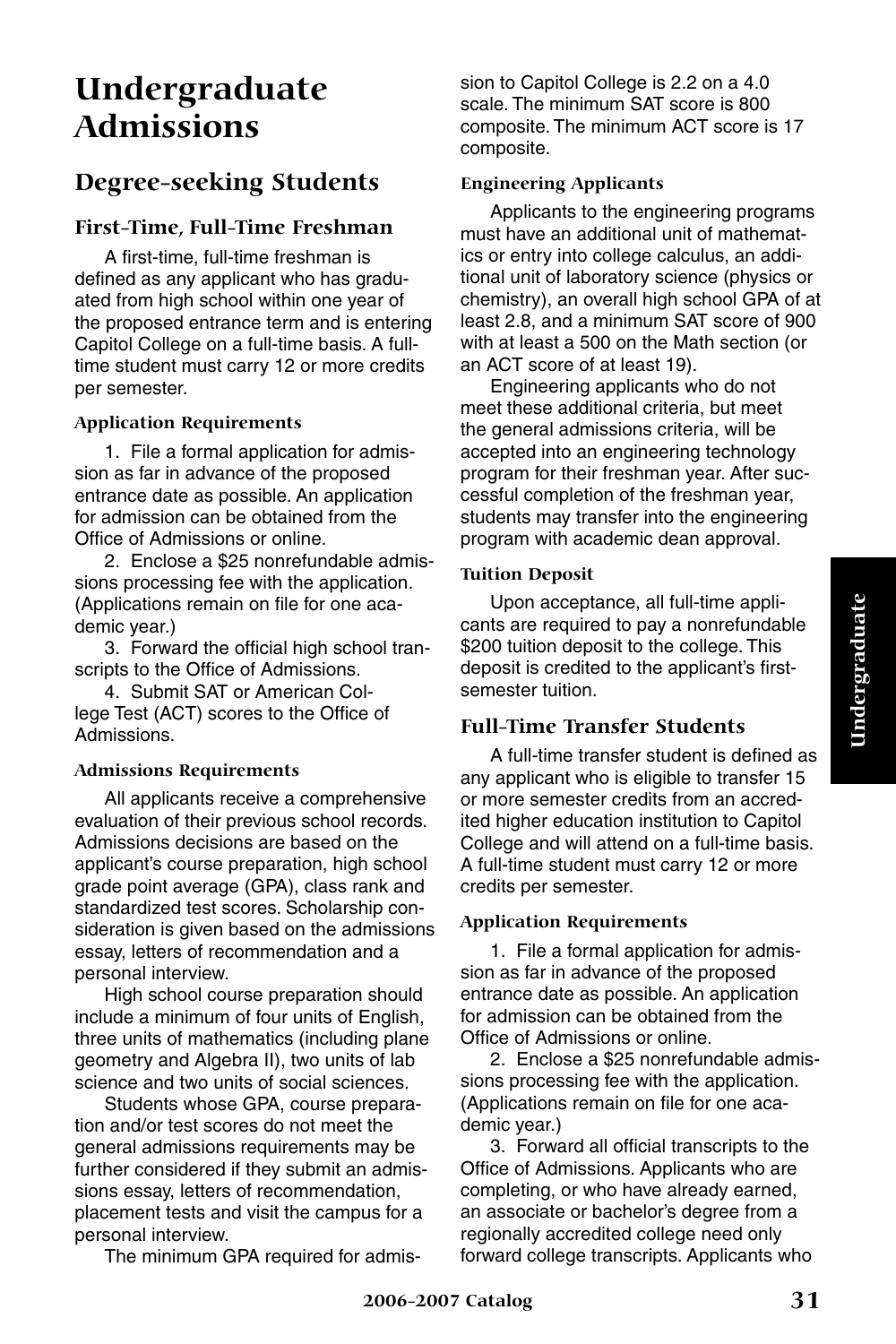have less than a degree or no college credits must forward an official high school transcript denoting graduation date or General Equivalency Diploma (GED) record and college transcripts, if applicable.

4. For transfer credit policies, see page 19 of this catalog.

#### **Admissions Requirements**

Full-time transfer applicants who have successfully completed an associate or bachelor's degree are generally accepted into Capitol College once their application file is complete. Admissions requirements for all other students are based on previous academic coursework (including high school, college, proprietary institutions, the military or appropriate work experience), with an emphasis on postsecondary achievement. Students must be in good standing at all previous institutions. Students not in good standing are subject to further review.

If applicants are not eligible to transfer credits for MA-114 or EN-101, completion of a skills assessment test may be required.

#### **Part-time Degree-seeking Students**

A part-time degree-seeking student is defined as any student pursuing an undergraduate degree at Capitol College on a part-time basis. A part-time student may carry 1-11 credits per semester.

#### **Application Requirements**

1. File a formal application for admission as far in advance of the proposed entrance date as possible. An application for admission may be obtained from the Office of Admissions or online.

2. Enclose a \$25 nonrefundable admissions processing fee with the application. (Applications remain on file for one academic year.)

3. Forward all official transcripts to the Office of Admissions. Applicants who are completing, or who have already earned, an associate or bachelor's degree from a regionally accredited college need only forward college transcripts. Applicants who have less than a degree or no college credits must forward an official high school transcript denoting graduation date or General Equivalency Diploma (GED) record and college transcripts, if applicable.

4. For transfer credit policies, see page 19 of this catalog.

#### **Admissions Requirements**

Part-time applicants who have successfully completed an associate or bachelor's degree are generally accepted into Capitol College once their application file is complete. Admissions requirements for all other students are based on previous academic course work (including high school, college, proprietary institutions, the military or appropriate work experience). Students must be in good standing at all previous institutions. Students not in good standing are subject to further review.

If applicants are not eligible to transfer credits for MA-114 or EN-101, completion of a skills assessment test may be required.

#### **Concurrent, Readmit and Other Types of Students**

#### **Concurrent Enrollment**

Concurrent students are any qualified high school juniors or seniors who want to enroll in a limited number of courses at Capitol College while completing their high school graduation requirements. Concurrently enrolled students are not eligible for financial aid.

#### **Application Requirements**

1. File a formal application for admission as far in advance of the proposed entrance date as possible. An application for admission may be obtained from the Office of Admissions or online.

2. Enclose a \$25 nonrefundable admissions processing fee with the application. (Applications remain on file for one academic year.)

3. Forward an up-to-date official high school transcript to the Office of **Admissions** 

4. Forward a letter of recommendation from the high school principal or guidance counselor.

5. Meet with an admissions counselor at Capitol College for a personal interview.

#### **Admissions Requirements**

Once the application requirements have been completed, the applicant will be eligible for concurrent enrollment. Concur-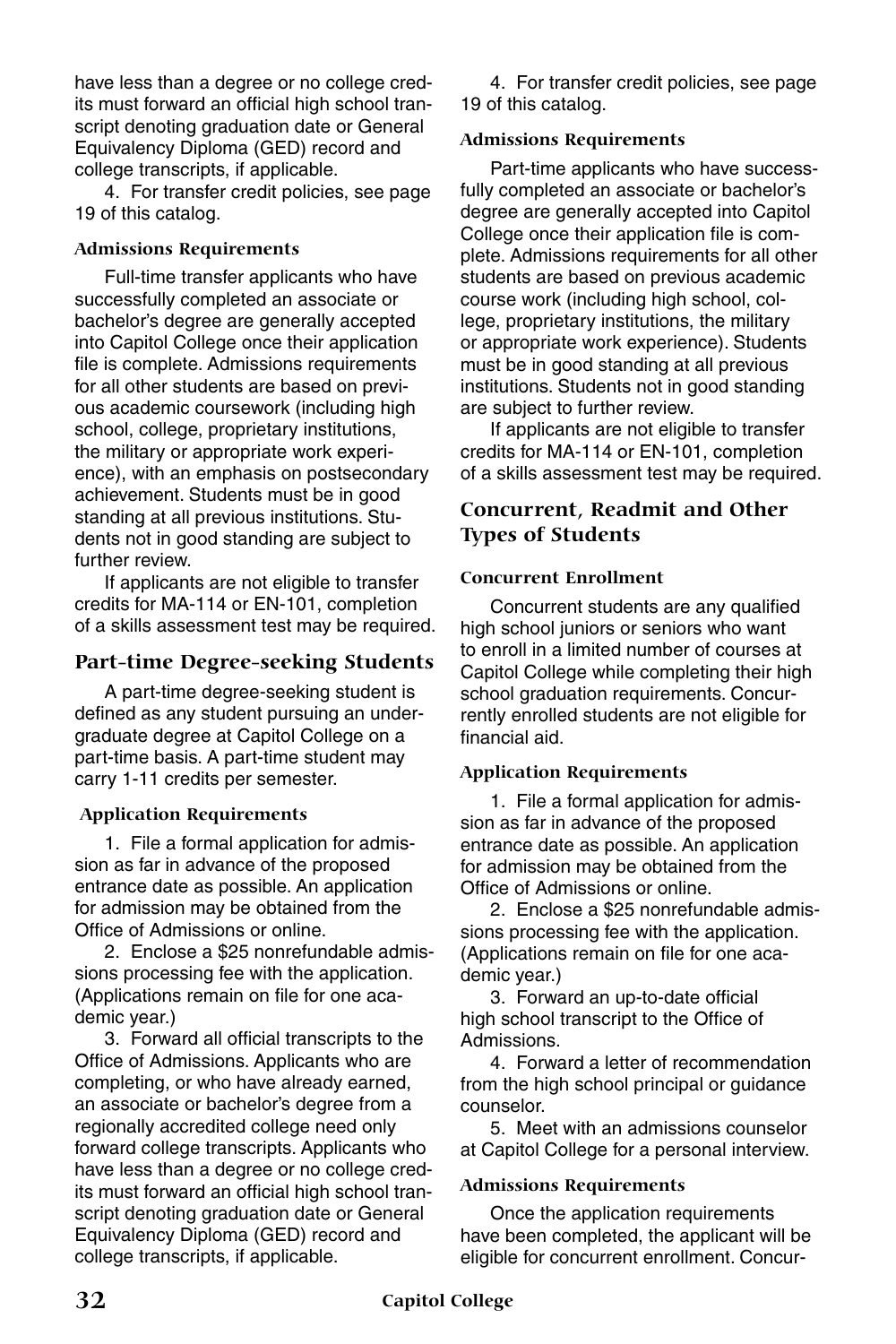rent students are required to complete all prerequisites for courses in which they intend to enroll. Concurrent enrollment is considered a non-degree-seeking status, so the student will not be accepted into a specific degree program. If the student wants to apply for degree-seeking status after high school graduation, the student must complete the application requirements for a first-time, full-time freshman, outlined on page 31 of this catalog, and should do so as far in advance of the proposed start term as possible.

Concurrent students who want to enroll in MA-114 or EN-101 may be required to complete a skills assessment test.

#### **Readmission**

A readmit applicant is defined as any applicant who has previously completed any amount of coursework at Capitol College, has not attended Capitol College in at least one full academic year and wants to resume study. Students who were at any time in violation of the college's academic, financial or disciplinary regulations may be denied readmission. Readmitted students may be required to submit or resubmit required documents, such as official transcripts. Readmitted students will enter Capitol College's degree program under the current graduation requirements and will be subject to current policies and procedures. A course audit will be completed to determine what coursework must be fulfilled for graduation. Readmission is contingent upon an application for admission, which may be obtained from the Office of Admissions or online, and review by the admissions staff.

#### **Other Types of Students**

Applicants who do not match any of the undergraduate types discussed herein should contact the Office of Admissions to determine the application and admissions requirements that apply. To reach the Office of Admissions, call 800-950-1992 or send email to admissions@capitol-college.edu.

#### **Certificate Students**

An undergraduate certificate student is any student pursuing one or more of Capitol College's state-approved undergraduate certificates, maintaining less than 12 credits per semester and not pursuing a degree. Undergraduate certificate students are not eligible for financial aid.

#### **Application Requirements**

1. File a formal application for admission as far in advance of the proposed entrance date as possible. An application for admission can be obtained from the Office of Admissions or online.

2. Enclose a \$25 nonrefundable admissions processing fee with the application. (Applications remain on file for one academic year.)

3. Forward all official transcripts to the Office of Admissions. Applicants who are completing, or who have already earned, an associate or bachelor's degree from a regionally accredited college need forward only college transcripts. Applicants who have less than a degree or no college credits must forward an official high school transcript denoting graduation date or General Equivalency Diploma (GED) record and college transcripts, if applicable.

#### **Admissions Requirements**

Undergraduate certificate applicants who have successfully completed an associate or bachelor's degree are generally eligible to register for classes once their application file is complete. Admissions requirements for all other students are based on previous academic coursework (including high school, college, proprietary institutions, the military or appropriate work experience). Students must be in good standing at all previous institutions. Students not in good standing are subject to further review.

All certificates require that students have completed MA-110, MA-114 or have equivalent experience. All coursework must be completed through Capitol College. Students must complete the specific courses listed for the certificate; no substitutions are permitted. Once the course requirements are completed, students must apply for the certificate in the Office of Registration and Records. A \$25 processing fee is due with the certificate request. A student must have a minimum cumulative GPA of 2.0 in all certificate coursework to be awarded the certificate.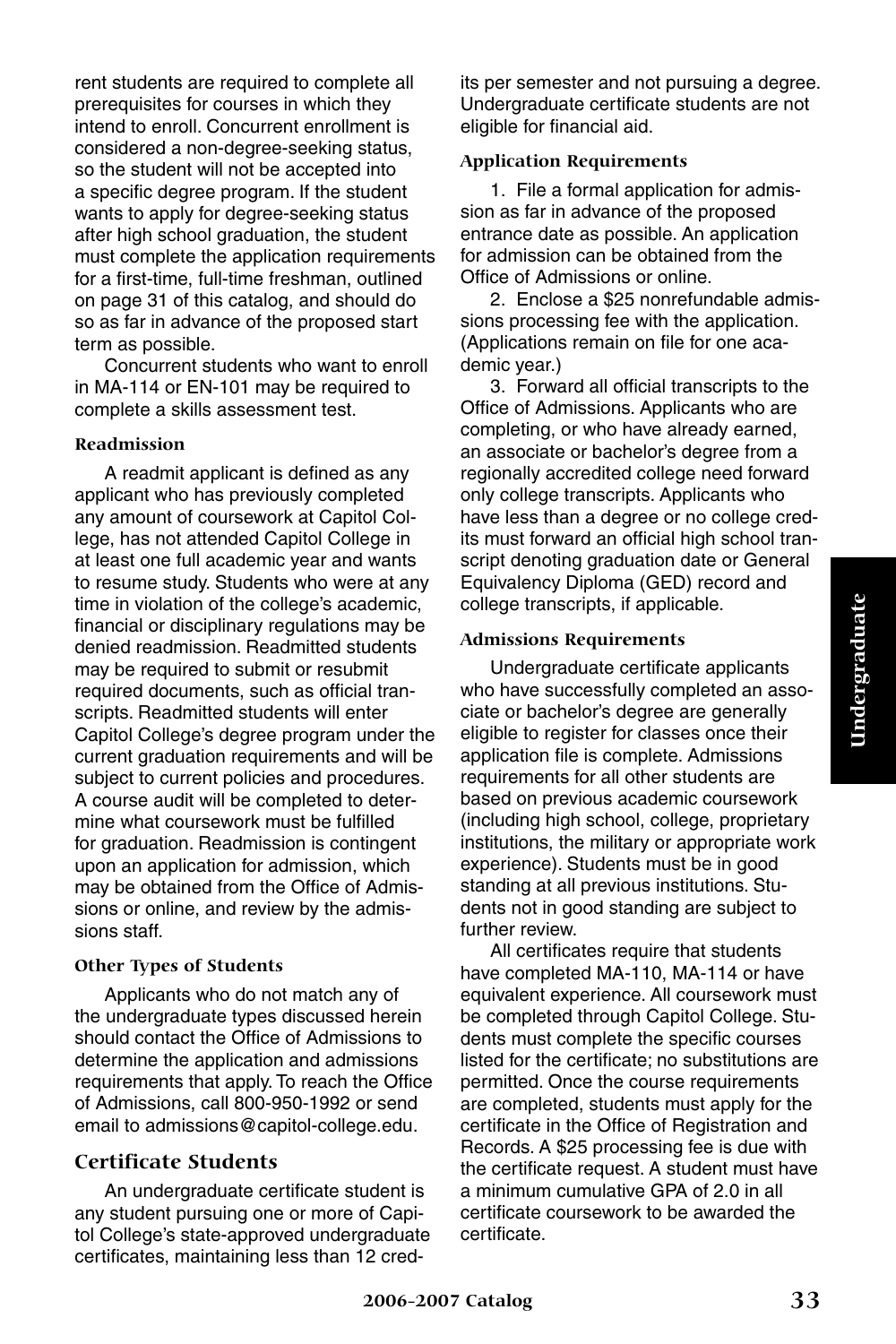#### **Non-degree-seeking Students**

A non-degree-seeking student is any student pursuing a non-degree certification program or taking individual courses not applying to a degree. Non-degree study is not eligible for financial aid.

#### **Application Requirements**

1. File a formal application for admission as far in advance of the proposed entrance date as possible. An application for admission can be obtained from the Office of Admissions or online.

2. Enclose a \$25 nonrefundable admissions processing fee with the application. (Applications remain on file for one academic year.)

#### **Admissions Requirements**

Once the application and processing fee are received, applicants are notified of their acceptance and may register for classes during the appropriate registration period. Information about registration is continually updated online.

After successful completion of 15 semester credits at Capitol College, non-degree students must complete the admissions procedure for degree-seeking status, or receive approval for continued non-degree status from the appropriate academic dean.

#### **International Students**

An international student is defined as any applicant from a country other than the United States who will be pursuing an undergraduate degree program on a student visa. Eligibility requirements, listed below, must be met for acceptance. International students are not eligible for institutional scholarships or federal financial aid.

#### **Application Requirements**

1. File a formal application for admission as far in advance of the proposed entrance date as possible. An application for admission can be obtained from the Office of Admissions or online.

2. Enclose a \$300 nonrefundable admissions processing fee with the application. (Applications remain on file for one academic year.)

3. Verify that you meet the academic and financial requirements stated below.

#### **Academic Requirements**

- Submit certified transcripts (with English translations) of secondary school and/or college records, or examination results when periodic grades are not used for measurement purposes.
- Applicants should have two years of college preparatory mathematics, such as algebra, geometry and trigonometry.
- English proficiency for direct admission into a degree program:
- TOEFL paper-based test score of 500 or computer-based test score of 173, or
- proof of completing a specified level of proficiency at an English language school, or
- satisfactory completion of English courses at an accredited university or college within the United States.

#### **Financial Requirements**

International students must submit evidence of sufficient financial resources for living and educational expenses. Support documents must be dated within the last six months. Proof of financial support can be in one of the following forms:

- A letter of sponsorship or scholarship from a government agency or corporation. This letter of sponsorship must be an original and outline specific billing procedures.
- Complete the declaration and certification of finances form. This form must be accompanied by supporting bank statements or employment verification. Include signatures or original letters of support from each sponsor.

Students who have not provided valid evidence of sponsorship from a government agency or corporation must make a tuition deposit of \$500 prior to formal acceptance and issuance of I-20.

Applicants can expect an answer from the college three to five weeks after receipt of all necessary documents. All international students must join the college health insurance program, unless adequate coverage is proven.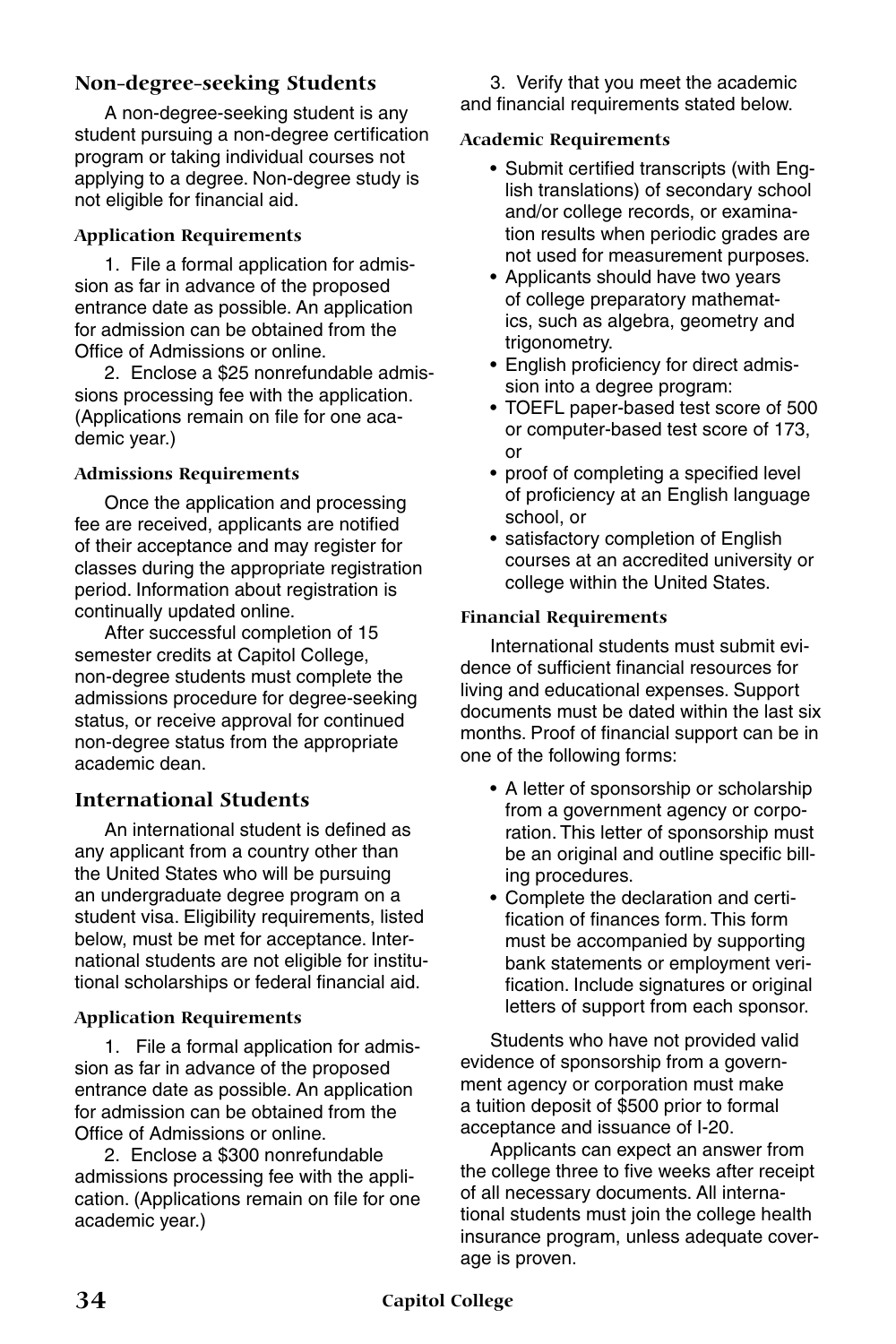## **Astronautical Engineering**

The astronautical engineering (AE) program is structured to prepare students for engineering careers in the space industry, primarily with NASA Goddard Space Flight Center. Students learn to work as mission specialists with an engineering understanding of the spacecraft, terrestrial systems and space-based platforms required to support a mission; create software applications that can be integrated into space operations to support missions; and design electrical and electronic systems for space mission applications. AE majors study the fundamentals of space operations and technology, flight dynamics and spacecraft design, as well as earth science and NASA missions devoted to the study of the planet. All engineering majors must take courses in humanities and social science to broaden their understanding of professional and ethical responsibilities and the impact of their engineering solutions in a global context. All students complete a capstone course in which they propose, design, test and deliver a space operations or hardware project that meets specifications.

#### **Course Requirements**

#### **Bachelor of Science 130/131 Credits**

*Course Credits*

| <b>Computer Sciences</b><br>7 Credits     |  |
|-------------------------------------------|--|
| CS-130 Computer Science Fundamentals I 4  |  |
| CS-230 Computer Science Fundamentals II 3 |  |

| Engineering |                                          | 42 Credits |
|-------------|------------------------------------------|------------|
| AE-150      | Introduction to Space                    | 3          |
| AE-311      | <b>Spacecraft Systems</b>                | з          |
| AE-351      | <b>Dynamics of Aerospace Systems</b>     | з          |
| AE-361      | Remote Sensing                           | з          |
| AE-401      | <b>Computational Dynamics</b>            | з          |
| AF-454      | Spacecraft Dynamics and Control          | з          |
| AE-455      | Satellite Communications                 | з          |
| AF-458      | Senior Project in Space Science          | з          |
| EE-309      | Circuit Design and Simulation            | з          |
| EE-453      | Control I                                | 3          |
| EE-463      | Control II                               | з          |
|             | Astronautical Engineering electives (3)* |            |

|                          | <b>English Communications</b>          | 9 Credits  |
|--------------------------|----------------------------------------|------------|
| EN-101                   | <b>English Communications I</b>        | 3          |
|                          | EN-102 English Communications II       | 3          |
| EN-408                   | Writing Seminar in Technical           |            |
|                          | Research                               | 3          |
|                          |                                        |            |
|                          | Humanities and Social Sciences         | 19 Credits |
|                          | FS-100 Freshman Seminar                | 1          |
|                          | HU-331 or HU-332 Arts and Ideas        | 3          |
| SS-351 Ethics            |                                        | 3          |
|                          | Humanities electives (2)*              | 6          |
|                          | Social Sciences electives (2)*         | 6          |
|                          |                                        |            |
|                          | Mathematics and Sciences               | 33 Credits |
|                          | CH-120 Chemistry                       | 3          |
|                          | MA-261 Calculus I                      | 4          |
|                          | MA-262 Calculus II                     | 4          |
|                          | MA-263 Calculus III                    | 4          |
| MA-340                   | <b>Ordinary Differential Equations</b> | 3          |
| MA-360                   | Laplace and Fourier Analysis           | 3          |
| PH-261                   | <b>Engineering Physics I</b>           | 4          |
| PH-262                   | <b>Engineering Physics II</b>          | 4          |
| PH-263                   | <b>Engineering Physics III</b>         | 4          |
| <b>Technical Courses</b> |                                        | 21 Credits |
| EE-159                   | Circuit Theory                         | 4          |
| EL-200                   | <b>Electronic Devices and Circuits</b> | 4          |
| EL-204                   | <b>Digital Electronics</b>             | 3          |
| EL-250                   | <b>Advanced Analog Circuits</b>        | 4          |
| EL-261                   | Introduction to Communications         |            |
|                          | <b>Circuits and Systems</b>            | 3          |
|                          |                                        |            |

EL-262 Microprocessors and Microassembly 3

\*See appropriate department for approved list.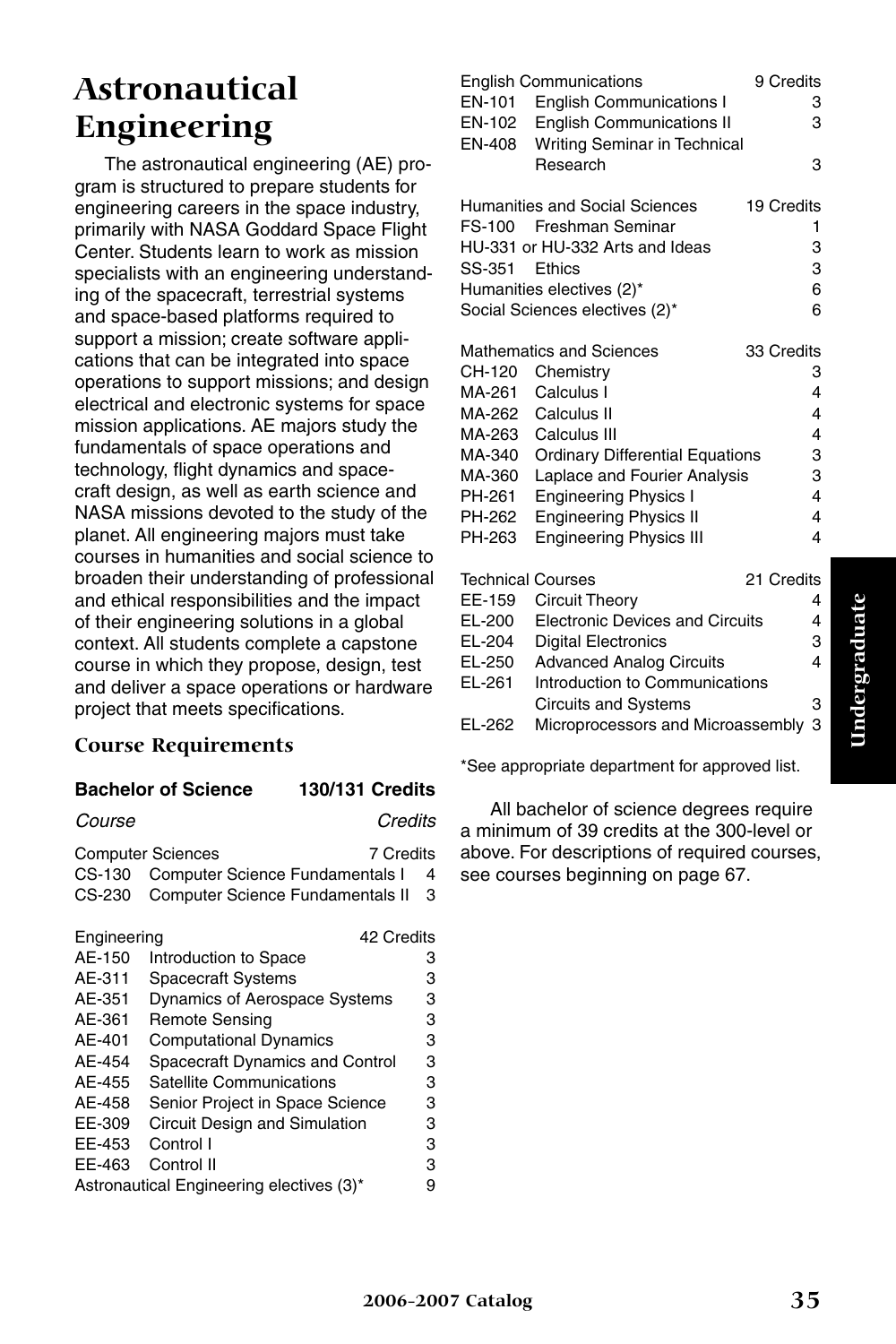## **Business Administration**

A major objective of the business administration (BA) curriculum is to provide students with the ability to integrate business, analytical and decision-making skills in a culturally, politically, socially and demographically diverse environment. Graduates will bring to the job market the ability to effectively apply the acquired skills and knowledge (theory, tools and models) to everyday work situations of current or future employers. The goals of the program are to give students an understanding of how for-profit and nonprofit organizations function effectively and efficiently. Students will gain a clear picture of how the functional business areas work together to make a successful organization. The required courses build a solid business foundation that include management, marketing, accounting, finance, information technology and human resource management. The combined required and elective courses provide the type of education that is highly in demand in the job market.

#### **Course Requirements**

#### **Bachelor of Science 120/121 Credits**

*Course Credits*

|         | <b>Business Administration</b><br>36 Credits |   |
|---------|----------------------------------------------|---|
| BA-270  | Financial Accounting I                       | 3 |
| BA-271  | <b>Financial Accounting II</b>               | З |
| BA-280  | Macroeconomics                               | 3 |
| BA-281  | Microeconomics                               | з |
| BA-300  | <b>Business Communications</b>               | 3 |
| BA-400  | <b>Research Methods</b>                      | 3 |
| BA-410  | Stategic Management                          | 3 |
| MIT-276 | <b>Marketing Principles</b>                  | 3 |
| MIT-378 | Legal Environment of Business                | з |
| MIT-384 | <b>Production and Operations</b>             |   |
|         | Management                                   | 3 |
| MIT-386 | Organizational Theory and Behavior           | з |
| MIT-458 | <b>Senior Project</b>                        | з |

| MIT-173<br>MIT-278<br>MIT-283<br>MIT-372<br>MIT-375<br>MIT-454<br>SS-351 | <b>Business Fundamentals</b><br><b>Business Fundamentals</b><br><b>Principles of Management</b><br><b>Managerial Accounting</b><br><b>Financial Management</b><br>Human Resource Management<br><b>International Business</b><br>Ethics | 21 Credits<br>3<br>3<br>3<br>3<br>3<br>3<br>3 |
|--------------------------------------------------------------------------|----------------------------------------------------------------------------------------------------------------------------------------------------------------------------------------------------------------------------------------|-----------------------------------------------|
| EN-101<br>EN-102<br><b>EN-408</b>                                        | <b>English Communications</b><br><b>English Communications I</b><br><b>English Communications II</b><br>Writing Seminar in Technical<br>Research                                                                                       | 9 Credits<br>3<br>3<br>3                      |
| <b>General Electives</b>                                                 | General electives (5)*                                                                                                                                                                                                                 | 15 Credits<br>15                              |
| FS-100                                                                   | Humanities and Social Sciences<br>Freshman Seminar<br>HU-331 or HU-332 Arts and Ideas<br>Humanities/History/Philosophy electives (2)*<br>Social Sciences electives (2)*                                                                | 16 Credits<br>1<br>3<br>6<br>6                |
| CT-101<br><b>BA-250</b><br>BA-301<br>MIT-362<br>SE-321                   | Information Technology<br><b>Computer Applications</b><br>Database for Managers<br><b>Project Management</b><br><b>Information Systems for Managers</b><br>Human-Computer Interaction                                                  | 15 Credits<br>3<br>3<br>3<br>3<br>3           |
| MA-110<br>MA-128<br>Science elective                                     | <b>Mathematics and Sciences</b><br><b>Business Math</b><br>Introduction to Statistics                                                                                                                                                  | 9 Credits<br>3<br>3<br>3                      |

\*Any course may be taken to satisfy the general elective requirement.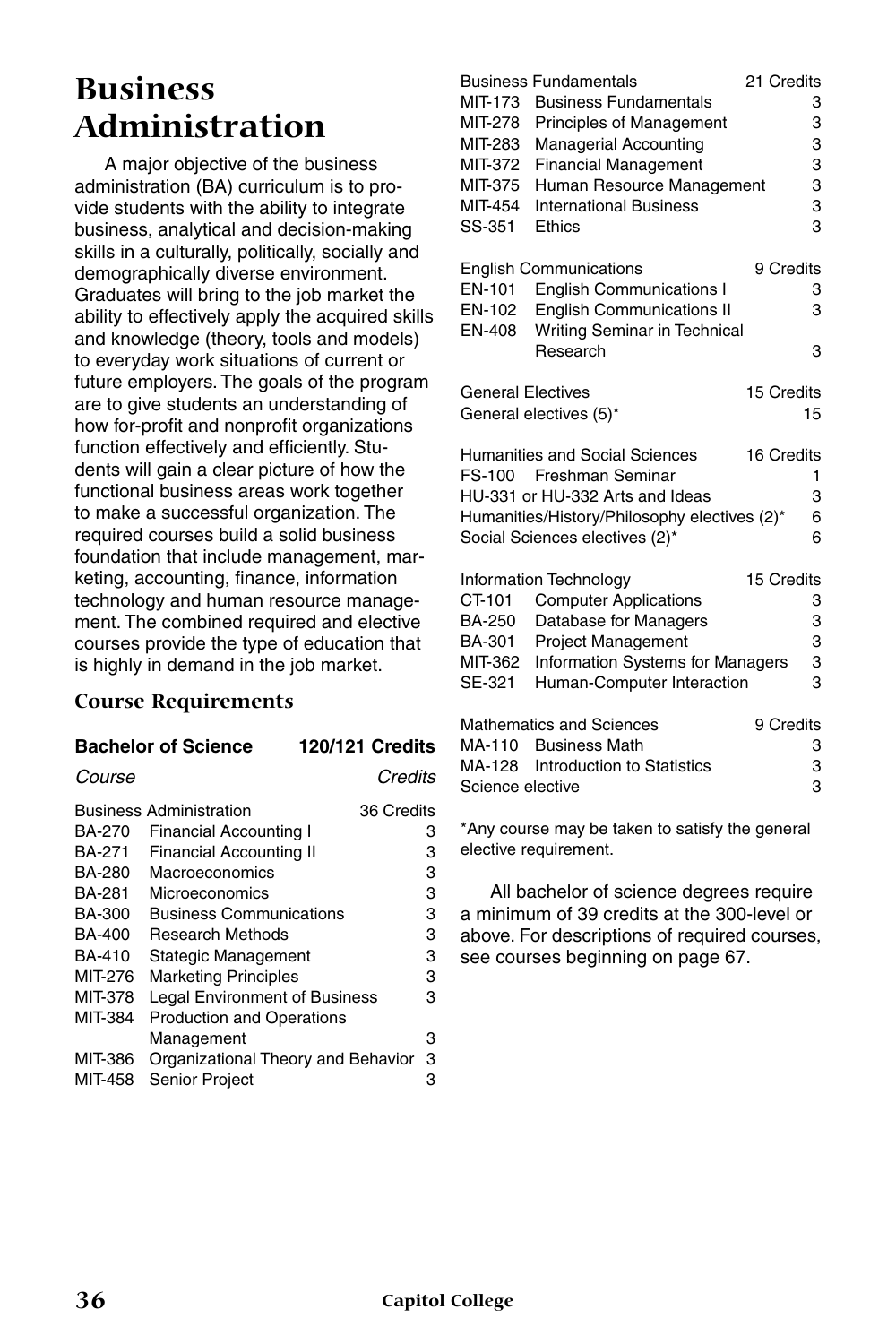## **Computer Engineering**

The computer engineering (CE) program is structured to teach students to design and program computers and computer-based systems, including the latest embedded technology. Students are trained to analyze and determine the needs of a system and apply engineering principles to create hardware and software solutions. The main objective of the program is to produce practical design engineers. CE majors study digital systems, computer organization and architecture, software design and testing, operating systems and programming languages, micro-controller systems, and the latest programmable chip technology. All engineering majors must take courses in humanities and social science to broaden their understanding of professional and ethical responsibilities and the impact of their engineering solutions in a global context. All students complete a capstone course in which they propose, design, build, test and deliver a computer-based system.

#### **Course Requirements**

#### **Bachelor of Science 130/131 Credits**

#### *Course Credits*

|             | <b>Computers and Programming</b><br>19 Credits |   |
|-------------|------------------------------------------------|---|
| CS-130      | <b>Computer Science Fundamentals I</b>         | 4 |
| CS-220      | Database Management                            | з |
| CS-230      | Computer Science Fundamentals II               | 3 |
| CS-418      | <b>Operating Systems</b>                       | 3 |
| CT-152      | Introduction to Unix                           | з |
| EE-458      | <b>Senior Project</b>                          | 3 |
| Engineering | 33 Credits                                     |   |

| EE-304        | Digital Design I                       | 3  |
|---------------|----------------------------------------|----|
| EE-354        | Digital Design II                      | 3  |
| EE-362        | Microcontroller System Design          | з  |
| EE-364        | <b>Computer Architecture</b>           | 3  |
| EE-404        | Large-Scale Digital Design             | 3  |
| <b>EE-452</b> | <b>Advanced Microcontroller System</b> |    |
|               | Design                                 | 3  |
| EL-452        | <b>Automated Test Systems</b>          | з  |
|               | Computer or Engineering electives (4)* | 12 |
|               |                                        |    |

|                          | <b>English Communications</b>          | 9 Credits  |
|--------------------------|----------------------------------------|------------|
| EN-101                   | <b>English Communications I</b>        | 3          |
| EN-102                   | <b>English Communications II</b>       | 3          |
| EN-408                   | Writing Seminar in                     |            |
|                          | <b>Technical Research</b>              | 3          |
|                          | Humanities and Social Sciences         | 19 Credits |
| FS-100                   | Freshman Seminar                       | 1          |
|                          | HU-331 or HU-332 Arts and Ideas        | 3          |
| SS-351                   | Ethics                                 | 3          |
|                          | Humanities electives (2)*              | 6          |
|                          | Social Science elective (2)*           | 6          |
|                          |                                        |            |
|                          | <b>Mathematics and Sciences</b>        | 37 Credits |
| CH-120                   | Chemistry                              | 3          |
| MA-124                   | <b>Discrete Mathematics</b>            | 3          |
| MA-261                   | Calculus I                             | 4          |
| MA-262                   | Calculus II                            | 4          |
| MA-330                   | Linear Algebra                         | 3          |
| MA-340                   | <b>Ordinary Differential Equations</b> | 3          |
| MA-345                   | <b>Probability and Statistics</b>      |            |
|                          | for Engineers                          | 3          |
| MA-355                   | <b>Numerical Analysis</b>              | 3          |
| PH-261                   | <b>Engineering Physics I</b>           | 4          |
| PH-262                   | <b>Engineering Physics II</b>          | 4          |
|                          | Physics or science elective            | 3          |
| <b>Technical Courses</b> |                                        | 14 Credits |
| EE-159                   | Circuit Theory                         | 4          |
| EL-200                   | <b>Electronic Devices and Circuits</b> | 4          |
| EL-204                   | <b>Digital Electronics</b>             | 3          |
| EL-262                   | Microprocessors and Microassembly      | 3          |

\* See appropriate department for approved list.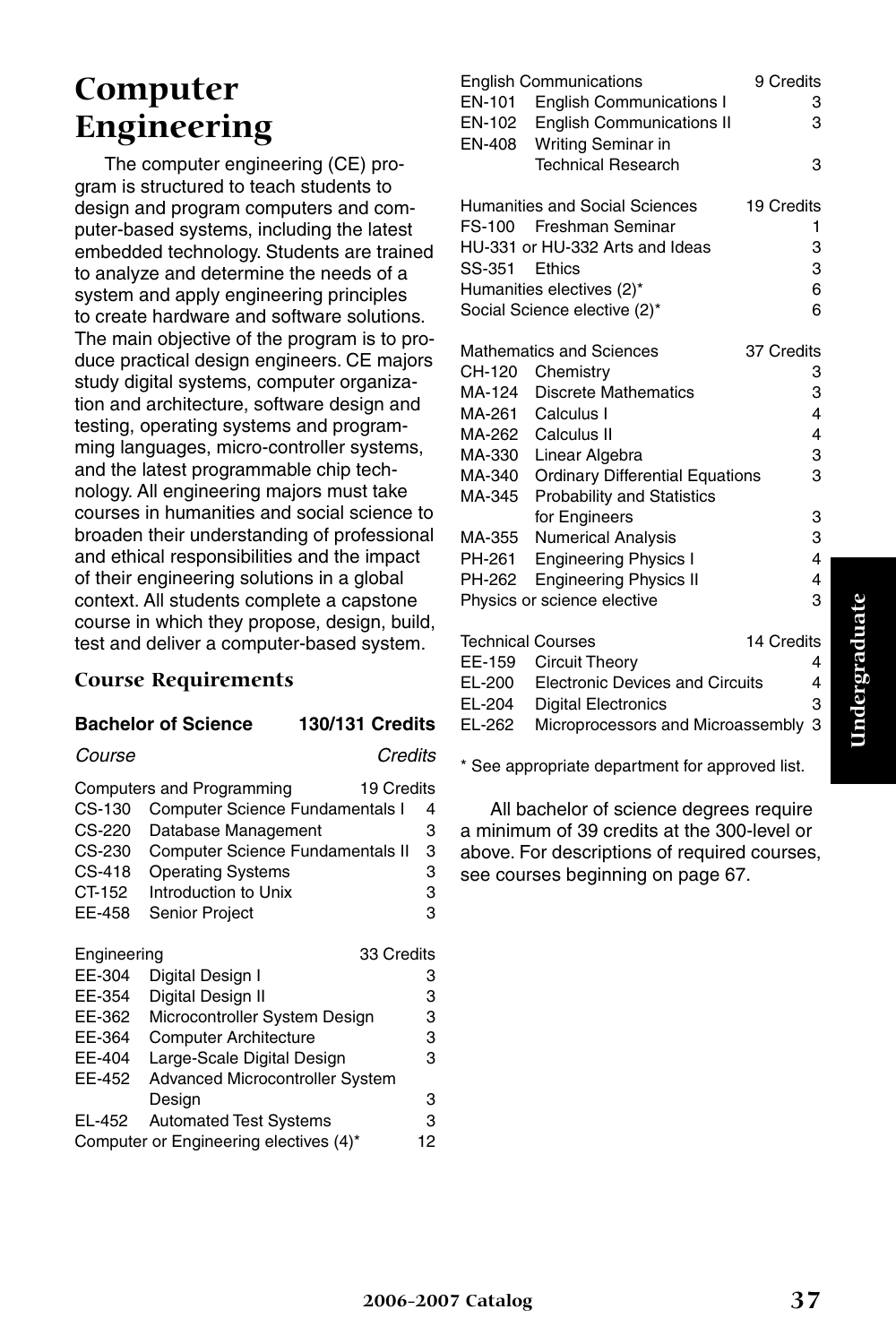## **Computer Engineering Technology**

The Computer Engineering Technology (CET) program is structured to teach students to work at the interface between hardware and software linking digital technology to computer applications. Students are trained to work in a wide range of technical jobs in the information technology industry. The main objective of the program is to produce technologists who support industry in areas ranging from telecommunications and manufacturing to computer programming. CET majors study software design and testing, operating systems programming languages, computer graphics, digital systems, computer organization and architecture, micro-controller systems, and the latest programmable chip technology. All bachelor of science students complete a capstone course in which they propose, design, build, test and deliver a computerbased system.

#### **Associate in Applied Science Degree**

The AAS degree program is designed to prepare graduates to work in technical positions of the computer technology industry. The program also provides further education for people who seek to broaden their base of knowledge and update their skills.

#### **Bachelor of Science Degree**

The BS degree program is designed to educate students for computer technology fields by providing a comprehensive understanding of computers. Academic instruction is augmented by requiring students to design and write programs, and through carefully planned laboratory exercises during which students build, interconnect, test, service and operate computer devices and systems.

#### **Course Requirements**

#### **Associate in Applied Science**

|                                                                              |                                                                                                                                                                                                                                                                 | 64/65 Credits    |                                      |
|------------------------------------------------------------------------------|-----------------------------------------------------------------------------------------------------------------------------------------------------------------------------------------------------------------------------------------------------------------|------------------|--------------------------------------|
| Course                                                                       |                                                                                                                                                                                                                                                                 | Credits          |                                      |
| EN-101<br>EN-102                                                             | <b>English Communications</b><br><b>English Communications I</b><br><b>English Communications II</b>                                                                                                                                                            | 6 Credits        | 3<br>3                               |
| FS-100                                                                       | <b>Humanities and Social Sciences</b><br>Freshman Seminar<br>History/Humanities/Philosophy elective (1)*<br>Social Sciences elective (1)*                                                                                                                       | <b>7 Credits</b> | 1<br>3<br>3                          |
| MA-114<br>MA-124<br>MA-128<br>MA-261<br>PH-201<br>PH-202                     | <b>Mathematics and Sciences</b><br>Algebra and Trigonometry<br><b>Discrete Mathematics</b><br>Introduction to Statistics<br>Calculus I<br><b>General Physics I</b><br><b>General Physics II</b>                                                                 | 20 Credits       | 4<br>3<br>3<br>4<br>3<br>3           |
|                                                                              | <b>Technical Courses</b>                                                                                                                                                                                                                                        | 32 Credits       |                                      |
| CS-130<br>CS-220<br>CS-230<br>CT-115<br>CT-152<br>EL-100<br>EL-200<br>EL-204 | <b>Computer Science Fundamentals I</b><br>Database Management<br>Computer Science Fundamentals II<br>Introduction to Programming<br>Introduction to Unix<br>Introductory DC/AC Circuits<br><b>Electronic Devices and Circuits</b><br><b>Digital Electronics</b> |                  | 4<br>3<br>3<br>3<br>3<br>3<br>4<br>3 |
| EL-262<br>TC-110                                                             | Microprocessors/Microassembly<br>Introduction to Telecommunications                                                                                                                                                                                             |                  | 3<br>3                               |
|                                                                              |                                                                                                                                                                                                                                                                 |                  |                                      |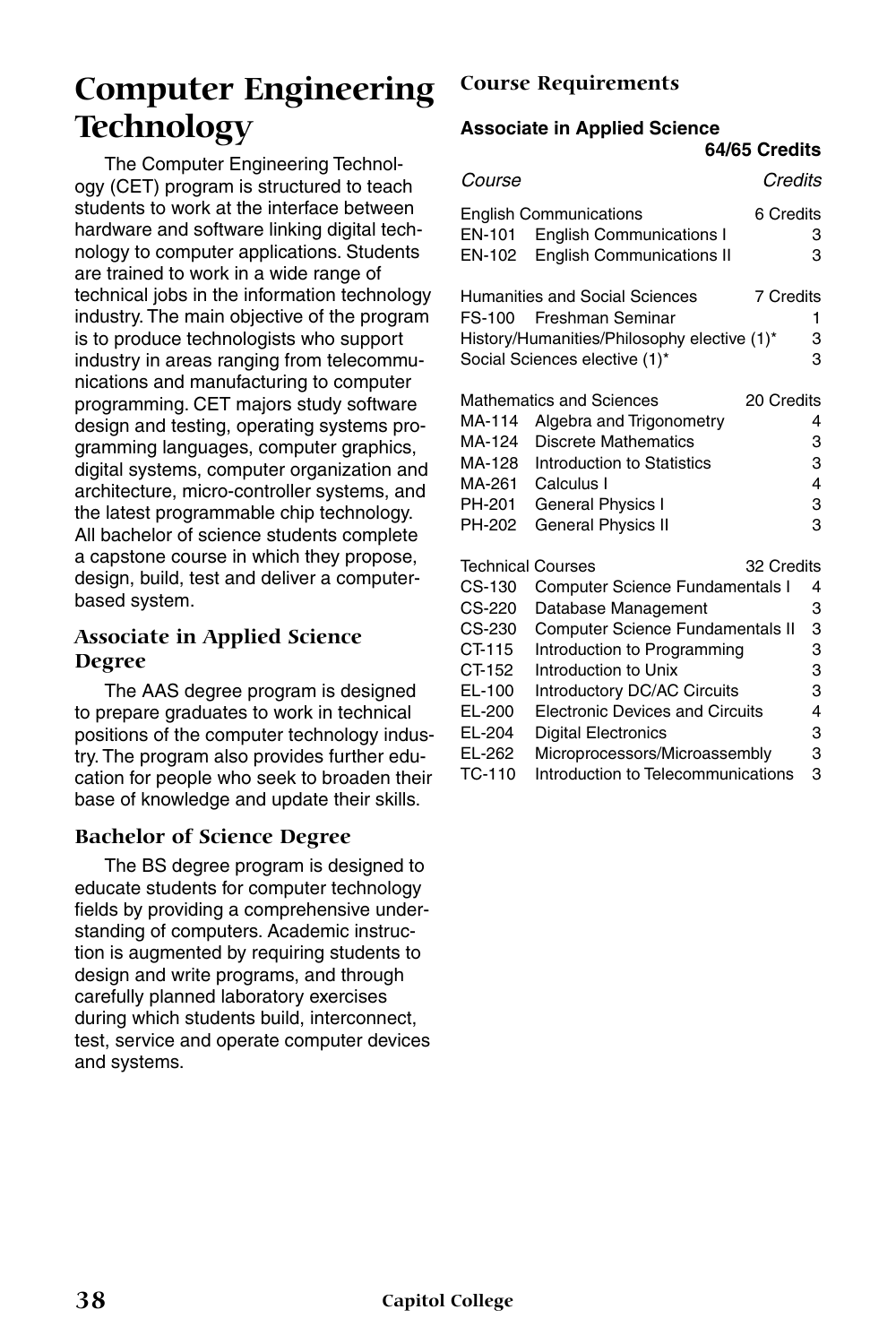#### **Bachelor of Science 131/132 Credits**

All requirements for the associate in applied science degree, plus the following:

| Course                   |                                                            | Credits    |        |
|--------------------------|------------------------------------------------------------|------------|--------|
|                          | <b>English Communications</b><br>EN-408 Writing Seminar in | 3 Credits  |        |
|                          | <b>Technical Research</b>                                  |            | 3      |
|                          | <b>Humanities and Social Sciences</b>                      | 12 Credits |        |
|                          | HU-331 or HU-332 Arts and Ideas                            |            | 3      |
| SS-351                   | Ethics                                                     |            | 3      |
|                          | History/Humanities/Philosophy elective (1)*                |            | 3      |
|                          | Social Science elective (1)*                               |            | 3      |
|                          | <b>Mathematics and Sciences</b>                            | 13 Credits |        |
| CH-120                   | Chemistry                                                  |            | 3      |
|                          | MA-262 Calculus II                                         |            | 4      |
|                          | MA-330 Linear Algebra                                      |            | 3      |
| MA-355                   | <b>Numerical Analysis</b>                                  |            | 3      |
| <b>Technical Courses</b> |                                                            | 39 Credits |        |
| CS-418                   | <b>Operating Systems</b>                                   |            | 3      |
| CS-432                   | <b>Computer Graphics</b>                                   |            | 3      |
| CT-240                   | <b>Network Routers and Switches</b>                        |            | 3      |
| EE-304                   | Digital Design I                                           |            | 3      |
| EE-354                   | Digital Design II                                          |            | 3      |
| EE-362                   | Microcontroller System Design                              |            | 3      |
| EL-452                   | <b>Automated Test Systems</b>                              |            | 3      |
| SE-301                   | Software Engineering I                                     |            | 3      |
| SE-458                   | Senior Project                                             |            | 3<br>З |
|                          | Technical elective (1)                                     |            |        |
|                          | Technical elective (1) (2xx or above)                      |            | 3      |
|                          | Technical electives (2) (3xx or above)                     |            | 6      |

\* See appropriate department for approved list.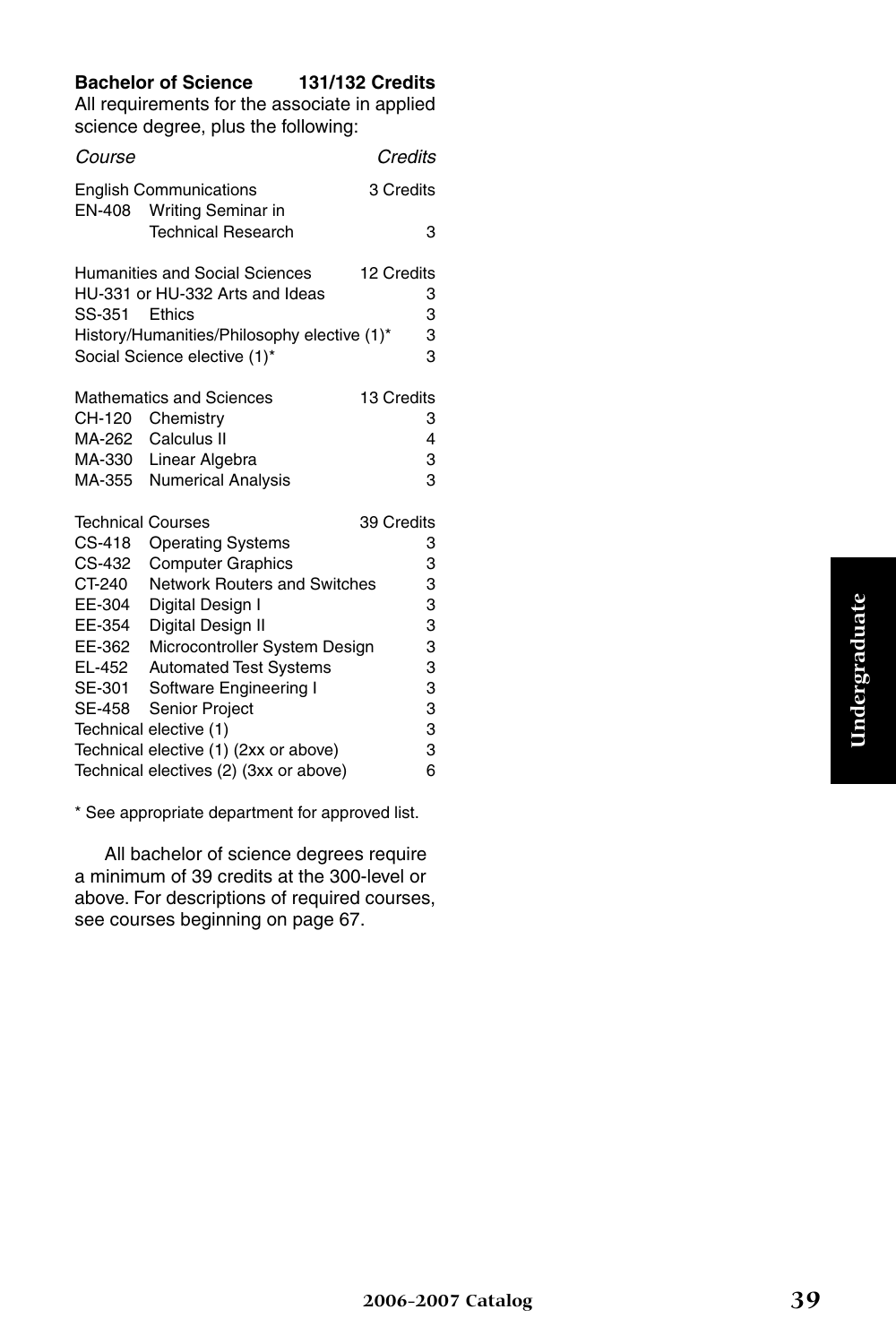## **Computer Science**

The computer science (CS) program is structured to teach students to design and program computers and computer-based systems to meet the needs of all areas of society. Students are trained to work in a wide variety of careers in the computer field, from software programming to system design to network security and administration. The main objective of the program is to encourage critical thinking and thoughtful ethical behavior and to foster professional programming practices and promote sound planning and design techniques. CS majors study programming languages, computational science, algorithms and complexity, the architecture and organization of computers, software engineering, humancomputer interaction, intelligent systems, computer graphics, net-centric computing, information management, and the social and professional issues associated with the practice of computer science. All students complete a capstone course in which they propose, design, build, test and deliver a computer-based system.

#### **Course Requirements**

#### **Bachelor of Science 126/127 Credits**

| Course |
|--------|
|--------|

*Course Credits*

| <b>English Communications</b>           | 9 Credits |
|-----------------------------------------|-----------|
| EN-101 English Communications I         | з         |
| <b>EN-102</b> English Communications II | з         |
| EN-408 Writing Seminar in               |           |
| <b>Technical Research</b>               | з         |

| Computers     | 40 Credits                              |   |
|---------------|-----------------------------------------|---|
| $CS-130$      | <b>Computer Science Fundamentals I</b>  | 4 |
| CS-220        | Database Management                     | 3 |
| CS-225        | Intermediate Java Programming           | 3 |
| CS-230        | <b>Computer Science Fundamentals II</b> | 3 |
| CS-310        | <b>Computer Algorithms</b>              | 3 |
| CS-316        | <b>Intelligent Systems</b>              | 3 |
| CS-325        | <b>Advanced Data Structures</b>         | 3 |
| CS-418        | <b>Operating Systems</b>                | 3 |
| CT-115        | Introduction to Programming*            | 3 |
| CT-152        | Introduction to Unix                    | 3 |
| <b>NS-352</b> | Unix Administration and Security        | 3 |
| <b>NS-401</b> | Network Security Theory and             |   |
|               | Algorithms                              | 3 |
| SE-458        | <b>Senior Project</b>                   | 3 |

|                          | <b>Computer Science Electives</b>             | 12 Credits |
|--------------------------|-----------------------------------------------|------------|
|                          | Computer Science electives (4)**              | 12         |
|                          | Humanities and Social Sciences                | 22 Credits |
| FS-100                   | Freshman Seminar                              | 1          |
|                          | HU-331 or HU-332 Arts and Ideas               | 3          |
| SS-272                   | Group Dynamics                                | 3          |
| SS-351                   | <b>Fthics</b>                                 | 3          |
|                          | History/Humanities/Philosophy elective (2)*** | 6          |
|                          | Social Science elective (1)***                | 3          |
|                          | Social Science/Management elective (1)***     | 3          |
|                          | Mathematics and Sciences                      | 29 Credits |
| CH-120                   | Chemistry                                     | 3          |
| EL-100                   | Introductory DC/AC Circuits                   | 3          |
| MA-124                   | <b>Discrete Mathematics</b>                   | 3          |
| MA-128                   | Introduction to Statistics                    | 3          |
| MA-261                   | Calculus I                                    | 4          |
| MA-262                   | Calculus II                                   | 4          |
| PH-201                   | <b>General Physics I</b>                      | 3          |
| PH-202                   | <b>General Physics II</b>                     | 3          |
| Math elective****        |                                               | 3          |
|                          | Software Engineering                          | 6 Credits  |
| SE-301                   | Software Engineering I                        | 3          |
| SE-321                   | Human-Computer Interaction                    | 3          |
| <b>Technical Courses</b> |                                               | 9 Credits  |
| EL-204                   | <b>Digital Electronics</b>                    | 3          |
| EL-262                   | Microprocessors/Microassembly                 | 3          |
| <b>TC-110</b>            | Introduction to Telecommunications            | 3          |
|                          |                                               |            |

\* Students who validate CT-115 or who place into Calculus I may replace this course with any technical course not already required for the CS degree.

\*\*Students who do not test into Calculus I may use MA-114 here. CT-240 is recommended for students interested in additional networking courses. CT-102 and CS-356 are recommended for students interested in constructing websites with dynamic webpages. CS-432 is recommended for students interested in taking CS-513 in the MSCS program.

\*\*\*See appropriate department for approved list.

\*\*\*\*MA-330, MA-340 or MA-355. MA-330 is required for CS-432, which may be taken as a computer science elective.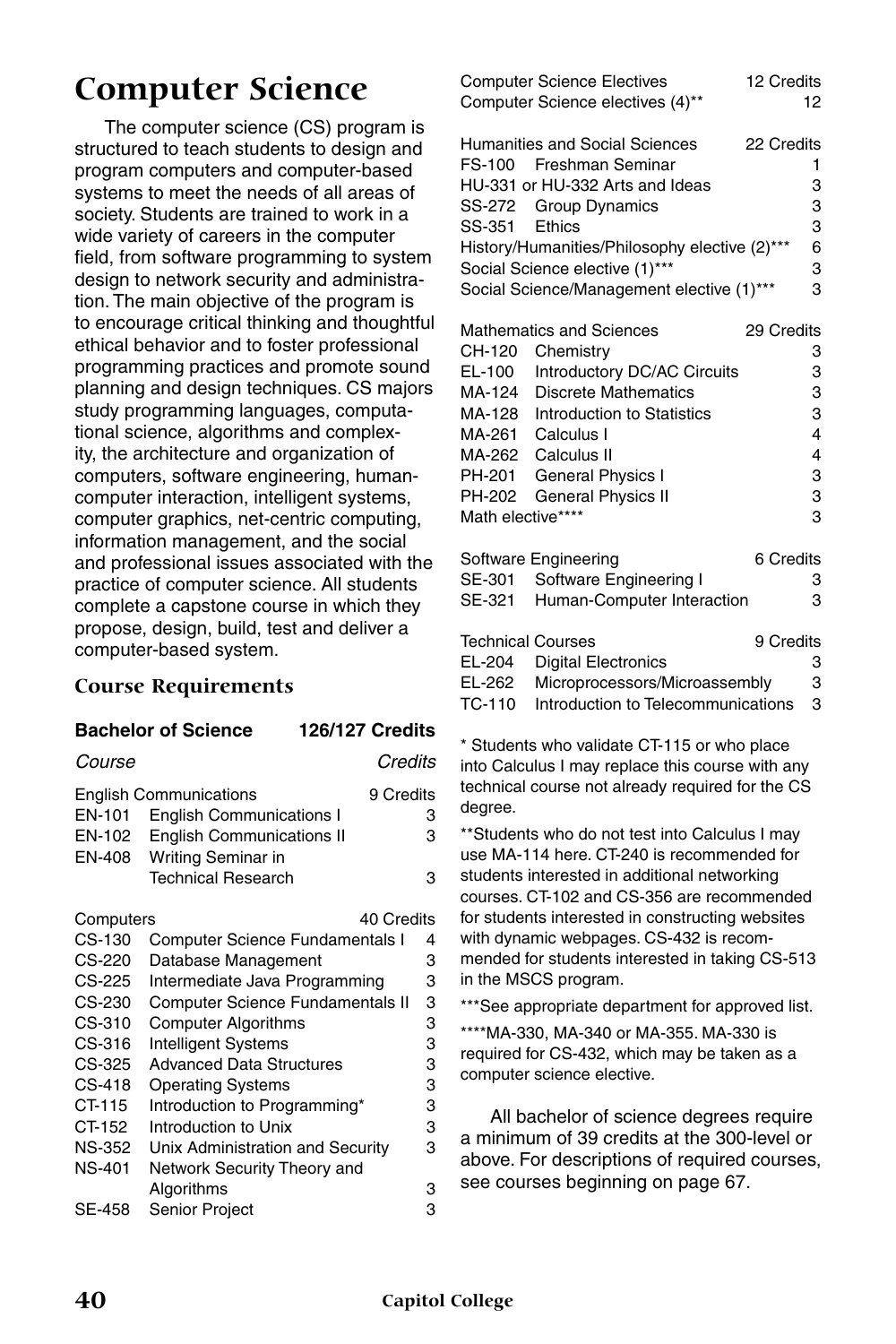## **Electrical Engineering**

The electrical engineering (EE) program is structured to teach students a blend of theory and practice directed at engineering design, rather than research. The main objective of the program is to produce practical design engineers. Students start in the program with basic circuit theory with laboratory projects that provide them a practical background. The students are then taught to use increasingly sophisticated design and testing techniques to conduct experiments, and interpret data. As students progress through the program they are taught more theoretical methods of circuit modeling and computer-aided circuit simulation tools that enable them to design, build, test and analyze sophisticated circuits and systems. There are elective courses that allow for specialization in communications systems, micro-controller system design, signals and systems, digital signal processing, microwave engineering, VHDL and telecommunications. All engineering majors must take courses in humanities and social science to broaden their understanding of professional and ethical responsibilities and the impact of their engineering solutions in a global context. All students complete a capstone course in which they propose, design, build, test, analyze and deliver a working prototype circuit to meet engineering standards and realistic constraints.

#### **Course Requirements**

#### **Bachelor of Science 135/136 Credits**

#### *Course Credits*

|                           | <b>Electrical Engineering</b>         | 48 Credits |
|---------------------------|---------------------------------------|------------|
| EE-304                    | Digital Design I                      | з          |
| EE-309                    | Circuit Design and Simulation         | з          |
| EE-362                    | Microcontroller System Design         | 3          |
| EE-406                    | <b>Signals and Systems</b>            | 3          |
| EE-409                    | <b>Network Analysis and Synthesis</b> | 3          |
| EE-419                    | <b>Flectrostatics</b>                 | 3          |
| EE-453                    | Control I                             | 3          |
| EE-456                    | Digital Signal Processing             | з          |
| EE-458                    | <b>Senior Project</b>                 | 3          |
| EE-459                    | <b>Electromagnetic Field Theory</b>   | з          |
| EE-461                    | <b>Communications Theory</b>          | 3          |
| EE-463                    | Control II                            | 3          |
|                           | Computer elective (1)*                | 3          |
| Engineering elective (3)* |                                       |            |

|        | <b>English Communications</b>          | 9 Credits  |   |
|--------|----------------------------------------|------------|---|
| EN-101 | <b>English Communications I</b>        |            | 3 |
| EN-102 | <b>English Communications II</b>       |            | 3 |
| EN-408 | Writing Seminar in                     |            |   |
|        | <b>Technical Research</b>              |            | 3 |
|        |                                        |            |   |
|        | <b>Humanities and Social Sciences</b>  | 19 Credits |   |
| FS-100 | Freshman Seminar                       |            | 1 |
|        | HU-331 or HU-332 Arts and Ideas        |            | 3 |
| SS-351 | <b>Fthics</b>                          |            | 3 |
|        | Humanities electives (2)*              |            | 6 |
|        | Social Science electives (2)*          |            | 6 |
|        |                                        |            |   |
|        | <b>Mathematics and Sciences</b>        | 39 Credits |   |
| CH-120 | Chemistry                              |            | 3 |
| MA-261 | Calculus I                             |            | 4 |
| MA-262 | Calculus II                            |            | 4 |
| MA-263 | Calculus III                           |            | 4 |
| MA-330 | Linear Algebra                         |            | 3 |
| MA-340 | <b>Ordinary Differential Equations</b> |            | 3 |
| MA-345 | <b>Probability and Statistics</b>      |            |   |
|        | for Engineers                          |            | 3 |
| MA-360 | Laplace and Fourier Analysis           |            | 3 |
| PH-261 | <b>Engineering Physics I</b>           |            | 4 |
| PH-262 | <b>Engineering Physics II</b>          |            | 4 |
| PH-263 | <b>Engineering Physics III</b>         |            | 4 |
|        |                                        |            |   |
|        | <b>Technical Courses</b>               | 21 Credits |   |
| EE-159 | <b>Circuit Theory</b>                  |            | 4 |
| EL-200 | <b>Electronic Devices and Circuits</b> |            | 4 |
| EL-204 | <b>Digital Electronics</b>             |            | 3 |
| EL-250 | <b>Advanced Analog Circuits</b>        |            | 4 |
| EL-261 | Introduction to Communications         |            |   |
|        | <b>Circuits and Systems</b>            |            | 3 |
| EL-262 | Microprocessors and Microassembly      |            | 3 |

\*See appropriate department for approved list.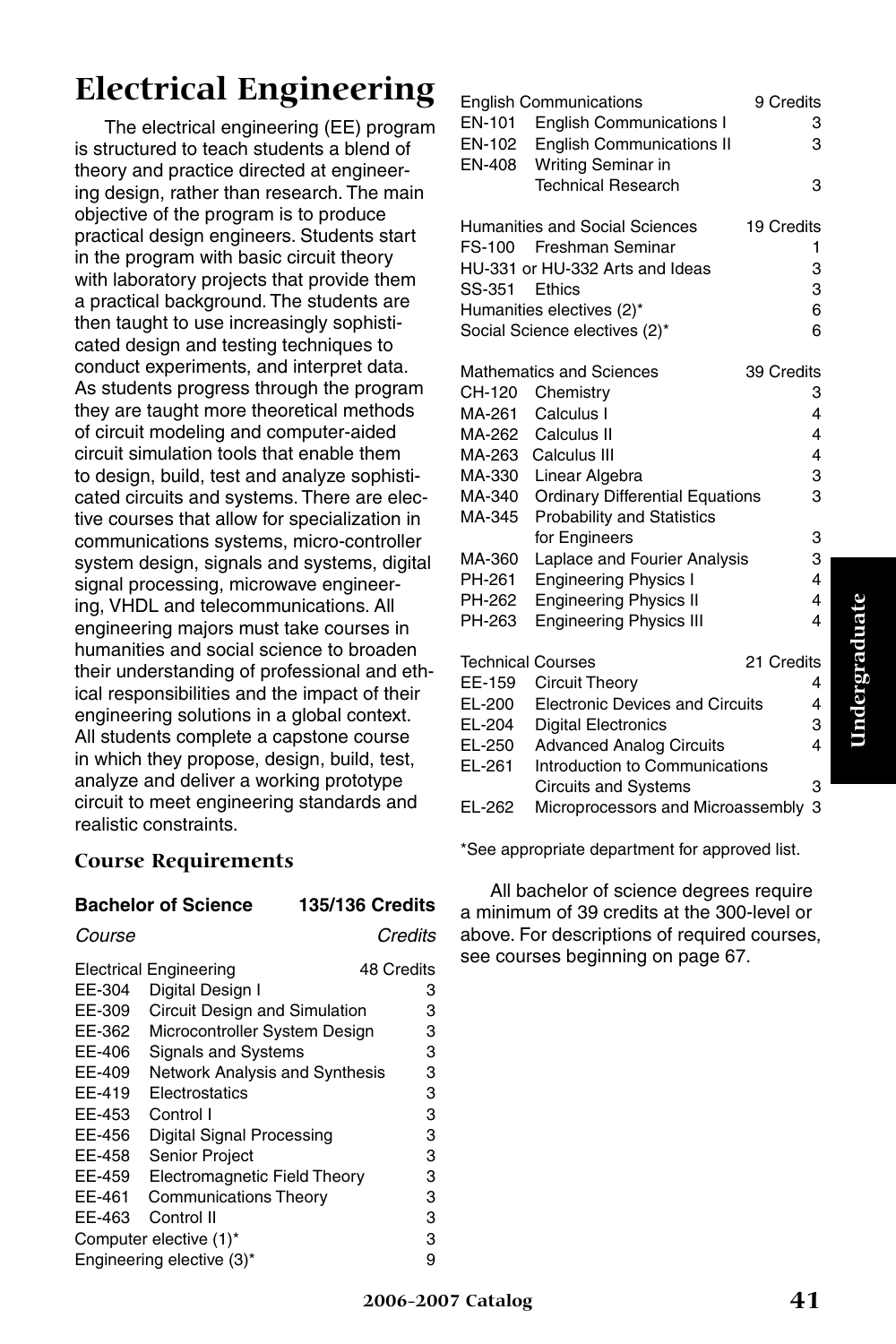## **Electronics Engineering Technology**

The electronics engineering technology (EET) program is structured to teach students a foundation in electronics technology with a strong emphasis on laboratory work and further the students' knowledge with more advanced studies in theoretical analysis and design. Students are trained to work in a wide range of practical electronics jobs and conduct design and theory work in the electronics field. The main objective of the program is to produce technologists who support industry in areas ranging from circuit analysis to digital design to control and robotics. EET majors study circuit design and simulation, network analysis and synthesis, transmission lines, micro-system design and fiber-optic communications with options for specialization in areas such as communications, computer design, control theory, micro-controllers and telecommunications. All bachelor of science students complete a capstone course in which they propose, design, build, test and deliver a working electronic project.

#### **Associate in Applied Science Degree**

The AAS degree program is designed to provide students a foundation in electronics technology with a strong emphasis on laboratory work and to prepare graduates to work in technical positions of the electronics technology industry. Some theoretical courses are included to prepare students who are continuing with the bachelor's degree.

#### **Bachelor of Science Degree**

The BS degree program is designed to build on the AAS program with more advanced studies in theoretical analysis and design. Courses in design, modeling and simulation provide students with the necessary background to do design work in the electronics field and to pursue continued studies in order to avoid technical obsolescence.

#### **Course Requirements**

#### **Associate in Applied Science**

|                  |                                                                                                                | 65/66 Credits                   |
|------------------|----------------------------------------------------------------------------------------------------------------|---------------------------------|
| <i>Course</i>    |                                                                                                                | Credits                         |
| EN-101<br>EN-102 | <b>English Communications</b><br><b>English Communications I</b><br><b>English Communications II</b>           | 6 Credits<br>3<br>3             |
| FS-100           | Humanities and Social Sciences<br>Freshman Seminar<br>Humanities elective (1)*<br>Social Science elective (1)* | <b>7 Credits</b><br>1<br>3<br>3 |
|                  | <b>Mathematics and Sciences</b>                                                                                | 18 Credits                      |
| MA-114           | Algebra and Trigonometry                                                                                       | 4                               |
| MA-261           | Calculus I                                                                                                     | 4                               |
| MA-262           | Calculus II <sup>**</sup>                                                                                      | 4                               |
| PH-201           | <b>General Physics I</b>                                                                                       | 3                               |
| PH-202           | <b>General Physics II</b>                                                                                      | 3                               |
|                  | <b>Technical Courses</b>                                                                                       | 35 Credits                      |
| CT-115           | Introduction to Programming***                                                                                 | 3                               |
| EL-100           | Introductory DC/AC Circuits                                                                                    | 3                               |
| EL-150           | <b>DC/AC Circuit Analysis</b>                                                                                  | 3                               |
| EL-200           | <b>Electronic Devices and Circuits</b>                                                                         | 4                               |
| EL-204           | <b>Digital Electronics</b>                                                                                     | 3                               |
| EL-212           | <b>Transmission Lines</b>                                                                                      | 3                               |
| EL-250           | <b>Advanced Analog Circuits</b>                                                                                | 4                               |
| EL-255           | <b>Control and Robotics</b>                                                                                    | 3                               |
| EL-261           | Introduction to Communications                                                                                 |                                 |
|                  | <b>Circuits and Systems</b>                                                                                    | 3                               |
| EL-262           | Microprocessors/Microassembly                                                                                  | 3                               |
|                  | Technical elective*                                                                                            | 3                               |

\* See appropriate department for approved list. \*\* Students who intend to stop at the associate degree may replace Calculus II with another math course.

\*\*\* Students with some computer background should take CS-130.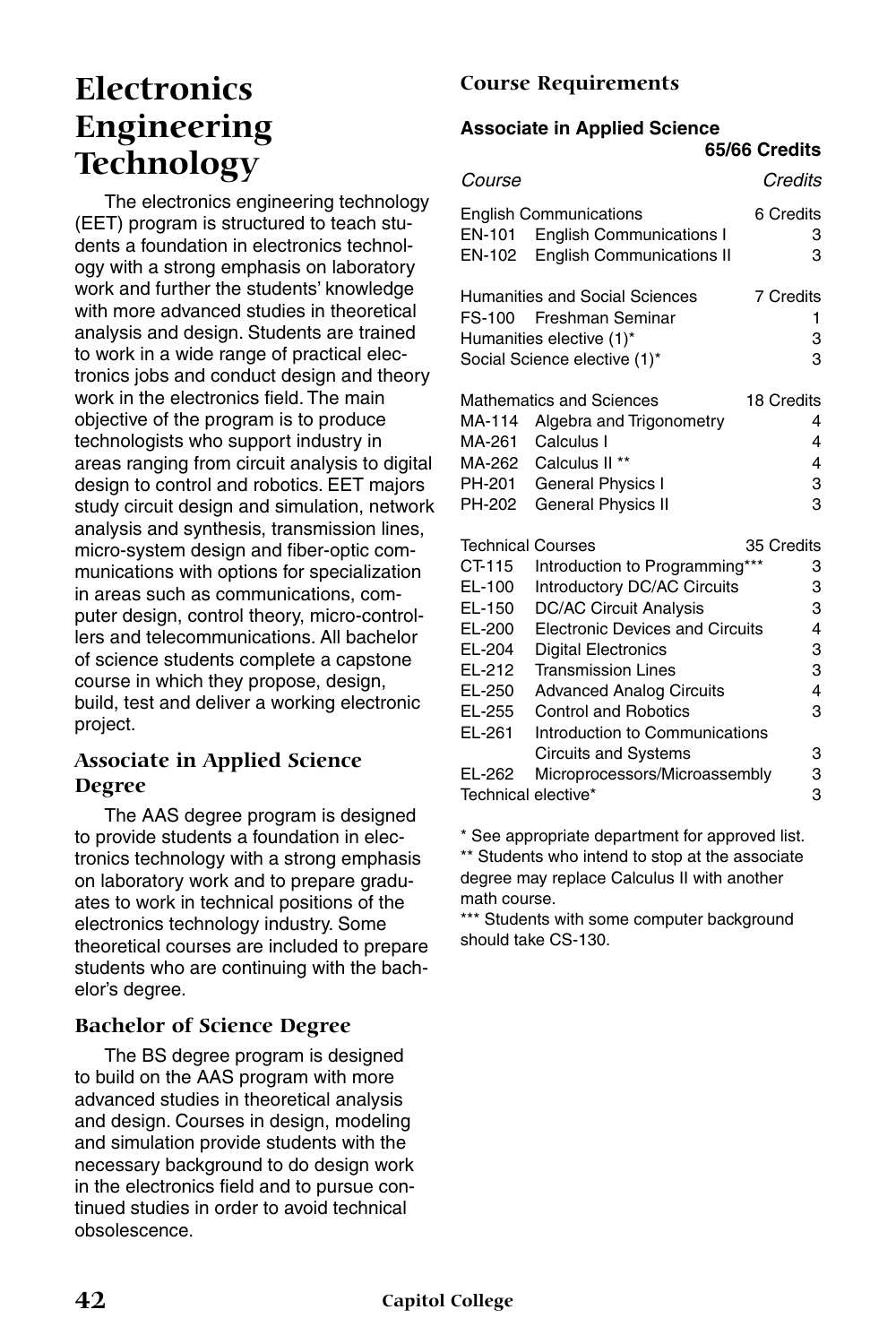#### **Bachelor of Science 131/132 Credits**

All requirements for the associate in applied science degree, plus the following:

| Course                   |                                                            |            | Credits   |
|--------------------------|------------------------------------------------------------|------------|-----------|
| EN-408                   | <b>English Communications</b><br><b>Writing Seminar in</b> |            | 3 Credits |
|                          | <b>Technical Research</b>                                  |            | 3         |
| <b>General Electives</b> |                                                            |            | 6 Credits |
|                          | General electives (2)*                                     |            | 6         |
|                          | Humanities/Social Sciences                                 | 12 Credits |           |
|                          | HU-331 or HU-332 Arts and Ideas                            |            | 3         |
| SS-351                   | Ethics                                                     |            | 3         |
|                          | Humanities elective (1)**                                  |            | 3         |
|                          | Social Science elective (1)**                              |            | 3         |
|                          | <b>Mathematics and Sciences</b>                            |            | 9 Credits |
|                          | CH-120 Chemistry                                           |            | 3         |
| MA-340                   | <b>Ordinary Differential Equations</b>                     |            | 3         |
| MA-360                   | Laplace and Fourier Analysis                               |            | 3         |
| <b>Technical Courses</b> |                                                            | 39 Credits |           |
| EE-304                   | Digital Design I                                           |            | 3         |
| EL-307                   | Noise and Shielding                                        |            | 3         |
| EE-309                   | Circuit Design and Simulation                              |            | 3         |
| EE-354                   | Digital Design II                                          |            | 3         |
| EE-362                   | Microcontroller System Design                              |            | 3         |
| EE-409                   | Network Analysis and Synthesis                             |            | 3         |
| EE-453                   | Control I                                                  |            | 3         |
| EE-458                   | Senior Project                                             |            | 3         |
| EL-301                   | <b>Advanced Communications</b>                             |            |           |
|                          | <b>Circuits and Systems</b>                                |            | 3         |
| EL-452                   | <b>Automated Test Systems</b>                              |            | 3         |
| OP-301                   | <b>Fiber Optic Communications</b>                          |            | 3         |
|                          | Computer elective (1)**                                    |            | 3         |
| Technical elective (1)** |                                                            |            | 3         |

\* Any course may be taken to satisfy the general elective requirement.

\*\* See appropriate department for approved list.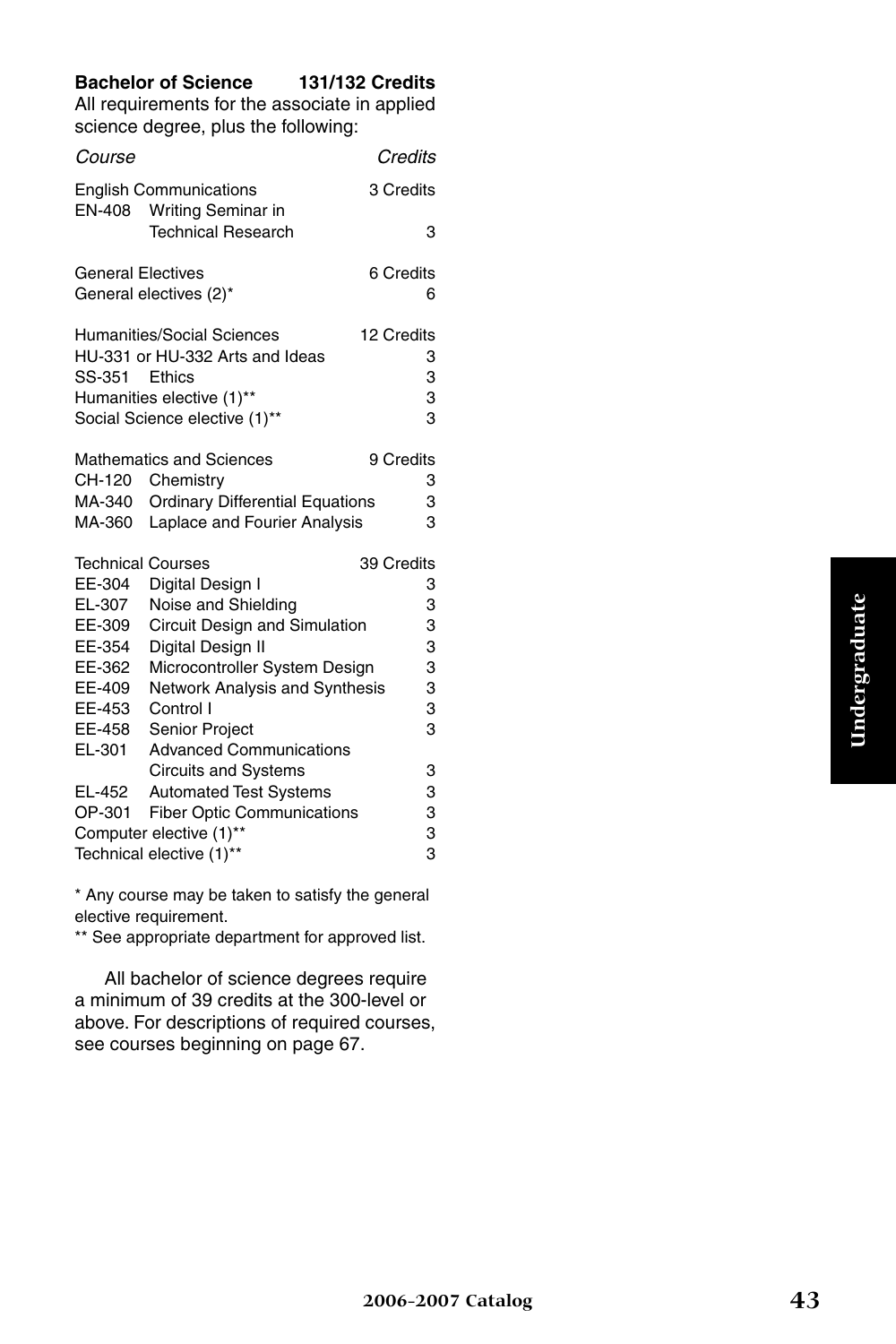## **Information Assurance**

#### **(previously offered as Network Security)**

The bachelor of science in information assurance (IA) builds upon students ' mastery in computer science and information technology to tackle the challenges posed to security. This field has become increasingly important as the number of security incidents has steadily climbed, and as modern society becomes increasingly more reliant on information in electronic form.

Coursework in this program prepares students for the CompTIA Security+ examination and also maps to the seven domains of the Systems Security Certified Professional (SSCP) certification.

By attaining a combination of the BSIA degree, the Security+ certification and the SSCP certification, students will graduate with the professional knowledge required for a successful career in the information assurance field, and also have the credentials to prove it.

#### **Course Requirements**

#### **Bachelor of Science 127/128 Credits**

#### *Course Credits*

|                | Computers and Programming<br>25 Credits |   |
|----------------|-----------------------------------------|---|
| CS-130         | <b>Computer Science Fundamentals I</b>  | 4 |
| CS-220         | Database Management                     | 3 |
| CS-230         | <b>Computer Science Fundamentals II</b> | 3 |
| CT-115         | Introduction to Programming             | 3 |
| CT-152         | Introduction to Unix                    | 3 |
| CT-301         | <b>Website Construction</b>             | 3 |
| SE-301         | Software Engineering                    | 3 |
| <b>SE-458</b>  | Senior Project                          | 3 |
|                | <b>Computer Security</b><br>24 Credits  |   |
| CS-356         | Web/CGI Programming Using Perl          | 3 |
| CS-418         | <b>Operating Systems Security</b>       | 3 |
| IAE-201        | Introduction to Information             |   |
|                | <b>Assurance Concepts</b>               | З |
| <b>IAE-301</b> | Comprehensive Computer and              |   |
|                | Network Security I*                     | З |
| <b>IAE-302</b> | Comprehensive Computer and              |   |
|                | Network Security II*                    | 3 |
| IAE-315        | Secure System Administration and        |   |
|                | Operation*                              | 3 |

| IAE-325                  | Secure Data Communications and<br>Cryptography*          |            | 3      |
|--------------------------|----------------------------------------------------------|------------|--------|
| <b>IAE-402</b>           | Introduction to Incident Handling and<br>Malicious Code* |            | 3      |
|                          | <b>English Communications</b>                            | 9 Credits  |        |
| EN-101                   | <b>English Communications I</b>                          |            | З      |
| EN-102                   | <b>English Communications II</b>                         |            | 3      |
| EN-408                   | Writing Seminar in                                       |            |        |
|                          | <b>Technical Research</b>                                |            | 3      |
|                          | <b>Humanities and Social Sciences</b>                    | 19 Credits |        |
|                          | FS-100 Freshman Seminar                                  |            | 1      |
|                          | HU-331 or HU-332 Arts and Ideas                          |            | 3      |
| SS-351                   | Ethics                                                   |            | 3      |
|                          | History/Humanities/Philosophy electives (2)**            |            | 6      |
|                          | Social Sciences electives (2)**                          |            | 6      |
| Management               |                                                          | 6 Credits  |        |
| MIT-208                  | Internet and the Law                                     |            | 3      |
| MIT-278                  | Principles of Management                                 |            | 3      |
|                          | <b>Mathematics and Sciences</b>                          | 21 Credits |        |
| MA-114                   | Algebra and Trigonometry                                 |            | 4      |
| MA-124                   | <b>Discrete Mathematics</b>                              |            | 3      |
|                          | MA-128 Introduction to Statistics                        |            | 3      |
| MA-261                   | Calculus I                                               |            | 4      |
|                          | MA-262 Calculus II                                       |            | 4      |
|                          | Science elective (1)**                                   |            | 3      |
| <b>Technical Courses</b> |                                                          | 18 Credits |        |
|                          | Technical electives (6)**                                |            | 18     |
|                          | Telecommunications and Networking                        | 6 Credits  |        |
| CT-240                   | Internetworking with Routers                             |            |        |
|                          | and Switches                                             |            | 3<br>3 |
| TC-110                   | Introduction to Telecommunications                       |            |        |
|                          | * Offered online only.                                   |            |        |

\*\* See appropriate department for approved list.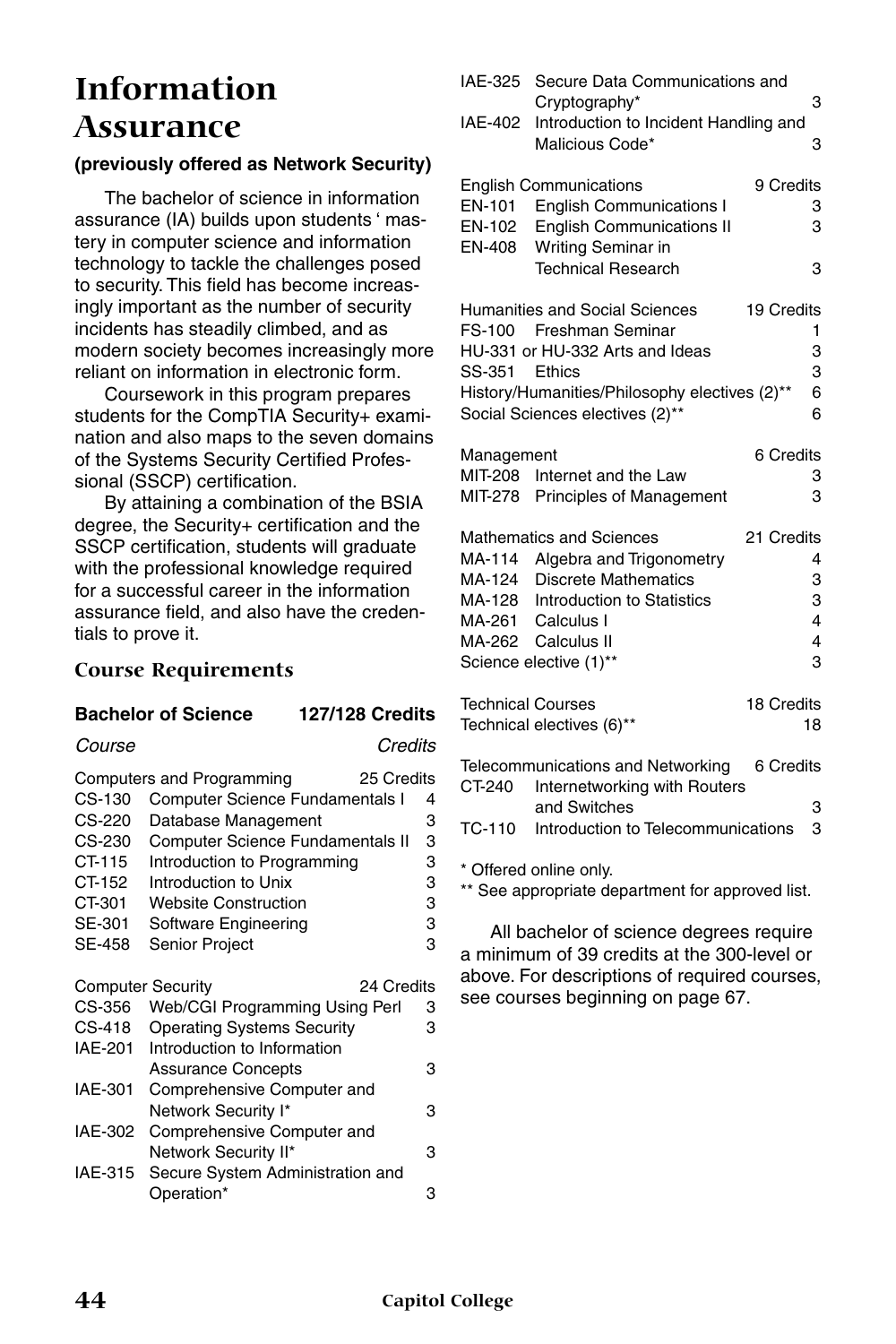## **Management of Information Technology**

The management of information technology (MIT) program is structured to prepare students for entry-level management positions in the information industry or in businesses that rely on the use of sophisticated information sources and tools. Students are trained to understand the demands of technical jobs and to facilitate from a managerial standpoint an effective and efficient working environment for employees. The main objective of the program is to produce systems thinkers with both management expertise and technical competence. MIT majors study principles of management, organizational behavior, production and operations management, business telecommunications analysis, marketing and personnel management with options for specialization in areas such as entrepreneurship, electronic commerce, computer programming, website design and administration, or liberal studies. All students complete a capstone course in which they propose, design, test and deliver a management project.

#### **Course Requirements**

#### **Bachelor of Science 120/121 Credits**

#### *Course Credits*

| <b>Business Foundations</b><br>27 Credits |                                                 |           |  |
|-------------------------------------------|-------------------------------------------------|-----------|--|
|                                           | Substitution of courses allowed with permission |           |  |
| BA-270                                    | <b>Financial Accounting I</b>                   | 3         |  |
| BA-280                                    | Macroeconomics                                  | 3         |  |
| MIT-173                                   | <b>Business Fundamentals</b>                    | 3         |  |
| MIT-276                                   | <b>Marketing Principles</b>                     | 3         |  |
| MIT-278                                   | <b>Principles of Management</b>                 | 3         |  |
| MIT-372                                   | <b>Financial Management</b>                     | 3         |  |
| MIT-375                                   | Human Resource Management                       | 3         |  |
| MIT-378                                   | <b>Legal Environment of Business</b>            | 3         |  |
| MIT-454                                   | <b>International Business</b>                   | 3         |  |
|                                           |                                                 |           |  |
|                                           | <b>English Communications</b>                   | 9 Credits |  |
| <b>EN-101</b>                             | <b>English Communications I</b>                 | 3         |  |
| EN-102                                    | <b>English Communications II</b>                | З         |  |
| EN-408                                    | Writing Seminar in                              |           |  |
|                                           | <b>Technical Research</b>                       | 3         |  |

| <b>General Electives</b> | 18 Credits                                          |    |  |  |  |
|--------------------------|-----------------------------------------------------|----|--|--|--|
|                          | Must contain 12-credit option in any field.         |    |  |  |  |
|                          | General electives (6)*                              | 21 |  |  |  |
|                          |                                                     |    |  |  |  |
|                          | <b>Humanities and Social Sciences</b><br>19 Credits |    |  |  |  |
|                          | FS-100 Freshman Seminar                             | 1  |  |  |  |
|                          | HU-331 or HU-332 Arts and Ideas                     | 3  |  |  |  |
| SS-351                   | Ethics                                              | 3  |  |  |  |
|                          | History/Humanities/Philosophy electives (2)*        | 6  |  |  |  |
|                          | Social Sciences electives (2)*                      | 6  |  |  |  |
|                          | Information Technology<br>21 Credits                |    |  |  |  |
| CT-102                   | Introduction to Internet Applications               | 3  |  |  |  |
| CT-115                   | Introduction to Programming                         | 3  |  |  |  |
| CT-152                   | Introduction to Unix                                | 3  |  |  |  |
| <b>IAE-201</b>           | Introduction to Information                         |    |  |  |  |
|                          | <b>Assurance Concepts</b>                           | 3  |  |  |  |
| MIT-208                  | Internet and Law                                    | 3  |  |  |  |
| MIT-362                  | Information Systems for Managers                    | 3  |  |  |  |
| <b>TC-110</b>            | Introduction to Telecommunications                  | 3  |  |  |  |
|                          |                                                     |    |  |  |  |
| Management               | 15 Credits                                          |    |  |  |  |
| BA-301                   | <b>Project Management</b>                           | 3  |  |  |  |
| BA-410                   | Stategic Management                                 | 3  |  |  |  |
| MIT-384                  | <b>Production and Operations</b>                    |    |  |  |  |
|                          | Management                                          | 3  |  |  |  |
| MIT-386                  | Organizational Theory and Behavior                  | 3  |  |  |  |
| MIT-458                  | Senior Project                                      | 3  |  |  |  |
|                          | <b>Mathematics and Sciences</b><br>12 Credits       |    |  |  |  |
| MA-110                   | <b>College Mathematics with Business</b>            |    |  |  |  |
|                          | Applications                                        | 3  |  |  |  |
| MA-128                   | Introduction to Statistics                          | 3  |  |  |  |
| MA-210                   | <b>Calculus with Business Applications</b>          | 3  |  |  |  |
|                          | Science elective (1)*                               | 3  |  |  |  |

\* See appropriate department for approved list.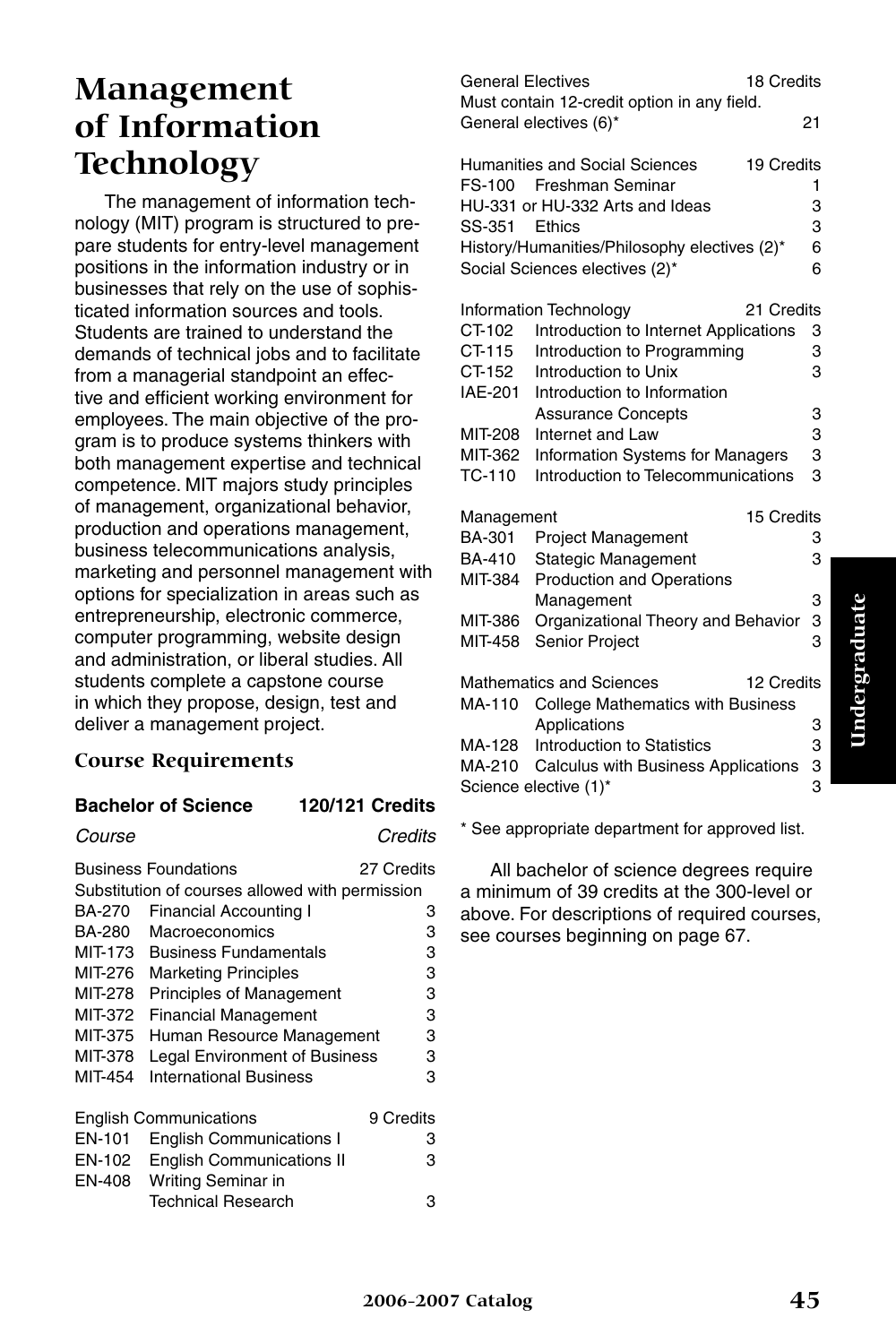## **Software Engineering**

The software engineering (SE) program is structured to teach students to design and program computers and computerbased systems to meet the needs of all areas of society. Students are trained to analyze and determine the needs of a system and apply engineering principles to create software and hardware solutions. The main objective of the program is to produce practical design engineers. SE majors study modern programming languages and applications, algorithm development, and software design and testing in the software component, computer organization and architecture, micro-controller system design and the latest programmable chip technology in the hardware portion, and modern approaches to knowledge acquisition using UML in both individual and team environments. All engineering majors must take courses in humanities and social science to broaden their understanding of professional and ethical responsibilities and the impact of their engineering solutions in a global context. All students complete a capstone course in which they propose, design, build, test and deliver a working software application.

#### **Course Requirements**

#### **Bachelor of Science 131/132 Credits**

*Course Credits*

|               | <b>Computers and Software</b><br>31 Credits |   |
|---------------|---------------------------------------------|---|
| CS-130        | <b>Computer Science Fundamentals I</b>      | 4 |
| CS-220        | Database Management                         | 3 |
| CS-230        | Computer Science Fundamentals II            | 3 |
| CS-325        | <b>Advanced Data Structures</b>             | 3 |
| CS-418        | <b>Operating Systems</b>                    | 3 |
| CS-432        | <b>Computer Graphics</b>                    | 3 |
| CT-152        | Introduction to Unix                        | 3 |
| CS-225        | Intermediate Java Programming               | 3 |
| <b>NS-352</b> | Unix Administration and Security            | 3 |
| <b>SE-458</b> | Senior Design Project                       | 3 |
|               |                                             |   |

| Engineering              |                                        | 27 Credits |
|--------------------------|----------------------------------------|------------|
| EE-304                   | Digital Design I                       | 3          |
| EE-362                   | Microcontroller System Design          | 3          |
| EE-364                   | <b>Computer Architecture</b>           | 3          |
| SE-301                   | Software Engineering                   | 3          |
| SE-321                   | Human Computer Interaction             | 3          |
|                          | Software or Engineering electives (4)* | 12         |
|                          | <b>English Communications</b>          | 9 Credits  |
| <b>EN-101</b>            | <b>English Communications I</b>        | 3          |
| EN-102                   | <b>English Communications II</b>       | 3          |
| EN-408                   | Writing Seminar in                     |            |
|                          | <b>Technical Research</b>              | 3          |
| <b>General Electives</b> |                                        | 6 Credits  |
|                          | General electives (2)**                | 6          |
|                          | Humanities and Social Sciences         | 19 Credits |
| FS-100                   | Freshman Seminar                       | 1          |
|                          | HU-331 or HU-332 Arts and Ideas        | 3          |
| SS-351                   | Ethics                                 | 3          |
|                          | Humanities electives (2)*              | 6          |
|                          | Social Sciences electives (2)*         | 6          |
|                          | <b>Mathematics and Sciences</b>        | 34 Credits |
| CH-120                   | Chemistry                              | 3          |
| MA-124                   | <b>Discrete Mathematics</b>            | 3          |
| MA-261                   | Calculus I                             | 4          |
| MA-262                   | Calculus II                            | 4          |
| MA-330                   | Linear Algebra                         | 3          |
| MA-345                   | <b>Probability and Statistics</b>      |            |
|                          | for Engineers                          | 3          |
| MA-355                   | <b>Numerical Analysis</b>              | 3          |
| PH-261                   | <b>Engineering Physics I</b>           | 4          |
| PH-262                   | <b>Engineering Physics II</b>          | 4          |
|                          | Physics or Science elective (1)*       | 3          |
| <b>Technical Courses</b> |                                        | 6 Credits  |

| <b>Technical Courses</b> |                                     | 6 Credits |  |
|--------------------------|-------------------------------------|-----------|--|
|                          | EL-204 Digital Electronics          |           |  |
| EL-262                   | Microprocessors and Microassembly 3 |           |  |

\* See appropriate department for approved list. \*\* Any course may be taken to satisfy the general elective requirement.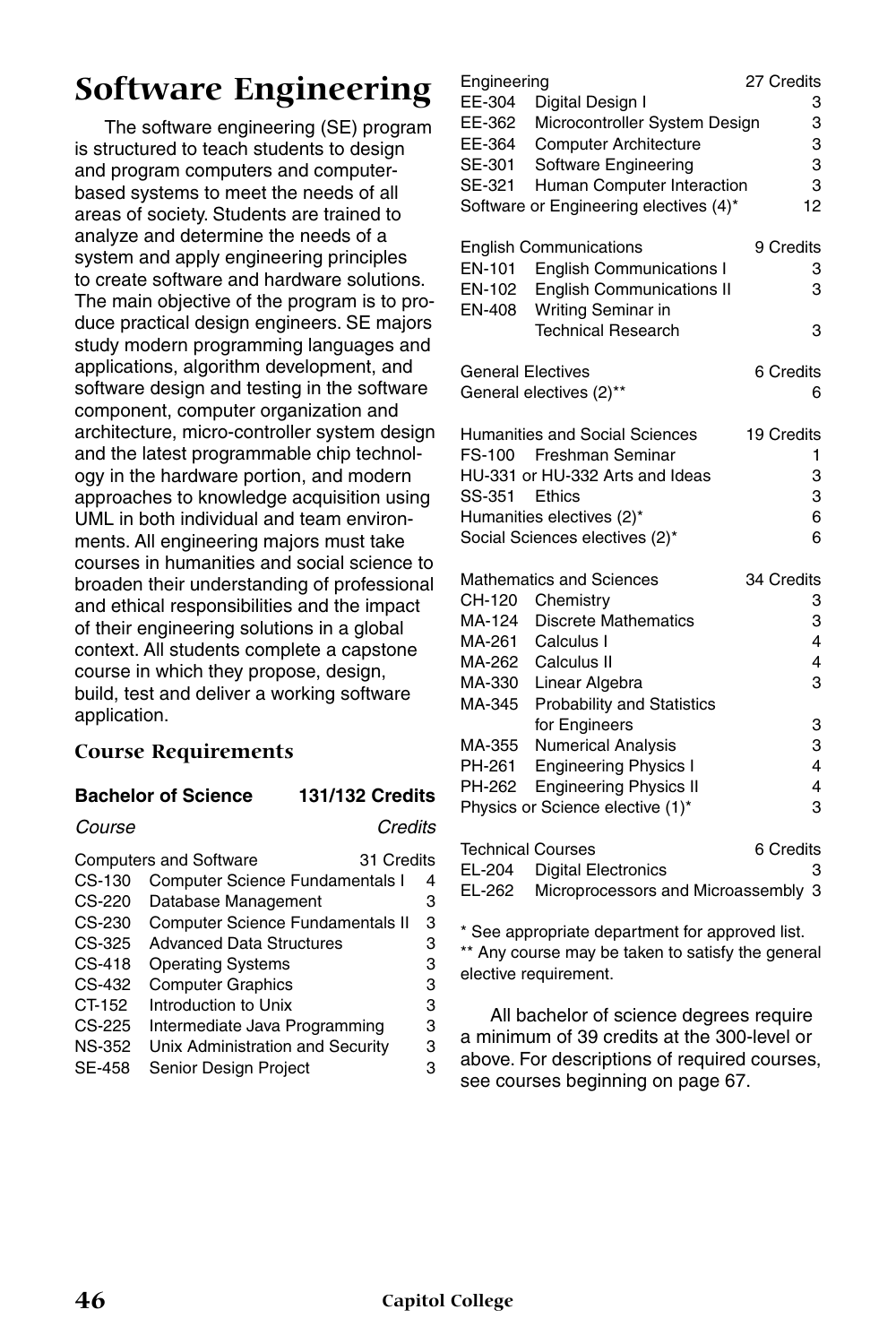## **Software and Internet Applications**

The software and Internet applications (SIA) program is structured to prepare students to be Internet specialists. Students are trained in computer and web programming as well as networking and server administration so that they understand and can effectively respond to the entire spectrum of Internet issues. The main objective of the program is to produce well-rounded Internet experts with a strong foundation in computer technology and networking. SIA majors study web pages, websites, computer graphics, Unix/Linux, website security, network security, firewalls, XML, CGI programming, database management, C++, and Java with options for specialization in areas such as data communications and networking, computer programming, digital electronics, management, Cisco or Microsoft certifications, and/or liberal studies. All students complete a capstone course in which they propose, design, test and deliver a web-based project.

#### **Course Requirements**

#### **Bachelor of Science 124/125 Credits**

*Course Credits*

| Computers     | 43 Credits                             |   |
|---------------|----------------------------------------|---|
| $CS-130$      | <b>Computer Science Fundamentals I</b> | 4 |
|               |                                        |   |
| CS-220        | Database Management                    | 3 |
| CS-230        | Computer Science Fundamentals II       | 3 |
| CS-356        | Web/CGI Programming Using Perl         | 3 |
| CT-102        | Introduction to Internet Applications  | 3 |
| CT-115        | Introduction to Programming*           | 3 |
| CT-152        | Introduction to Unix                   | 3 |
| CT-201        | <b>Multimedia Applications</b>         | 3 |
| CS-225        | Intermediate Java Programming          | 3 |
| CT-301        | <b>Website Construction</b>            | 3 |
| <b>NS-351</b> | Secure Website Administration          | 3 |
| <b>NS-352</b> | Unix Administration and Security       | 3 |
| <b>NS-401</b> | Network Security Theory and            |   |
|               | Algorithms                             | 3 |
| <b>SE-458</b> | Senior Design Project                  | 3 |
|               |                                        |   |

|                          | <b>English Communications</b>                 | 9 Credits  |    |
|--------------------------|-----------------------------------------------|------------|----|
| EN-101                   | <b>English Communications I</b>               |            | з  |
| EN-102                   | <b>English Communications II</b>              |            | з  |
| EN-408                   | Writing Seminar in                            |            |    |
|                          | <b>Technical Research</b>                     |            | 3  |
|                          |                                               |            |    |
| <b>General Electives</b> |                                               | 18 Credits |    |
|                          | General electives (6)**                       |            | 18 |
|                          |                                               |            |    |
|                          | Humanities and Social Sciences                | 19 Credits |    |
|                          | FS-100 Freshman Seminar in Computers          |            | 1  |
|                          | HU-331 or HU-332 Arts and Ideas               |            | 3  |
| SS-351                   | <b>Fthics</b>                                 |            | 3  |
|                          | History/Humanities/Philosophy electives (2)** |            | 6  |
|                          | Social Sciences/Management electives (2)**    |            | 6  |
|                          |                                               |            |    |
|                          | <b>Mathematics and Sciences</b>               | 12 Credits |    |
| MA-110                   | <b>College Math with Business</b>             |            |    |
|                          | Applications***                               |            | 3  |
|                          | MA-124 Discrete Mathematics                   |            | 3  |
|                          | MA-128 Introduction to Statistics             |            | 3  |
|                          | Science elective (1)**                        |            | 3  |
|                          |                                               |            |    |
|                          |                                               |            |    |

Option 12 Credits The option consists of four related courses: Four telecommunications, four management, four math courses, etc. Consult an advisor about these courses. Poorly selected options may make it difficult for you to fill the twelve credits of Technical/Science/Business electives with 300 level or above courses.

Technical/Science/Business Electives 12 Credits Technical/Science/Business electives (4)(300 level or above)\*\* 12

\* Students who validate CT-115 or place into Calculus I may replace this course with any technical course not already required for the SIA degree.

\*\* See appropriate department for approved list. \*\*\* Students planning to go on to a master's degree program should take MA-114 instead of MA-110. They should also take MA-261, MA-262 and either MA-330 or MA-340 as electives.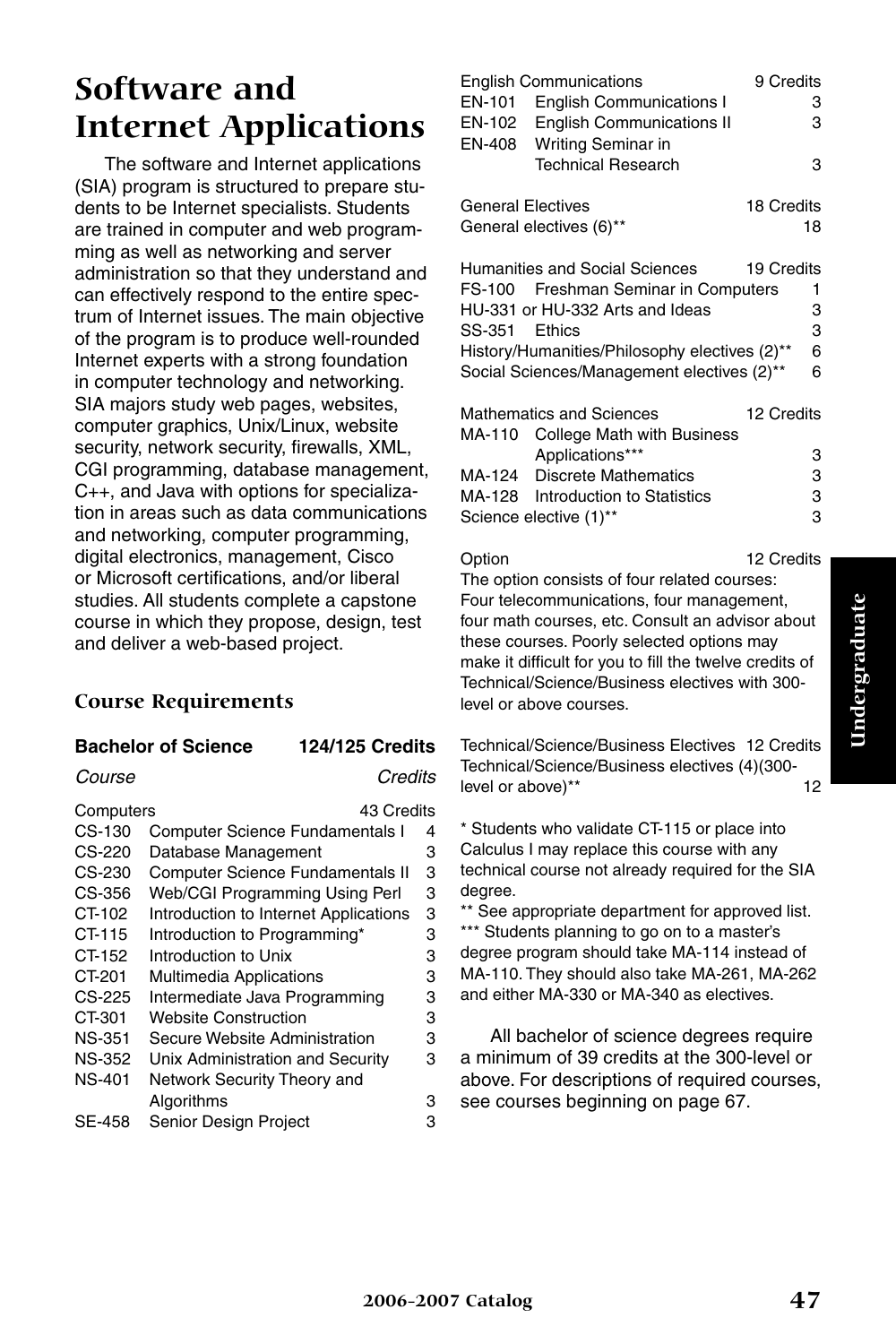## **Telecommunications Engineering Technology**

The telecommunications engineering technology (TET) program is structured to teach students to design, build, maintain, troubleshoot and expand networks of all types. Students are trained to work in a wide range of telecommunications and computer networking jobs on both the technical and the design sides. The main objective of the program is to produce technologists who support industry in areas ranging from data communications and networking to routers and switches to network modeling and design. TET majors study digital electronics, noise and shielding, fiber-optic communications, microprocessors and micro assembly, and may specialize in either data communications and networking or RF and satellite communications. All bachelor of science students complete a capstone course in which they propose, design, build, test and deliver a working telecommunications project.

#### **Associate in Applied Science Degree**

The AAS degree program is designed to teach students about the design and construction of networks by giving them a broad foundational background in the field of telecommunications. Students at the AAS level will be able to construct and test telecommunications circuits and networks using many different types of test equipment. Some theoretical courses are included to prepare students who are continuing with the bachelor's degree.

#### **Bachelor of Science Degree**

The BS degree program is designed to build on the AAS program with more advanced studies in simulation, analysis and modeling of communications circuits and networks. Courses in optical communications, data communications and networking and Internet networks provide students with the necessary background to do network design and administration work and to pursue continued studies in engineering, engineering technology or information technology.

#### **Course Requirements**

| <b>Credits</b>                                 | <b>Associate in Applied Science</b>                                                                                                                       | 62/63                     |        |
|------------------------------------------------|-----------------------------------------------------------------------------------------------------------------------------------------------------------|---------------------------|--------|
| Course                                         |                                                                                                                                                           | Credits                   |        |
| EN-101<br>EN-102                               | <b>English Communications</b><br><b>English Communications I</b><br><b>English Communications II</b>                                                      | 6 Credits<br>3<br>3       |        |
|                                                | Humanities and Social Sciences<br>FS-100 Freshman Seminar<br>Humanities elective (1)*<br>Social Sciences or MIT elective (1)*                             | 7 Credits<br>1<br>3<br>3  |        |
| MA-114<br>MA-128<br>MA-261<br>PH-201<br>PH-202 | Mathematics and Sciences<br>Algebra and Trigonometry<br><b>Introduction to Statistics</b><br>Calculus I<br>General Physics I<br><b>General Physics II</b> | 17 Credits<br>4<br>4<br>3 | 3<br>3 |
| <b>Technical Courses</b>                       |                                                                                                                                                           | 33 Credits                |        |
| CS-220                                         | Database Management                                                                                                                                       | 3                         |        |
| CT-102                                         | Introduction to Internet Applications                                                                                                                     | 3                         |        |
| CT-115                                         | Introduction to Programming**                                                                                                                             | 3                         |        |
| CT-152                                         | Introduction to Unix                                                                                                                                      | 3                         |        |
| CT-240                                         | Internetworking with Routers                                                                                                                              |                           |        |
|                                                | and Switches                                                                                                                                              | 3                         |        |
| EL-100                                         | Introductory DC/AC Circuits                                                                                                                               |                           | 3      |
| EL-204                                         | <b>Digital Electronics</b>                                                                                                                                |                           | 3      |
| <b>IAE-201</b>                                 | Introduction to Information                                                                                                                               |                           |        |
|                                                | <b>Assurance Concepts</b>                                                                                                                                 | 3                         |        |
| <b>TC-110</b>                                  | Introduction to Telecommunications                                                                                                                        |                           | 3      |
| TC-212                                         | Data Communications I                                                                                                                                     | 3                         | 3      |
| TC-252                                         | Data Communications II                                                                                                                                    |                           |        |

\* See appropriate department for approved list. \*\* Students with some computer background should take CS-130.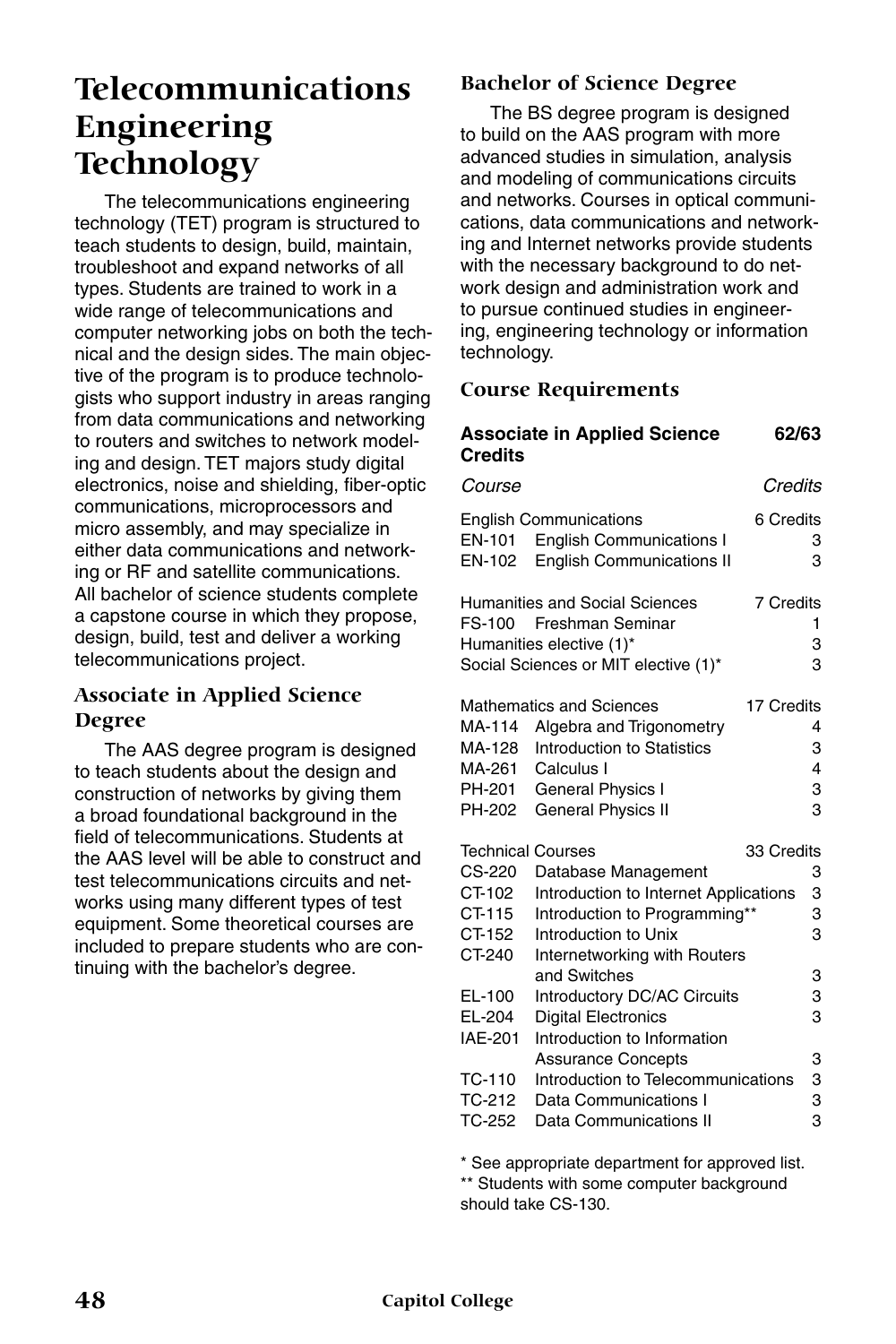#### **Bachelor of Science 129/130 Credits**

All requirements for the associate in applied science degree, plus the following:

| <i>Course</i>                                            |                                                                                                                                              | Credits                        |
|----------------------------------------------------------|----------------------------------------------------------------------------------------------------------------------------------------------|--------------------------------|
| <b>EN-408</b>                                            | <b>English Communications</b><br>Writing Seminar in Technical                                                                                | 3 Credits                      |
|                                                          | Research                                                                                                                                     | 3                              |
| <b>General Electives</b>                                 | General electives (2)*                                                                                                                       | 6 Credits<br>6                 |
| SS-351                                                   | <b>Humanities/Social Sciences</b><br>HU-331 or HU-332 Arts and Ideas<br>Ethics<br>Humanities elective (1)**<br>Social Science elective (1)** | 12 Credits<br>3<br>3<br>3<br>3 |
| CH-120                                                   | <b>Mathematics and Sciences</b><br>Chemistry                                                                                                 | 10 Credits<br>3                |
| MA-262                                                   | Calculus II                                                                                                                                  | 4                              |
| MA-340                                                   | <b>Ordinary Differential Equations</b>                                                                                                       | 3                              |
| <b>Technical Courses</b><br>EL-261                       | Introduction to Communications                                                                                                               | 21 Credits                     |
|                                                          | <b>Circuits and Systems</b>                                                                                                                  | 3                              |
| EL-307                                                   | Noise and Shielding                                                                                                                          | 3                              |
| <b>NS-352</b>                                            | Unix Administration and Security                                                                                                             | 3                              |
| OP-301                                                   | <b>Fiber Optic Communications</b>                                                                                                            | 3                              |
| TC-309                                                   | <b>Network Simulation</b>                                                                                                                    | 3                              |
| TC-458                                                   | Senior Design Project<br>Technical elective (1)**                                                                                            | 3<br>3                         |
| Option I or II<br>guidance.                              | Students must select one of the following<br>options. Consult an academic advisor for                                                        |                                |
| Option I                                                 |                                                                                                                                              |                                |
|                                                          | Data Communications and Networking 12 Credits                                                                                                |                                |
| CT-301                                                   | <b>Website Construction</b>                                                                                                                  | 3                              |
| <b>NS-351</b>                                            | Secure Website Administration                                                                                                                | 3                              |
| TC-421                                                   | Computer Communications and                                                                                                                  |                                |
| TC-451                                                   | Protocols<br><b>Computer Networking</b>                                                                                                      | 3<br>3                         |
| Option II<br><b>RF</b> and Satellite<br>AE-455<br>EE-401 | Satellite Communications<br>Introduction to Communications<br>Theory                                                                         | 12 Credits<br>3<br>3           |
| MA-360                                                   | Laplace and Fourier Analysis                                                                                                                 | 3                              |
| MA-345                                                   | Probability and Statistics for<br>Engineers                                                                                                  | 3                              |
|                                                          |                                                                                                                                              |                                |

\* Any course may be taken to satisfy the general elective requirement.

\*\* See appropriate department for approved list.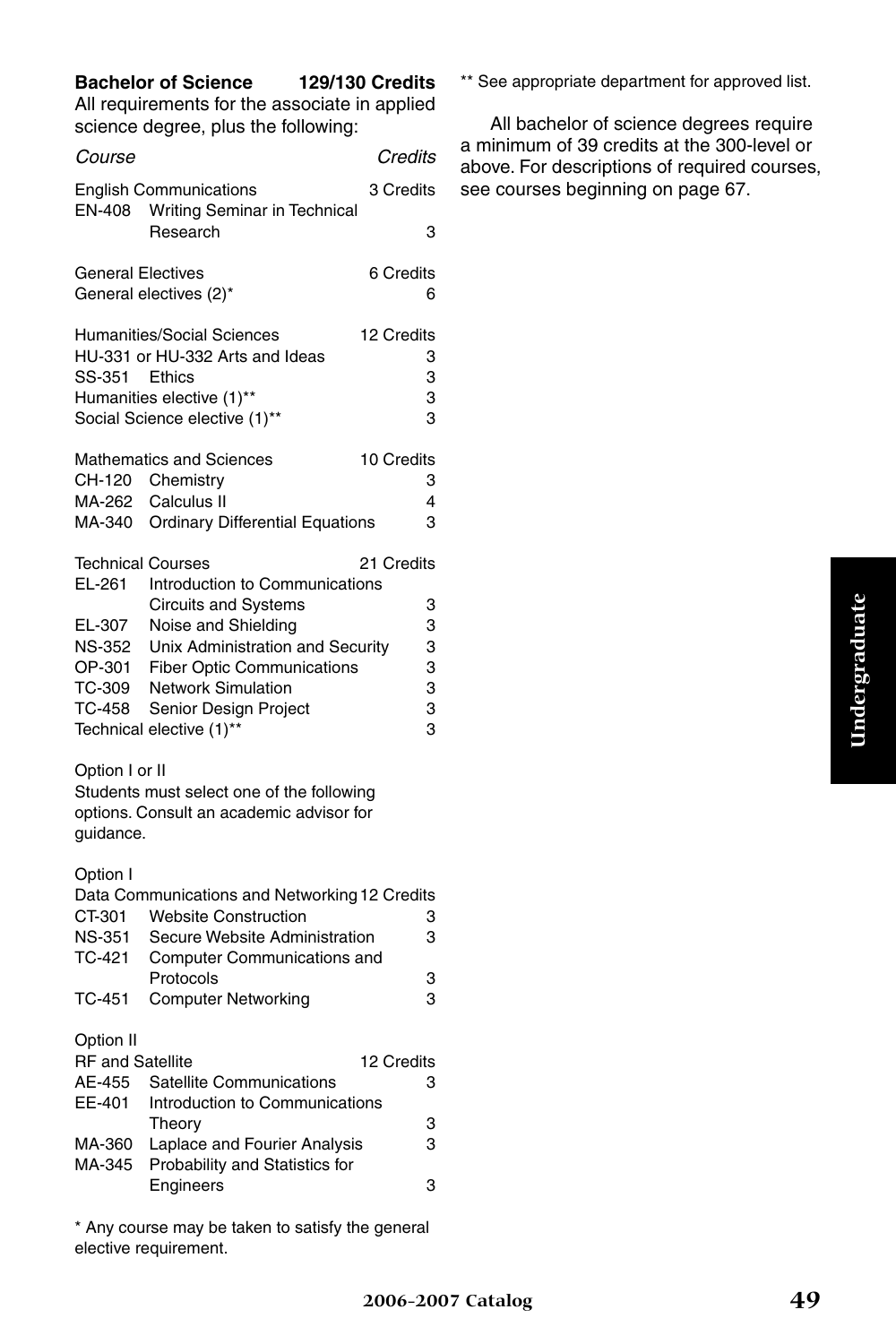## **Undergraduate Certificates**

The undergraduate certificates are targeted at specialized jobs in distinct information technology and management fields. The courses required for these certificates are offered in a standard 16-week format. Consult the schedule of classes for more information. Students seeking an undergraduate certificate must complete all coursework at Capitol College.

For descriptions of required courses, see courses beginning on page 67.

#### **Computer and Network Security (13 credits)**

This upper-level certificate provides students with a fundamental knowledge of general network security concepts, which can then be applied to an advanced training program in specific security software and platforms. Students learn the basics of practical and theoretical network and computer security. The first course introduces students to introductory computer programming to support the advanced courses. Two courses in the Unix operating system help to reinforce the need for network security, touching on such issues as fine-tuning a Unix platform to enhance computer security and authorization and authentication. The final course provides students with an understanding of computer and network security issues, including encryption, SSL, privacy issues, directory services protocols such as LDAP, intrusion detection, viruses, firewalls and network management.

#### *Required Courses*

|        | CS-130 Computer Science Fundamentals I | 4 |
|--------|----------------------------------------|---|
|        | IAE-201 Introduction to Information    |   |
|        | <b>Assurance Concepts</b>              | 3 |
| NS-352 | Unix Administration and Security       | 3 |
| NS-401 | Network Security Theory and            |   |
|        | Algorithms                             | з |

#### **Financial Management (12 credits)**

This lower-level certificate provides students with a background in accounting and finance administration in the framework of resource management and wealth maximization. Students learn the fundamentals of business and accounting in a projectoriented environment with emphasis on the use of accounting information to plan and redirect allocations to support business decisions. The financial management course helps to reinforce the concepts of finances administration by focusing on capital management, fixed-asset investment, long-term finance, mergers, leasing and multinational finance. An alternate course in economics serves to introduce the principles of economics and their application to domestic and foreign conditions and to focus on resource allocations and the influences thereof.

#### *Required Courses (choose any four)*

|        | BA-270 Financial Accounting I | з |
|--------|-------------------------------|---|
| BA-280 | Macroeconomics                | з |
|        | MIT-173 Business Fundamentals | з |
|        | MIT-283 Managerial Accounting | з |
|        | MIT-372 Financial Management  | з |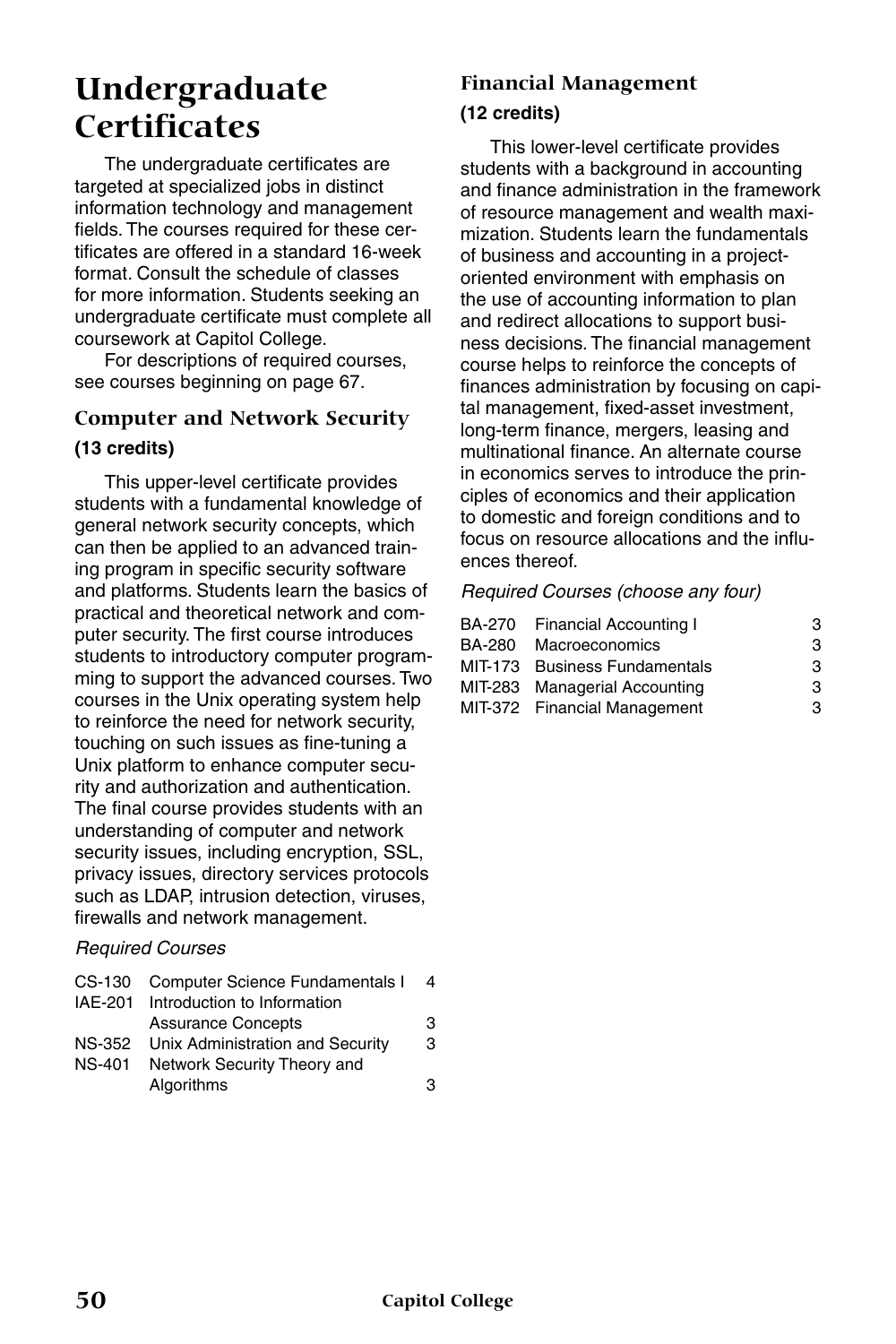#### **Object-Oriented Programming (13 credits)**

This lower-level certificate provides a solid grounding in object-oriented programming to students with no prior programming experience. Students learn to analyze and design programs from the object-oriented perspective. Implementing object-oriented solutions to problems in two languages, C++ and Java, helps to reinforce an understanding of object-oriented concepts from coupling and cohesion to inheritance and polymorphism. In addition, Java provides students with the tool necessary to implement graphical user interfaces as well as a variety of features and classes useful in webpage and Internet programming. C++ requires students to develop a good understanding of structures, such as lists, queues and trees, and to implement them using the classes defined in the C++ Standard Template Library.

#### *Required Courses*

- CS-130 Computer Science Fundamentals I 4
- CS-230 Computer Science Fundamentals II 3
- CT-115 Introduction to Programming: Java 3
- CS-225 Intermediate Java Programming 3

#### **Operations Management (12 credits)**

This lower-level certificate provides students with a foundation in business and management with a concentrated emphasis on productivity in a world economy. Students learn the fundamentals of business and management in a project-oriented environment with an emphasis on the needs and concerns of the consumer. Coursework allows students a choice to explore the financial aspects of business management with principles of accounting or the legal policies and regulations that effect business with legal environment of business. The production and operations management course stresses the decisions that managers make in increasing productivity by considering the strategies, techniques and problems in meeting customer needs, in forecasting and scheduling, and in quality management. An alternate course in marketing principles emphasizes the relationships among consumers, business and government about product, promotion, pricing and distribution strategies.

#### *Required Courses (choose any four)*

| BA-270 Financial Accounting I         | 3 |
|---------------------------------------|---|
| MIT 173 Business Fundamentals         | 3 |
| MIT-276 Marketing Principles          | 3 |
| MIT-278 Principles of Management      | 3 |
| MIT-378 Legal Environment of Business | 3 |
| MIT-384 Production and Operations     |   |
| Management                            | з |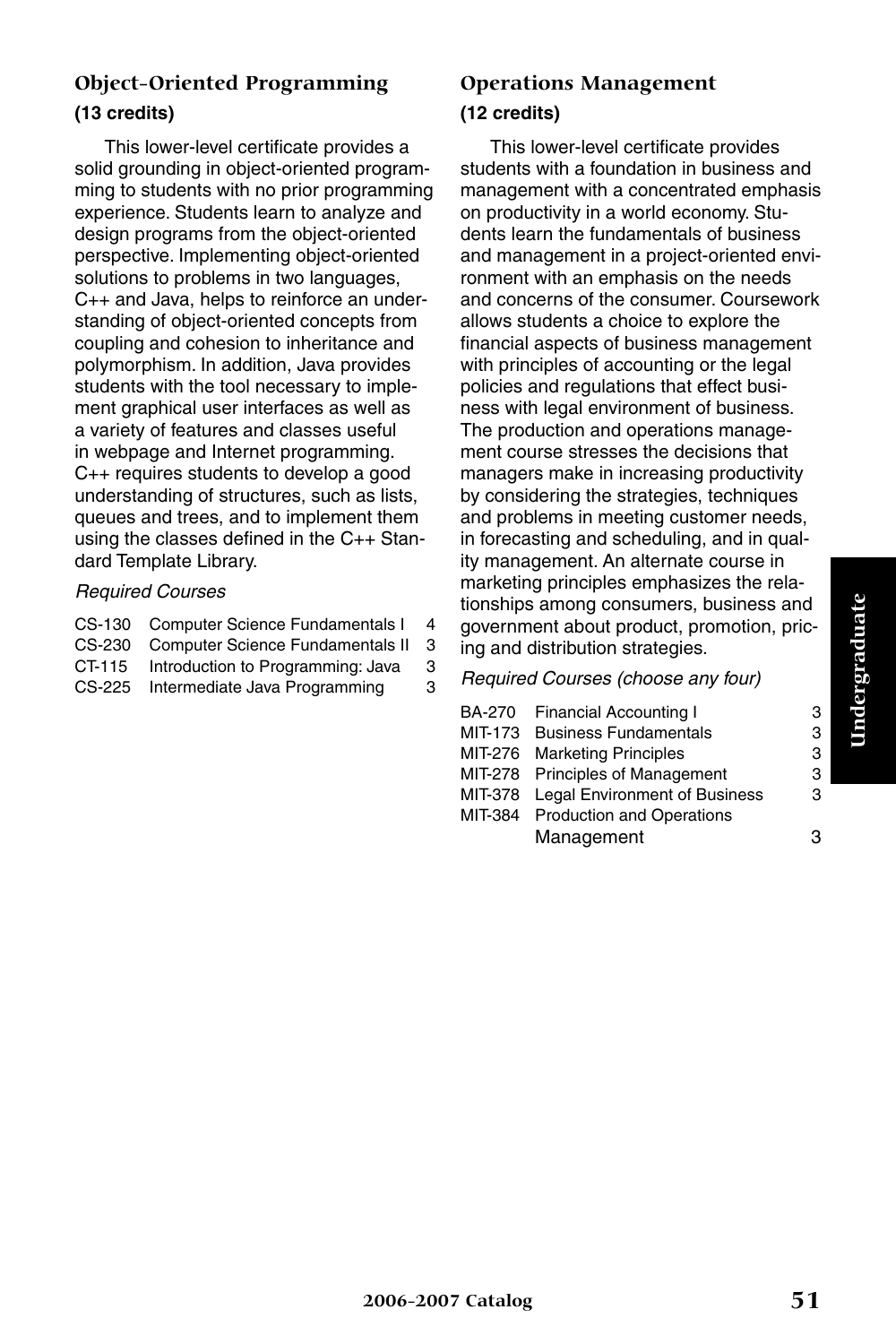#### **Personnel Management**

#### **(12 credits)**

This upper-level certificate provides students with a foundation in the development of employer-employee relations in both the private and public sectors in order to facilitate organization productivity. Students learn the fundamentals of business and management in a project-oriented environment with an emphasis on human business interaction. Courses in the principles of management and personnel management focus on the aspects of supervision and human resource management, with concentration on administration, recruiting and selection, evaluation and training. The organizational theory course combines behavioral sciences with management theory to reinforce concepts of organizational development, organizational structure and processes, and organizational conflict and change. An alternate course in group dynamics focuses on organizational climate and culture and their relationship to and impact on individuals and groups in hightech organizations.

#### *Required Courses (choose any four)*

| MIT-173 Business Fundamentals                | З |
|----------------------------------------------|---|
| MIT-278 Principles of Management             | З |
| MIT-375 Human Resource Management            | З |
| MIT-386 Organizational Theory and Behavior 3 |   |
| SS-272 Group Dynamics                        | З |
|                                              |   |

## **Programming and Data Management**

#### **(13 credits)**

This lower-level certificate provides a good understanding of how programmers store and manage computer data. Students learn the fundamental aspects of the storage and management of computer data. Courses in C++ and Java introduce the student to the object-oriented paradigm and the underlying principles of the structures and methods associated with data management. In addition, Oracle is used in the database management course, which introduces students to relational databases and the techniques for analyzing and designing database solutions. Finally, a course in advanced data structures teaches students the theory and underlying techniques used to store, search, sort and access computer data.

| CS-130 Computer Science Fundamentals I | 4 |
|----------------------------------------|---|
| CS-220 Database Management             | з |
| CS-325 Advanced Data Structures        | 3 |
| CS-225 Intermediate Java Programming   | 3 |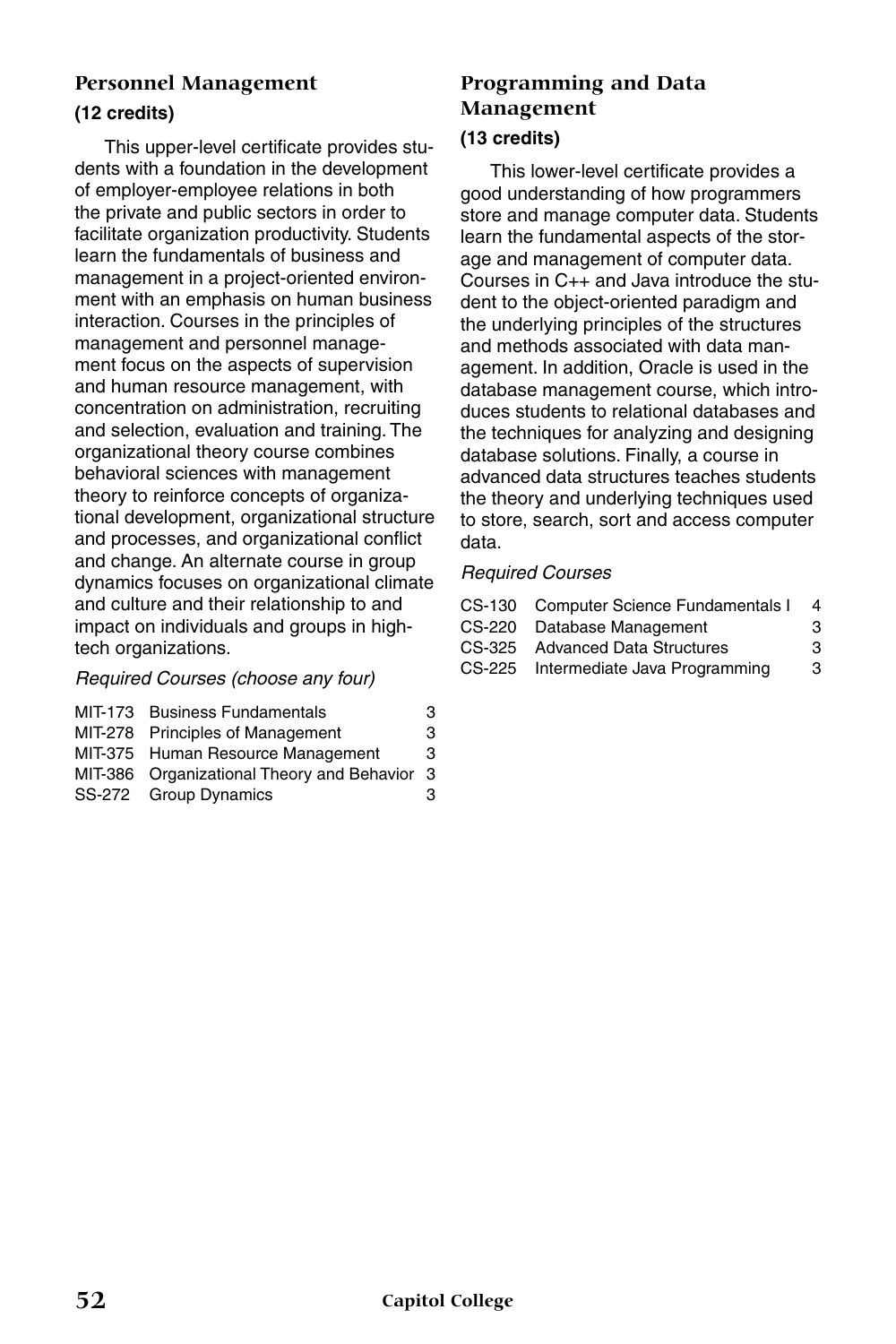# Undergraduate **Undergraduate**

#### **Software Engineering (13 credits)**

#### This upper-level certificate introduces students to relational databases software design, and user interaction with technology. Students learn the practical aspects of programming and database management, as well as the theoretical issues involved in analyzing, designing and implementing computer applications that are accessible, reliable and maintainable. The software engineering course allows students to apply basic engineering principles to help them understand software performance, modularity, portability and reliability. A course in human-computer interaction investigates the relationship between the functionality and usability of computer systems in order to maximize their efficiency by selecting appropriate input-output devices and interaction styles.

#### *Required Courses*

|        | CS-130 Computer Science Fundamentals I | 4 |
|--------|----------------------------------------|---|
|        | CS-220 Database Management             | з |
|        | SE-301 Software Engineering            | З |
| SE-321 | Human-Computer Interaction             | З |

#### **Space Missions and Operations Specialist (12 credits)**

This upper-level certificate provides students with a general overview of satellites, including simple physics of satellite orbits and the history of NASA and scientific mission operations. Students will learn satellite design with emphasis on power management, heating and cooling considerations, telemetry and communications and control systems. Coursework includes the study of orbital mechanics and the physics of the instruments used to monitor and analyze the earth and atmosphere. Prerequisites for the certificate include an understanding of math through differential equations with basic engineering physics.

| AE-150 Introduction to Space         | З |
|--------------------------------------|---|
| AE-311 Spacecraft Systems            | З |
| AE-351 Dynamics of Aerospace Systems | з |
| AE-361 Remote Sensing                | З |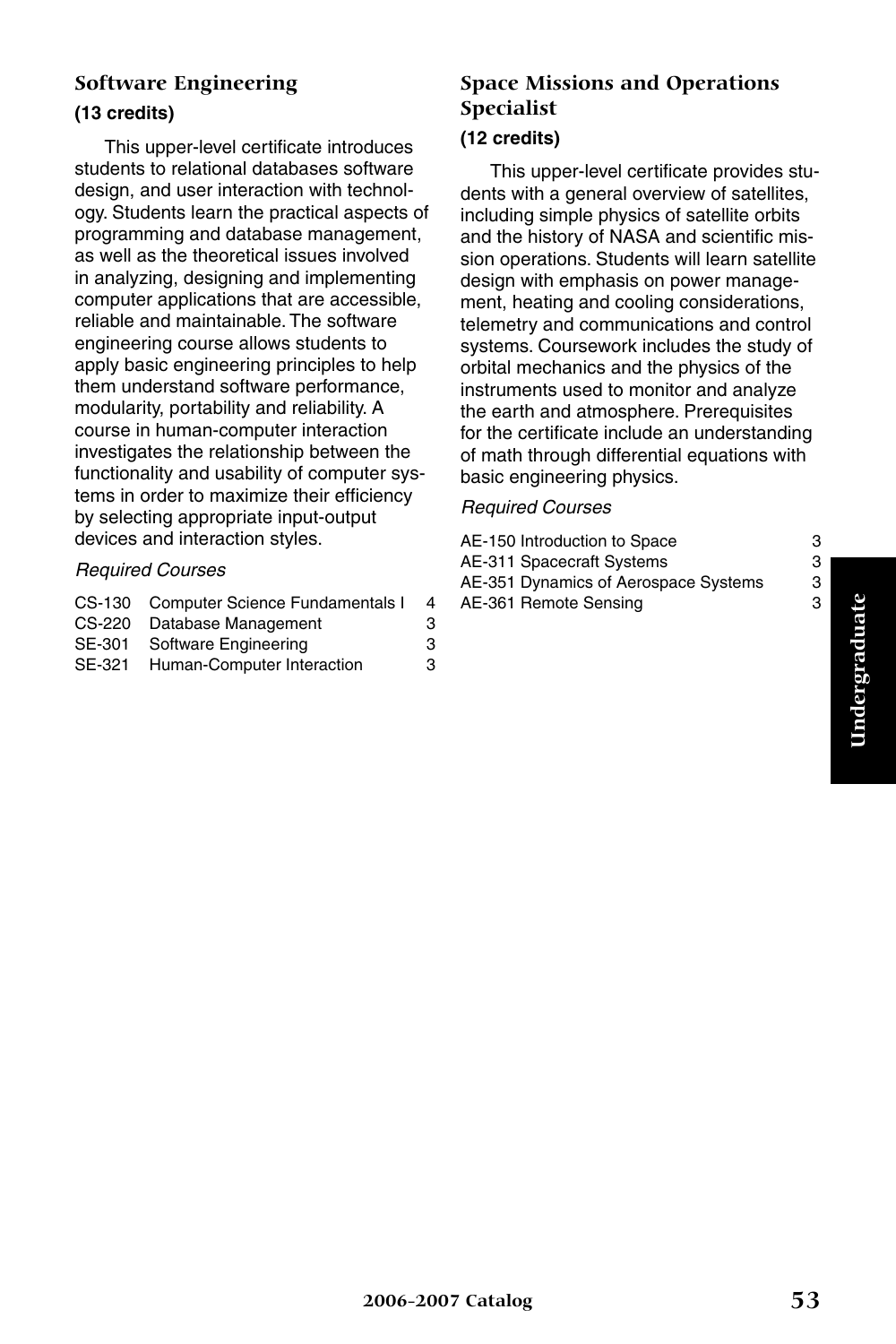#### **Web Programming (12 credits)**

This lower-level certificate provides students the foundation to write programs that support transactions conducted over the Internet. Students learn about the web and the basic tools used for webpage construction, including HTML, DHTML, scripting, CSS and an overview of XML. The database management course provides students with an understanding of relational databases, how they are designed, how data is stored in them, and how that data can be accessed. The final two courses, Intermediate Java Programming and Web/ CGI Programming Using Perl, provide students with the programming techniques and tools needed to create truly dynamic webpages.

#### *Required Courses*

| CT-102 | Introduction to Internet Applications | 3 |
|--------|---------------------------------------|---|
|        | CS-225 Intermediate Java Programming  | 3 |
|        |                                       |   |

- CS-220 Database Management 3<br>CS-356 Web/CGL Programming Using Perl 3
- CS-356 Web/CGI Programming Using Perl

Prerequisite: CT-115, CS-130 or equivalent.

#### **Website Development (12 credits)**

This upper-level certificate is designed for students interested in building websites. Students learn a variety of tools and applications such as HTML, Java Script, ASP, PHP, Microsoft FrontPage and Macromedia Director used to build webpages and add multimedia content to them. The website construction course deals with website and browser requirements, platform selection issues, web server functions, client and server side applications, cookies and other topics. In the website administration course, students learn concepts in the use of software to monitor and optimize website operations, alternatives to CGI such as ASP and website security.

#### *Required Courses*

| CT-102 | Introduction to Internet       |   |
|--------|--------------------------------|---|
|        | Applications                   | з |
| CT-201 | <b>Multimedia Applications</b> | з |
| CT-301 | <b>Website Construction</b>    | з |
| NS-351 | Secure Website Administration  | з |
|        |                                |   |

Prerequisite: CT-115, CS-130 or equivalent.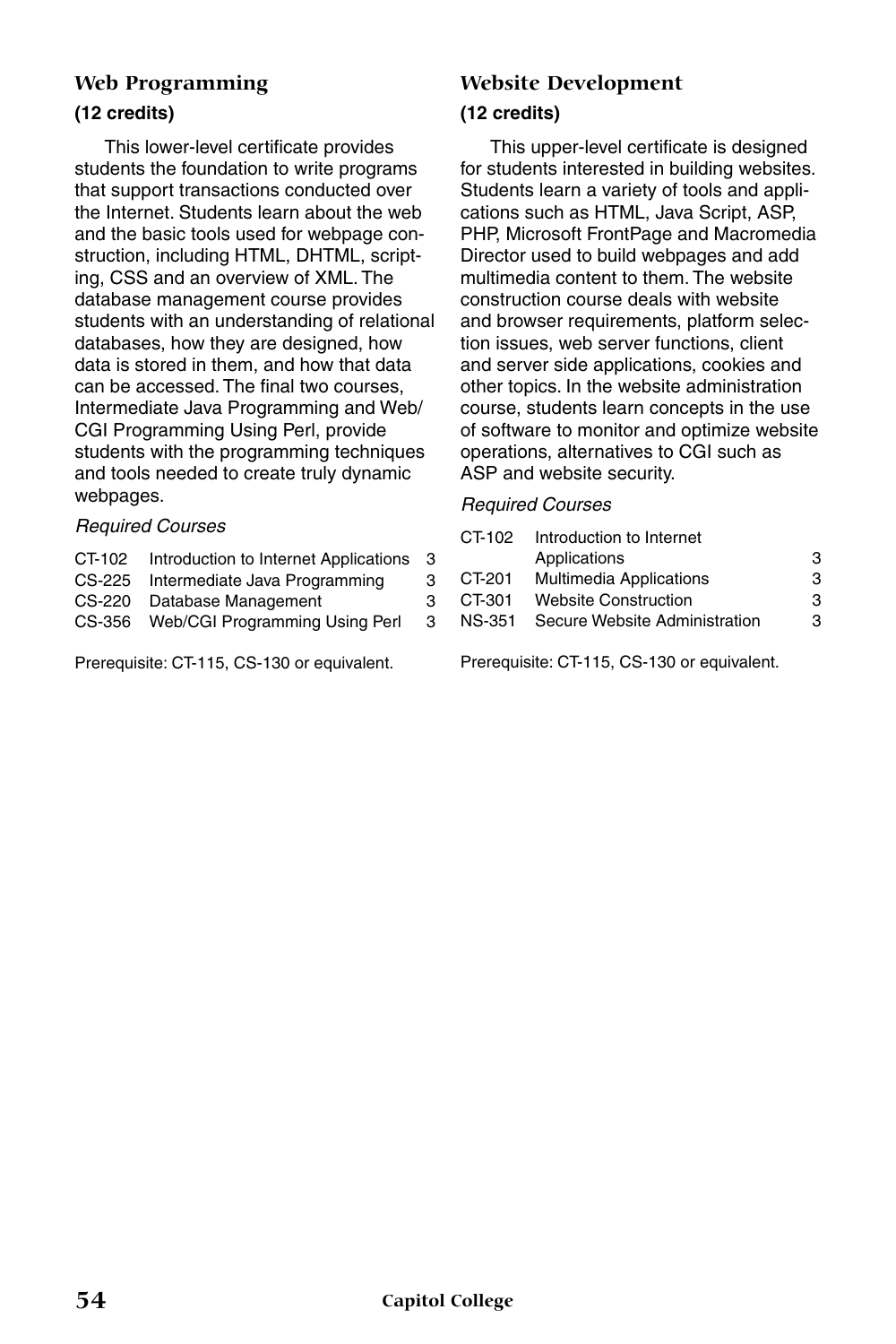## **Non-degree Certification Programs**

#### **CompTIA A+/Network+**

Sponsored by the Computing Technology Industry Association, Inc., A+/Network+ Certification is a testing program that certifies the competency of entry-level service technicians (CompTIA A+) and the knowledge of networking professionals with the equivalent of 18 to 24 months in the IT industry (CompTIA Network+).

#### *Required Course*

TC-191 Computer Architecture and Networking (8-week term course)

For course description, see page 97.

#### **Cisco Certification Programs**

Developed by Cisco Systems, Inc. as a vendor-specific training program, certification is offered in three levels from associate to professional to expert, available in various tracks and designations. Cisco certification ensures high standards of technical expertise in installation, configuration, design and troubleshooting of routed and switched networks.

#### **Cisco Certified Network Associate (CCNA)**

A CCNA possesses foundation knowledge of networking for the small office/ home office. A CCNA installs, configures and operates LAN, WAN and dial access services for small networks (100 nodes or fewer).

#### *Required Course*

CRT-270 Routers and Switches in the Enterprise (8-week term course)

For course description, see page 69.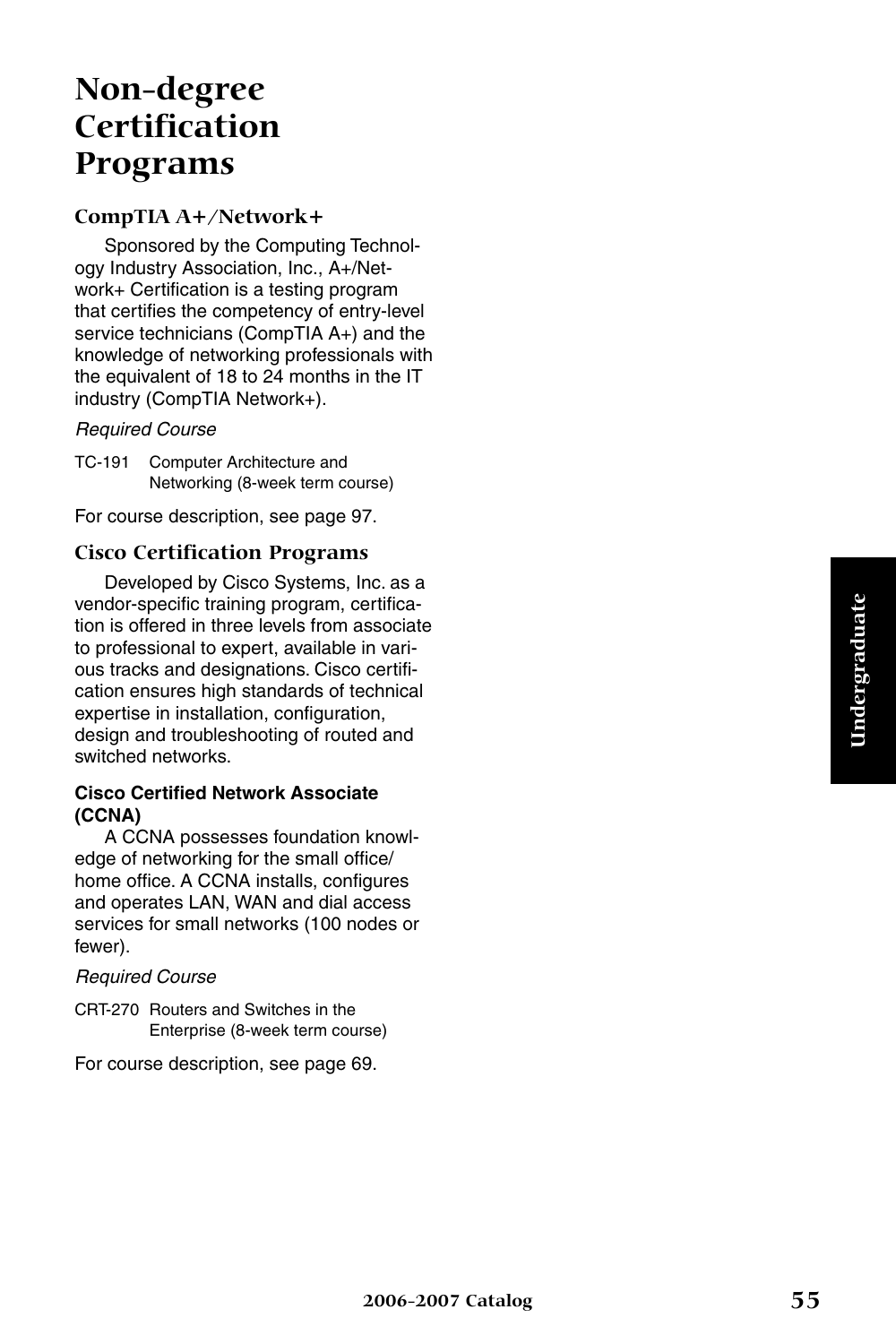## **Graduate Program Offerings**

#### **Master of Business Administration (MBA) Degree**

#### **Master of Science (MS) Degrees**

- Computer Science
- Electrical Engineering
- Information Assurance
- Information and Telecommunications Systems Management
- Internet Engineering

#### **Post-baccalaureate Certificates**

- Client/Server and Wireless Devices
- Component Technologies and Online Collaboration
- Global Telecommunications Systems
- Information Technology
- Network Protection
- Security Management

All graduate degrees and certificates are taught online in real time with a combination of 8-week terms and 16-week semesters, alternating between regularly scheduled live lectures and asynchronous learning sessions. The majority of courses in each graduate degree program are offered exclusively in accelerated 8-week terms with two class sessions each week. However, some courses in each curriculum have too much material to adequately cover in eight weeks. These courses are offered only in the 16-week semester format with one class session each week.

## **Graduate Admissions**

A graduate student is any student who, at the time of enrollment, has completed a bachelor's degree or the equivalent, and is pursuing a master's degree or an approved post-baccalaureate certificate. Applications for admission are accepted at any time and are processed and reviewed upon receipt of all necessary documents, on a case-bycase basis. Students whose application packages are incomplete will be classified as decision-pending.

#### **Full Acceptance Status**

For full acceptance, students must have:

- A completed undergraduate degree from a regionally accredited institution, with a cumulative GPA of no less than 3.0 on a 4.0 scale; OR
- A minimum GMAT (Graduate Management Admission Test) of 450; OR
- A minimum GRE score (Graduate Record Examination) of 1000.
- Special consideration may be given to applicants who show graduate potential and have a minimum of five years of professional experience.

#### **Decision-Pending Status**

Students with incomplete application packages (missing transcripts, missing essay, etc.) are classified as decisionpending until the application package is complete. To enroll in class, students in this category must submit a supplemental acceptance package that includes each of the following:

- Resume of relevant work experience
- Letter of recommendation
- Essay about the importance of enrolling and how it will impact the student's scholarly and professional plans

Decision-pending students who have been approved to register are limited to two courses of enrollment until their application is complete. These students are not permitted to enroll in a third course.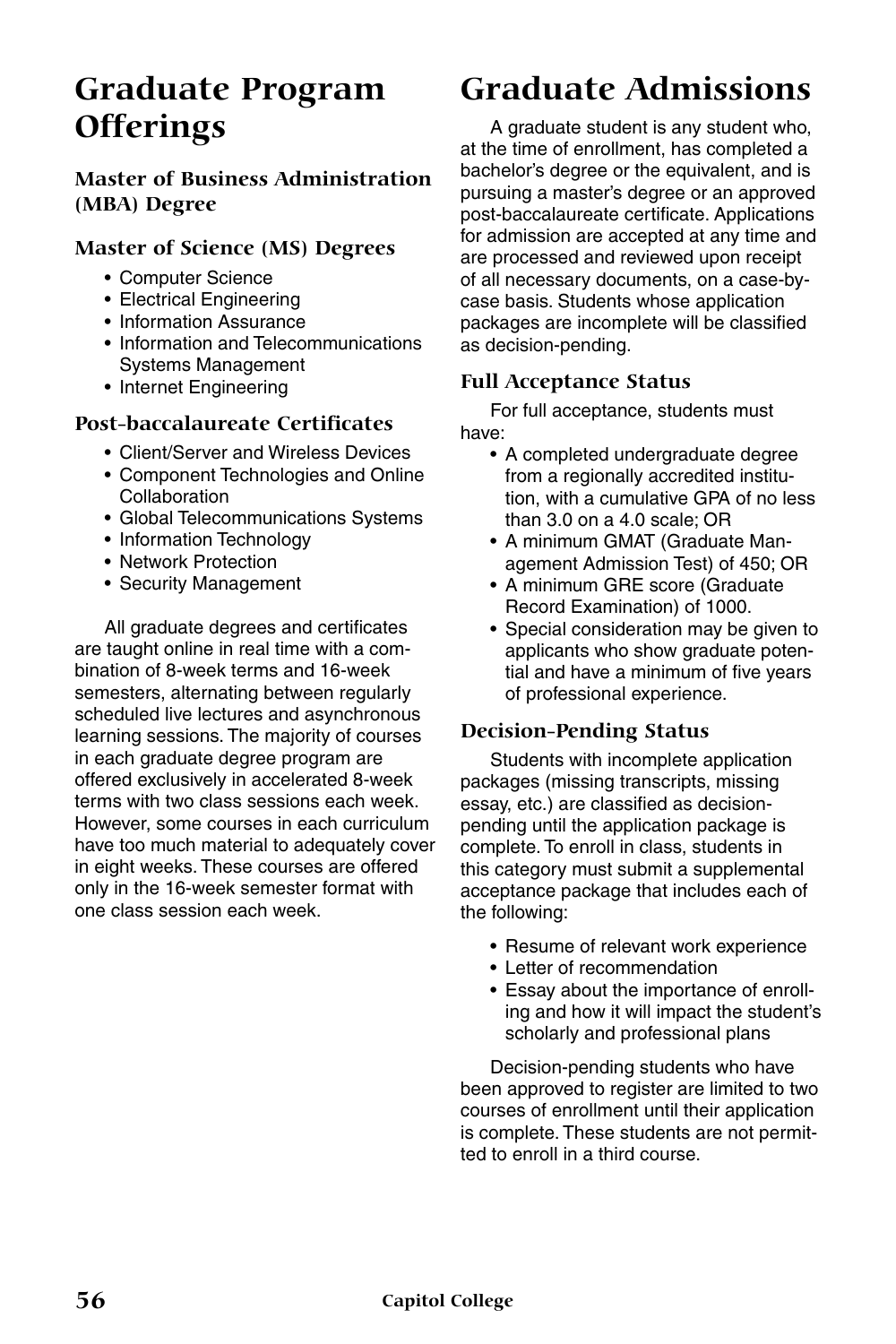#### **Provisional Acceptance Status**

Students in this category have not met the 3.0 undergraduate cumulative GPA requirement, but are provided an opportunity to gain full acceptance. To enroll these students must submit a supplemental acceptance package (see Decision-Pending Status) and are limited to three courses of enrollment. To achieve full acceptance, provisional students must maintain a 3.0 cumulative GPA in their first three graduate courses. Upon doing so, these students are automatically converted to full acceptance status. If a provisional student fails to achieve a minimum 3.0 cumulative GPA after completing three courses, then he or she will be academically dismissed, and will not be permitted to enroll in any further courses.

#### **Requirements for Graduate Online Studies**

Students should be familiar with Microsoft Office and be able to upload and download electronic files. Each graduate degree requires specific undergraduate coursework or equivalent skills. These prerequisites are listed below.

#### **Program-Specific Prerequisites**

#### **Business Administration (MBA)**

- Working knowledge of statistics, economics, finance and accounting
- An undergraduate course in each topic is preferred

#### **Computer Science**

- Fluency in object oriented programming (C++ or Java is preferred)
- Fluency in mathematics: Calculus I, Calculus II and Linear Algebra required

#### **Electrical Engineering**

- Bachelor of science in electrical engineering is preferred, but not required
- Fluency in mathematics: Calculus I, Calculus II, Linear Algebra, Ordinary and Differential Equations, Laplace and Fourier Analysis, and Probability and Statistics for Engineers required.
- Engineering and Science: upper level courses in Control Theory, Signals and Systems, Communication Theory

and Microprocessors required. Students with a BSET or equivalent are likely missing these course pre-requisites, and can gain access to the curriculum by completing the summer bridge course, EE-500 Advanced Signals and Systems.

#### **Information Assurance**

- Working knowledge of servers, routers, hubs, switches and TCP-IP
- CCNA or CISSP preferred but not required

#### **Information and Telecommunications Systems Management**

- Working knowledge of statistics, economics, finance and accounting
- An undergraduate course in each topic is preferred

#### **Internet Engineering**

- Working knowledge of object-oriented programming
- C++ or Java is preferred, but not required

**2006-2007 Catalog 57**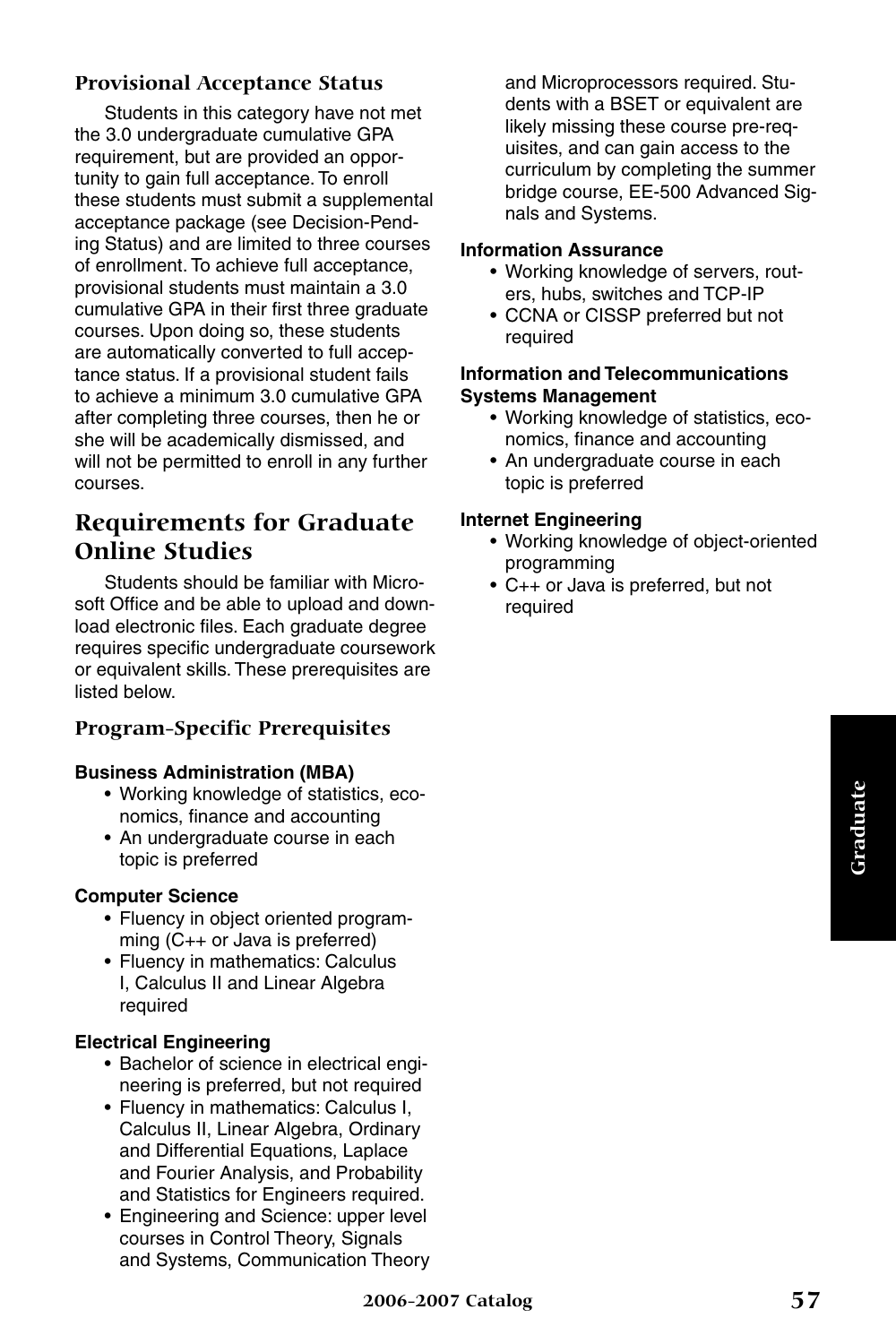## **Business Administration**

The master of business administration (MBA) program is designed to support working professionals, and to prepare students for careers in management and leadership in both the government and private sectors. Students will develop high-level leadership skills, the ability to understand the new technologies associated with their business objectives and the ability to apply these technologies to business problem solving environments.

Emphasis will be placed on developing practical skills through the addition of lab requirements to several fundamental core courses. The MBA program provides students with the advanced knowledge and practical skills necessary to make them leaders. The emphasis is on emerging technologies and the ability to succeed in the global and virtual business environment.

The MBA program requires 42 credit hours. There is a core of 10 courses (33 credits) and a concentration of three electives (9 credits). Prerequisites have been established for several of the courses in both the core and concentration areas.

#### **Course Requirements**

#### **Master of Business Administration 42 Credits**

| Course                                   | Credits    |
|------------------------------------------|------------|
| <b>Required Courses</b>                  | 30 Credits |
| <b>MBA-610 Statistics for Managers</b>   | 4          |
| MBA-615 Financial Management             | 3          |
| MBA-620 Managerial Accounting            | 3          |
| MBA-625 Organizational Behavior          | 4          |
| MBA-630 Marketing Process and Strategy   | 3          |
| <b>MBA-635 Production and Operations</b> |            |
| Management                               | 3          |
| MBA-640 Managerial Economics             | 3          |
| MBA-645 Negotiation                      | 4          |
| MBA-650 Strategic Management             | 3          |
| <b>Capstone Course</b>                   | 3 Credits  |
| MBA-700 Capstone Project                 | 3          |

#### MBA Concentrations 9 Credits

Choose three courses from one of the concentrations below, or with permission, students may complete any three graduate courses from the college inventory to satisfy the concentration requirements.

| Entrepreneurship | MBA-658 Business Law                             | 3 |
|------------------|--------------------------------------------------|---|
|                  | MBA-665 Entrepreneurship                         | 3 |
|                  | MBA-667 Financing the Entrepreneurship           |   |
|                  | Venture                                          | 3 |
|                  | MBA-668 Marketing for Entrepreneurs              | 3 |
|                  |                                                  |   |
| E-Business       |                                                  |   |
|                  | MBA-685 Introduction to E-Business               | 3 |
|                  | MBA-686 Strategic Management of Business         |   |
|                  | Technology                                       | 3 |
|                  |                                                  | 3 |
|                  | MBA-687 E-Business Marketing                     |   |
|                  | SM-587 Law and Regulation of E-Commerce          | 3 |
|                  | General Management                               |   |
|                  | MBA-655 Managing the Global Virtual              |   |
|                  | Organization                                     | 3 |
|                  |                                                  |   |
|                  | MBA-656 Human Resources Management               | 3 |
|                  | MBA-658 Business Law                             | 3 |
|                  | SM-563 Managing Information Systems              | 3 |
|                  | Information Technology                           |   |
|                  | Department approval is required for this concen- |   |
|                  | tration. These are not introductory courses and  |   |
|                  | require prior experience/prerequisites.          |   |
|                  |                                                  |   |
| SM-563           | <b>Managing Information Systems</b>              | 3 |
| SM-567           | Telecommunications and Computer                  |   |
|                  | Networking                                       | 3 |
| SM-568           | Global Telecommunications                        |   |
|                  | Applications                                     | 3 |
| SM-569           | Decision Support and Expert                      |   |
|                  | Systems                                          | 3 |
|                  |                                                  |   |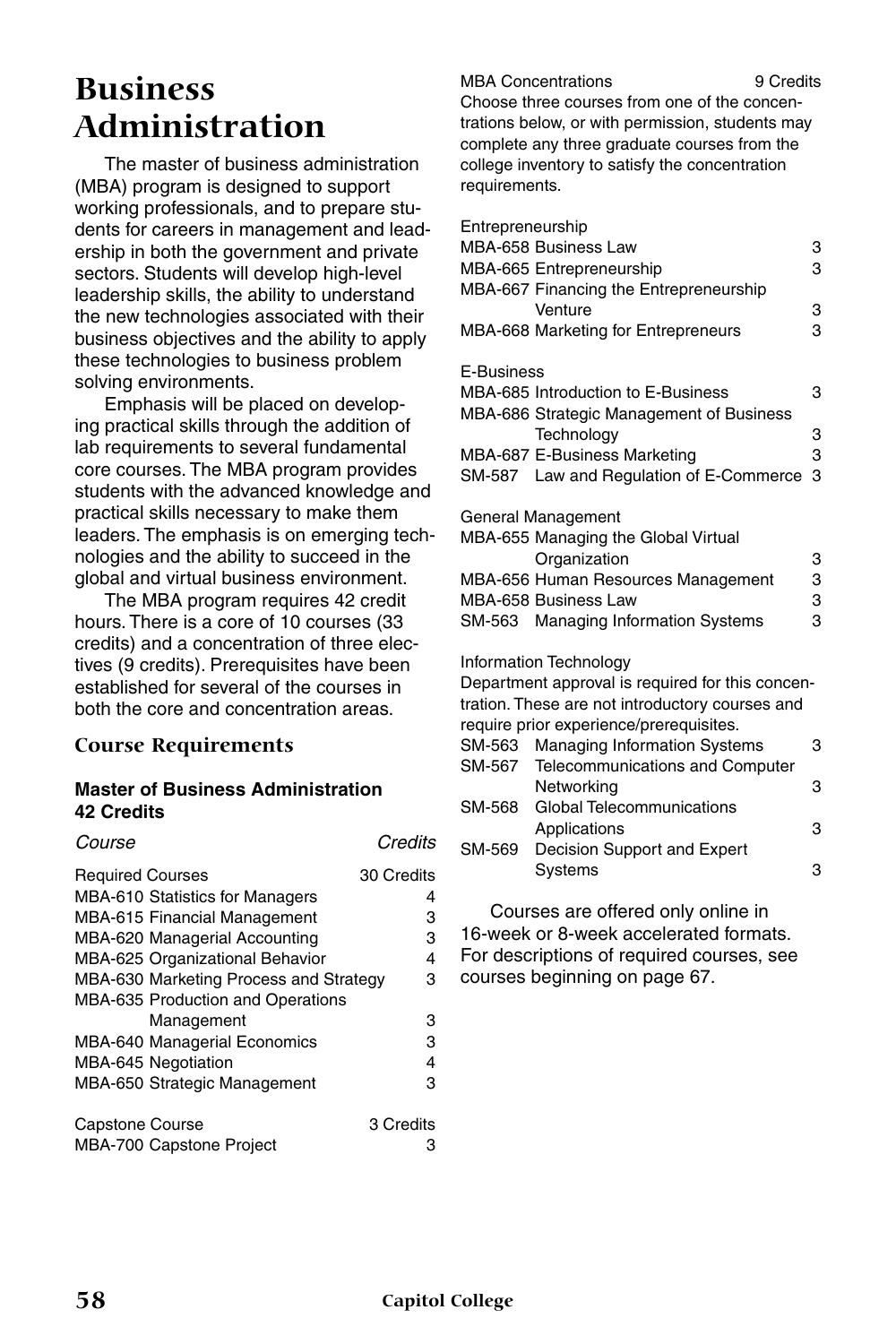## **Computer Science**

The computer science (CS) degree is structured to focus on new technologies, graphics aimed at virtual realities, and the Internet. The main objective of the program is to provide students with the advanced knowledge and skills necessary to design and use modern computer-based systems, with an emphasis on emerging technologies such as embedded languages, wireless technologies, miniaturization (PDAs), and data security.

CS majors study computer language design, intelligent systems design, and multithreaded and distributed programming and may specialize in an area of their choice, including information architecture, network security or advanced computer science.

The master of science in computer science is a 30-credit degree program. All students complete a capstone course pair of Research Methods and the Capstone Research Project in which they identify a research topic in consultation with the faculty and develop a major project-based research paper by integrating prior coursework and personal experiences.

#### **Course Requirements**

|                         | <b>Master of Science</b>                 | <b>30 Credits</b> |
|-------------------------|------------------------------------------|-------------------|
| <i>Course</i>           |                                          | Credits           |
| <b>Required Courses</b> |                                          | 12 Credits        |
| CS-504                  | Theory of Computation                    | 3                 |
| CS-512                  | Computer Language Design                 | 3                 |
| CS-701                  | Designing Intelligent Systems            | 3                 |
| CS-705                  | Multithreaded and Distributed            |                   |
|                         | Programming                              | 3                 |
| <b>Elective Courses</b> |                                          | 12 Credits        |
|                         | Choose any four below.                   |                   |
| CS-507                  | Database Systems Implementation          | 3                 |
| CS-511                  | <b>Numerical Methods</b>                 | 3                 |
| CS-513                  | Gaming Theory - Real-time 3D             |                   |
|                         | Graphics                                 | 3                 |
| IE-705                  | <b>Comparison of Operating Systems</b>   |                   |
|                         | and Web Servers                          | 3                 |
| IE-707                  | Network Architecture Convergence         |                   |
|                         | <b>Using Wireless Technology</b>         | 3                 |
| IAE-670                 | <b>Network Systems Security Concepts</b> | 3                 |
| IAE-673                 | Secure Information Transfer and          |                   |
|                         | Storage                                  | 3                 |
| IAE-677                 | <b>Malicious Software</b>                | 3                 |
| IAE-682                 | Internal Protection                      | 3                 |
| IAE-684                 | <b>Complimentary Security</b>            | 3                 |
| <b>Capstone Courses</b> |                                          | 6 Credits         |
| CS-712                  | <b>Research Methods</b>                  | 3                 |

| $S0 = 0.001$ |                                  | ------- |
|--------------|----------------------------------|---------|
|              | CS-712 Research Methods          | 3       |
|              | CS-714 Capstone Research Project | 3       |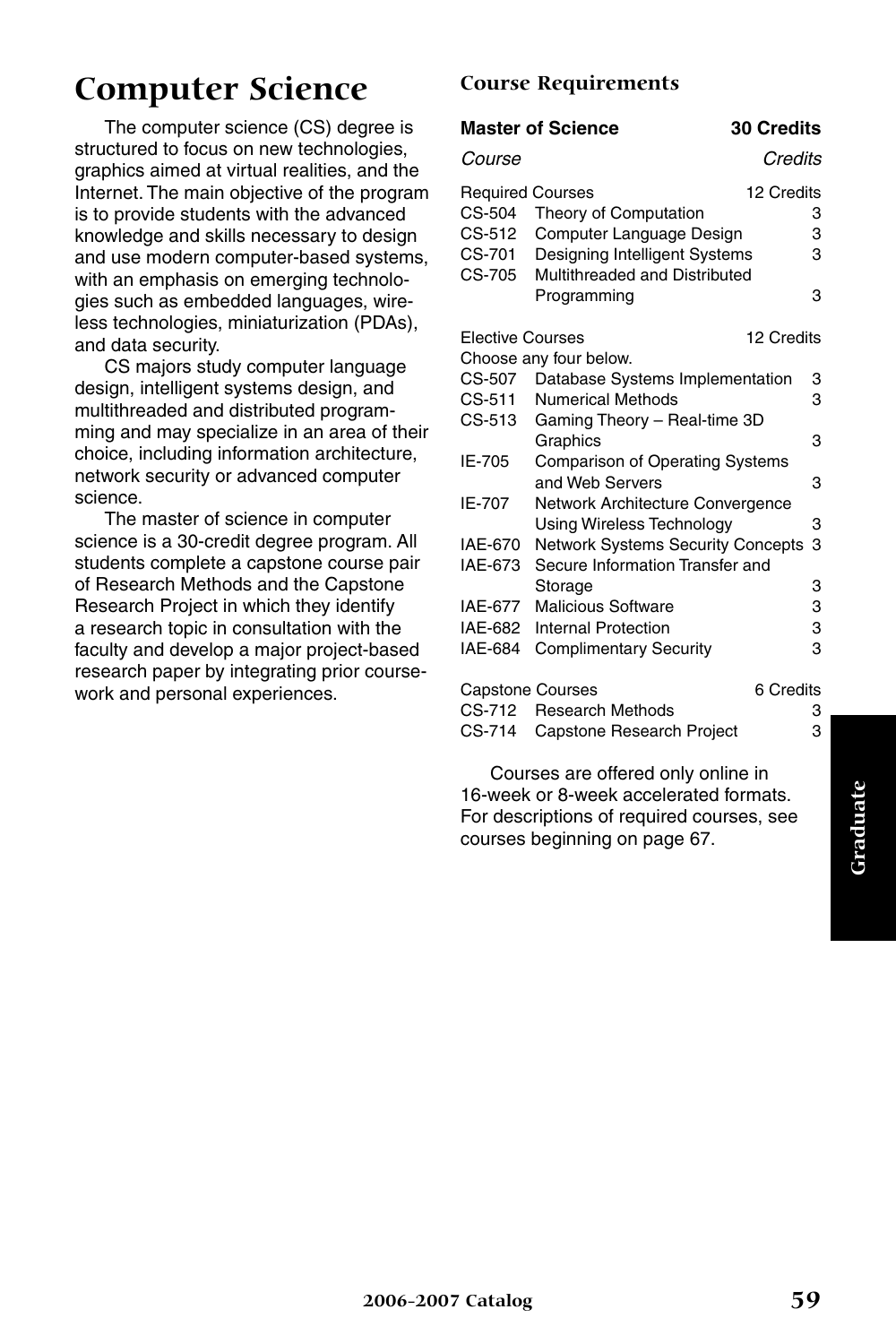## **Electrical Engineering**

The electrical engineering (EE) degree is structured to educate students to design and develop applications from the inception stage through the manufacturing, testing, and delivery of a product. The main objective of the program is to provide traditional engineers with the fundamentals of circuit modeling and design, circuit analysis, circuit construction and testing, government and industry regulations, and the advanced knowledge and skills necessary to design and use modern computer-based design and analysis software.

EE majors study mathematical modeling and analysis, electromagnetic interference and compatibility, and advanced concepts of design for reliability, manufacturability and testability with the emphasis of the program on the practical applications of theoretical principles to the design and construction of circuits to meet industrial, military and international standards.

The master of science in electrical engineering is a 30-credit degree program. All students complete a capstone course pair in which they choose a project in consultation with the faculty and carry the research of the project through proposal, design, testing and delivery. Students may choose to use the two elective courses in conjunction with the capstone courses to obtain a four-course certificate in an area of specialization.

The college has developed a bridge course, EE-500 Advanced Signal Processing, to allow students who do not meet the upper-level prerequisites an opportunity to qualify for acceptance. Credit for EE-500 is not awarded toward MSEE degree completion.

#### **Course Requirements**

#### **Master of Science 30 Credits**

| Course                                      | Credits                                                                         |   |
|---------------------------------------------|---------------------------------------------------------------------------------|---|
| <b>Required Courses</b><br>EE-600<br>EE-601 | 18 Credits<br>Mathematical Modeling and Analysis 3<br>Modern Circuit Design and |   |
|                                             | Simulation                                                                      | 3 |
| EE-606                                      | <b>Signal Processing</b>                                                        | 3 |
| EE-607                                      | Electromagnetic Interference and                                                |   |
|                                             | Compatibility                                                                   | 3 |
| EE-710                                      | Designing for Reliability and                                                   |   |
|                                             | Manufacturability                                                               | 3 |
| EE-720                                      | Designing for Testability                                                       | 3 |
| Electives Courses                           | 6 Credits                                                                       |   |
|                                             | Choose any two courses below.                                                   |   |
| EE-614                                      | Large Scale Integrated Design                                                   | 3 |
| EE-651                                      | <b>Communications Theory</b>                                                    | 3 |
| EE-652                                      | Microcontroller System Development                                              | 3 |
| EE-653                                      | Analog and Digital Control Theory                                               | 3 |
| EE-656                                      | Image Processing                                                                | 3 |
| EE-665                                      | Microwave Circuit Theory and Design 3                                           |   |
| IAE-621                                     | <b>Applied Wireless Network Security</b>                                        | 3 |
| IE-701                                      | Principles of Designing and                                                     |   |
|                                             | <b>Engineering Computer Networks</b>                                            | 3 |
| IE-707                                      | Network Architecture Convergence                                                |   |
|                                             | Using Wireless Technology                                                       | 3 |
| <b>Capstone Courses</b>                     | 6 Credits                                                                       |   |
| EE-708                                      | Master's Project Research                                                       | 3 |

| EE-708 | Master's Project Research | 3 |
|--------|---------------------------|---|
| EE-758 | Master's Project          |   |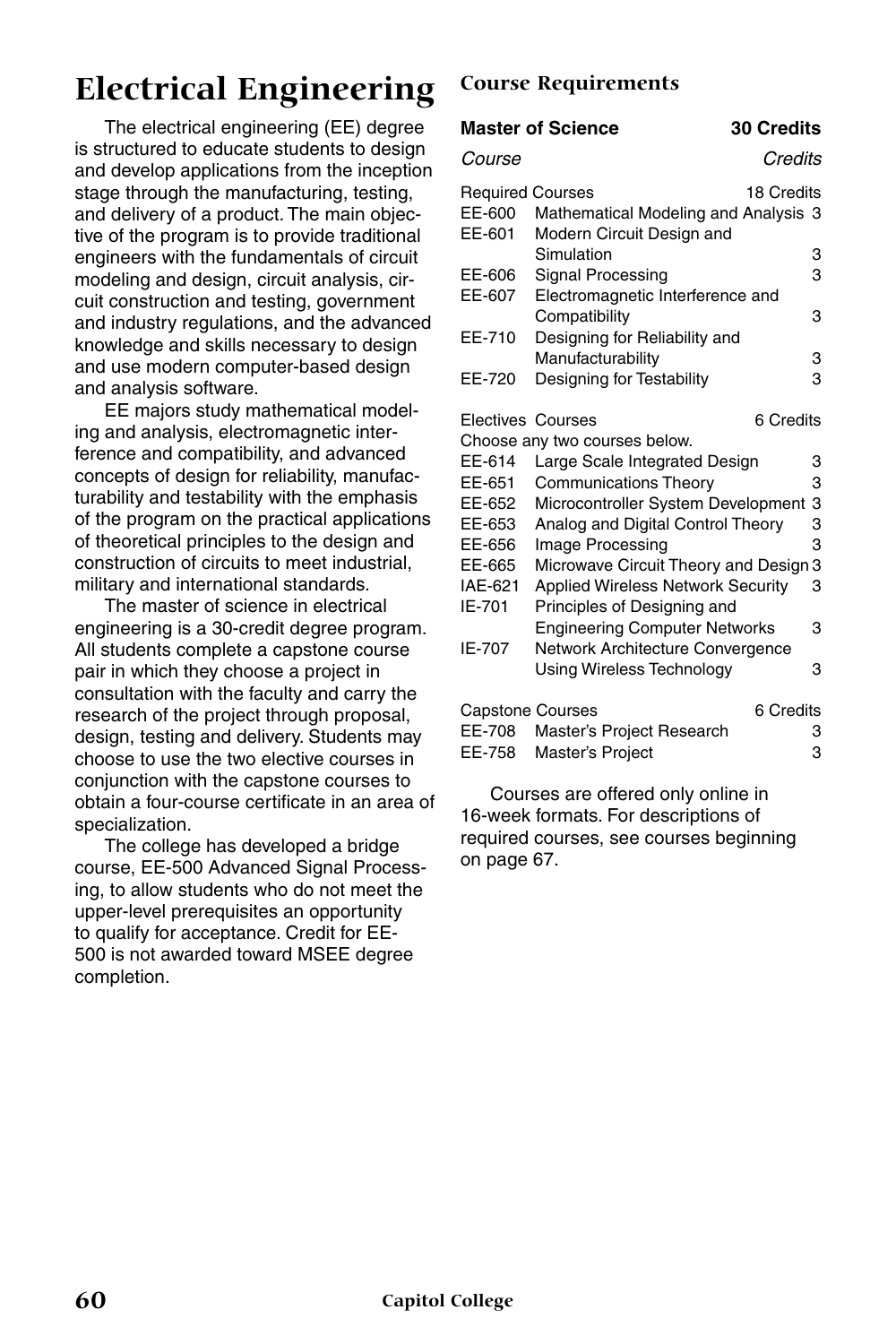## **Information Assurance**

#### **(previously offered as Network Security)**

 The information assurance (IA) degree is structured to meet the needs of organizations and our communities to understand, prepare for, respond to and recover from threats to our information infrastructures. The main objective of the program is to provide information system and security professionals with in-depth instruction on new security ideas, concepts and techniques to prevent and react to malicious intrusion and to secure information assets.

IA majors study basic network security concepts, secure information transfer and storage, risk management and vulnerability mitigation, computer forensics and malicious software, and perimeter and internal protection.

The master of science in information assurance is a 36-credit degree program. Graduates are prepared to respond to career opportunities at the level of a director of information security, network security manager or a related security position.

#### **Course Requirements**

#### **Master of Science 36 Credits**

*Course Credits*

| <b>Required Courses</b> | 24 Credits                                 |   |
|-------------------------|--------------------------------------------|---|
| <b>IAE-670</b>          | <b>Network Systems Security Concepts 3</b> |   |
| IAE-671                 | Legal Aspects of Computer Security         |   |
|                         | and Information Privacy                    | з |
| IAE-673                 | Secure Information Transfer and            |   |
|                         | Storage                                    | з |
| <b>IAE-674</b>          | Security Risk Management                   | з |
| IAE-675                 | <b>Computer Forensics and Incident</b>     |   |
|                         | Handling                                   | з |
| <b>IAE-677</b>          | <b>Malicious Software</b>                  | 3 |
|                         | IAE-680 Perimeter Protection               | з |
| IAE-682                 | Internal Protection                        | З |

| <b>Elective Courses</b> | 12 Credits                               |   |
|-------------------------|------------------------------------------|---|
|                         | Choose any four from the following:      |   |
| IAE-611                 | <b>Wireless Security</b>                 | 3 |
| IAE-621                 | <b>Applied Wireless Network Security</b> | з |
| <b>IAE-679</b>          | <b>Vulnerability Mitigation</b>          | 3 |
| <b>IAE-684</b>          | <b>Complementary Security</b>            | з |
| IE-701                  | Principles of Designing and              |   |
|                         | <b>Engineering Computer Networks</b>     | 3 |
| IE-707                  | Network Architecture Convergence         |   |
|                         | Using Wireless Technology                | 3 |
| IE-712                  | Design and Practice of Secure            |   |
|                         | <b>Information Networks</b>              | 3 |
| SM-563                  | <b>Managing Information Systems</b>      | з |
| SM-567                  | Telecommunications and Computer          |   |
|                         | <b>Networks</b>                          | 3 |
| SM-587                  | Law and Regulation of E-commerce         | 3 |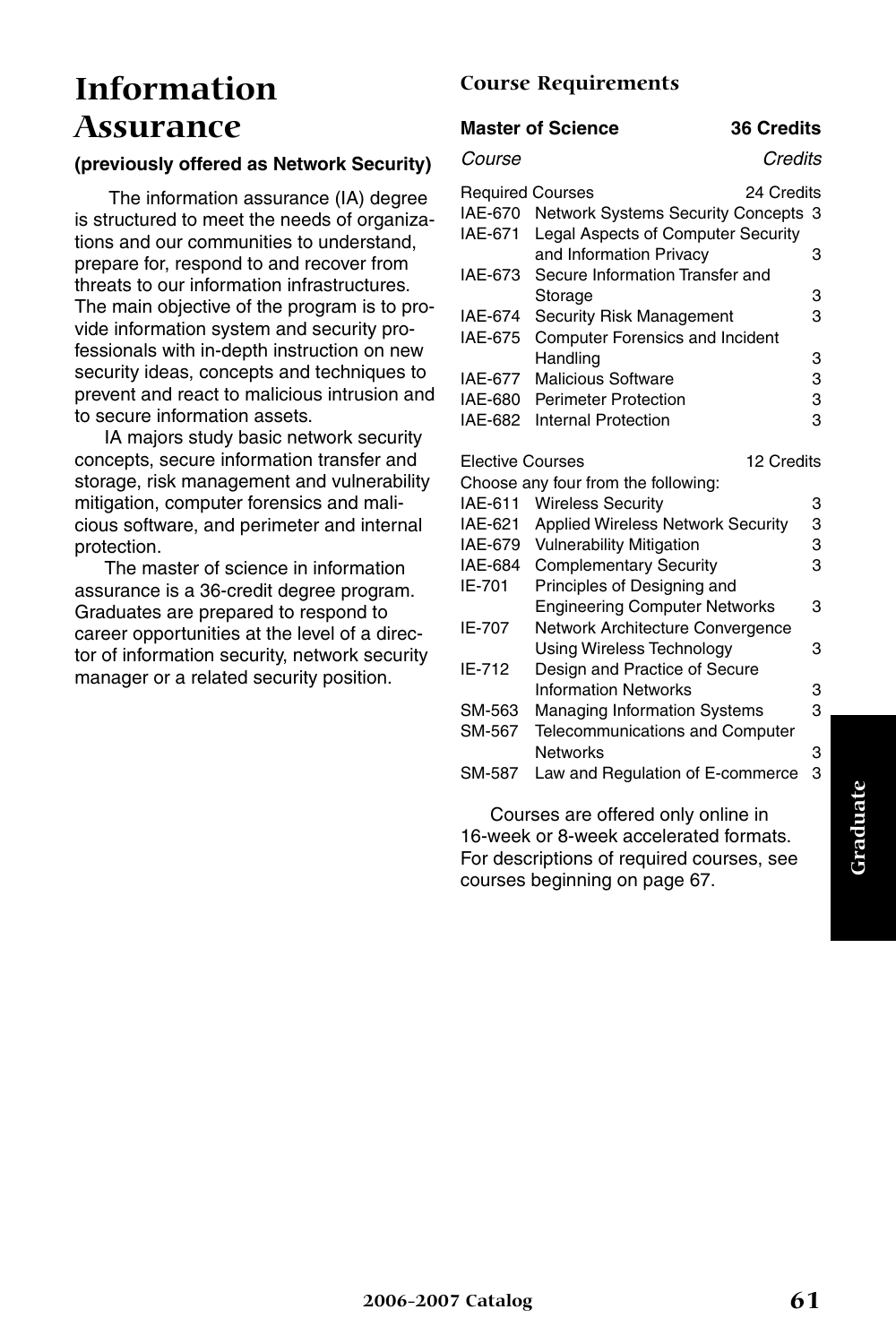## **Information and Telecommunications Systems Management**

The information and telecommunications systems management (ITSM) degree is structured as an interdisciplinary study of systems management theory and practices. The main objective of the program is to develop students' abilities to anticipate, recognize, and solve organizational and technological problems, optimize their own capabilities and the capabilities of others, allocate and effectively use resources, and apply systems management theory in organizational situations.

ITSM majors study systems principles, management and economics, psychological and behavioral factors in systems management, management of information and decision support systems, and may specialize in an area of their choice, including global telecommunications systems, information technology, network security or information architecture.

ITSM is a 38-credit degree program. All students complete the 29-credit core and may choose to complete one or more certificates to fulfill the remaining elective credits.

#### **Course Requirements**

|                         | <b>Master of Science</b>               | <b>38 Credits</b> |
|-------------------------|----------------------------------------|-------------------|
| Course                  |                                        | Credits           |
| <b>Required Courses</b> |                                        | 29 Credits        |
|                         | <b>MBA-610 Statistics for Managers</b> | 4                 |
|                         | MBA-625 Organizational Behavior        | 4                 |
|                         | <b>MBA-640 Managerial Economics</b>    | з                 |
| SM-513                  | Systems Management and                 |                   |
|                         | <b>Organization Theory</b>             | з                 |
| SM-517                  | Psychological Factors in Systems       |                   |
|                         | Management                             | 3                 |
| SM-518                  | <b>Principles of Systems</b>           | 3                 |
| SM-563                  | <b>Managing Information Systems</b>    | 3                 |
| SM-567                  | Telecommunications and Computer        |                   |
|                         | Networking                             | з                 |
| SM-569                  | Decision Support and Expert            |                   |
|                         | Systems                                | з                 |
|                         |                                        |                   |

#### **ITSM Concentrations** 9 Credits

Select any three courses from the concentrations below, or with permission, choose any three graduate courses from the college inventory.

Global Telecommunications

|         | Gioval Telecontinumications                  |   |
|---------|----------------------------------------------|---|
| SM-568  | Global Telecommunications                    |   |
|         | Applications                                 | 3 |
| SM-586  | Global Telecommunications Policies           |   |
|         | and Regulations                              | 3 |
| SM-587  | Law and Regulation of E-Commerce             | 3 |
|         | Information Assurance                        |   |
|         | Choose any three courses from the following: |   |
| IAE-611 | <b>Wireless Network Security</b>             | 3 |
| IAE-621 | <b>Applied Wireless Network Security</b>     | 3 |
| IAE-670 | <b>Network Systems Security</b>              |   |
|         | Concepts                                     | 3 |
| IAE-673 | Secure Information Transfer and              |   |
|         | Storage                                      | 3 |
| IAE-677 | <b>Malicious Software</b>                    | 3 |
| IAE-679 | <b>Vulnerability Mitigation</b>              | 3 |
| IAE-682 | <b>Internal Protection</b>                   | 3 |
| IAE-684 | <b>Complementary Security</b>                | 3 |
|         |                                              |   |

#### Internet Engineering

|        | Choose any three courses from the following: |   |
|--------|----------------------------------------------|---|
| IE-703 | Thin and Fat Client Deployment               | з |
| IE-705 | <b>Comparison of Operating Systems</b>       |   |
|        | and Web Servers                              | з |
| IE-709 | Comparison of Object Oriented and            |   |
|        | Scripting Languages                          | з |
| IE-713 | Multimedia and Webcasting                    | з |
| IE-717 | Invention, Innovation and the Use            |   |
|        | of Intellectual Property                     | з |
|        |                                              |   |

#### MBA

Choose three MBA courses. 9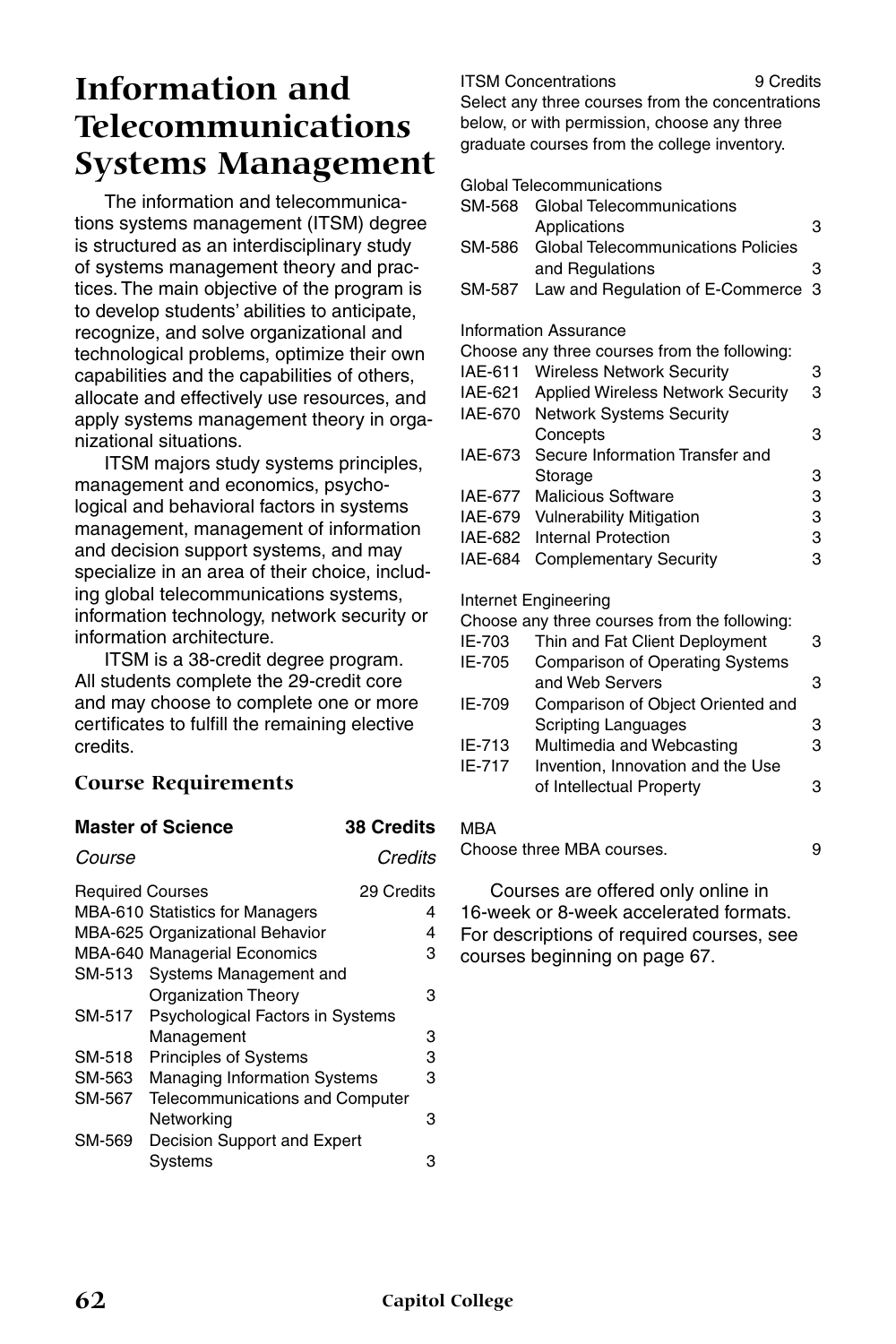## **Internet Engineering**

#### **(previously offered as Information Architecture)**

Technological advances are driving the convergence of separate voice, data, message switch and video networks onto a single, network-based platform using TCP/ IP technology. To stay competitive, companies must if they want to integrate their existing network or rebuild from scratch. The master of science in Internet engineering degree (IE) prepares students to choose the best option.

The 30-credit graduate program is designed to fill the need for professionals who know how to build new networks or migrate existing ones onto platforms based primarily on TCP/IP technology. Network reliability, survivability and outage-recovery design techniques are also featured in the program, as is the practical use and integration of wireless networks.

Network security is taught and practiced throughout the degree program.

Graduates of this degree program are prepared for career opportunities as senior network administrators, engineers and consultants, chief technical officers and chief information officers.

Many of the courses use OPNET, recognized by network engineers and planners as the most advanced network modeling software in the world. Throughout the MSIE program, students will practice network convergence and migration techniques by accessing the OPNET lab applications remotely from personal computers. OPNET lab exercises also include network design techniques that increase the security, survivability and recoverability of networks.

#### **Course Requirements**

#### **Master of Science 30 Credits**

*Course Credits*

| <b>Required Courses</b>           |           |                                                                                                                                                                                                                                                                                                                                                       |
|-----------------------------------|-----------|-------------------------------------------------------------------------------------------------------------------------------------------------------------------------------------------------------------------------------------------------------------------------------------------------------------------------------------------------------|
| Principles of Designing and       |           |                                                                                                                                                                                                                                                                                                                                                       |
|                                   |           | 3                                                                                                                                                                                                                                                                                                                                                     |
|                                   |           | 3                                                                                                                                                                                                                                                                                                                                                     |
|                                   |           |                                                                                                                                                                                                                                                                                                                                                       |
| and Web Servers                   |           | 3                                                                                                                                                                                                                                                                                                                                                     |
|                                   |           |                                                                                                                                                                                                                                                                                                                                                       |
| Using Wireless Technology         |           | 3                                                                                                                                                                                                                                                                                                                                                     |
|                                   |           |                                                                                                                                                                                                                                                                                                                                                       |
| <b>Scripting Languages</b>        |           | 3                                                                                                                                                                                                                                                                                                                                                     |
|                                   |           |                                                                                                                                                                                                                                                                                                                                                       |
| <b>Information Networks</b>       |           | 3                                                                                                                                                                                                                                                                                                                                                     |
|                                   |           | 3                                                                                                                                                                                                                                                                                                                                                     |
|                                   |           |                                                                                                                                                                                                                                                                                                                                                       |
| <b>Collaboration Technologies</b> |           | 3                                                                                                                                                                                                                                                                                                                                                     |
|                                   |           |                                                                                                                                                                                                                                                                                                                                                       |
| of Intellectual Property          |           | 3                                                                                                                                                                                                                                                                                                                                                     |
| Capstone Course                   | 3 Credits |                                                                                                                                                                                                                                                                                                                                                       |
| Capstone Course*                  |           | з                                                                                                                                                                                                                                                                                                                                                     |
|                                   |           | 27 Credits<br><b>Engineering Computer Networks</b><br>Thin and Fat Client Deployment<br><b>Comparison of Operating Systems</b><br>Network Architecture Convergence<br>Comparison of Object-Oriented and<br>Design and Practice of Secure<br>Multimedia and Web Casting<br>Identifying and Integrating Component<br>Invention, Innovation, and the Use |

\* Students may substitute an elective according to their specific career goals.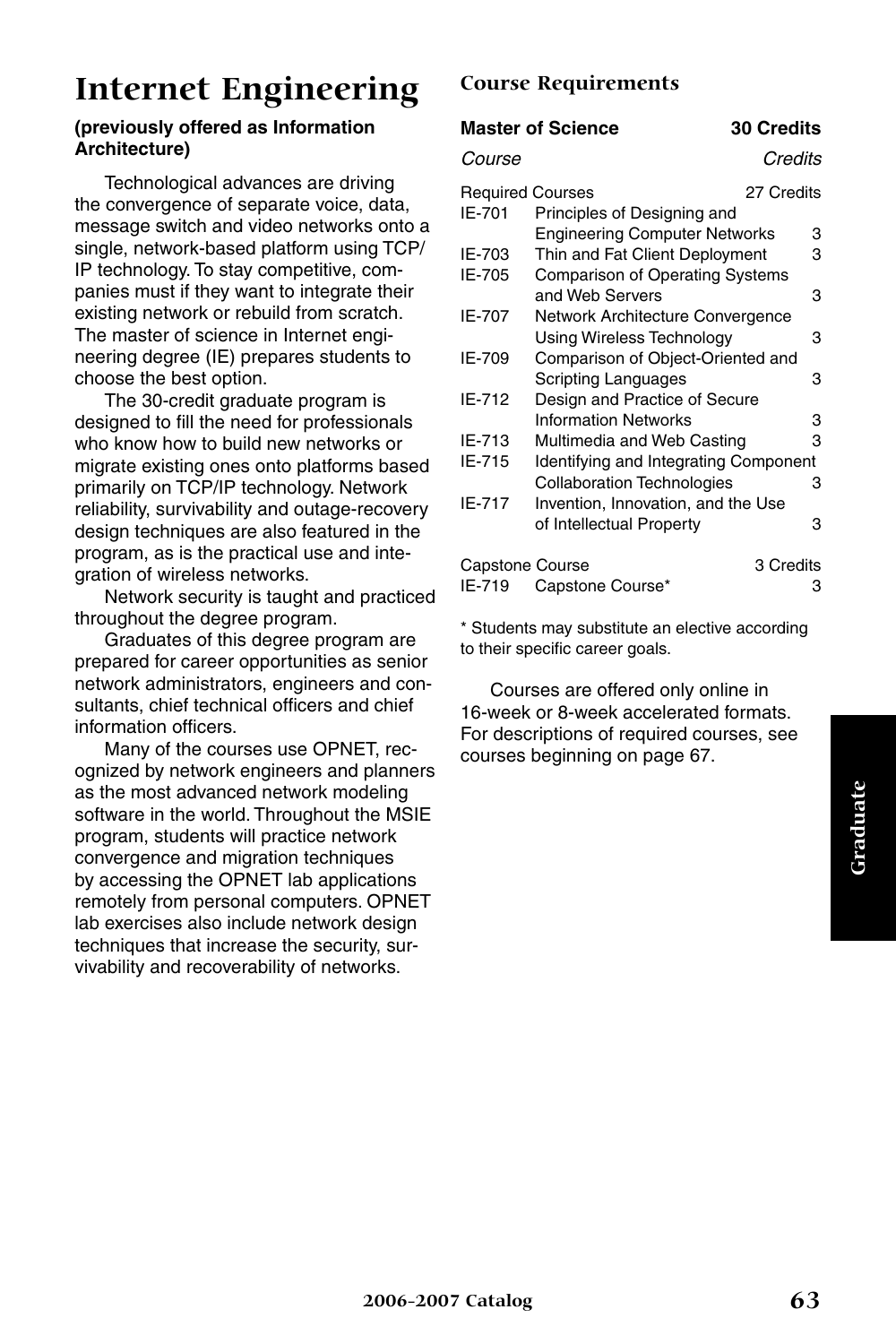## **Post-baccalaureate Certificates**

The post-baccalaureate certificates are targeted toward systems managers and information assurance professionals seeking to augment or update their skills and career with graduate-level credentials. Certificate students must complete the specific courses listed for the certificate; no substitutions are permitted. Once the course requirements are completed, students must apply for the certificate through the Office of Registration and Records. A \$25 processing fee is due with the certificate request. A student must have a minimum cumulative GPA of 3.0 in all certificate coursework to be awarded the certificate.

The courses required for these certificates are offered only online in accelerated 8-week terms and 16-week semesters. Consult the schedule of classes for more information.

For descriptions of required courses, see courses beginning on page 67.

#### **Client/Server and Wireless Devices (12 credits)**

This certificate provides students with a specialization in the hardware and software that drive local, Internet and wireless computing. Students learn the technical aspects of network and wireless devices and the standards and protocols of connectivity. An introductory course in network devices explores the technologies that link personal computers to servers and servers to servers. The three additional courses explore the movement from cable-connected terminals to remote server technology, the similarities and differences between operating systems and web servers, and the various wireless technologies and devices for personal and business communications.

#### *Required Courses*

| IE-701 | Principles of Designing and            |   |
|--------|----------------------------------------|---|
|        | <b>Engineering Computer Networks</b>   | 3 |
| IE-703 | Thin- and Fat-Client Deployment        | 3 |
| IE-705 | <b>Comparison of Operating Systems</b> |   |
|        | and Web Servers                        | 3 |
| IE-707 | Network Architecture Convergence       |   |
|        | <b>Using Wireless Technology</b>       | з |

#### **Component Technologies and Online Collaboration (12 credits)**

This certificate provides students with an advanced understanding of the sophisticated technologies used to develop, integrate, and deploy e-business solutions. Students learn aspects of programming tools for online applications, technologies and policies of multimedia products, and component integration for on-demand communications. Courses in object-oriented and scripting languages and component collaboration technologies explore the development and optimization of electronic commerce applications. A multimedia and web casting course and a policy course in intellectual property explore the technical, marketing and legal aspect of online multimedia.

| IE-709 | Comparison of Object-Oriented      |   |
|--------|------------------------------------|---|
|        | and Scripting Languages            | з |
| IE-713 | Multimedia and Web Casting         | з |
| IE-715 | Identifying and Integrating        |   |
|        | <b>Component Collaboration</b>     |   |
|        | Technologies                       | з |
| IE-717 | Invention, Innovation, and the Use |   |
|        | of Intellectual Property           |   |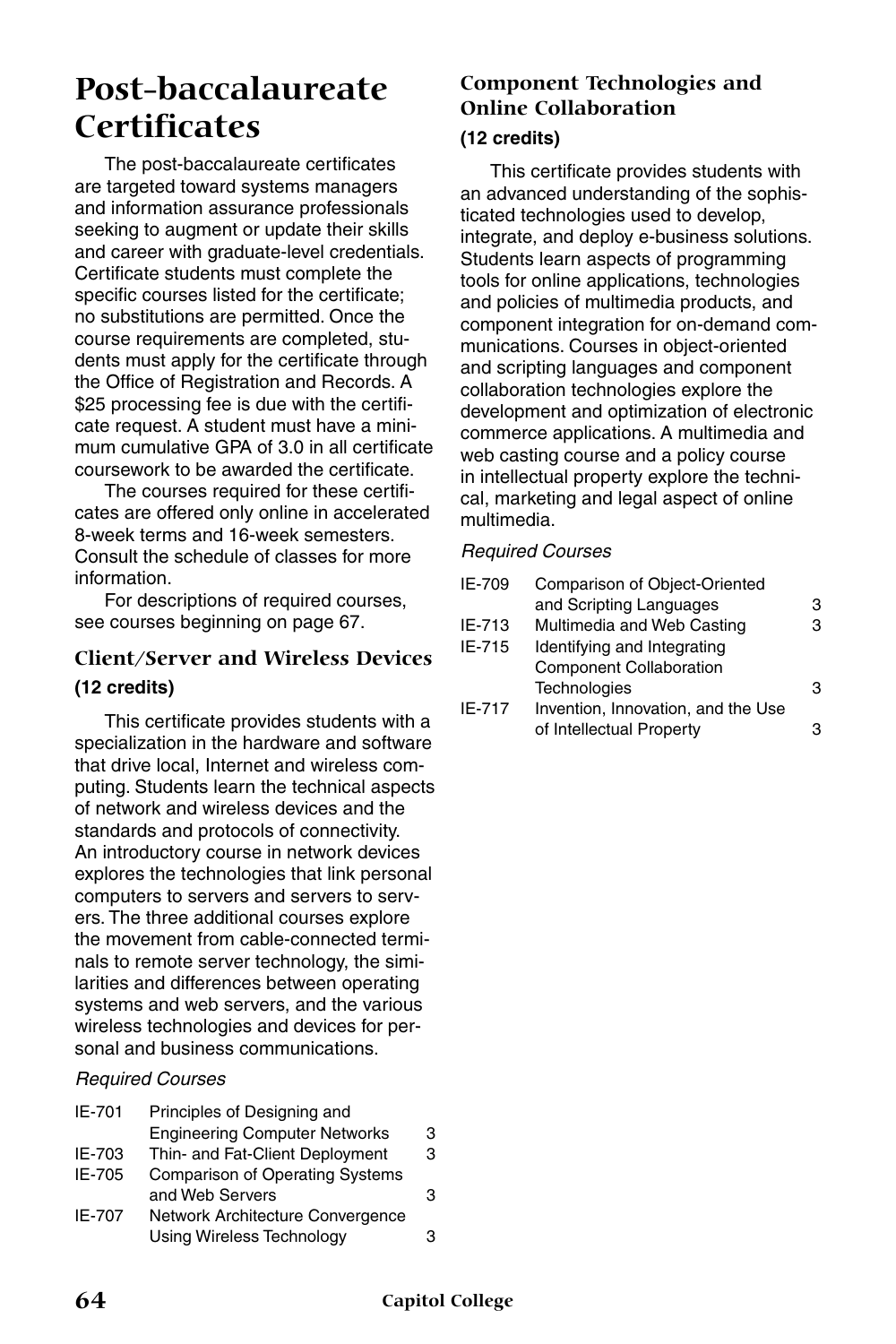#### **Global Telecommunications Systems**

#### **(12 credits)**

This certificate provides students with a case-study approach to the issues faced in global business. Students learn the fundamental concepts of global telecommunications from both technical and legal standpoints. Introductory courses in global telecommunications technologies, policies, and regulations provide an understanding of the emerging technologies of satellitebased, computer-enhanced and digitally produced communications.

#### *Required Courses*

| SM-563          | <b>Managing Information Systems</b>       | з |
|-----------------|-------------------------------------------|---|
| SM-567          | Telecommunications and                    |   |
|                 | <b>Computer Networks</b>                  | з |
| SM-568          | Global Telecommunications                 |   |
|                 | Applications                              | З |
|                 | SM-586 Global Telecommunications Policies |   |
| and Regulations |                                           | з |
|                 |                                           |   |

#### **Information Technology (12 credits)**

This certificate provides students with a foundational knowledge of systems management with respect to telecommunications systems as well as the computer systems that support managerial decision-making. Students learn principles of technology management and information systems. Introductory courses in systems management and telecommunications networks provide the fundamental principles applied in the decision support and expert systems course. A course in strategic management of business technology lays the foundation for business management in a global environment with specific attention given to electronic commerce management goals.

|        | MBA-650 Strategic Management        | з |
|--------|-------------------------------------|---|
|        | SM-563 Managing Information Systems | З |
|        | SM-567 Telecommunications and       |   |
|        | <b>Computer Networks</b>            | З |
| SM-569 | Decision Support and                |   |
|        | <b>Expert Systems</b>               | з |
|        |                                     |   |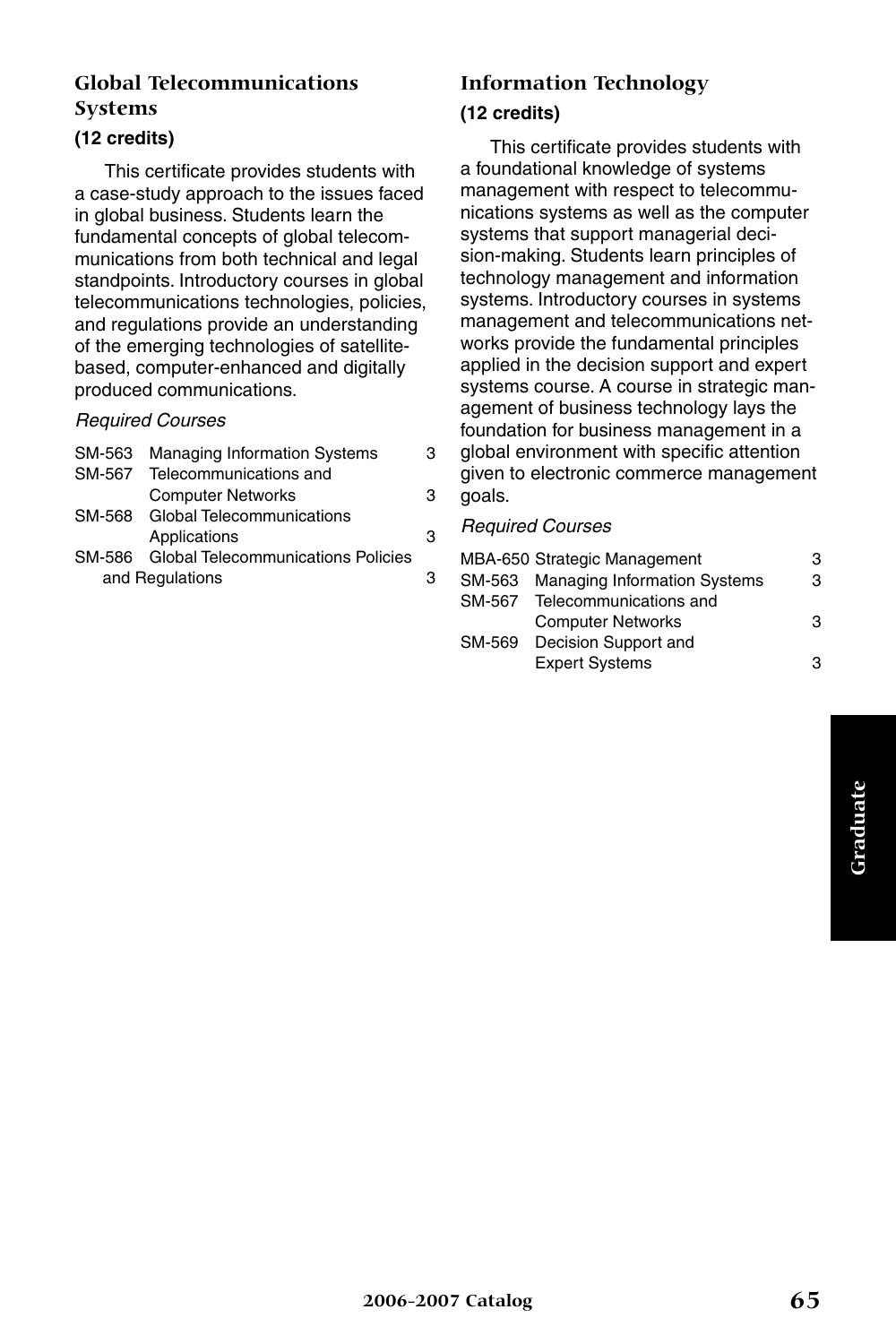## **Network Protection**

#### **(12 credits)**

This certificate provides students with a detailed understanding of the methods computer attackers utilize to infiltrate web and application technologies and how the security professionals can anticipate and protect against attacks. Students learn the anatomies of viruses and worms and the defense mechanisms for the perimeter and the inner network. A course in malicious software serves as an introduction to what security professionals deal with daily and the basic anti-virus programs individuals can utilize to protect their information on the small scale of personal computing. The three additional courses focus on the need for internal and external vulnerability assessment, a detailed understanding of firewalls and perimeter network defense, and methods practices for protecting the inner network in the event of a perimeter breach.

#### *Required Courses*

|  | IAE-677 Malicious Software |  |
|--|----------------------------|--|
|--|----------------------------|--|

- IAE-679 Vulnerability Mitigation 3
- IAE-680 Perimeter Protection 3
- IAE-682 Internal Protection 3

#### **Security Management (12 credits)**

This certificate provides students with a fundamental understanding of network systems security as it applies to the overall enterprise mission. Students learn aspects of detection, recovery and damage control methods as well as the laws and rights to privacy. An introductory course in network systems security concepts introduces students to the terminology, principles and special issues facing industries, including the importance of user involvement, security training, ethics, trust and informed management. The three additional courses focus on secure data transfer and storage with a history of cryptography and a study of public- and private-key algorithms, risk management with detailed instruction in contingency/disaster recovery planning research and security policy formulation and enforcement, and computer forensics and incident handling with a focus on legal and ethical issues of privacy associated with information and intellectual property and managing trouble tickets and analyzing events.

| IAE-670 Information Systems Security    |   |
|-----------------------------------------|---|
| Concepts                                | 3 |
| IAE-673 Secure Information Transfer and |   |
| Storage                                 | 3 |
| IAE-674 Security Risk Management        | з |
| IAE-675 Computer Forensics and Incident |   |
| Handling                                |   |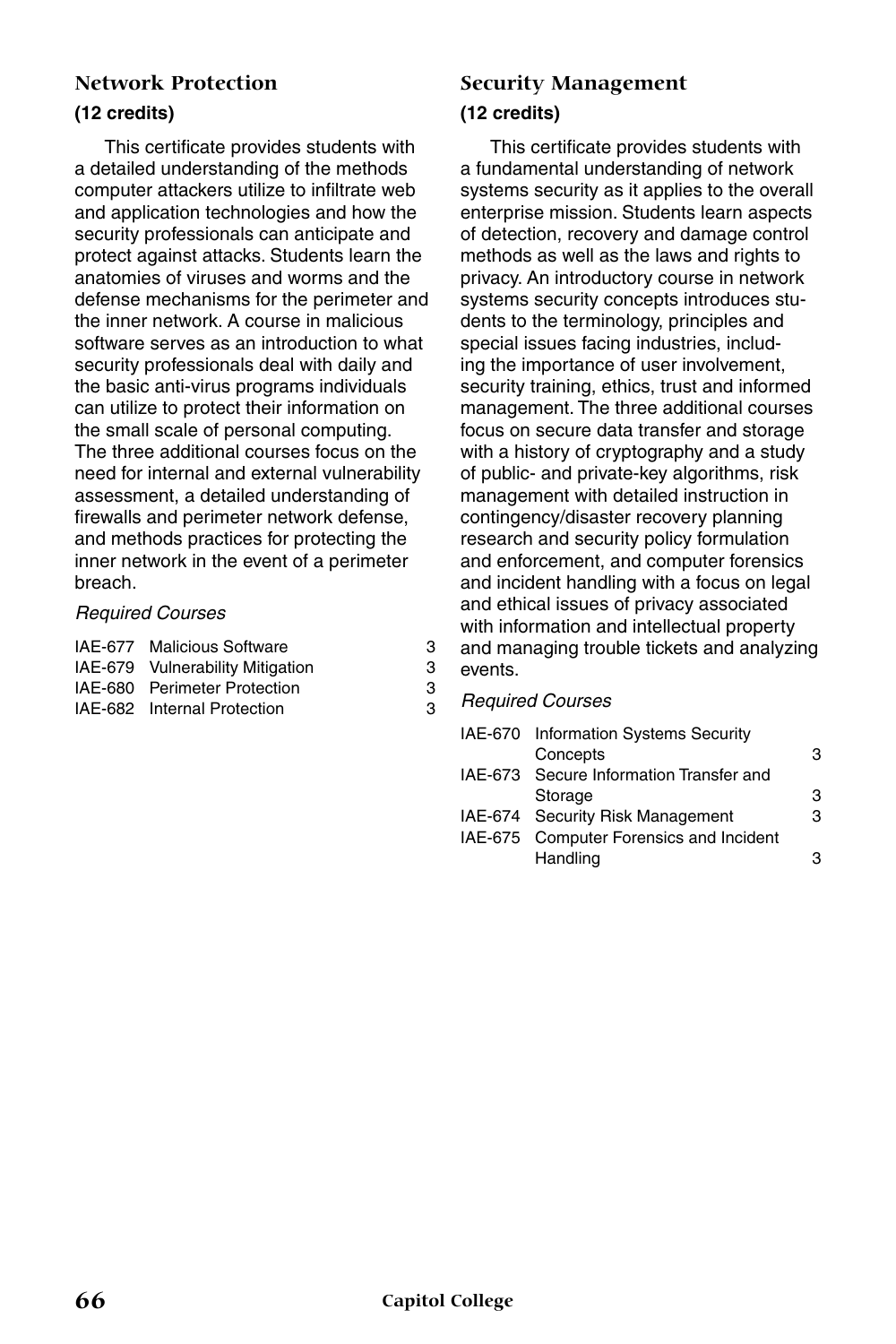## **Courses**

The numbers in parentheses indicate the following: for undergraduate, (in sequence) class hours – laboratory hours – semester credit hours; for graduate, the number of semester credit hours. Students must have completed the listed prerequisite or its equivalent before registering for a course.

### **Course Descriptions**

#### **AE-150 Introduction to Space (3-0-3)**

Introduces the student to elements of astronomy and space sciences. History of NASA and its earth missions and operations. Simple physics of satellite orbits and types of orbits and orbital terminology. The space environment and its effects on satellites and equipment. Types of satellites and their uses. Prerequisite: MA-114. Corequisite: PH-201 or PH-261.

#### **AE-311 Spacecraft Systems (3-0-3)**

Design of spacecraft for different applications and missions. Passive and active devices. Designing with redundancy and reliability. Heating and cooling thermal issues. Power handling, telemetry and communications with antenna design. Detectors and instrumentation. Command and control systems. Prerequisite: AE-150 and EL-261 or equivalent background.

#### **AE-351 Dynamics of Aerospace Systems (3-0-3)**

Orbital mechanics. Newton's equations and Kepler's laws. Use of spherical coordinate to solve for orbital equations. Corrections to basic equations caused by earth's geometry, the moon and the sun. Other effects depending on orbital parameters. Prerequisite: MA-340.

#### **AE-361 Remote Sensing (3-0-3)**

Physics of detectors used for monitoring and analyzing the earth and the atmosphere. Types of detectors and bandwidth of operations. Noise problems. Applications to meteorology, oceanography, vegetation and geology. Prerequisites: AE-311 and PH-263.

#### **AE-401 Computational Dynamics (3-0-3)**

Advanced orbital mechanics. Effects of gravitational variations of the earth, moon, sun and other bodies on orbital equations. Perturbation and modeling of orbital equations. Use of numerical methods and computer modeling to determine orbital paths. Prerequisite: AE-351.

#### **AE-454 Spacecraft Dynamics and Control (3-0-3)**

Analysis of methods of monitoring maintaining and controlling spacecraft attitude and positioning. Effects of gravity gradients, space environment, and atmospheric drag. Stabilization using controllers, actuators, sensors and impulse devices. Design of control subsystems. Systems engineering approach. Prerequisite: EE-453.

#### **AE-455 Satellite Communications (2-2-3)**

Analysis of satellite communications systems. Communications subsystems, telemetry, tracking and monitoring, data handling, satellite link design, propagation effects, modulation techniques and performance, error control. Satellite control networks SN, GN. VSAT systems, satellite navigation, positioning command and control. Prerequisites: EL-261, MA-128 and MA-262 or equivalent.

#### **AE-458 Senior Project in Space Science (1-4-3)**

Continuation of EN-408 into project implementation phase. Students work on their senior projects and submit progress reports and design reviews. Presentation of final project with written and oral report required. Prerequisite: EN-408 and senior standing. EN-408 should be taken immediately before this course when possible.

#### **BA-250 – Database for Managers (3-0-3)**

A course that introduces the student to the basic concepts, organization, and implementation models of databases, with an emphasis on the relational model. Projects include hands-on work with entity-relationship and relational models.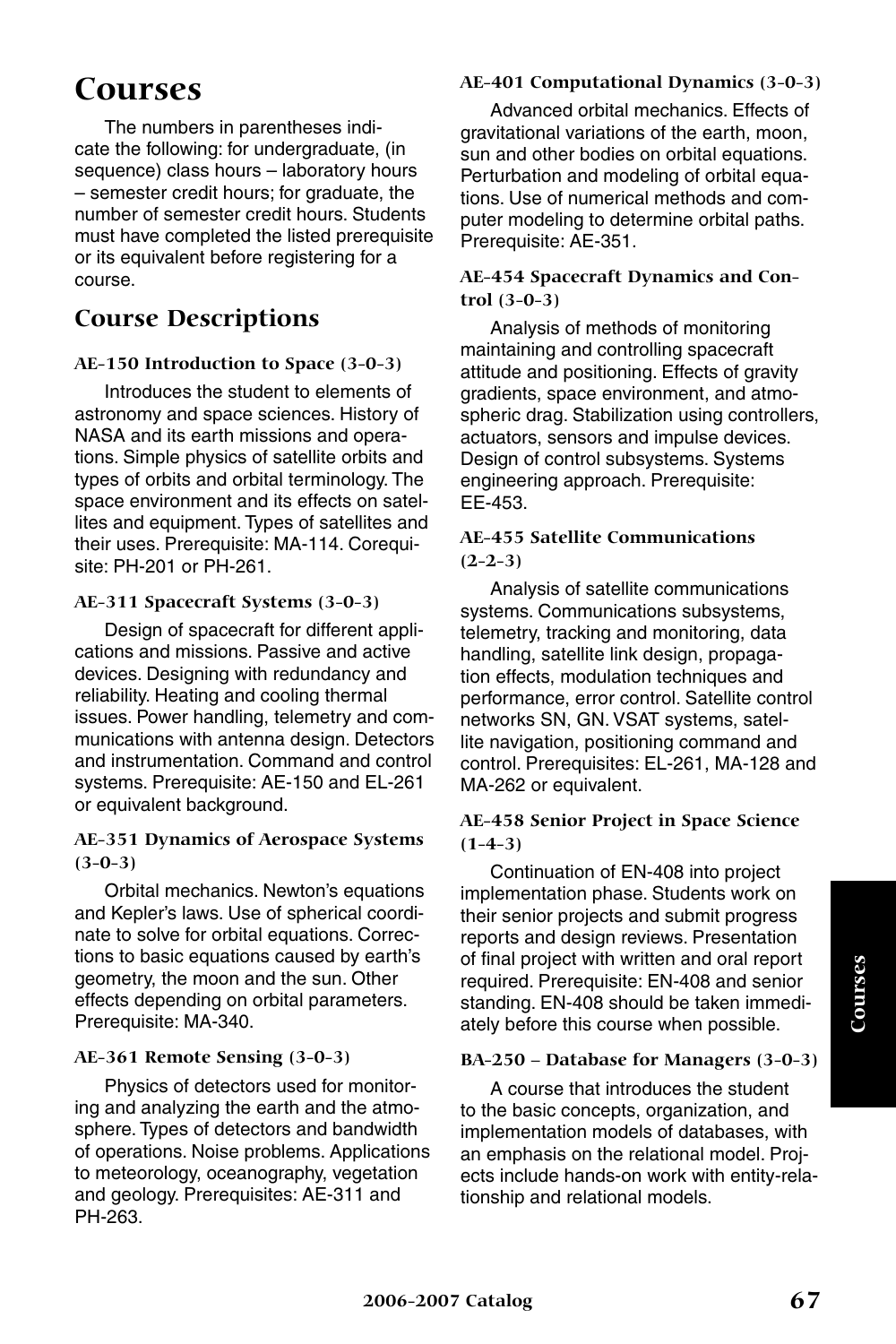#### **BA-270 -Financial Accounting I (3-0-3)**

This introductory accounting course will provide students with a strong basic knowledge of accounting terms, concepts, and procedures. Analyzing business transactions as they relate to the General Ledger and the use of special journals will be addressed as well as the various processes and procedures related to the full accounting cycle. The accounting principles described are those endorsed by the Financial Accounting Standards Board. Prerequisite: MA-110.

#### **BA-271 - Financial Accounting II (3-0-3)**

This course continues the focus on accounting principles, theories, and applications introduced in Financial Accounting I. It builds additional skills in ledger entry and organization, payroll accounting, and the development of financial statements. The foundation acquired in Accounting I is integral to exploring topics as accounting for partnerships and corporations, promissory notes, and valuation of assets. Prerequisite: BA-270.

#### **BA-280 Macroeconomics (3-0-3)**

This course is an introduction to macroeconomic concepts and analysis. It deals with the relationship between government, business, and the overall economy. The key areas focused on include gross domestic product, the public sector, unemployment, and aggregate supply and demand. The global economy is covered with discussion of issues such as international trade and protectionism.

#### **BA-281 Microeconomics (3-0-3)**

This course is an introduction to microeconomic concepts and analysis. The course focuses on competitive market dynamics including individual and firm behavior through the study of market structure and economic decisions regarding production, pricing, and personnel. Labor markets and labor unions are addressed as well as regulatory and distributional issues. Prerequisite: BA-280.

#### **BA-300 Business Communications (3-0-3)**

This course includes preparation for various kinds of both written and oral business communication. The course will develop and sharpen the critical thinking and writing skills, including report/proposal preparation and presentation, needed in the workplace. Strategies for effective communication will also be explored. Prerequisite: EN-102.

#### **BA-301 Project Management (3-0-3)**

This course is a full-range introduction to project management. It covers the origins, philosophy and methodology, and involves actual applications and use of tools such as MS Project. Among the concepts covered are project initiation, task definition, scheduling, budgeting, risk analysis and control. The Systems Development Cycle is used as a framework to discuss project management in a variety of situations. Illustrative cases are used and project leadership and team building are covered as integral aspects of good project management.

#### **BA-400 Research Methods (3-0-3)**

Introduction to business research methods. Through the coursework students will learn elements of the research process including problem definition, literature review, hypothesis development, types of research design and data collection methods; sampling strategies; data analysis and interpretation; qualitative research approaches; ethical issues in research; and the reporting of research results. The course encourages students to step outside the classroom and engage in research projects based on the real life case studies.

#### **BA-410 Strategic Management (3-0-3)**

This senior level course is designed to provide students with a general overview of systematic and continuous planning processes used by management to gain strategic and competitive advantage. The students are exposed to, and practice, the complex interrelationships between strategy, structure, culture, and management. Strategic and tactical strategies are explored using case studies, projects, and discussions. Students develop and assess the role of management in strategy formulation, implementation, and evaluation. Prerequisites: MIT-372, MIT-384 and MIT-386.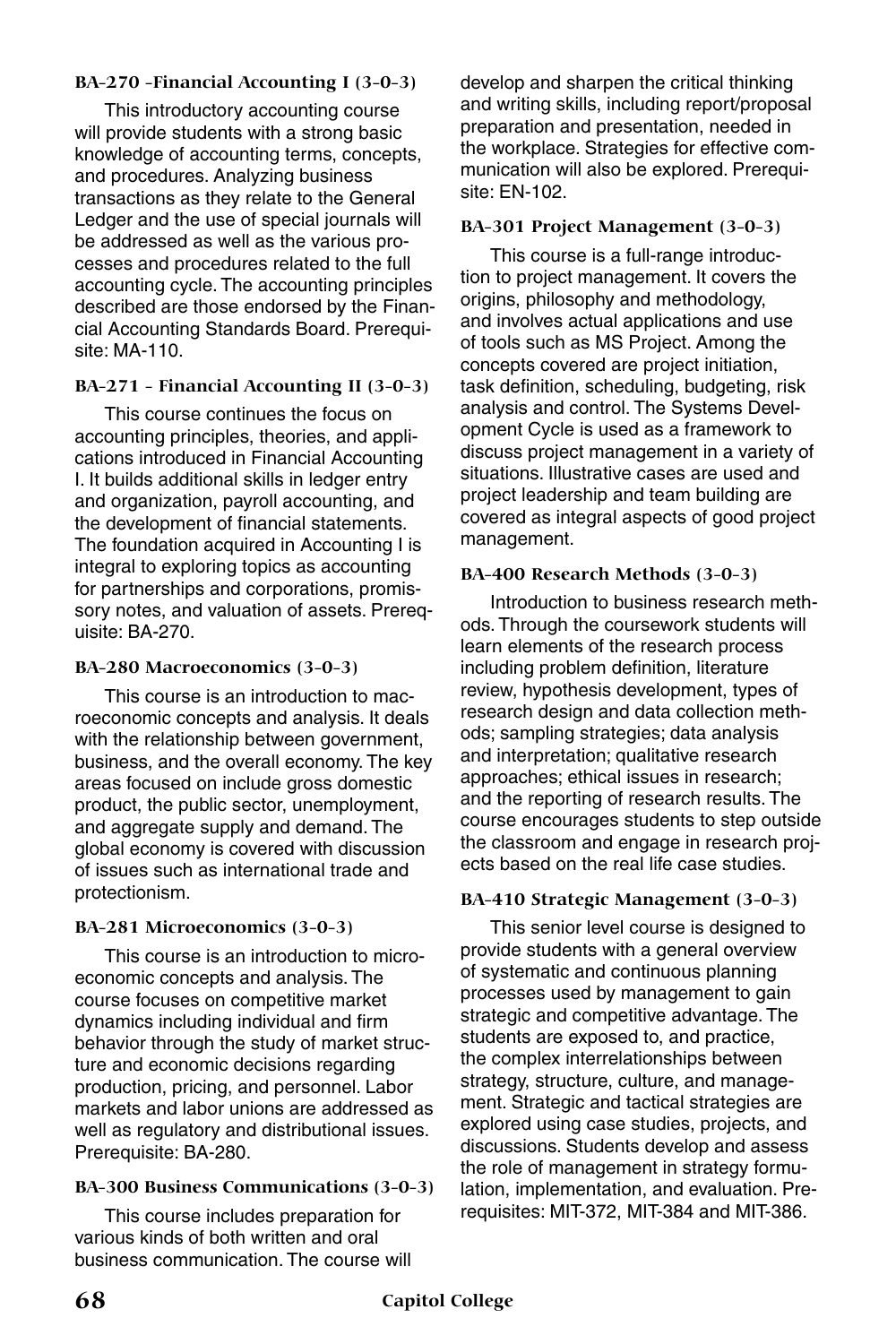#### **CH-120 Chemistry (2-2-3)**

Metric system and significant figures; stoichiometry; fundamental concepts of atomic structure and its relationship to the periodic table; electron configuration; bonds and electronegativity; gases; oxidation states and redox; solutions, acids and bases, changes of state, thermodynamics, chemical kinetics and equilibrium. Prerequisite: MA-110 or Corequisite: MA-114.

#### **CRT-270 Routers and Switches in Enterprise (2-2-3)**

Students who take this course will be prepared to take the Cisco Exam 640-607 (CCNA Exam). CRT-270 revolves around the use of Cisco routers and switches in small multiprotocol internetworks. OSI reference model, basic LAN and WAN design, dial access services, TCP/IP protocol suites, IP addressing, subnetting, static and dynamic routing, WAN technologies including, HDLC, PPP, Frame Relay, and ISDN, access lists. Prerequisites: TC-110 or CompTIA Network+ or equivalent industry experience.

#### **CRT-360 Check Point Security Administration (2-2-3)**

Defining firewall-1 objects and users. Defining a security policy using the Security Dashboard and the Visual Policy Editor. Administrating and troubleshooting basic security policies. Deploying and managing distributed security gateways, using Secure Update and Secure Internal Communications (SIC). Configuring Network Address Translation (NAT). Setting up user authentication. Configuring VPN-1/firewall-1 for basic network security. VPN-1/firewall-1 architecture and how to deploy its modules and components. Prepares students for Check Point CCSA exam 156-210. Prerequisite: CT-240, IAE-352 or equivalent industry experience.

## **CRT-460 Check Point Security Expert (4-0-3)**

Configuring gateways to support VPN deployments. Deploying SecuRemote and Secure Client for remote access. Setting Secure Client personal firewall policies for secure remote access deployments. Setting up desktop policies for Secure Client and

using Security Configuration Verification to ensure client security. Employing digital certificates to establish trust relationships. General VPN/firewall security functions. Encryption. Using content security to enable blocking, filtering, and anti-virus checking. Installing and configuring VPN-1/firewall-1 for enterprise deployment. Prepares students for Check Point (CCSE) exam 156-310. Prerequisite: CRT-360.

#### **CS-130 Computer Science Fundamentals I (4-0-4)**

Introduces students to the discipline, methodologies, and techniques of software development. The emphasis is on developing essential programming skills, an understanding of object-oriented design and good software engineering practices using the Java programming language. Program constructs include selection, looping, arrays, graphical output of data, the use of the standard Java class library, and construction of simple user-defined classes. Programming projects are assigned as part of the homework requirements. Prerequisites: CT-115, MA-110 and MA-114.

#### **CS-220 Database Management (3-0-3)**

An overview of a database system, with the emphasis on relational databases. Terminology, basic analysis and design concepts. Database creation, update, and retrieval. Client/server and middleware, object-oriented issues, SQL. Secure database access and concurrency issues. Projects, which are assigned as homework are implemented in Oracle and include handson work with enhanced E/R and objectoriented design techniques using relational databases. Prerequisite: CS-130 or CT-115.

#### **CS-225 Intermediate Java Programming (3-0-3)**

This course provides a deeper look into the Java language with a special emphasis on object-oriented design. Topics include multidimensional arrays, inheritance, interfaces, polymorphism, graphical user interfaces, exception handling, I/O, multithreading, and Java Database Connectivity (JDBC). Programming projects are assigned as homework. Corequisite: CS-220.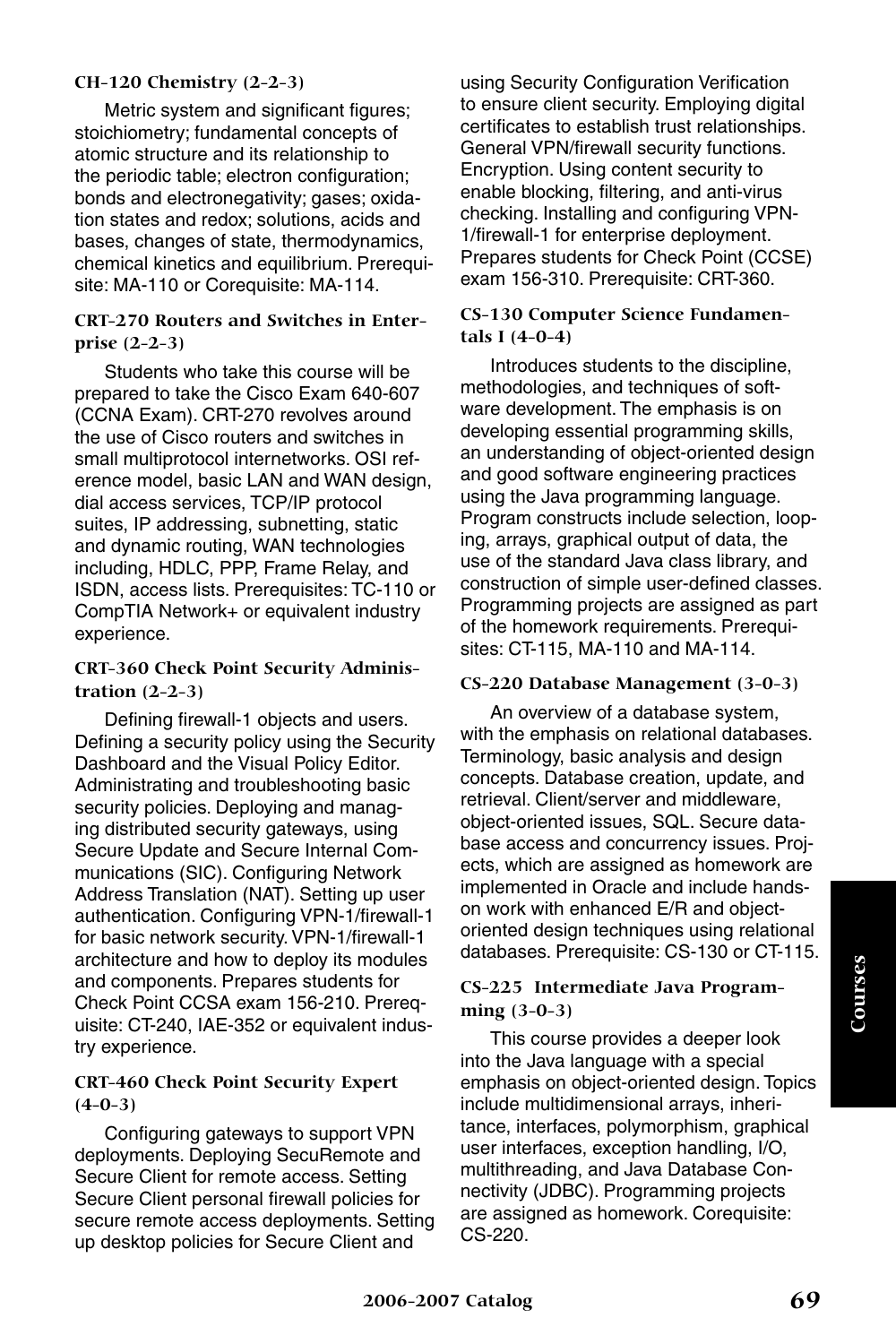#### **CS-230 Computer Science Fundamentals II (3-0-3)**

Object oriented design, data structures, and sorting algorithms using C++. Pointers, dynamic memory usage, classes, friend functions, templates, operator overloading, polymorphism, inheritance, exception handling, iterators, recursion, searching and sorting algorithms, running time analysis. Applications involve the use of simple data structures such as linked lists, stacks, queues, binary trees, and binary search trees. OOP concepts are implemented through a series of hands-on programming projects, all of which are completed as part of homework requirements. Prerequisite: CS-130.

## **CS-310 Computer Algorithms (3-0-3)**

Mathematical fundamentals of algorithms and algorithmic techniques. Recursion, sorting, searching, hashing and other techniques associated with retrieving information. Basic and advanced graph algorithms. Dynamic programming. NP-completeness. Course requires programming assignments simulating various algorithms and analyzing the results. Prerequisites: CS-230 and MA-124.

## **CS-316 Intelligent Systems (3-0-3)**

Fundamental techniques and concepts of intelligent systems: predicate calculus, tree searches, game strategies, minmax algorithm, alpha beta pruning, genetic algorithms, expert systems. Use of the Lisp and prolog programming languages. Course requires programming assignments using Lisp and prolog. Prerequisites: CS-230 and MA-124.

## **CS-320 Database Administration (3-0-3)**

This course covers the tasks performed by a database administrator. Topics include database architecture, capacity and performance requirements, database creation, user management, transaction management, backup and recovery, security, performance tuning, and other administrative functions. Students will work with an Oracle database server. Prerequisite: CS-220.

#### **CS-325 Advanced Data Structures (3-0-3)**

Arrays and linked structures. Construction, usage and theory behind stacks, queues, linked lists, binary trees, B-trees, file structures, and algorithms for searching, sorting, merging and hashing. Programming projects are assigned as part of the homework requirements. Prerequisites: CS-230 and MA-124.

## **CS-351 Assembly Language Programming (3-0-3)**

This course introduces the student to assembly language, specifically that used with the Intel 80x86 computer architecture. Topics include data representation, branching and looping, procedures, string operation, bit manipulation, and macros. By learning how to write in assembly language, the student will better understand how programs are executed in a computer and how to optimize performance of programs written in high-level languages, such as C++. The student will be assigned programming projects as homework. Prerequisites: CS-130.

## **CS-356 Web/CGI Programming Using Perl (3-0-3)**

Overview of the Perl programming language. Syntax, arrays, subroutines, I/O, regular expressions, SQL review, relational database access, read/write/query operations. Overview of CGI programming, HTML review, building dynamic pages using Perl/ CGI, processing HTML forms, integration of a database into web page design. Programming projects are assigned as part of the homework requirements. Prerequisites: CS-220 and CT-152.

## **CS-418 Operating Systems Security (3-0-3)**

Principles underlying computer operating systems are presented from a computer designer's perspective. Concepts explained include process concurrency, synchronization, resource management, input/output scheduling, job and process scheduling, scheduling policies, deadlock, semaphore, consumer/producer relationship, storage management (real storage management policies in a multiprogramming environ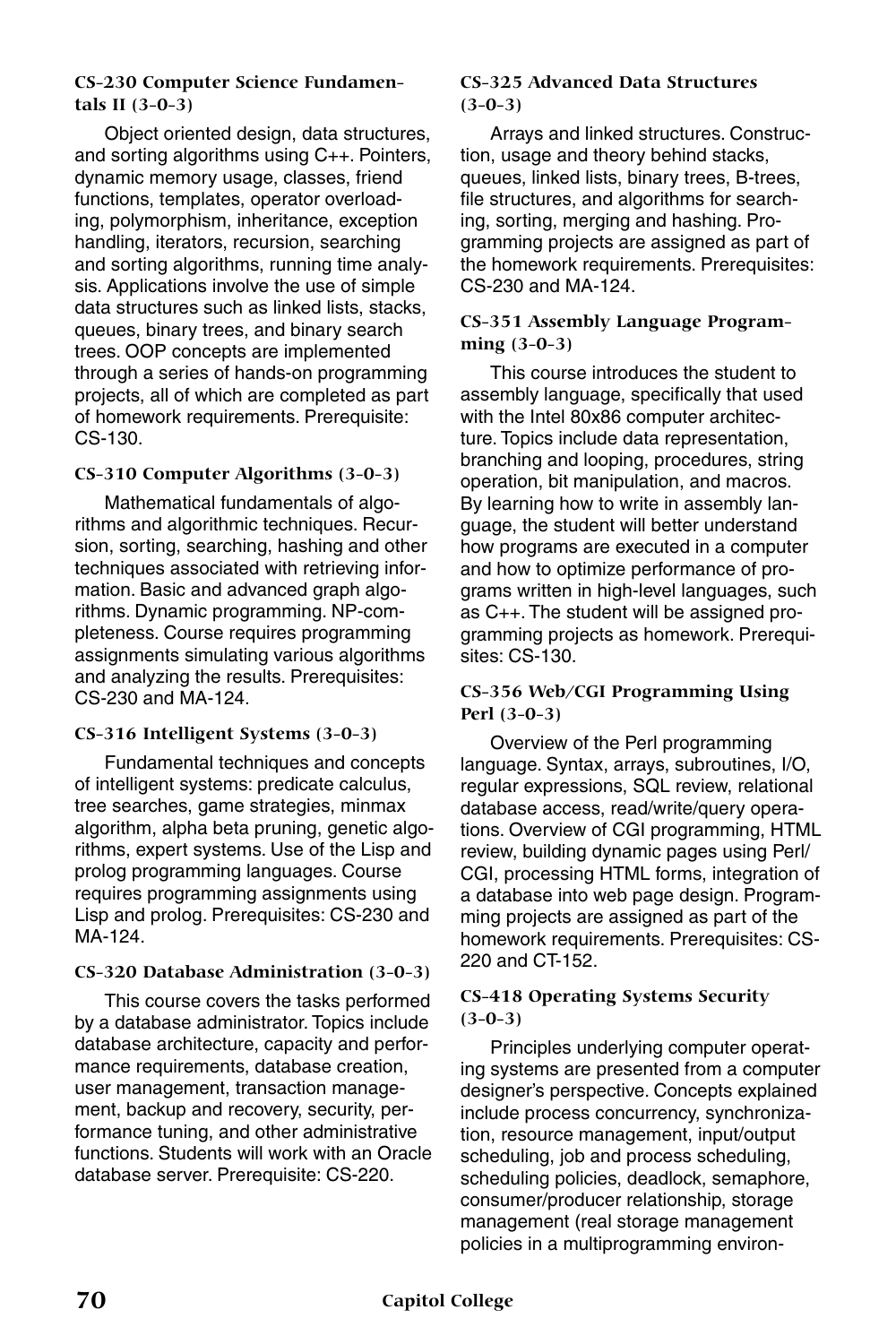ment), virtual memory management (segmentation and paging), secure memory management, access control lists and kernal protection. An overview of contemporary operating systems with these principles. Students program in a high-level language. Projects are assigned as part of the homework requirements. Prerequisites: CS-230 or CS-225 or IAE-352 and senior status. Offered fall semester only.

#### **CS-428 Comparative Programming Languages (3-0-3)**

Strengths and weaknesses of contemporary high-level languages in different operating system environments. Selected languages are closely studied, and students program in each language to highlight the differences between languages and operating system environment. Projects are assigned as part of the homework requirements. Prerequisites: CS-230 or CS-225 and senior status.

#### **CS-432 Computer Graphics (3-0-3)**

Discussion of some basic types of computer graphic devices. Graphics and text modes, point plotting and line drawing, area filling image array plotting, mathematics and generation of two and three-dimensional translations. Rotations, scaling, reflections, orthogonal and perspective transformations. Projects are assigned as part of the homework requirements. Prerequisites: MA-330 and CS-230 or CS-225. Offered spring semester only.

#### **CS-504 Theory of Computation (3)**

An investigation into the fundamental ideas and models underlying computing. Automata languages, determinism, Chompsky hierarchy, computability, Turing machines, Church's Thesis, complexity, NPcompleteness, intractability.

#### **CS-507 Database Systems Implementation (3)**

Emphasis on DBMS architecture and implementation issues such as storage structures, multidimensional index structures, query optimization, concurrency control and recovery, distributed processing, database security, and parallel database systems.

#### **CS-511 Numerical Methods (3)**

Analysis of errors in numerical computations, solution of linear algebraic systems of equations, matrix inversion, eigenvalues, roots of nonlinear equations, interpolation and approximation.

#### **CS-512 Computer Language Design (3)**

Using parsers and code generation techniques to fashion new mini-languages that can be used to creatively modify the interface between a user and the computer. Topics include language design; grammars; regular expression grammars; parsers and parser construction; parsing expressions; tokenizing; assemblers; engines vs. interpreters; logic, query and imperative language parsers and assemblers.

## **CS-513 Gaming Theory Real-Time 3D Graphics (3)**

The growing importance of virtual realities in training, scientific modeling, and communication comes on the heels of increasing processor capabilities, new innovations in hardware, increasingly sophisticated programming languages, and advanced math-based modeling techniques. Real-time 3D graphics are at the leading edge of these developments. Topics include mathematical foundations and modeling techniques, mapping, anti-aliasing, real-time rendering, Binary Space Partition Trees, object control issues. Uses C++ and the OpenGL graphics interface.

#### **CS-701 Designing Intelligent Systems (3)**

The artificial intelligence revival of the late 1980s has produced many new and innovative approaches to the creation of intelligent systems. Such systems permeate today's computer environment supporting everything from computer games to autonomous robotic systems and intelligent agents. The focus of this course will vary over time. Topics include knowledge representation and rule-based systems, fuzzylogic systems, learning systems such as artificial neural networks and genetic algorithms, genetic programming and evolutionary computing, hybrid intelligent systems, and intelligent agents.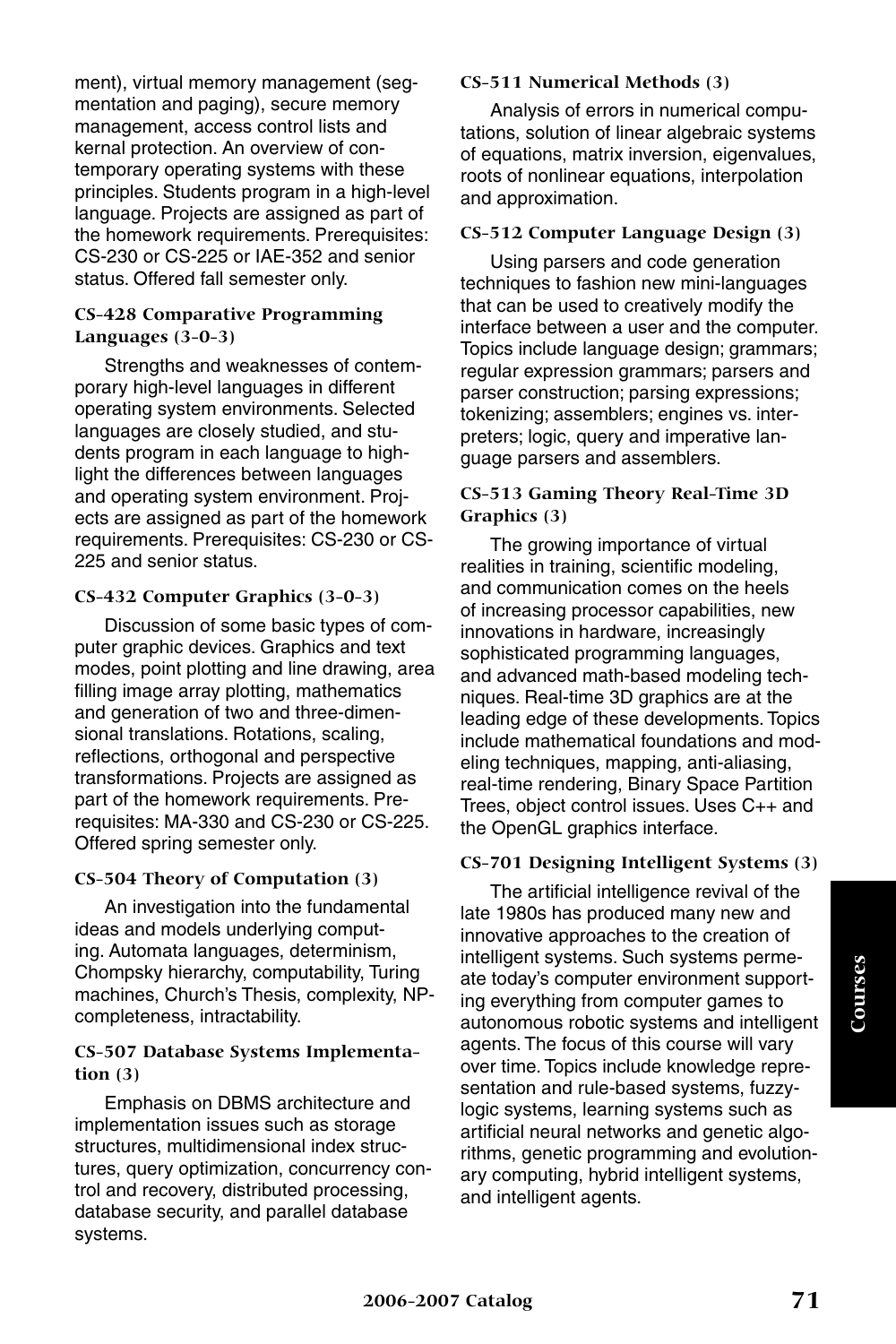#### **CS-705 Multithreaded and Distributed Programming (3)**

Modern applications such as GUI interfaces use multithreaded programming to achieve responsiveness and to make efficient use of computer resources. In addition, the Internet has made distributed programming an integral part of almost every computing system. In today's world programmers and computer professionals must understand the principles underlying both these paradigms. Topics include concepts and applications of multithreaded and distributed programs. Process interaction using shared variables and message passing; systematic development of correct programs; general problem solving techniques; scientific computing; distributed systems.

## **CS-712 Research Methods (3)**

This is part one of a two-course sequence in research and writing. In part one, students work to identify a research topic and, as initial research begins, they investigate the requirements for maintaining a research journal, writing a research paper, and presenting a research paper.

## **CS-714 Capstone Research Project (3)**

This is part two of a two-course sequence in research and writing. The course is in graduate seminar format. Students integrate prior course work and personal experiences into researching an approved topic to produce a project-based paper.

#### **CSH-150 Honors Seminar in Linux (3-0-3)**

This is a hands-on course. The goal is to introduce students to the richness and complexity of the Linux environment. Students install Linux on computers in the laboratory; learn how to network the computers; work with system utilities; learn how the PHP language can be used to connect web pages to information stored in a database. Prerequisites: CT-152 and GPA of 3.0 or higher.

#### **CSH-410 Honors Seminar in Neural Networks (3-0-3)**

Basics of neural network computing, important neural network models such as Adaline, Perceptron, back propagation, self-organizing maps, Hopfield nets. Analysis and limitations of neural networks; programming neural networks using OOP. Prerequisites: CS-130 or CS-225 with grade of B or better; Junior or senior status; Good programming skills, knowledge of matrices and some multivariable calculus.

#### **CT-101 Introduction to Software Applications (3-0-3)**

This is an introductory course on software that is essential for the successful use of a Windows-based PC system. Students are introduced to the basic features and functions of the Windows operating system, word processing, the use of spreadsheets and tools that accompany spreadsheets, setting up a simple database, and the creation of PowerPoint® presentations. Students will learn how to use and integrate the various applications into one larger document and produce a written, electronic and oral presentation.

## **CT-102 Introduction to Internet Applications (3-0-3)**

Introduces students to dynamic HTML web page design using tables, style sheets, cascading style sheets (CSS), images, and dynamic images, with emphasis on page layout, navigation bars and forms. Scripting languages are used to enhance web page features. Graphic, video and audio file standards, such as GIF, TIF, JPEG, WAV and MIDI are discussed. SGML and XML are defined, and role of XML in enabling the communication of data between disparate applications is discussed. Students are required to complete projects as part of the homework requirements.

## **CT-115 Introduction to Programming (3-0-3)**

An introductory programming course that teaches the computer essentials and programming essentials. Components of a computer, the computer as a tool for connecting to networks/Internet, digital vs.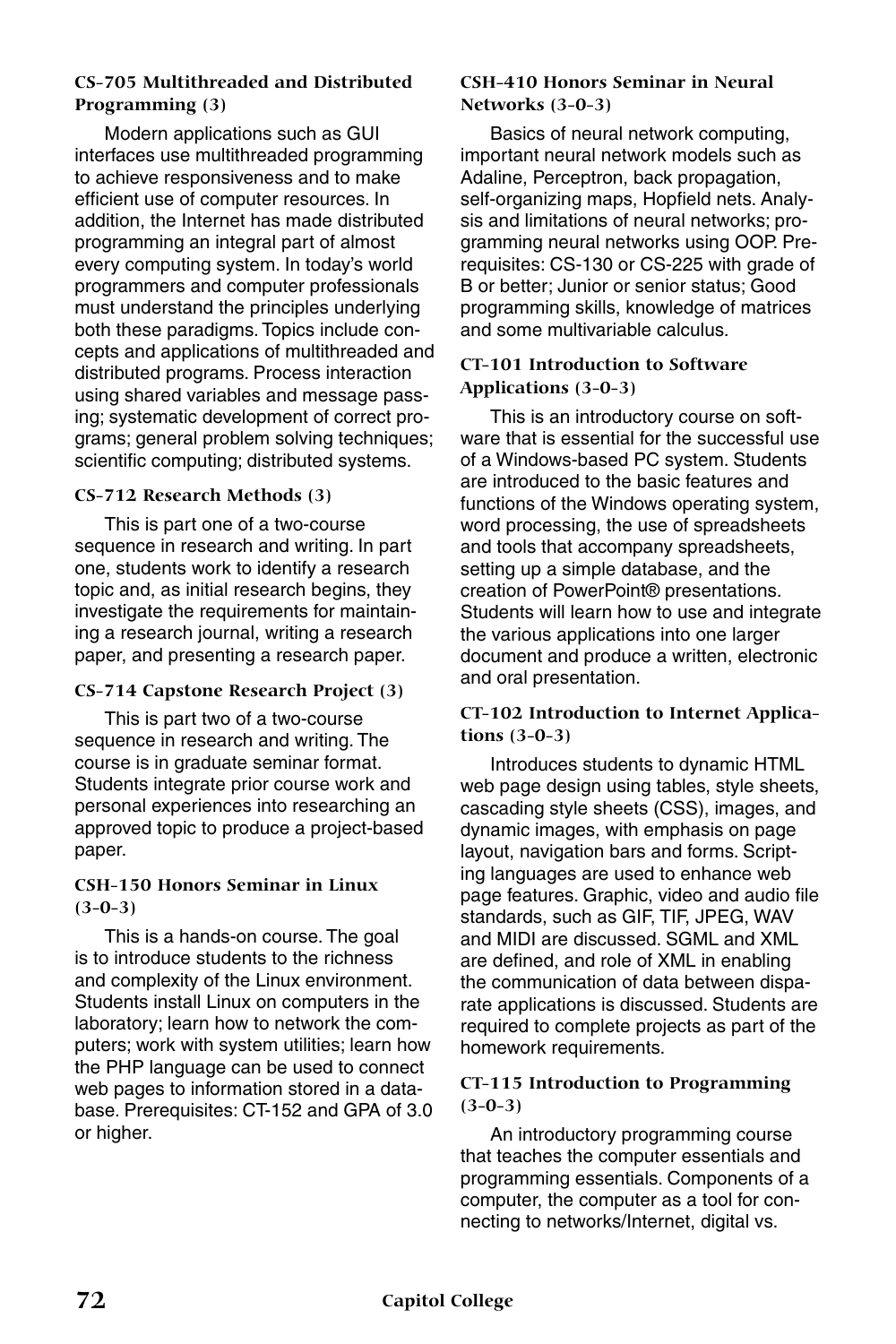analog, binary arithmetic. String literals, primitive data types, arithmetic expressions, output formatting, user interaction, using pre-defined classes, selection, looping. Extensive programming assignments are completed as part of the homework assignments. Corequisite: MA-110 or MA-114.

## **CT-152 Introduction to Unix (3-0-3)**

Unix file and operating system. Understanding multi-user and multitasking concepts. Editors, X-windows, Awk, email, Internet commands, shell commands and shell scripts. Projects, which provide practical experience, are completed as part of the homework requirements. Corequisite: CT-115 or professor approval.

#### **CT-201 Multimedia Applications (3-0-3)**

Use online and resident tools to create, edit and enhance text, graphics, audio, and Flash movies for multimedia applications, including multimedia web pages and presentation. Extensive use of Flash software: use of Flash tools, tweening animation, user interaction, Lingo scripting language. Course requires completion of a comprehensive Flash project.

#### **CT-240 Internetworking with Routers and Switches (2-2-3)**

Configuring routers and switches to build multiprotocol internetworks. OSI reference model, basic LAN and WAN design, dial access services, TCP/IP protocol suites, IP addressing, subnetting, static and dynamic routing, WAN technologies such as HDLC, PPP, Frame Relay, ATM and ISDN. Prerequisites: TC-110 and CS-130 or CT-115 or professor approval.

#### **CTH-301 Honors Seminar in XML (3-0-3)**

XML is showing up everywhere such as configuration files, content management, electronic data interchange, and web services. This class will cover the core technologies that make up XML:DTD, XML Schemas, XSLT, DOM, SAX, and SOAP. Assignments will be done with both MS Windows and Unix/Linux operating systems. Prerequisite: CS-220, CS-225, junior status and professor approval.

#### **CT-366 Web Programming Languages (3-0-3)**

This course will explore how to make a dynamic website using five programming languages: Perl, PHP, Java Servlets, Java Server Pages, and C#. Students will have access to a Unix server including an Apache Web Server and a MySql Database. This course can be taken as an elective or as a substitute for CS-325 (CS-325 is no longer offered). Prerequisite: CS-356 or instructor permission.

## **CT-451 Special Topics (3-0-3)**

Students research current trends in telecommunications and emerging technologies. Oral presentation required. Prerequisite: Senior status.

#### **CT-497 Cooperative Education (0-0-0)**

Offered each semester to eligible, degree-seeking students. These placements provide temporary work experience in computer engineering technology which complements classroom learning. Students are evaluated (satisfactory or unsatisfactory) by the director of career services upon completion of each semester. Contact the Office of Career Services for admission to the program. Prerequisite: Completion of the first 32 semester hours (see plan of study) with a minimum CGPA of 2.5.

#### **EE-159 Circuit Theory (3-2-4)**

Network analysis, mesh analysis, nodal analysis, Thevenin, Norton, superposition, reciprocity, capacitors, inductors, RC circuits, RL circuits, RLC circuits. Steady state and transient conditions involving RC time constants, RL time constants. AC circuit analysis involving sine waves, phasors, reactance, impedance in series circuits, parallel circuits, and series-parallel circuits. Thevenin, Norton, network theorems. Power, effective power, resonance and filter circuits. Students who have taken EL-100 and EL-150 may not take this course for credit. Prerequisite: MA-114.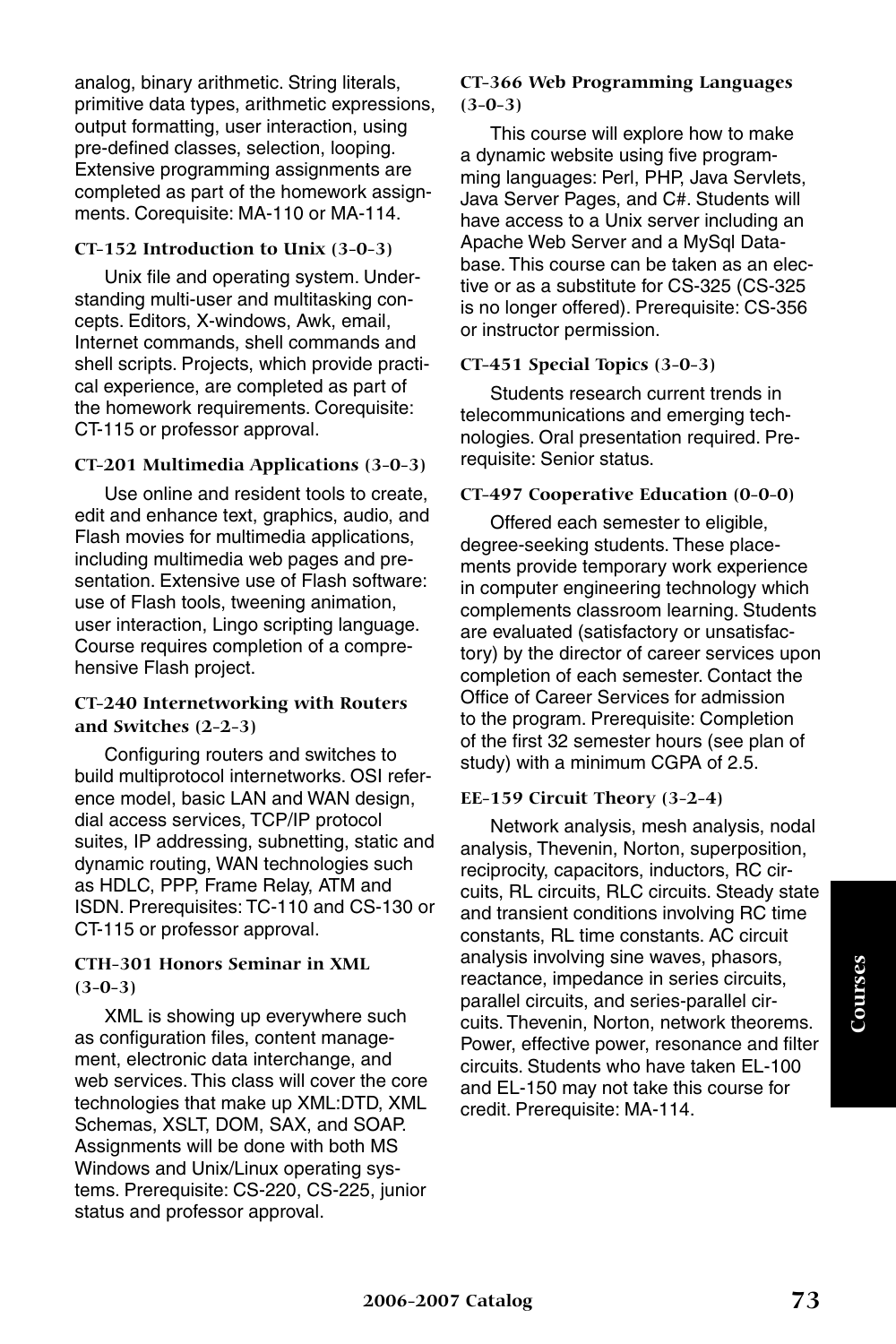#### **EE-259 Semiconductor Devices and Circuits (3-2-4)**

A course in basic semi-conductor theory with applications. Topics include diodes, transistors, field-effect transistors, operational amplifiers and circuits. Analysis of circuits includes small- and large-signal modeling with frequency response and Bode plot methods. Amplifier theory and analysis for both small and large signal amplification. Multistage amplifiers and classes. Students who have taken EL-200 and EL-250 may not take this course for credit. Prerequisite: EE-159 or EL-150.

#### **EE-300 Power Supply and Regulator Design (2-2-3)**

Design and analysis of power supplies and regulators. Includes special adjustable and fixed voltage regulator ICs, three-pin regulators, switch-mode supplies. DC to DC converters. Supply topologies, power handling, current limiting methods. Prerequisites: EL-250 and MA-261.

## **EE-304 Digital Design I (2-2-3)**

Minimization of Boolean functions using Kamaugh Maps and Quine-McCluskey Tabulation. Multilevel circuits: PLAs, PALs, gate arrays. Combinational logic design with MSI LSI. Chip count reduction. Sequential circuit analysis and design. State tables and state diagrams. Asynchronous circuit design. Introduction to PAL design software. Students design, simulate and build circuits. Design using programmable devices. Prerequisite: EL-204.

## **EE-309 Circuit Design and Simulation (2-2-3)**

An advanced circuit analysis course that introduces students to computer-aided electronics packages and automated design. Students design and analyze circuits both mathematically and with computer simulation. Students build the circuits and compare predicted results with measured results obtained in the laboratory. Prerequisites: EL-250 or equivalent and MA-261.

#### **EE-353 Power System Engineering (3-0-3)**

Fundamentals of power transmission and electric motors. Single versus threephase, poly-phase systems, synchronous, asynchronous machines. DC and compound DC motors, induction motors. Equivalent circuit modeling of motors. Startup conditions. Prerequisites: EE-159 and MA-261.

## **EE-354 Digital Design II (2-2-3)**

Continuation of Digital Design I. Students explore larger-scale digital arithmetic and logic circuits using PAL programmer and related software. Introduction to HDL design and implementation. Students design and build circuits according to design objectives in two parts: students design, compile and verify their circuits using timing simulation on computers; then build and test circuits. Final project involves design, assembly, and testing of a PLD-based system. Prerequisite: EE-304. Offered spring semester only.

## **EE-359 Microwave Amplifier Design**

Students are taught to design, build and test microwave amplifiers using S-parameters and Smith Charts in conjunction with modern circuit design and simulation software. Both bipolar and field effect transistors are used to design amplifiers to specifications regarding signal flow gain, noise figure and intercept point. Students fabricate microstrip circuit boards using an in-house milling machine and then test the completed amplifiers in the laboratory. Actual and simulated results are presented. Prerequisite: EL-309.

## **EE-362 Microcontroller System Design (2-2-3)**

Study of the MC68HC11 Microcontroller and related families. Evaluation board hardware preparation and checkout. PC to EVB interfaces. S-records, utilities and I/O routines. Expanded MUX-Modes, EPROM-based CONFIG register. On-chip memories. Synchronous serial peripheral interface, asynchronous serial communication interface. A/D converter, real-time interrupts. Design case studies and projects. A series of four group projects are required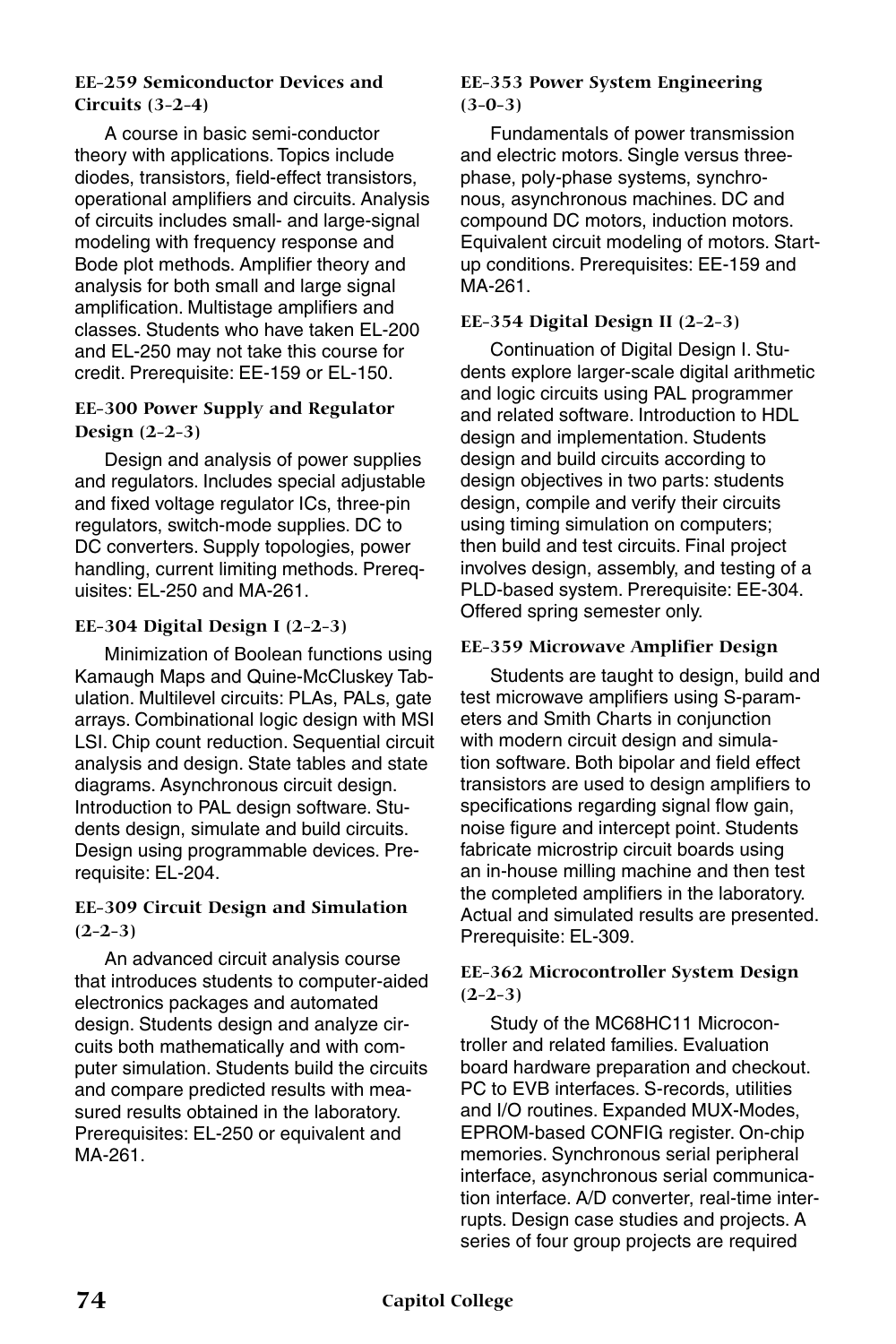leading up to a final stand-alone project using the 68HC11 EVBU. Prerequisite: EL-262 or microcomputer, micro-assembly background.

#### **EE-364 Computer Architecture (2-2-3)**

Design and architecture of modern computers. System components: processor, memory and interfaces. Instruction sets and operations. Reduced instruction sets (RISC) and RISC architecture. Processor design to support RISC instruction set. Evolution to parallel processing and multiprocessing. Prerequisite: EE-304. Offered spring semester only.

## **EE-382 Robotic Systems (2-2-3)**

An introduction to the design and control of autonomous robots. Mechanical considerations and review. Interfacing issues and programming. Sensors for perception and environmental detection and navigational ability. Students will develop algorithms and use machine learning techniques to generate programs to control electromechanical systems to perform tasks. Team based projects and laboratories. Prerequisites: EL-255 and EE-362 or equivalent.

#### **EE-400 Special Projects in Engineering (credits vary from 1-4)**

Application of engineering principles or research into a special project. Projects vary from semester to semester. Students primarily work in a guided study environment with a faculty mentor. Prerequisites: Permission of instructor and academic dean and at least junior status. This course may be repeated with different projects.

## **EE-404 Large Scale Digital Design (2-2-3)**

Contemporary hardware description language modeling of digital systems, events, delay and concurrency, structural modeling, and behavioral modeling. Focuses on design, development, verification, and synthesis of combinational or sequential digital systems. Writing testbench, modular programming, module and circuit instantiation, simulation and synthesis. Students use popular design and simulation environment tools. Prerequisite: EE-304.

#### **EE-406 Signals and Systems (3-0-3)**

Mathematical models, systems, signal classifications, differential and difference equations, block diagram realizations, discrete-time systems. Convolutions: discretetime and continuous-time. The z-Transform in linear discrete-time systems, transfer functions. Trigonometric Fourier series. polar and rectangular forms, odd/even functions, response of a linear system to periodic input. Fourier transform, symmetry properties, transform theorems, linear filtering, modulation theorem. Prerequisite: MA-360. Offered during fall semester only.

#### **EE-409 Network Analysis and Synthesis (2-2-3)**

Comparison of analysis and synthesis. Transfer function and frequency response: phase and time delay. Familiarization with complex impedance and admittance functions. Active filter design: bandpass, allpass, bandreject, FDNR and gyrator. Impedance evaluation: Foster I, Foster II, Cauer I and Cauer II. Synthesis of Butterwork and Chebyshev filters. Sensitivity of networks to parameter changes. Biquad circuits. Prerequisites: EE-309 and MA-360.

#### **EE-415 Microwave Theory and Devices (2-2-3)**

Waveguide theory: modes of operation. Waveguide components: tuners, windows, sifters, tees and couplers, filters, mixers, isolators, circulators. Microwave tubes. Klystrons: multicavity and reflex. Magnetron, traveling wave tubes, backward wave oscillators, amplifier techniques, microwave semiconductors: operations and applications. Microwave measurement techniques. Prerequisites: MA-340 and PH-262. Offered during fall semester only.

#### **EE-419 Electrostatics (3-0-3)**

Stationary electric and magnetic fields. Introduction to vector calculus. Coulomb's law, Gauss's law, Laplace and Poisson's equations. Solutions to static field problems. Biot-Savart law, Ampere's law, Faraday's law. Boundary conditions. Magnetic circuits. Prerequisites: MA-340 and PH-262. Offered during fall semester only.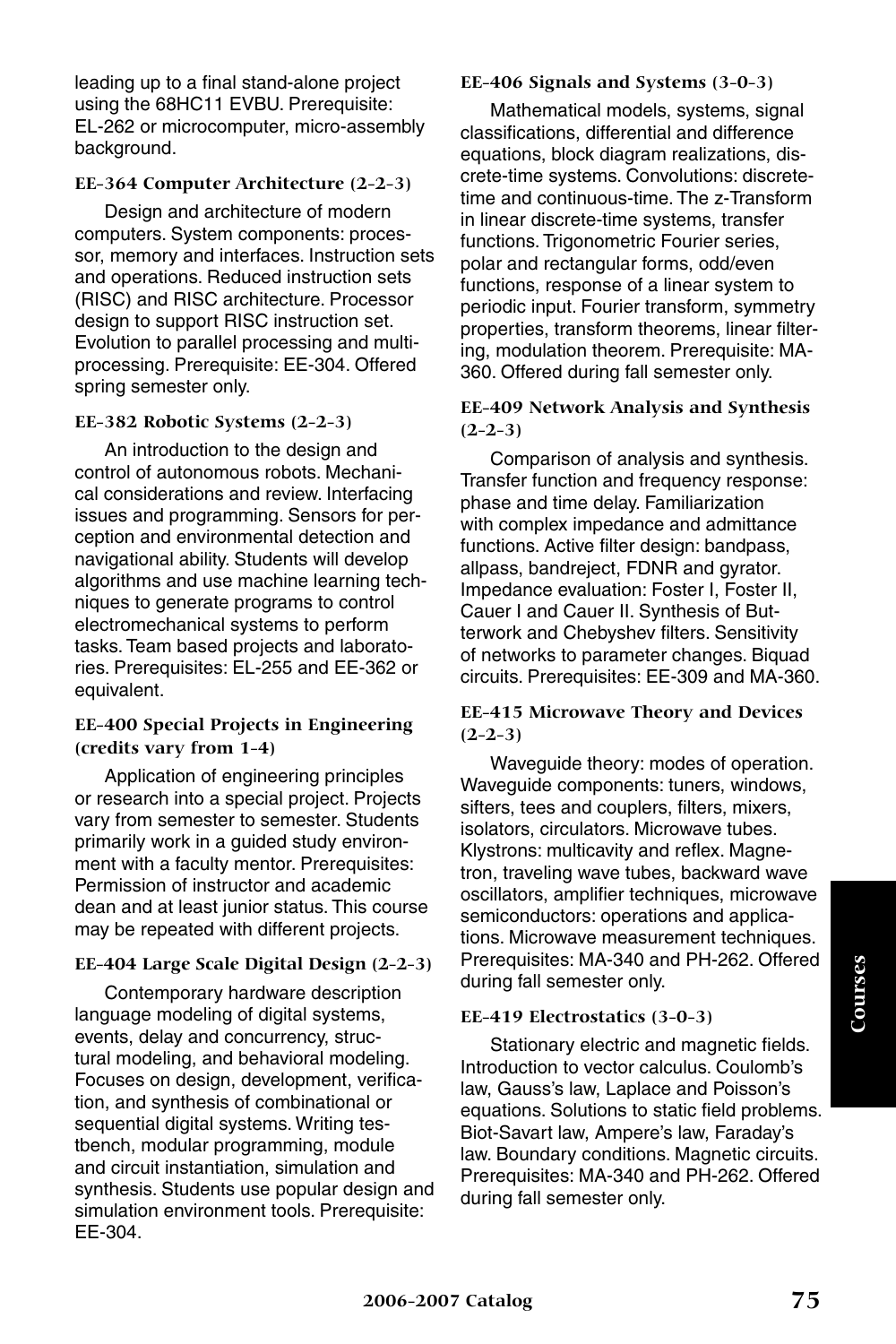#### **EE-452 Advanced Microcontroller System Design (1-4-3)**

Extension of EE-362. Project course utilizing commercially available microcontroller EVB boards. Fuzzy logic introduction. Programming using fuzzy logic rules and high performance design techniques. Students design, select, build, and generate code for microcontroller-based systems. Prototypes are evaluated and debugged before final assembly. Written report and oral presentation required. Prerequisite: EE-362. Offered spring semester only.

#### **EE-453 Control I (2-2-3)**

Introductory concepts. Feedback control systems and transfer function. Mathematical modeling of control systems including Laplace transform method, state-space model, block diagrams and signal flow graphs. System characteristics and system performance. Routh-Hurwitz stability analysis. Frequency response methods. Design of feedback control system to meet design requirements. Use of modern engineering tools such as MATLAB to model, simulate control systems and analyze system performance. Prerequisite: MA-360.

## **EE-456 Digital Signal Processing (2-2-3)**

Discrete-time methods applied to continuous-time processes. Use of Z, fast-Fourier and discrete transforms. Design methods for digital filters. Digital filter software packages introduced. Prerequisite: MA-360. Offered spring semester only.

## **EE-458 Senior Design Project (3-0-3)**

Students propose design, create and test a functioning product using engineering standards and realistic constraints. This is a major design experience based on the knowledge and skills acquired in earlier course work. The project includes design reviews as scheduled by the professor, progress reports, and a final project demonstration with oral presentation. Issues such as cost, maintainability, environmental impact, ethical, social, manufacturability and safety must be considered in developing the final product. Students majoring in CE, CET or SE who are developing a

software project should see their advisor before registering. Prerequisites: EN-408 and senior standing. EN-408 should be taken immediately before this course when possible.

#### **EE-459 Electromagnetic Field Theory (3-0-3)**

Continuation of EE-419. Motion of charge particles in both electric and magnetic fields. Boundary conditions. Maxwell's equations, phasor notation, and applications of Maxwell's equations to wave phenomena. Relation of classical circuit theory to Maxwell's equations. Plane wave propagation in different media. Skin effect, skin resistance, shielding. Reflection of plane wave. Transmission lines, Smith chart. Antenna and satellite communications systems. Prerequisite: EE-419. Offered during spring semester only.

#### **EE-461 Communications Theory (3-0-3)**

Fourier analysis. Signal and spectral analysis of AM and FM systems. Noise representations: power spectral density and quadrate decomposition. Signal-to-noise improvement in AM and FM demodulators. Maximum likelihood digital signal detection. Signal space representation of modulated signals. Modulated signal detection and bit-error rate calculations for OOK, BPSK, QPSK, QAM, M-ary PSK and M-ary FSK. Prerequisites: EL-261, MA-360, MA-345.

#### **EE-463 Control II (3-0-3)**

Root locus techniques and design compensators for optimization of stability and error. Multiparameter root locus. Nyquist criteria and design in frequency domain. System performance indices: ISE, IAE, ITAE and ITSE. Modern control engineering: state variable methods and phase variable methods. Controllability and observability. Controller and observer design to meet design specifications. Design of optimal control systems. Use modern engineering tools such as MATLAB for the design and analysis of control systems. Prerequisites: EE-453 and MA-330. Offered during spring semester only.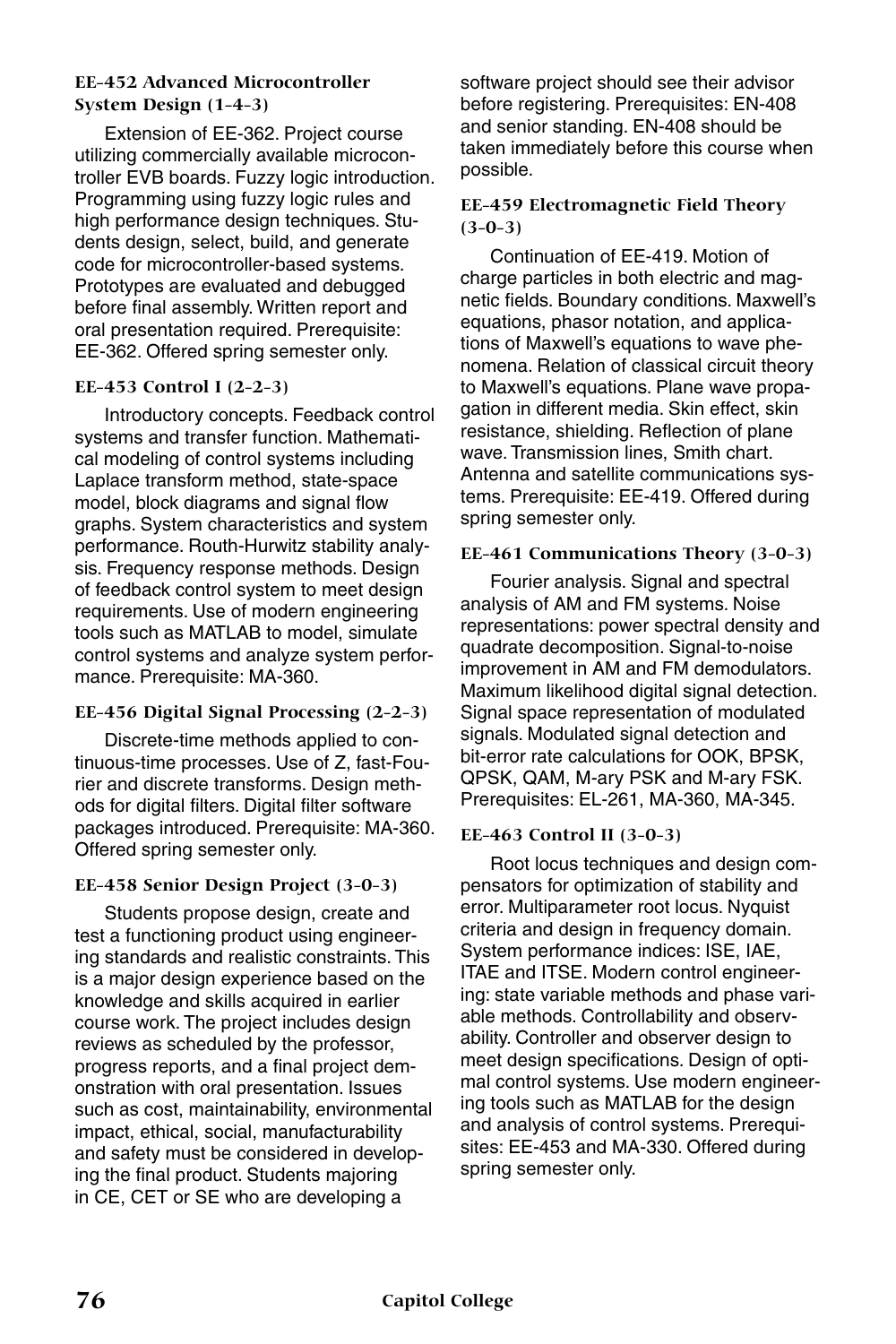#### **EE-500 Advanced Signals and Systems (3)**

This course is designed for students interested in the master of science in electrical engineering degree who are missing the upper-level math and science prerequisites. Course topics include signal representation using step and impulse functions; differential equation description of linear systems and classical solutions; Laplace transforms in linear systems; trigonometric and complex exponential Fourier series; Fourier transforms; Parseval's theorems; state-variable equations and solutions; the sampling theorem and the Nyquist criterion; and using z-transforms to represent and analyze sampled data systems. The three credits earned from this course cannot be applied toward the master of science in electrical engineering degree. Offered only in the summer.

#### **EE-600 Mathematical Modeling and Analysis (3)**

A study of MATLAB and various toolboxes that are used by engineers for modeling, simulation, analysis of systems in control, and signal processing. System modeling including Laplace transform method, block diagram, signal flow graphs and state-space. System response specifications, system stability, root locus analysis, and frequency response analysis. Dynamic system modeling and simulation using Simulink. Offered during fall semester.

#### **EE-601 Modern Circuit Design and Simulation (3)**

A study of the various SPICE based software tools used by engineers to design and simulate circuits. Analog, digital and mixed simulation. Component selection and modeling use of libraries and customizing components and models. Students design and calculate theoretical results and compare results to simulations. Students will be required to purchase software. Prerequisite: normal undergraduate course in circuit modeling. Offered during fall semester.

#### **EE-606 Signal Processing (3)**

Review of signal and system theory. Sampling and the z-Transform. Complex variable theory applied to z-Transforms. Digital filter design techniques. Mixedradix DFTs and FFTs. Quantization theory. Speech processing. Prerequisite: undergraduate course in signal processing.

#### **EE-607 Electromagnetic Interference and Compatibility (3)**

Class A and Class B devices. Standards for measuring emissions and acceptable limits. Conducted and radiated emission. Mutual capacitance and inductance. Coupling Paths. Crosstalk. Shielding theory and applications. Modeling of circuits in noise applications. Parasitics and their reduction. Ferrite beads and chokes. Overview of low noise design for printed circuits. Frequency and time domain analysis of noise. Grounding issues and their reduction. Electrostatic discharge, electromagnetic pulses and lightning. Offered during spring semester only.

#### **EE-614 Large Scale Integrated Design (3)**

Introduction to VLSI and VLSI CAD software tools. Digital design and logic verification, layout, timing analysis and programming, with synthesis, simulation and verification. Applications change from semester to semester. Subjects included designing ASICs, DSP, and processor chips. Students design and verify chip. Prerequisite: EE-354 or equivalent advanced course in digital chip design. Offered based on demand.

#### **EE-651 Communications Theory (3)**

State-space modeling of signals. Calculation of bit-error-rate for BPSK, QPSK, M-ary PSK, M-ary orthogonal signals. Trellis-code modulation and demodulation (using trellis diagrams). Fading channels and random phase in analog systems. Prerequisite: EE-600 or equivalent. Offered during spring semester only.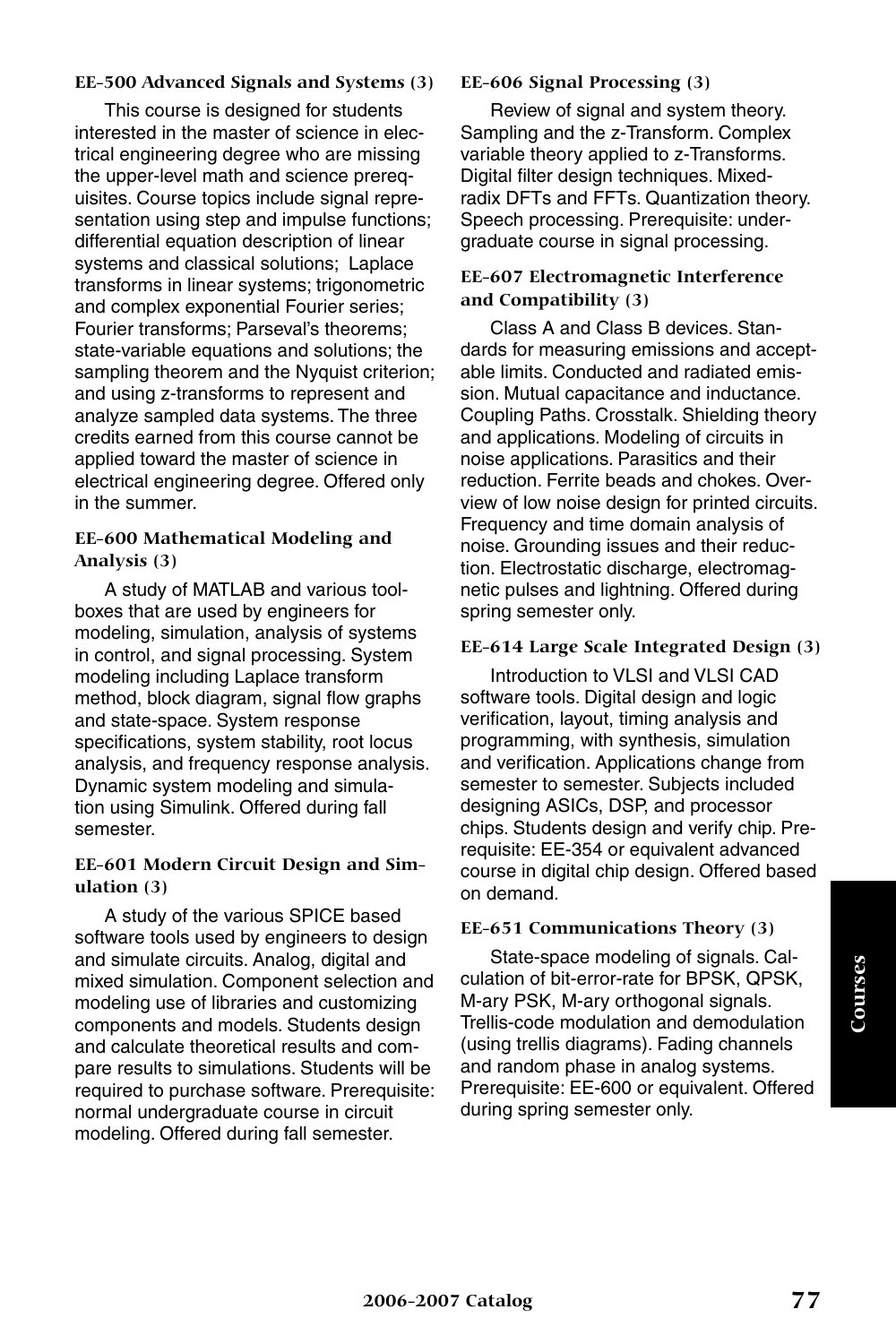#### **EE-652 Microcontroller System Development (3)**

In-depth study of the organization and instruction sets of popular modern microcontroller chips and typical evaluation boards, including on-chip memories, peripherals and interfaces to external circuits or devices. Writing application codes in low-level and high-level programming languages. Students use a professionalquality integrated development system, an evaluation C compiler, built-in macro assembler, and the target microcontroller chip's in-system programmer. Students are required to purchase an evaluation board as part of the course material in order to download the object code for real time testing. Prerequisite: EE-362 or equivalent.

## **EE-653 Analog and Digital Control Theory (3)**

State equations, simulation and modeling, controllability and observability, controller and observer design specification and structures, feedback system stability classical and modern approach, multivariable control, sampled-data digital control system, impulse samples, aliasing, zeroorder hold, z-Transform, discrete-time systems, sampled-data systems, stability by jury criterion, root locus, Nyquist criterion, and discretization of continuous-time design. Prerequisites: EE-600 and EE-601 or equivalent.

## **EE-656 Image Processing (3)**

Two-dimensional Fourier Transforms and z-Transforms. Two-dimensional convolution. Filtering and masking. Discrete Cosine transforms, Haddamard transforms, Karhunen-Loeve transforms. Radon transformations. Contour estimation (Sobel, Snake algorithm). Motion estimation and compensation. Compression techniques (JPEG, MPEG). Prerequisite: EE-606.

## **EE-665 Microwave Circuit Theory and Design (3)**

Transmission lines, two port networks scattering parameters. Measuring scattering parameters. The Smith chart and impedance matching. Impedance matching circuits. Microstrip design. Microwave amplifiers. Broadband amplifiers. Applications to broadband circuit design. Prerequisite: EE-601 and EE-607.

## **EE-708 Master's Project Research (3)**

This course will cover all aspects of proposing and executing a research and development task for the U.S. government. Case studies on how to identify, interpret, and respond to Broad Agency Announcements. Creating preliminary response, including quad charts and white papers. Techniques for providing a rough order of magnitude (ROM) cost. Preparing the full final proposal, including abstract, statement of work, schedule, milestones, deliverables, risk mitigation, preplanned follow-on efforts, procurement, subcontracts, describing the labor mix, and developing a full cost proposal. Attention will be given to protection of proprietary information, protection of intellectual property, and to compliance with the Federal Acquisition Regulations (FAR). The course will culminate with the execution of a mock project, with final deliverables, and final closeout of the project. Examples from federal R&D projects in public domain will be used throughout the course. Offered fall semester only.

## **EE-710 Designing for Reliability and Manufacturability (3)**

Design methodology and standards applied in the construction and assembly of electronic circuits for reliability. Redundancy, parallel structure and majority rule circuits. Materials and component selection. Vibrational analysis, thermal analysis and packaging. Classification of hardware for commercial, military or space applications. MIL-spec and IPC standards discussed. Normally offered during summer.

## **EE-720 Designing for Testability (3)**

Design for testability. Types of testing, functional testing, and structural testing. Automatic test pattern generation. Scanning and scan-based design rules. Critical paths. Memory test and diagnostics. Builtin self-testing. ATE equipment, local and remote testing and limitations. Students will have access to on-line test workstations. Normally offered during summer.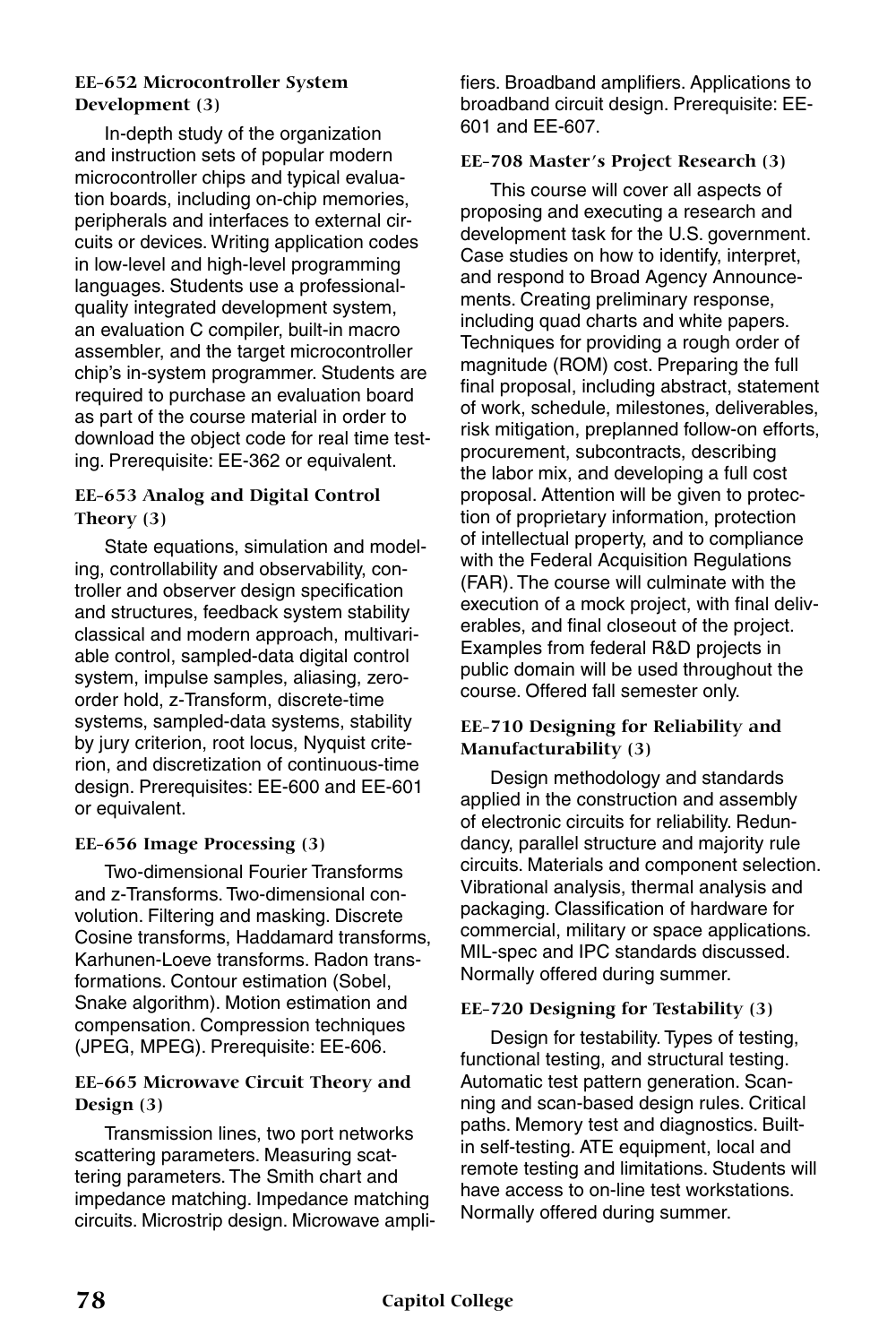#### **EE-758 Master's Project (3)**

Students integrate prior course work and personal experiences into a master's project. Students develop a full final proposal, including abstract, statement of work, schedule, milestones, deliverables as learned in EE-708. Proposal must be delivered to class and approval of project advisor required. Regular progress reports required. Final presentation will be live over the Internet. Offered spring semester only. Prerequisite: EE-708.

## **EL-100 Introduction to DC/AC Circuits (2-2-3)**

Basic electrical concepts and laboratory techniques. Current, voltage, resistance and power. Ohm's law, series and parallel resistive circuits. Kirchhoff's voltage and current laws. Loading effects on meters and supplies. Capacitors and Inductors. Charging and discharging. RC and RL time constants. Introduction to AC. Sinusional waveforms, phasors and use of the J operator. Reactance and admittance. Average values and RMS. Laboratory emphasis is on the proper use of standard meters, testing equipment and circuit breadboarding. Corequisite: MA-114.

#### **EL-150 DC/AC Circuits and Analysis (2-2-3)**

Applications of Kirchhoff laws to multiple source and complex series-parallel circuits. Determinants and matrices. Mesh and nodal analysis. Network Theorems: Thevenin, Norton, superposition, maximum power transfer. Review of complex number manipulation. Application to capacitive and inductive circuits, impedance. Complex Mesh analysis. Network theorems applied to complex RLC networks. Frequency response of RL and RC circuits. Plotting frequency response. Bode plots. Laboratory emphasis on the use of standard test equipment to verify theory. Prerequisites: EL-100 and MA-114.

#### **EL-200 Electronic Devices and Circuits (3-2-4)**

Principles and characteristics of semiconductor devices. Devices covered include diodes, Zener diodes, bipolar junction transistors, field-effect transistors, and operational amplifiers. Includes bias networks, operating points, maximum output and optimum bias, and DC and AC load lines. Input and output impedances, and voltage and current gains for each amplifier configuration. Prerequisite: EE-159 or EL-100.

#### **EL-204 Digital Electronics (2-2-3)**

Number systems, including binary, octal and hexadecimal bases. Binary arithmetic. Boolean algebra, Karnaugh map simplification. Array Logic, Simple Programmable logic devices (SPLD), implementation of logic expressions using PLA, PAL and GAL. Design of combinational circuits. Decoders, multiplexers, flip-flops and other multi-vibrator circuits. Logic families including TTL, CMOS, ECL and others. Memory, shift registers and counters. Introduction to VHDL, VHDL model for combinational circuits.

## **EL-212 Transmission Lines (2-2-3)**

Study of transmission lines: characteristic impedance, propagation constant, standing wave ratio and reflection coefficient. Transmission line response to transients. Bounce diagrams. Lossless and lossy line analysis using classical approach as well as graphical approach (Smith Chart). Voltage and power calculations on transmission lines. Matching techniques for transmission lines and discrete circuits. Measurements using slotted lines. Offered spring semester only. Prerequisite: EE-159 or  $FI -100$ .

#### **EL-220 Fabrication and Troubleshooting (1-4-3)**

Covers the basic methods of circuit construction and troubleshooting, including IC fabrication, wire wrapping, soldering, etching and chassis layout. Identification and removal of components; project oriented; may be used as a technical elective. Prerequisite: EL-100.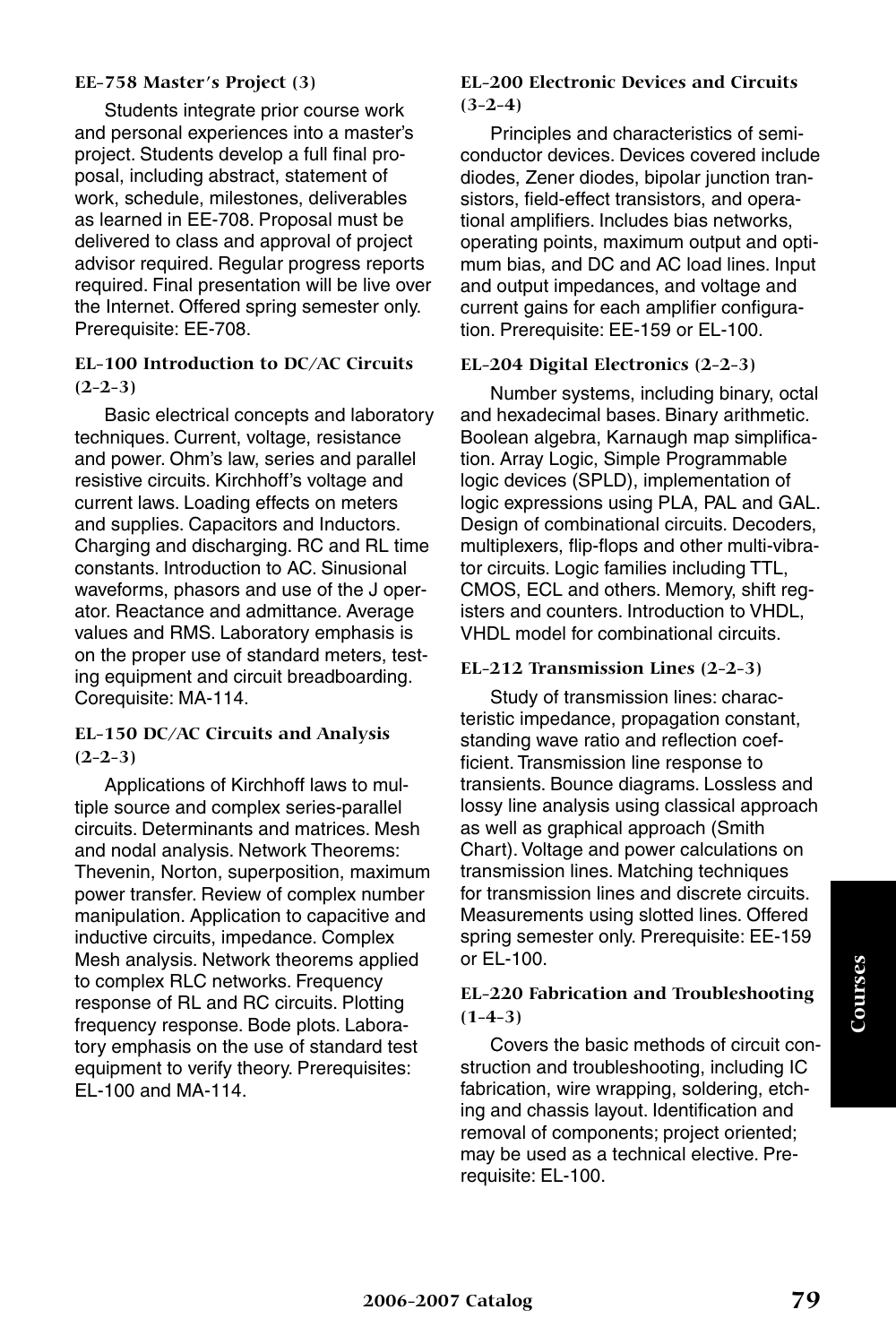## **EL-250 Advanced Analog Circuits (3-2-4)**

Amplifier theory. Analysis of circuits in small signal operation, equivalent circuit models, frequency response and Bode plots. Cascaded stages with direct, capacitor and transformer coupling of amplifier stages, loads and signal sources. Analysis of power transfer, efficiency, thermal effects, and distortion of amplifier circuits in large signal operation, amplifier operating classes and push-pull amplifier circuits. Operational amplifier circuits. Oscillators. Prerequisite: EL-200.

#### **EL-255 Introduction to Control and Robotics (2-2-3)**

Open and closed loop control systems compared with examples. Conditions, which determine a robot. Permanent magnet, brushless, series and shunt motors. Stepper motors. Reversing circuits and speed control techniques. Gear trains and effect on speed, acceleration and torque. Robot power supplies, robot arm and gripper, degrees of freedom and work envelope. Electrical and mechanical considerations for robots. Frequency response of control system components. Transducers used in robotics. Prerequisite: EL-200.

#### **EL-261 Introduction to Communications Circuits and Systems (2-2-3)**

Fundamental concepts in communications. Amplitude and frequency modulation. Waveform and waveform analysis. Spectral content of signal. Circuits used to generate signal. Signal recovery circuits. Introduction to digital modulation and digital waveforms. Students build and test circuits. Offered spring semester. Prerequisite: EL-200.

### **EL-262 Microprocessors and Microassembly (2-2-3)**

Introduction to microprocessors. Architecture. Fetch and execute cycles. Microprocessor instruction set and assembly language programming. Hardware configuration, pin functions and modes of operation of a typical microprocessor. Basic I/O timing, control and memories. Prerequisite: EL-204.

#### **EL-301 Advanced Communications Circuits and Systems (2-2-3)**

A continuation in the study and analysis of communications circuits as they apply to communications systems. Circuits such as voltage controlled oscillators, modulators, mixers, phase-locked loops, frequency synthesizers, passive and active filters are analyzed and mathematically discussed. Students build and test their circuits. Prerequisite: EL-261.

#### **EL-307 Noise and Shielding (2-2-3)**

Noise types and specifications. Natural, Manmade and Intrinsic noise sources. Thermal, shot, contact, popcorn and avalanche noise as related to electronic devices. Reactive network effects on thermal noise. Signal to noise ratio, noise figure, noise factor, noise temperature and noise bandwidth. Low noise design techniques, measurement techniques for noise factor and noise bandwidth. Ground loops and how to eliminate them. Grounding techniques, shielding, digital circuit radiation, electrostatic discharge and electromagnetic pulse. Prerequisite: EL-261.

#### **EL-400 Special Projects in Technology (credits vary from 1-4)**

Guided Study. Project-oriented course. Students are expected to design and build electronic systems in their specialization. Students will produce a final project including a written report and an oral presentation. Prerequisite: Senior standing.

#### **EL-452 Automated Test Systems (2-2-3)**

Systems design course for automating the testing of electronic circuits and systems in both the engineering and production environments; stresses both hardware design and system software development. Begins with simple PC-based systems assembly for circuit testing as part of the design process and progresses to the design and development of full-scale systems for testing of large production volumes. Detailed study of the operation of the IEEE STD-488 and its use in test systems assembly. Offered spring semester only.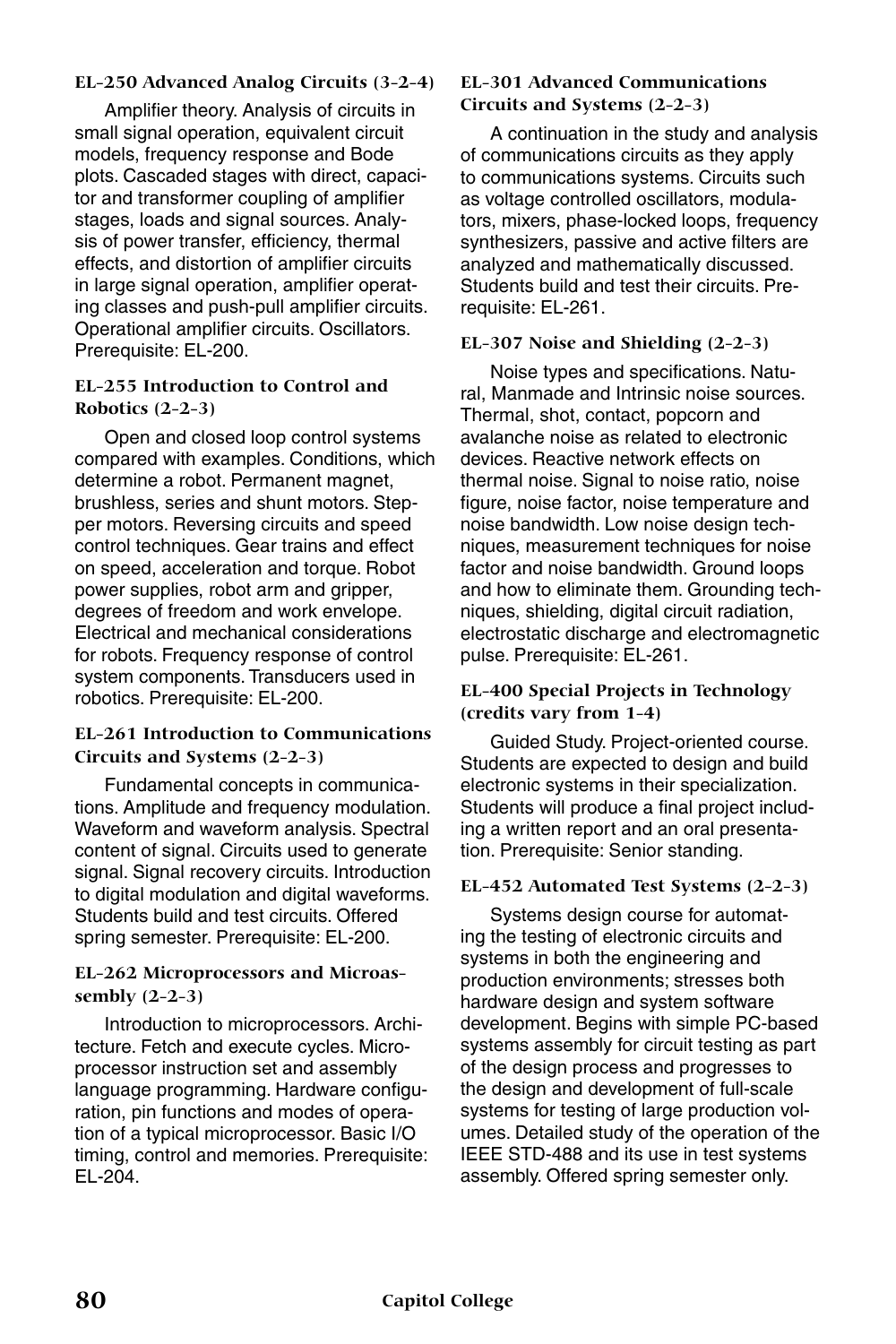#### **EN-001 Basic Writing Skills (3-0-3)**

Course in the basic skills of written expression, reading comprehension and vocabulary building, which will enable the students to clearly present feelings, ideas and opinions. It includes a review of spelling, punctuation, and word usage plus sentence construction and other basic writing skills. Students will be expected to complete numerous short writing assignments with an emphasis on paragraphs. Study skills are also stressed. This course is required of all students whose test scores and writing samples indicate the need. This course provides three semester credits but does not meet the AAS, BS degree requirements for graduation. Grades given will be P-pass or R-repeat.

#### **EN-101 English Communications I (3-0-3)**

This introductory college-level course focuses on effective oral and written communication skills and the development of analytical abilities through various reading and writing assignments. Students must be able to demonstrate competence in writing mechanics, including grammar, structure and logical content development when writing essays, summaries, and short reports. Rhetorical modes include description, contrast, illustration and process demonstration. Oral presentation skills are developed through the delivery of two speeches on related topics.

## **EN-102 English Communications II (3-0-3)**

This sequel to EN-101 involves more sophisticated research, reading, writing, and speaking assignments. Essay topics dealing with cause and effect, classification, persuasion and argumentation/debate are required. Students will demonstrate competence in research and documentation methods by conducting one major research project during the semester. Prerequisite: EN-101.

## **EN-408 Writing Seminar in Technical Research (3-0-3)**

This is a project-oriented course requiring the application of certain basic principles in developing a major research paper in the student's academic area. Each student must identify a technical problem and devise an original research-based approach for solving it. The research paper should provide a thorough literature review and analysis of relevant issues, expert opinions, and the author's recommendations for solving the problem. Emphasis will be placed on the preparation of proposal, summary, abstract and progress reports, as well as on the development of a properly formatted, comprehensive final research paper, complete with supporting documentation. Formal presentations are required. Prerequisites: EN-102 and junior or senior status.

#### **ENI-101 English Communications I - Intensive (3-5-3)**

This introductory college-level course focuses on effective oral and written communication skills and the development of analytical abilities through various reading and writing assignments. Students must be able to demonstrate competence in writing mechanics, including grammar, structure and logical content development when writing essays, summaries, and short reports. Rhetorical modes include description, contrast, illustration and process demonstration. Oral presentation skills are developed through the delivery of two speeches on related topics.

## **ESL-099 Intermediate American English (3-5-3)**

This course focuses on developing the skills of non-native speakers in reading, writing, speaking and listening. Special emphasis is placed on vocabulary development, reading strategies, writing grammatical sentences and paragraphs, pronunciation, auditory comprehension and American culture. Students are encouraged to work collaboratively and independently. Class meets up to eight hours per week with additional homework hours. This course provides three semester credits but does not meet the AAS, BS degree requirements for graduation. Grades given will be P-pass or R-repeat.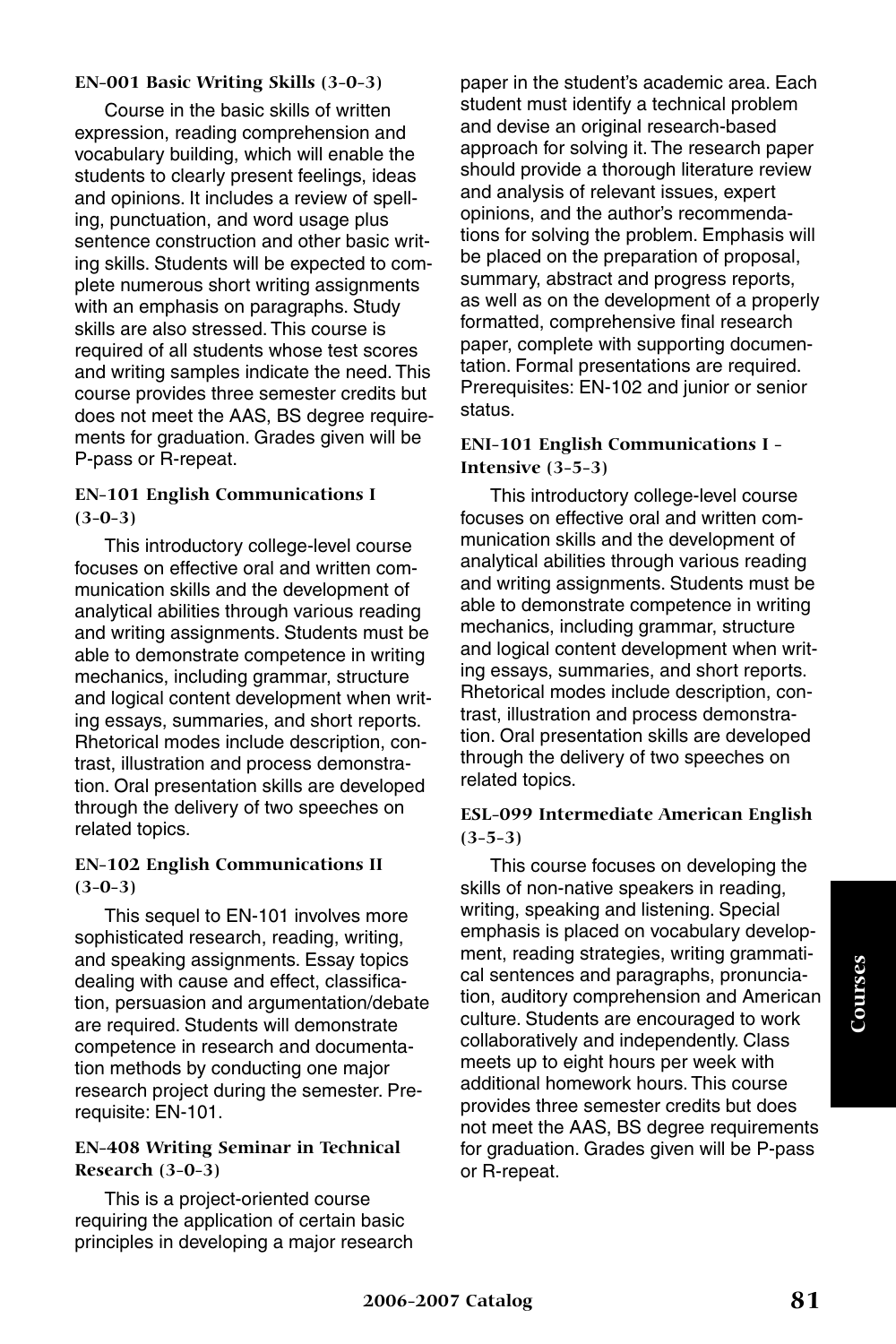## **ESL-100 Advanced American English (3-5-3)**

This second course further develops the skills of non-native speakers. This course may either be a first course for some advanced students or a continuing course for students who started in ESL-099. Emphasis is placed on developing skills in college reading and studying, writing at the level of the paragraph and the short essay, making oral presentations, conversation, and understanding American culture. Preparing the students to enter EN-101 English Communications I is the goal of this course. Class meets up to eight hours. This course provides three semester credits but does not meet the AAS, BS degree requirements for graduation. Grades given will be P-pass or R-repeat.

## **ET-190 Computer Construction Design (2-8-6)**

This is a course in PC constructions and design. Students build a personal computer, install software, learn to use standard hardware and software testing techniques to troubleshoot problems. Different types of internal components such as memory, power supplies, buses, drivers, modems, video cards, network cards and operating systems are discussed, compared and installed by the students.

## **FS-100 Freshman Seminar (2-0-1)**

Throughout this course, students will learn skills to better prepare them for the rigors and challenges of college. Students will learn and practice various proven techniques and tools to help them be successful with college level work. Additionally students will explore the personal characteristics necessary for success, learn about the college culture, and develop a support network.

## **HP-252 Critical Issues in U.S. History I (3-0-3)**

This is a survey course designed to give students an overall view of the development of the United States from the time of its founding through the Civil War. This course is directed toward the emergence of American political, economic and social traditions through critical analysis and student research. Prerequisites: EN-101.

#### **HP-253 Critical Issues in U.S. History II (3-0-3)**

This is a survey course designed to give students an overall view of the United States from after the Civil War until recent history. This course is directed toward the emergence of the American political, economic and social traditions through critical analysis and student research. Prerequisites: EN-101.

## **HU-163 Horror Fiction (3-0-3)**

This course offers the student a survey of horror fiction beginning with Edgar Allan Poe and ending with present-day writers such as Stephen King. Students read short stories as well as novels. The translation of horror literature into film is also examined. Prerequisite or Corequisite: EN-101.

### **HU-205 Twenty-first Century Mass Media (3-0-3)**

A broad survey of contemporary mass media such as film, radio and television with particular attention paid to emerging media such as the Internet, related technological and commercial infrastructures, as well as the globalization of the new media.

## **HU-310 African American Literature (3-0-3)**

Introduction to African American literature will trace the development of an African American literary tradition. Study includes major genres of black writers: plays, poetry, and fiction. Prerequisite EN-102.

## **HU-331 Arts and Ideas (3-0-3)**

This course enables students to study and appreciate various forms of art, including painting, sculpture, architecture, music, drama, film, and literature through in-class and on-site experiences. The arts are also surveyed from an historical perspective, focusing primarily on eras in Western civilization. This enables students to sense the parallel development of the arts, of philosophy, and of sociopolitical systems and to recognize various ways of viewing reality. Prerequisite: EN-102.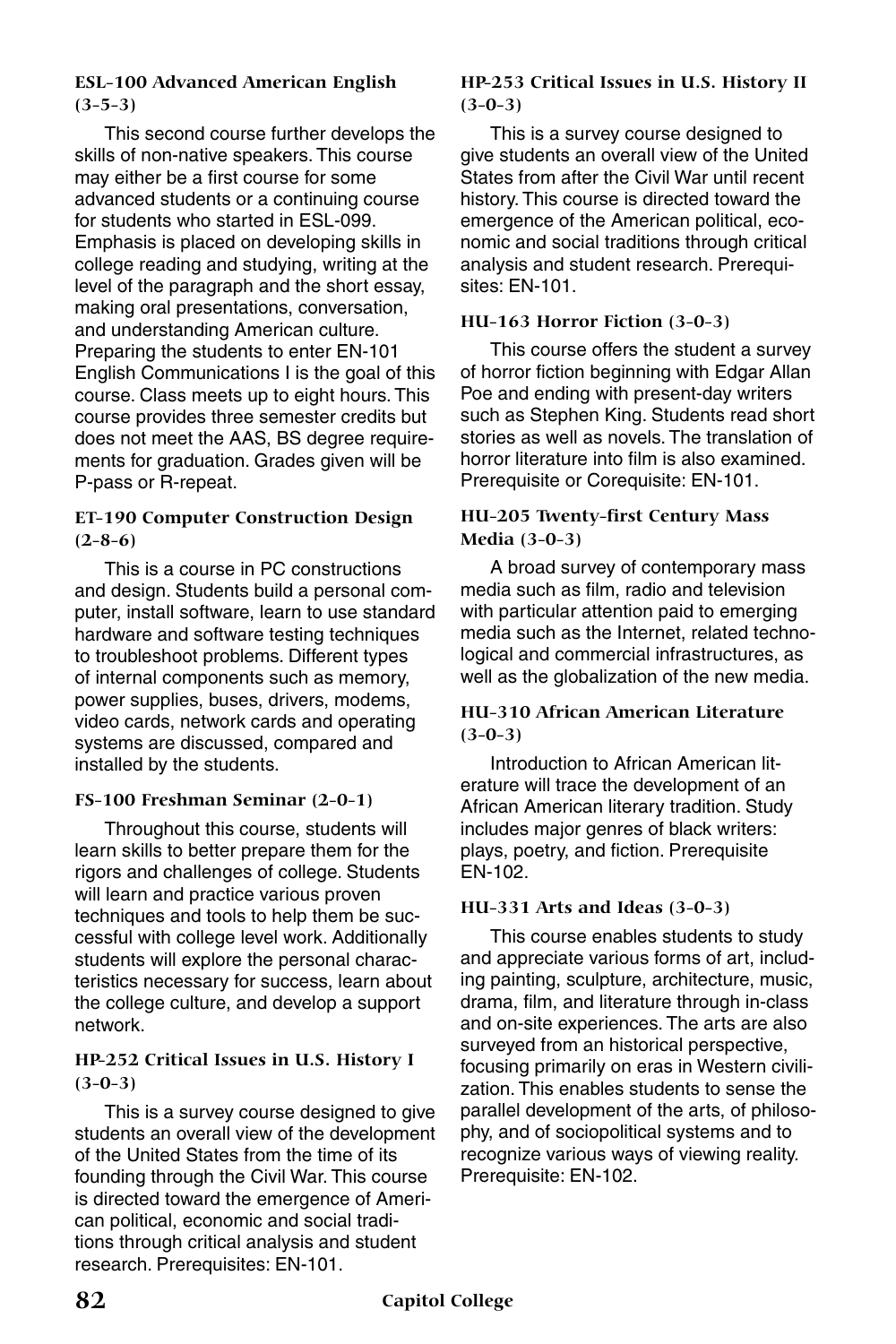## **HU-332 Arts and Ideas: Special Topics (3-0-3)**

This course has the same general requirements as HU-331, but the orientation of the course will be on alternate traditions to the Western canon. Students will study various forms of art, including painting, sculpture, architecture, music, drama, film, and literature through in-class and on-site experience. Students will gain an appreciation for the arts as they are represented by a particular culture or national identity. The course will concentrate on how the arts are shaped by cultural/social forces that result in distinct philosophies and ideologies. Prerequisite: EN-102.

## **HU-345 Approaches to Shakespeare (3-0-3)**

This course introduces students to the most enduring playwright of the English language. The readings will include at least one play from the genres of history, comedy, tragedy, and romance. Some attention will also be given to the sonnets. The historical context of the literature of Elizabethan England is also explored. Prerequisite: EN-102.

#### **IAE-201 Introduction to Information Assurance Concepts (3-0-3)**

This course covers topics related to administration of network security. Topics include a survey of encryption and authentication algorithms; threats to security; operating system security; IP security; user authentication schemes; web security; email security protocols; intrusion detection; viruses; firewalls; Virtual Private Networks; network management and security policies and procedures. Laboratory projects are assigned as part of the homework requirements. Prerequisites: MA-110 and TC-110.

#### **IAE-301 Comprehensive Computer and Network Security I (3-0-3)**

IAE-301 and its complement, IAE-302, are designed to provide students with an opportunity to master many of the common and basic information assurance principles supporting the CompTIA Security+ certification. IAE-301 centers on the administrative portion of network security. Topics include information assurance terms and background, introduction to organizational information assurance policy, risk analysis, backups and contingency planning. Also included are Linux history and commands, administrative tools and snap-ins for Windows Professional versions.

#### **IAE-302 Comprehensive Computer and Network Security II (3-0-3)**

IAE-302 is the companion course to IAE-301. This course provides Students with instruction on IA-related protocols, including IPv4 and IPv6, TCP, UDP, ICMP and other supported protocols related to secure data communications. Intrusion detection and firewall principles supporting the protection of networks in a secure enclave architecture are also discussed. Other topics include infrastructure security requirements, network enclave security architecture, introduction to IEEE 802.11 wireless security history and requirements, principles of authentication and access controls, Kerberos authentication, and the use of LDAP. This course maps to the CompTIA Security+ certification. Prerequisite: IAE-301.

## **IAE-315 Secure System Administration and Operation (3-0-3)**

This course introduces students to security settings and requirements of Linux and Windows-based systems and web services. It also introduces students to Linux and Windows-based web services, including methods of configuring, testing the security and the implementing of countermeasures to discovered vulnerabilities. Topics include Linux security settings, IP tables, securing IIS web service, securing Apache web service, access control methods and host auditing and tools.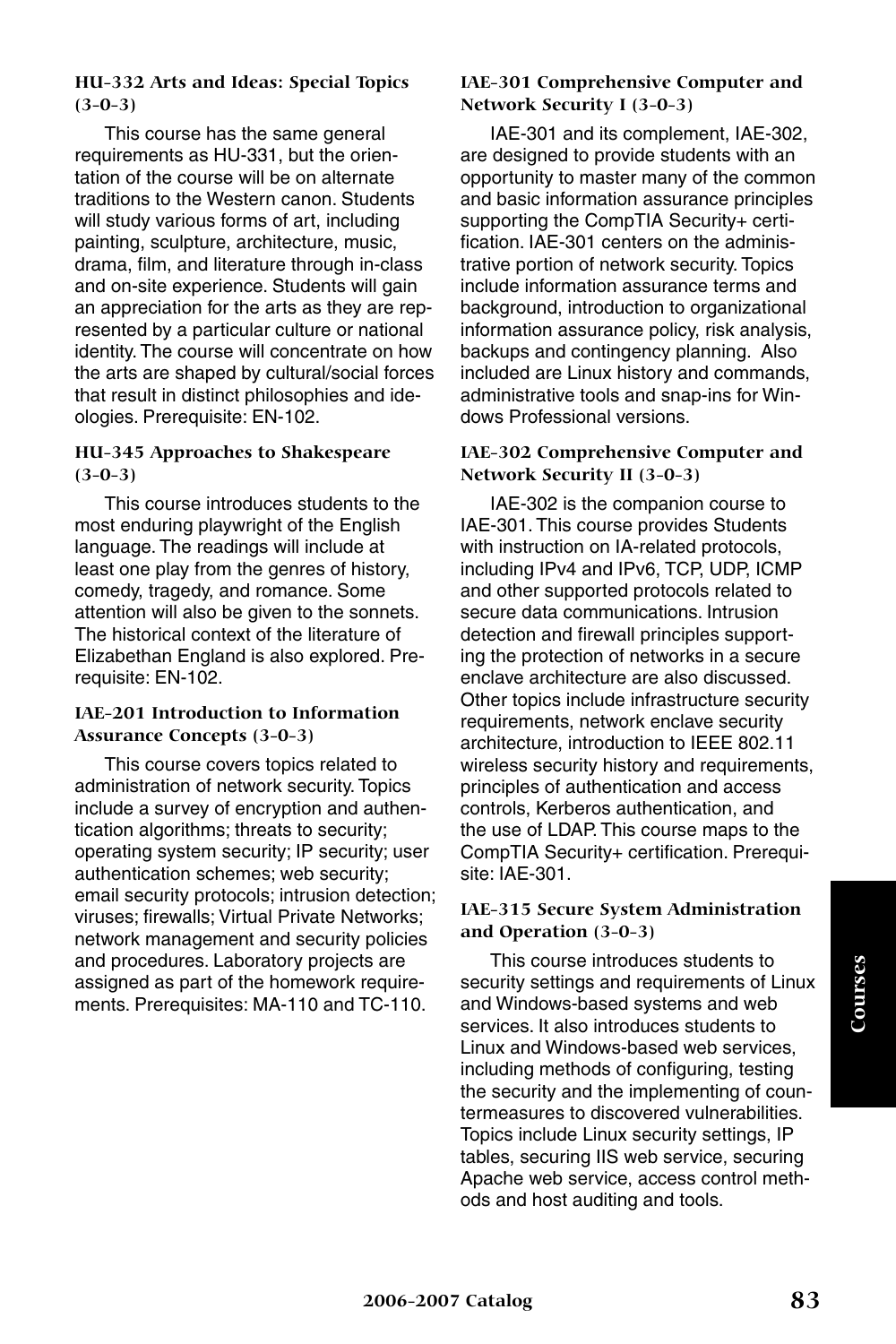#### **IAE-325 Secure Data Communications and Cryptography (3-0-3)**

This course follows the protocol education provided in IAE-301 and IAE-302 with a more detailed and practical look at secure transactions and correspondence, as well as protection of data in storage. Within the confines of the ISO-OS1 model, this course discusses data communication with emphasis on the security available at the layers, secure sockets layer, and both wired and wireless security topics. One-way message digests/hashes and encryption history and protocols are explored in-depth. Topics include virtual private networks, one-way hashes/message digests, digital signatures, secret-key and public key cryptography processes and algorithms. Prerequisites: IAE-301 and IAE-302.

## **IAE-402 Introduction to Incident Handling and Malicious Code (3-0-3)**

This course provides a detailed understanding of incidents from attacks of malicious software. This course addresses the history and practice of coding that occurs in viruses, worms, spyware, Trojan horses, remote management back doors and root kits. Students learn preventative measures and tools, and explore how to rid systems of malicious software and prevent re-infection. Recovery processes and backup methods are explored. In addition to covering basic incident handling preparation, response and recovery practices, the course goes into detail regarding malicious software. Prerequisites: IAE-301 and IAE-302.

## **IAE-611 Wireless Security (3)**

This course provides students with an in-depth understanding of the security vulnerabilities in the various methods of wireless communications and their corresponding countermeasures. This course also provides training on practical methods for designing, configuring, testing, and maintaining wireless networks appropriate to their organizations' operating requirements. Students will be introduced to wireless network protocols, access modes, portable communications and computing devices, management tools, security solutions, and current industry best practices

for managing wireless communications in a secure environment. Case studies will be used throughout the course. Prerequisite: IAE-670.

#### **IAE-621 Applied Wireless Network Security (3)**

 This course provides students with practical, real-world experience with wireless network security with an understanding of wireless fundamentals, wireless network threats, tools to test wireless security, and safeguards. Specifically, this course provides a CD-ROM of the most popular hacking, cracking and wireless security network analysis tools and trains students to use them to test and secure wireless networks. This course will train students on current industry best practices for managing wireless networks in a secure environment. Students will be required to purchase and install wireless network equipment to create a home wireless network for the purpose of conducting experiments on various wireless security vulnerabilities and countermeasures. Case studies will be used throughout the course. Prerequisite: IAE-670.

## **IAE-670 Network Systems Security Concepts (3)**

This course explores security terms, definitions, concepts, and issues that face industries today. This course also will examine how the concept of security, and being secure, integrates into the overall enterprise mission. The importance of user involvement, security training, ethics, trust, and informed management will be explored.

#### **IAE-671 Legal Aspects of Computer Security and Information Privacy (3)**

This course provides an overview of the legal rights and liabilities associated with operation and use of computers and information. It discusses the key statutes, regulations, treaties, and court cases (in the United States and abroad) that establish legal rights and responsibilities as to computer security and information privacy. The course also helps students to learn how to reduce their risk of potential legal liability for computer security or information privacy failures, and how to enforce their security and privacy rights against other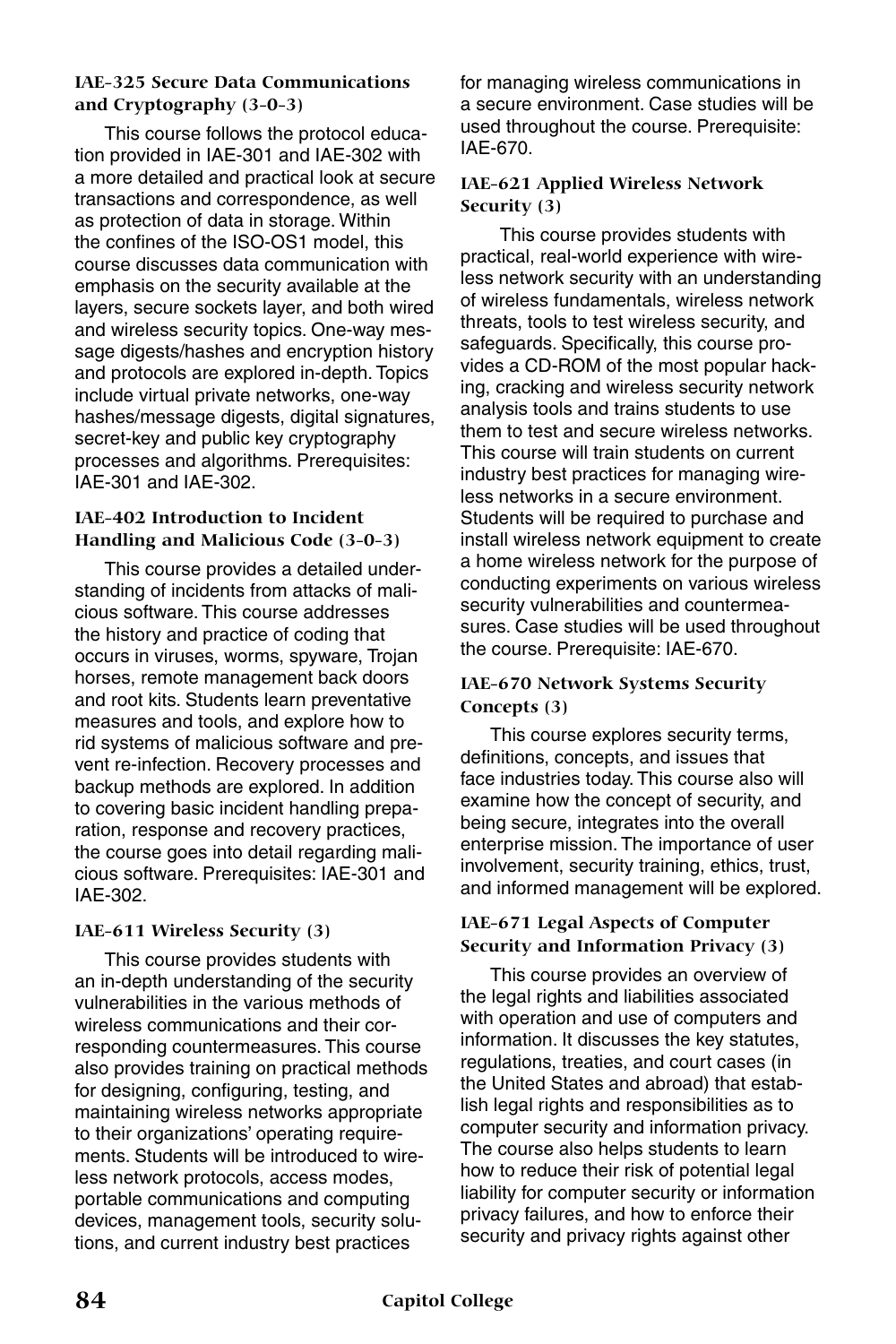parties. Case studies and lessons learned from information security failures are used throughout the course. Prerequisite: IAE-670.

#### **IAE-673 Secure Information Transfer and Storage (3)**

This course will provide the student a history of cryptography from Caesar's cipher to elliptic-curve cryptography of today. Students will study public and private key algorithms and understand their functionality, and how they work with network protocols. One-way hashes and Digital signatures will be discussed, and used by the students in submissions to the instructor. Public-key infrastructure with certificate authorities and web-of-trust infrastructure methods will be learned. Prerequisite: IAE-670.

#### **IAE-674 Security Risk Management (3)**

This course will begin with an understanding of why risk management evaluations are useful. This class will discuss the general methodologies for security risk assessment and security test and evaluation, including the interviews and documentation research necessary. The student will be provided practical lab exercises to provide a hands-on analysis of a fictitious site. Detection, recovery, and damage control methods in contingency/disaster recovery planning research, documentation and training; methods of and procedures for contingency planning and security policy formulation and enforcement. Prerequisites: Completion of at least 24 credit hours. This course is best completed in the last term.

#### **IAE-675 Computer Forensics and Incident Handling (3)**

This course begins with lectures discussing the laws and rights to privacy by individuals and what organizations may or may not do. Online ethics are considered. It then moves on to understanding incident handling and how incident response teams work, managing trouble tickets, and basic analysis of events to determine if an incident has occurred. It concludes with computer forensics issues and practices, and rules of evidence. Prerequisite: IAE-670 and IAE-682.

#### **IAE-677 Malicious Software (3)**

This course examines malicious software detection and malicious software defenses including tripwire and signature software techniques. Viruses, worms and Trojan horses, logic bombs, malicious CGI scripts will be discussed. Students will review the anatomy of well-known viruses and worms to understand how they work. Mobile code issues as they apply to web and application technologies and resulting insecurities will be discussed in detail. Students will then review the underlying methodologies used by the anti-virus vendors and freeware offerings to protect electronic assets from harm or other compromise. Corequisites: IAE-670 and IAE-682.

## **IAE-679 Vulnerability Mitigation (3)**

This "Defense-in-Depth" course provides the student detailed understanding of the need for internal and external Vulnerability Assessment. An integral technical part of any risk management program, this course goes hand-in-hand with the more analytical practices in IAE-674. Prerequisite: IAE-670 and IAE-682.

#### **IAE-680 Perimeter Protection (3)**

In this "Defense-in-Depth" course, firewalls and network IDS issues will be discussed. A detailed understanding of firewall configuration and rule sets, load balancing, web farms, wireless access, web security issues and network intrusion detection will be explored to prepare the student with the basic tools to coordinate the design and implementation of perimeter network defenses for a high volume, high access site. Prerequisites: Completion of at least 24 credit hours. This course is best completed at or near the end of the program.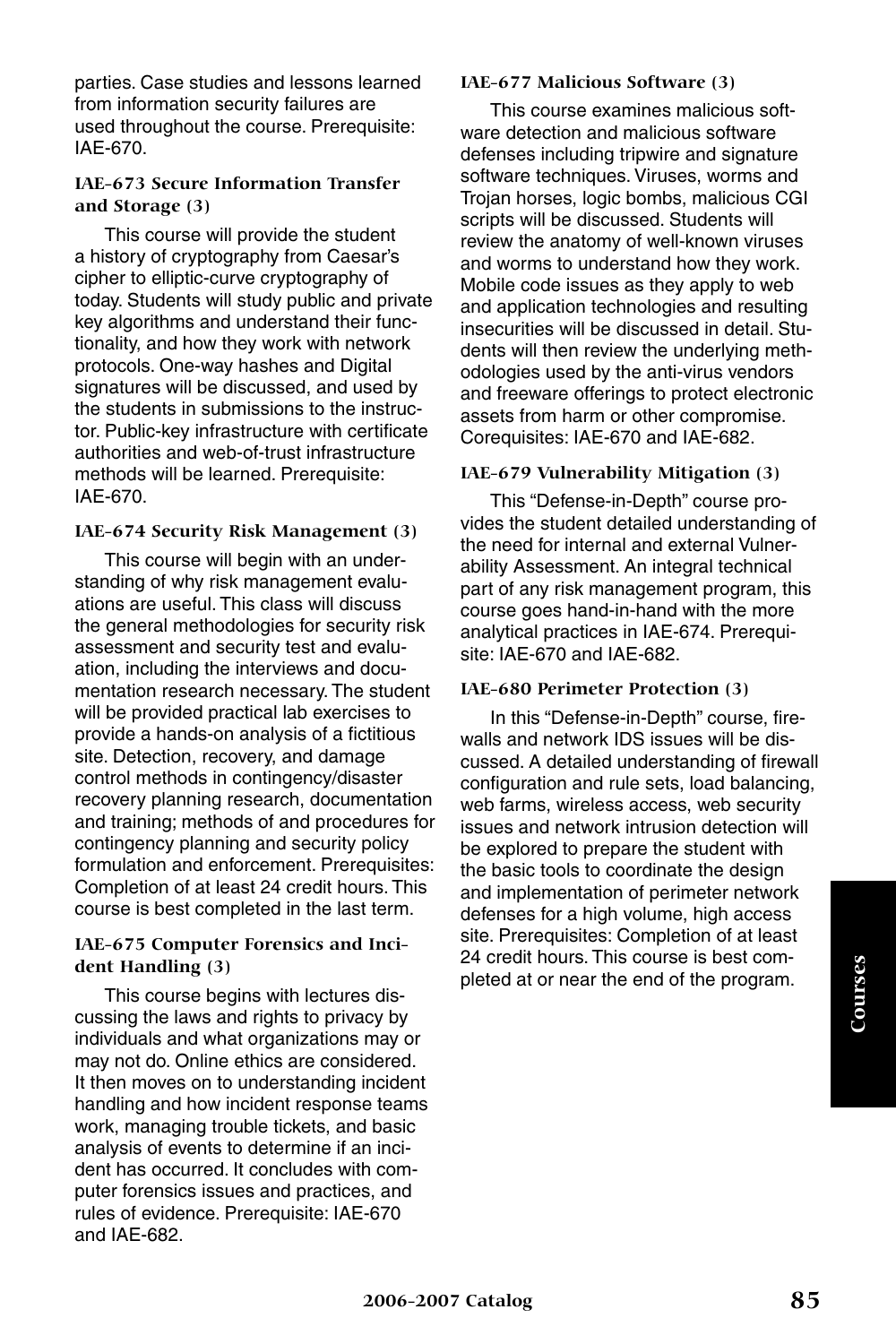#### **IAE-682 Internal Protection (3)**

This course explores the protections available to the practitioner through host operating systems and third party equipment and software, to protect the inner network from the attacker who has successfully circumvented the perimeter or from the disgruntled insider. Use of methodologies including host-based intrusion detection methods, audit settings and review PC Firewalls, host operating hardening for Linux and Windows 2000, and Virtual LANs will be reviewed.

#### **IAE-684 Complementary Security (3)**

This class discusses security disciplines that are important to the rounded InfoSec or information warfare professional, such as personnel security, physical security, and operational security. Additionally authentication standards in practice will be discussed as an advent of operational security, including RADIUS, TACACS+, Kerberos, and NTLM2 and biological methods. Prerequisite: IAE-670 and IAE-682.

#### **IE-701 Principles of Designing and Engineering Computer Networks (3)**

Networking and the Internet have introduced us to a new set of devices and protocols that link personal computers to servers, and servers to servers. This course explores all the hardware and software that drives local and Internet computing. Special emphasis on connectivity and throughput is explored.

#### **IE-703 Thin and Fat Client Deployment (3)**

Computing has moved from dumb terminals connected to mainframes via RS232 cable to personal computers where the application runs locally and connects to remote data or where applications and data run on a remote server and viewed through a web browser. To examine this shift and to understand the technologies involved, this course focuses on what is now called thin client and fat client computing and the new mechanisms employed to bring legacy computing to the information economy.

#### **IE-705 Comparison of Operating Systems and Web Servers (3)**

This course explores the operating software underlying Internet and intranet computing. The similarities and differences between operating systems and web servers are investigated with a view to choosing the best technology and optimization practices. Topics include NT, 2000 Server, Advanced Server, Windows CE, Unix and versions, Linux, IIS, Apache, third party, and public domain.

## **IE-707 Network Architecture Convergence Using Wireless Technology (3)**

This course will investigate the techniques used by successful network engineers to create converged network architectures and provide optimum information access to their users. These techniques include how to select the optimum mix of mobile technologies for performance and cost, and mandatory feature requirements such as expandability, extensibility and security. The course will provide an in-depth study of the current and contemplated mobile technologies that can facilitate network convergence. Students will test these mobile technologies and their applications via the virtual laboratory concept using OpNet, the most advanced network modeling software currently available. Technical information on specific equipment and software will be provided as instruction supplemental to the textbook, and case studies will be used throughout the course.

## **IE-709 Comparison of Object-Oriented and Scripting Languages (3)**

For the first time in two decades, software developers now have to be proficient in multiple programming languages to deploy thin client or fat client Internet-based applications. Choosing the right set of languages has a dramatic impact on application performance and e-commerce. This course is designed to compare and contrast the various language tools for crafting Internet-based and web-based applications.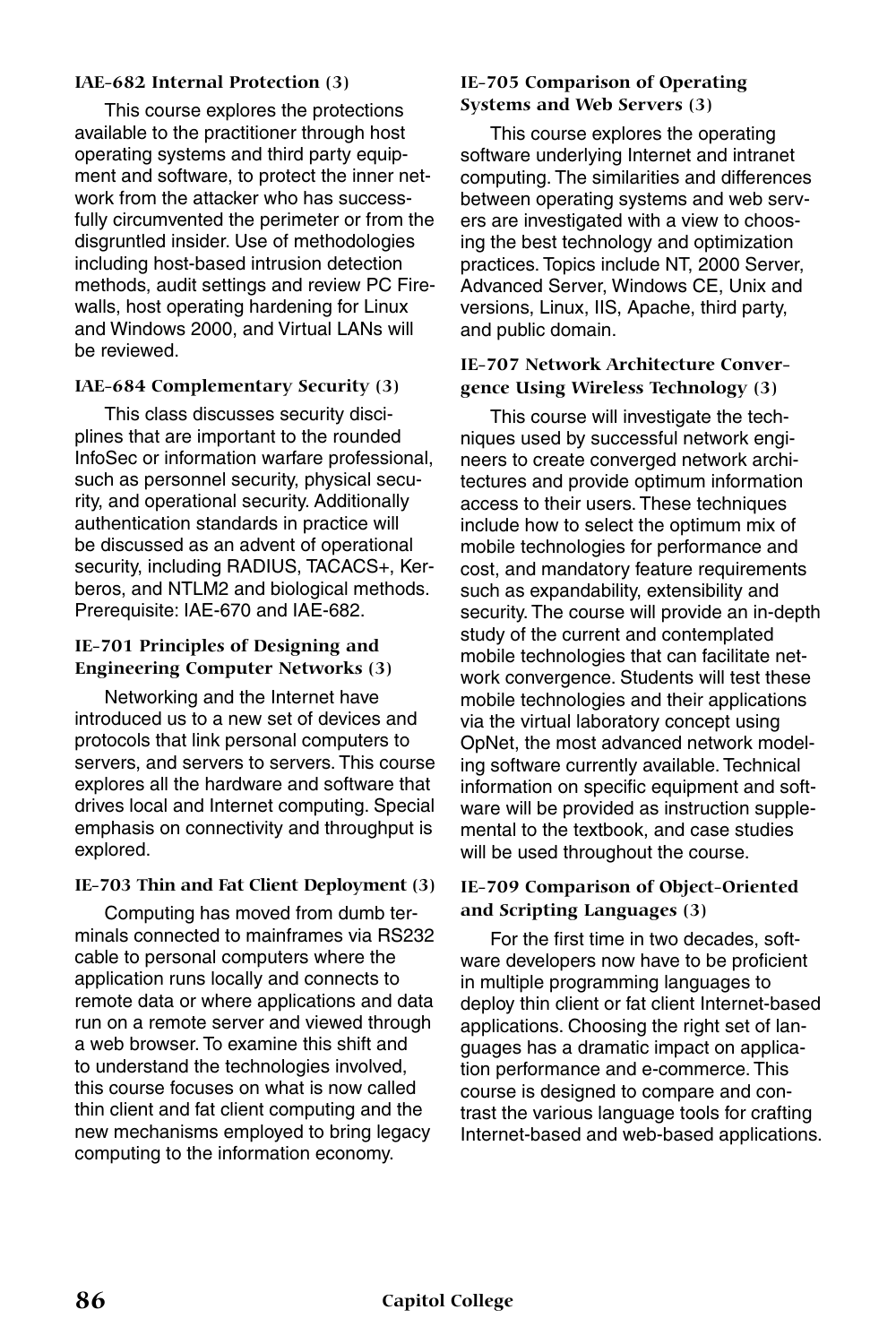#### **IE-712 Design and Practice of Secure Information Networks (3)**

This course will examine Internet security concerning two key network design issues: information security and information privacy. Students will learn and understand the technical tools to protect information from external compromise; internal and external threats; various network security technologies and protection systems; application of network design techniques capable of providing information security to local and wide-area networks; general information encryption techniques and protocols including symmetric and asymmetric cryptographic methodologies, one-way hashes and digital signatures, secure sockets layer and Internet Protocol Security (IPSEC). Students will learn to evaluate and create corporate policies regarding privacy and information network security.

## **IE-713 Multimedia and Web Casting (3)**

The Internet and increased bandwidth management technologies has brought us a new venue to communicate with each other in either full duplex, half-duplex, or simplex modalities. Dot-com companies present us with radio stations, on demand streaming audio and video, and live casting of audio and video. To understand the integration, deployment, and optimization of these technologies, this course compares technical aspects, market positioning, and strengths, and weaknesses of various media products in the market.

#### **IE-715 Identifying and Integrating Component Collaboration Technologies (3)**

Software and hardware companies have utilized a component approach to product development in order to address the requirement that Internet and Intranet communications applications operate in a on-demand mode. This is the technical underpinning of the "anywhere, anytime" mantra of the Internet. However, these components do not always integrate easily. This course identifies the various component technologies, standards, and issues with integration to provide on-demand communication capabilities.

#### **IE-717 Invention, Innovation and the Use of Intellectual Property (3)**

The Internet's ability to share ideas between millions of people instantaneously, and the ability of Internet users to improve upon those ideas and share them with everyone on the Internet instantaneously, has challenged intellectual property's status quo. While lawmakers and intellectual property owners struggle with this challenge, others such as Linux and Napster seek to test the new paradigm. This course will examine the legal and regulatory limits of an e-business' ability to exploit intellectual value in the new paradigm. In addition, the latest changes to intellectual property law and regulation because of Internet commerce will be examined.

## **IE-719 Capstone Course (3)**

The capstone course is in graduate seminar format. Students will integrate the prior course work and personal experiences into a major paper or a project.

#### **MA-005 Basic Mathematics (3-0-3)**

Designed for students needing math skills for MA-110 and MA-114. Topics include operations on signed numbers and fractions, products and factoring, exponents and roots, graphs, and solutions of first degree and quadratic equations. Credits from this course are not applicable toward a degree.

#### **MA-110 Business Mathematics (3-0-3)**

Algebraic operations on numbers, polynomials, rational expressions, exponents and radicals. Factoring, solving linear and quadratic equations, Cartesian system, exponential and logarithmic functions, finite mathematics, system of linear equations, linear programming, probability and business applications. Prerequisite: Acceptance based on placement test score.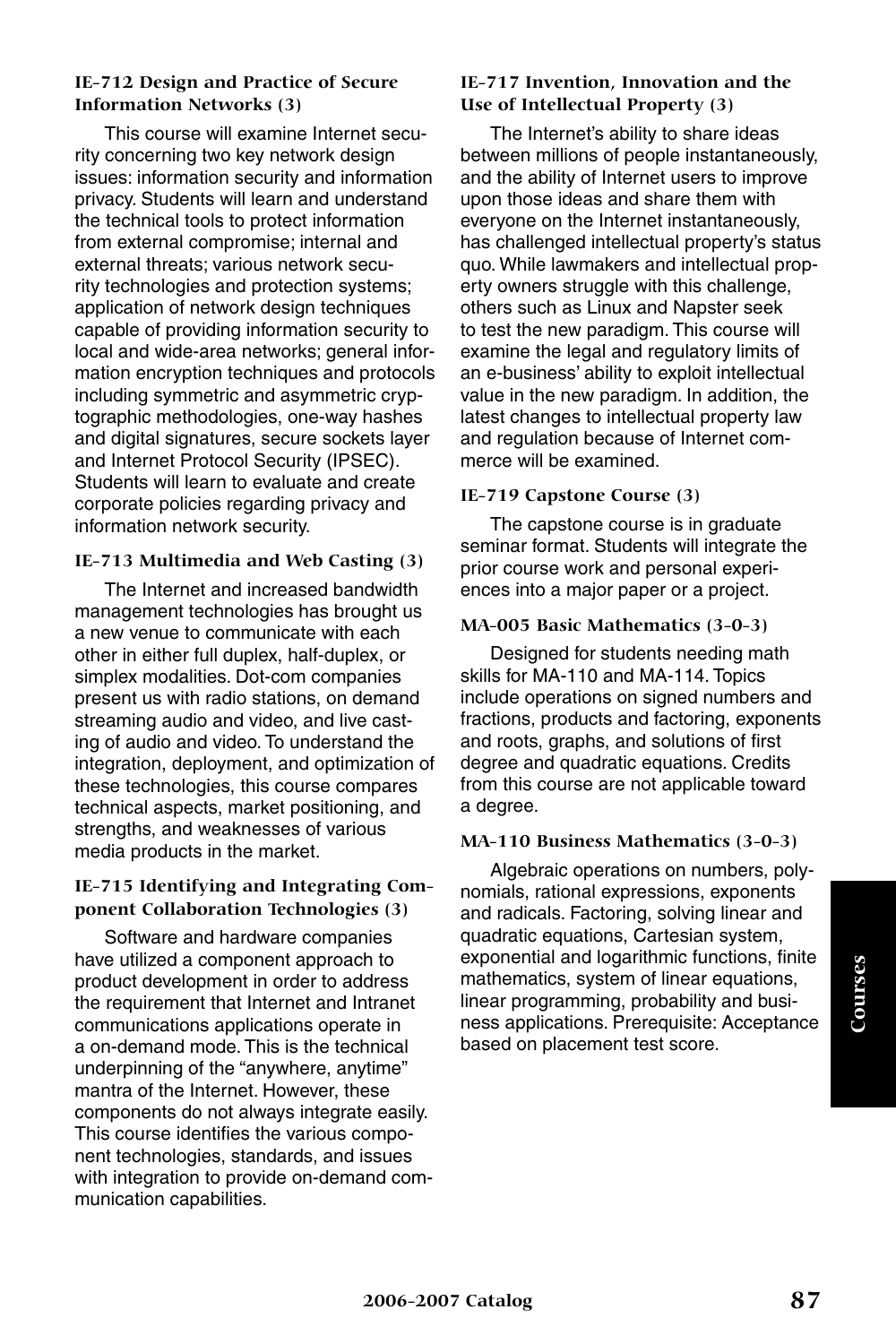## **MA-114 Algebra and Trigonometry (4-0-4)**

Algebra: basic operations on real and complex numbers, fractions, exponents and radicals. Determinates. Solution of linear, fractional, quadratic and system equations. Trigonometry: definition and identities, angular measurements, solving triangles, vectors, graphs and logarithms. Prerequisite: Acceptance based on placement test score.

## **MA-124 Discrete Mathematics (3-0-3)**

Logic sets and sequences; algorithms, divisibility and matrices; proof, induction and recursion; counting methods and probability; relations, closure and equivalence relations, graphs and trees; Boolean algebra. Fall–evening only; spring–daytime only. Prerequisite: MA-110 or MA-114.

#### **MA-128 Introduction to Statistics (3-0-3)**

Probability: definitions, theorems, permutations and combinations. Binomial, hypergeometric, Poisson and normal distributions. Sampling distribution and central limit theorem, estimation and hypothesis testing. Fall–daytime only; spring–evening only. Prerequisite: MA-110 or MA-114.

## **MA-210 Calculus with Business Applications (3-0-3)**

Limits and the derivatives. Derivatives of constants, power form, products and quotients, chain rule, marginal analysis in business and economics. Second derivative and curve sketching, maxima and minima, compound interests, the derivatives of logarithmic and exponential functions. Method of integration and its business applications. Prerequisite: MA-110.

## **MA-261 Calculus I (4-0-4)**

Lines, circles, ellipses. Functions and limits, differentiation, power rule, higherorder derivatives, product, quotient and chain rules, implicit differentiation, applications. Integration: definite integrals; indeterminate forms; exponential, logarithmic, trigonometric and hyperbolic functions; differentiation and integration, graphing. Fall–daytime only; spring–evening only. Prerequisite: MA-114.

## **MA-262 Calculus II (4-0-4)**

Methods of integration: completing the square, substitution, partial fractions, integration by parts, trigonometric integrals, power series, parametric equations. Partial and directional derivatives. Introduction to multiple integrals. Prerequisite MA-261. Fall-evening only; spring-daytime only.

#### **MA-263 Calculus III (4-0-4)**

Multivarible and Vector Calculus. Integrals in two and three-dimensional coordinate systems. Cylindrical and spherical coordinates. Vector functions and their derivatives. Gradients, divergence and curl. Stokes theorem, Green's theorem, Gausses Theorem. Prerequisite: MA-262.

#### **MA-330 Linear Algebra (3-0-3)**

Solutions of systems of equations by Gauss elimination, inverse matrix and determinant methods. Matrix properties and operations; elementary matrices. Vector spaces and similarity transformations. Linear transformations. Eigenvalues and eigenvectors. Prerequisite: MA-262.

#### **MA-340 Ordinary Differential Equations (3-0-3)**

Methods of solving first order equations with applications to mechanics and rate problems. Solutions of second order equations by undetermined coefficients and variations of parameters. Applications to circuits. Introduction to systems of equations and operational and numerical methods. Prerequisites: MA-262.

#### **MA-345 Probability and Statistics for Engineers (3-0-3)**

Sets and methods of counting. Probability density functions, expected values and correlations. Binomial, Poisson, exponential and normal distribution. Central limit theorem and statistical estimation. Introduction to stochastic processes. Applications to noise and reliability. Prerequisite: MA-262.

#### **MA-350 Complex Variables (3-0-3)**

Complex numbers, Cauchy-Riemann equations, trigonometric, exponential functions and logarithms, Cauchy integral theorem and formula, Taylor and Laurent series, residue theorem. Prerequisite: MA-262. Not offered on a regular basis.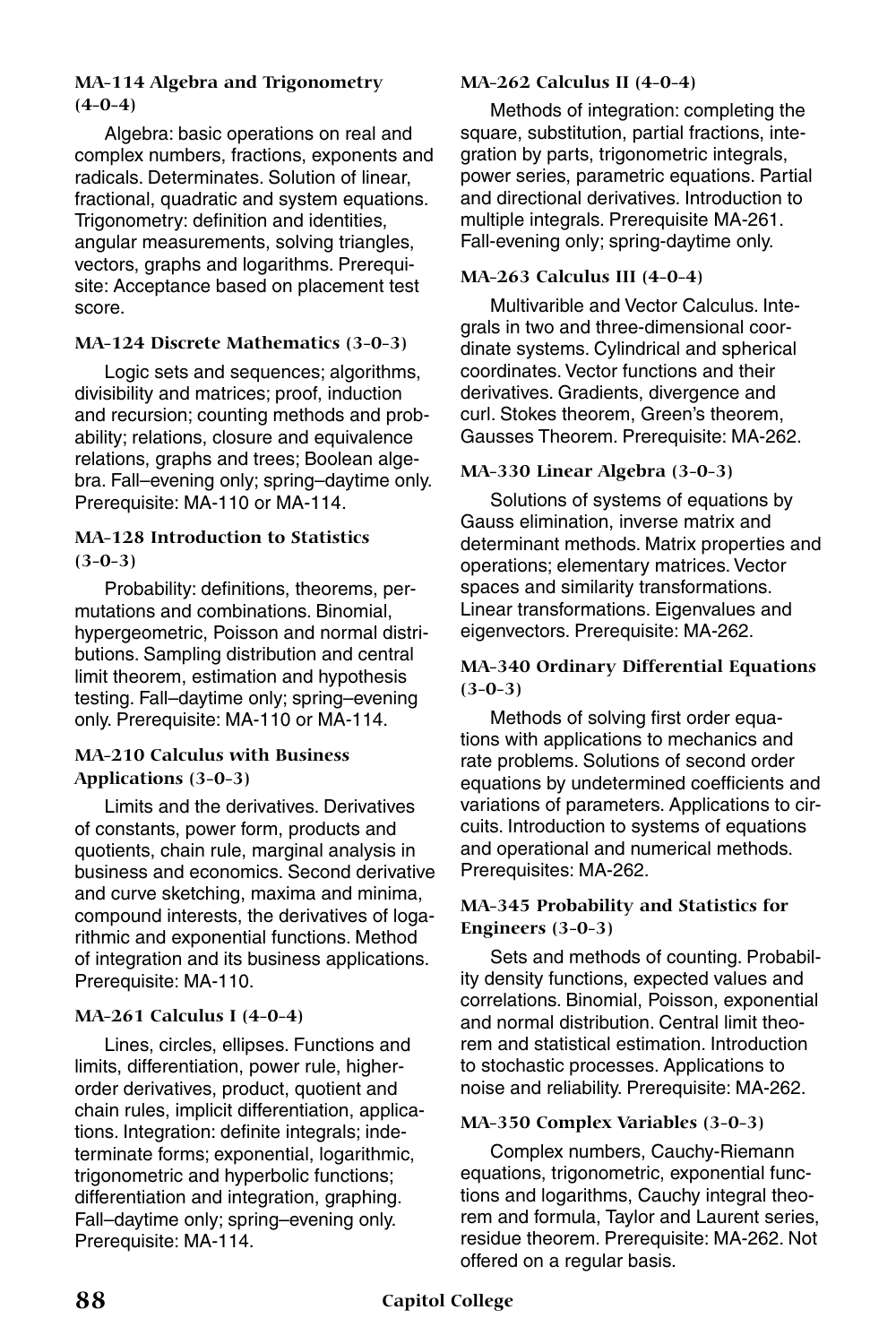#### **MA-355 Numerical Analysis (2-2-3)**

Number systems, floating-point arithmetic and error analysis. Taylor, interpolating and minimax polynomials. Integration and differentiation. Methods of solving equations, systems of linear equations. Prerequisites: CT-115 or CS-130 and MA-262.

## **MA-360 Laplace and Fourier Analysis (3-0-3)**

Definition of transform: Laplace transform of algebraic, exponential and trigonometric functions; basic theorems including shifting, initial and final-value theorems; unit-step, periodic and delta functions; methods of inverting transforms; solutions of differential equations by transform methods; applications to network problems; Fourier series and coefficients; expansion of functions in Fourier series; complex Fourier coefficients; Parseval's Theorem; Fourier transform and its properties. Prerequisite: MA-340.

#### **MAH-360 Honors Seminar in Laplace and Fourier Analysis (3-0-3)**

Definition of the Laplace and Fourier transform. Laplace transform solution of differential equations, applications of the Laplace transform to signal processing, control systems and AM modulation. Fourier series and partial differential equations. Properties and theorems of the Laplace and Fourier transforms. Delta functions, expansion of functions in Fourier series. Inverse transform methods. Prerequisite: MA-340.

## **MBA-610 Statistics for Managers (4)**

Develop probabilistic and statistical concepts, methods, and models using reallife data from business. Stresses the role that statistics plays in the managerial decision-making process. Use of statistical software package is emphasized. Practicum: students will be introduced to a statistical software package that is used to complete the course project. Prerequisite: completion of an undergraduate statistics course. It is best to complete MBA-640 before MBA-610.

#### **MBA-615 Financial Management (3)**

Provides an understanding of the business decision framework in the context of the economic environment in which decisions are made. Covers topics in capital investment policy, financing and capital structures, dividend policy, financial statement analysis, forecasting, and working capital management. It is best to complete MBA-620 before MBA-615.

## **MBA-620 Managerial Accounting (3)**

The course examines the use of accounting data in corporate planning and control. The aim is student proficiency in the analysis and design of control systems in order to make decisions that allow management attention to be focused on long-term strategic issues. Covers internal and external auditing systems, financial reporting, and tax planning. Prerequisite: Completion of an undergraduate accounting course.

#### **MBA-625 Organizational Behavior (4)**

Analyzes the elements of organizational behavior. Theory and research in behavior science are explored. Topics include motivation, group dynamics, power, communication, ethics, conflict resolution, stress management, workforce diversity, and managing change. Cases are analyzed to develop skills in applying theories to common managerial problems. Practicum: business ethics. Being in business today means dealing with a variety of difficult ethical decisions. Students will apply ethical decision-making skills they learn in class to business matters involving conflicts of interest, work requirements, work conditions, and dealing with work-related problems.

## **MBA-630 Marketing Process and Strategy (3)**

Explains key marketing concepts and their significance in domestic and international activities. Analyzes marketing problems and efforts regarding the organization's product and services, pricing activities, channel selection, and promotion strategies. Emphasis is on development and implementation of marketing plans and programs.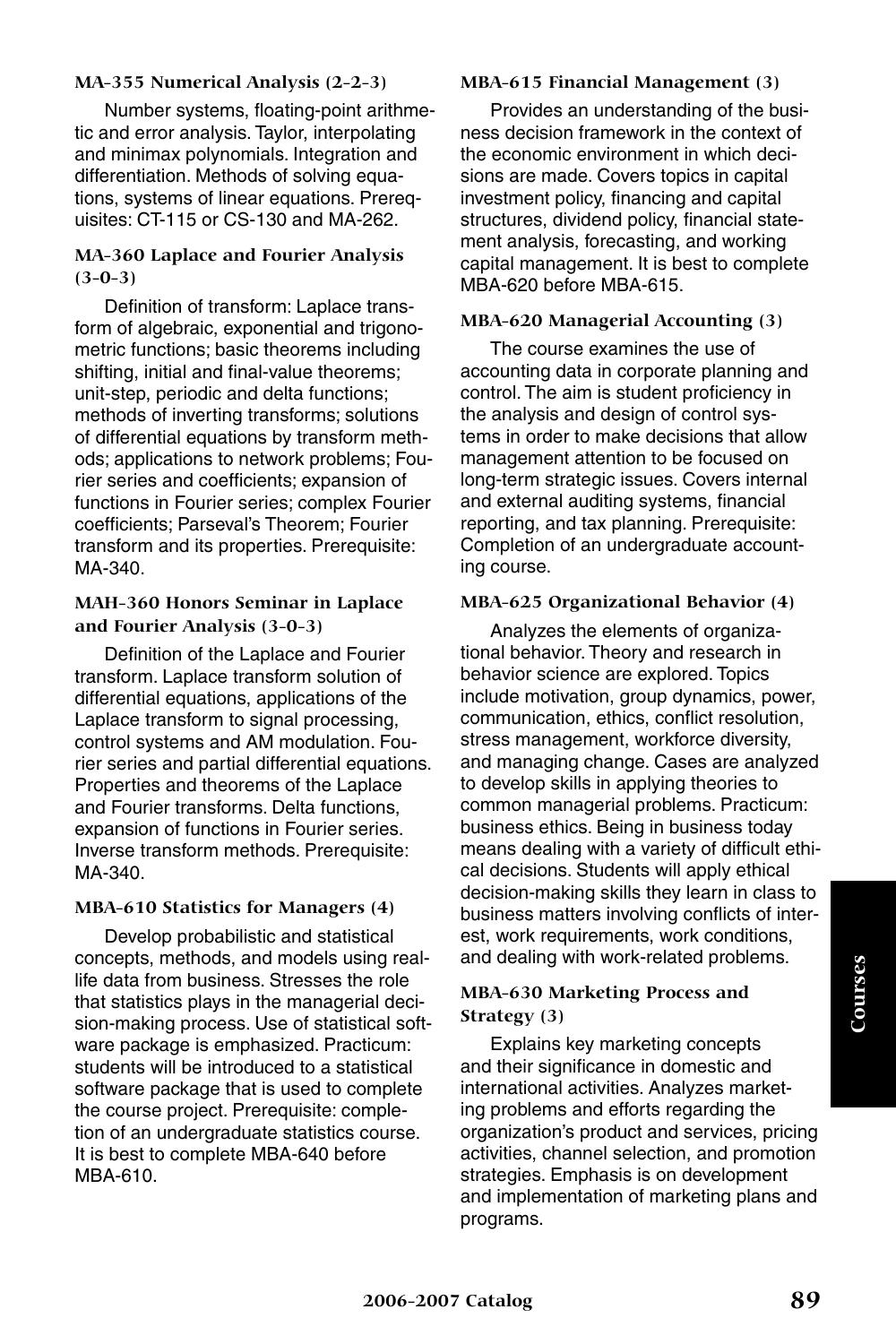#### **MBA-635 Production and Operations Management (3)**

This course provides an analysis of the role of operations management in a global environment. Focus is on the interaction of production and operations management with other functional systems in the organization. Incorporates quantitative and qualitative tools to support the decision-making process.

## **MBA-640 Managerial Economics (3)**

Application of relevant economic theory to business problems. Examines general principles that can be applied to the business decision-making process in the presence of risk and uncertainty. Analysis of demand, costs, productivity, pricing policies, market structure, and government policies toward business within various marketing structures. Prerequisite: Completion of an undergraduate economics course.

## **MBA-645 Negotiation (4)**

The course focuses on effective negotiation skills and the importance of these skills to organizational management. In addition to course readings, students will participate in structured exercises. Practicum: students will participate in structured exercises designed to provide them with practical negotiation experience.

## **MBA-650 Strategic Management (3)**

Examines business policy focusing on strategy formulation and implementation in domestic and global environments. Analytical, integrative, and decision-making skills are stressed. Case studies serve as a basis for analysis. This class should be taken as the last core course before the capstone project.

## **MBA-655 Managing the Global Virtual Organization (3)**

The 21st Century business entity must utilize a variety of methods to be competitive in the business environment of the New Millennium. This course focuses on the needs of the organization, the organization's culture and how the modern "virtual" organization will communicate with itself, its vendors and its customers. This course focuses on solutions to management and leadership-at-a-distance.

#### **MBA-656 Human Resource Management (3)**

Examines the concepts and techniques of human resource planning, evaluation systems, incentive and performance standards, and the impact of labor organizations on management. Human characteristics and their bearing on management are reviewed.

## **MBA-658 Business Law (3)**

This course examines the areas of law critical to the success of managers and entrepreneurs. Topics include contract issues, torts and product liability, business crimes, intellectual property, the law and structure of business organizations, employment, and bankruptcy. These issues are also explored in the context of rapidly changing technology and business practices.

## **MBA-665 Entrepreneurship (3)**

Course focuses on all aspects of starting a new business. Emphasis is on the critical role of recognizing and creating opportunities. Topics include attributes of entrepreneurs and entrepreneurial careers, evaluating opportunities, writing business plans, and financing the venture.

## **MBA-667 Financing the Entrepreneurial Venture (3)**

Financing alternatives are explored: raising seed and growth capital from venture capital, business angels, investment banking, and commercial banking sources. Financial problems unique to the smalland medium-sized firms undergoing rapid growth are identified. Course examines financial management for entrepreneurs over the life of a business project. Prerequisite: MBA-615.

## **MBA-668 Marketing for Entrepreneurs (3)**

This course focuses on applying marketing strategies and techniques to the entrepreneurial or small business environment. Prerequisite: MBA-630.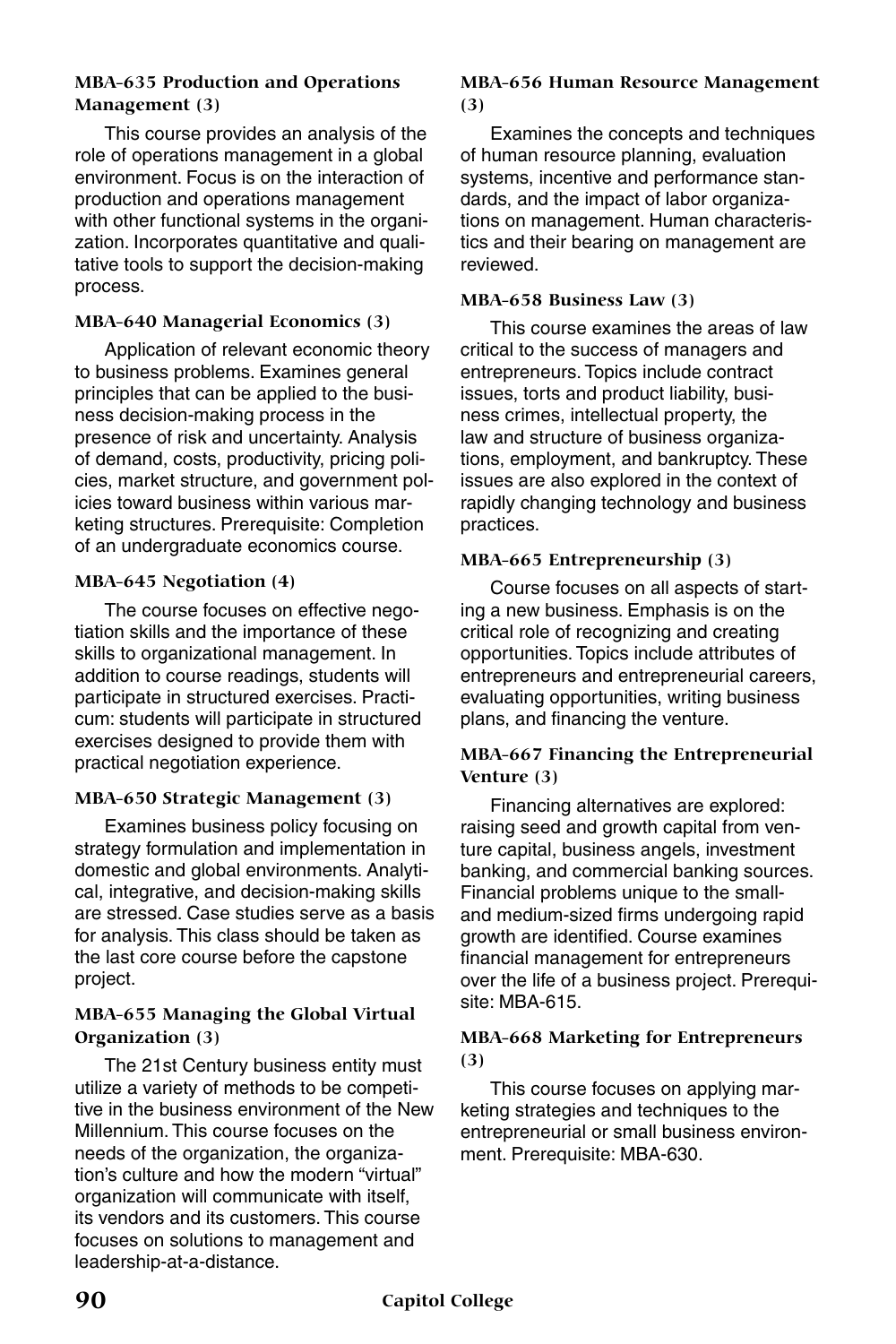#### **MBA-685 Introduction to E-Business (3)**

Provides an understanding of the principal components of electronic commerce. Topics include Internet business practices, key terminology, legal and ethical challenges, security issues, and the socio-economic and technical impacts of e-commerce on business-to-business and business-to-consumer transactions in the global environment.

#### **MBA-686 Strategic Management of Business Technology (3)**

This course lays the technology foundation for business management in a global environment. Fundamental technology management principles, the role of technology management in the organization, concepts in management-at-a-distance, and business case studies are covered.

#### **MBA-687 E-Business Marketing (3)**

Provides an understanding of marketing principles as they apply to e-business. Topics include product/brand awareness, promotion, online catalogs, communication, establishing customer profiles, reaching international markets, and website reporting and data analysis.

## **MBA-700 Capstone Project (3)**

Students complete a research project in the field of major concentration. The research is supervised by a faculty member and must be defended by the student in an oral examination. Internships under the supervision of an academic advisor are an option. This course is to be taken last or next to last as the student applies accumulated knowledge of both core and concentration classes to this effort.

## **MIT-173 Business Fundamentals (3-0-3)**

A general introduction to the business world. The forms of business organization and their legal implications are discussed. Structure, producing a product, marketing, management, finance, accounting and financial control, and government regulation of business are covered. Units on business and professional ethics, securities and the stock market, and international business are included. Prerequisite or Corequisite: EN-001 or EN-101.

#### **MIT-208 Internet and the Law (3-0-3)**

Students will examine the numerous legal concepts that arise when establishing websites for personal or business purposes. More particularly, a myriad of legal issues arise when text, photographs, motion pictures and/or sound recordings either previously composed by others or originally created by the student are placed on the Internet. In addition, the legal concepts that arise due to engaging in e-commerce and emailing will also be examined. In doing so, i.e., examining these topics, students will learn basic legal terms, as well as learn to identify and articulate the legal concepts and related issues that arise by their actions of placing text, photographs, motion pictures and/or sound recordings on the Internet. This course of study enables students to avoid or diminish legal pitfalls encountered when engaging and using the Internet for personal or business gain, for themselves or their present and/or future employers.

#### **MIT-272 Personal Finance (3-0-3)**

This course teaches students the fundamentals of personal/family finance. A broad range of financial topics are covered including budgets, savings, the importance of establishing good credit, living within your means, and the true cost of money. Students gain a thorough understanding of personal finance, including hands-on experience with various types of loans, balancing a check book, the financial consequences of different home mortgages, investments and appreciation, depreciation, interest, charity, taxes, and net worth. Prerequisite: MA-110.

#### **MIT-276 Marketing Principles (3-0-3)**

The role of marketing and the strategies used by marketing managers to solve problems is the content of this course. Emphasis is placed on the relationship among consumers, business, and government about product, promotion, pricing, and distribution strategies. Industry standards and ethical practice are focal points of the course. Prerequisite: MIT-173 or MIT-278.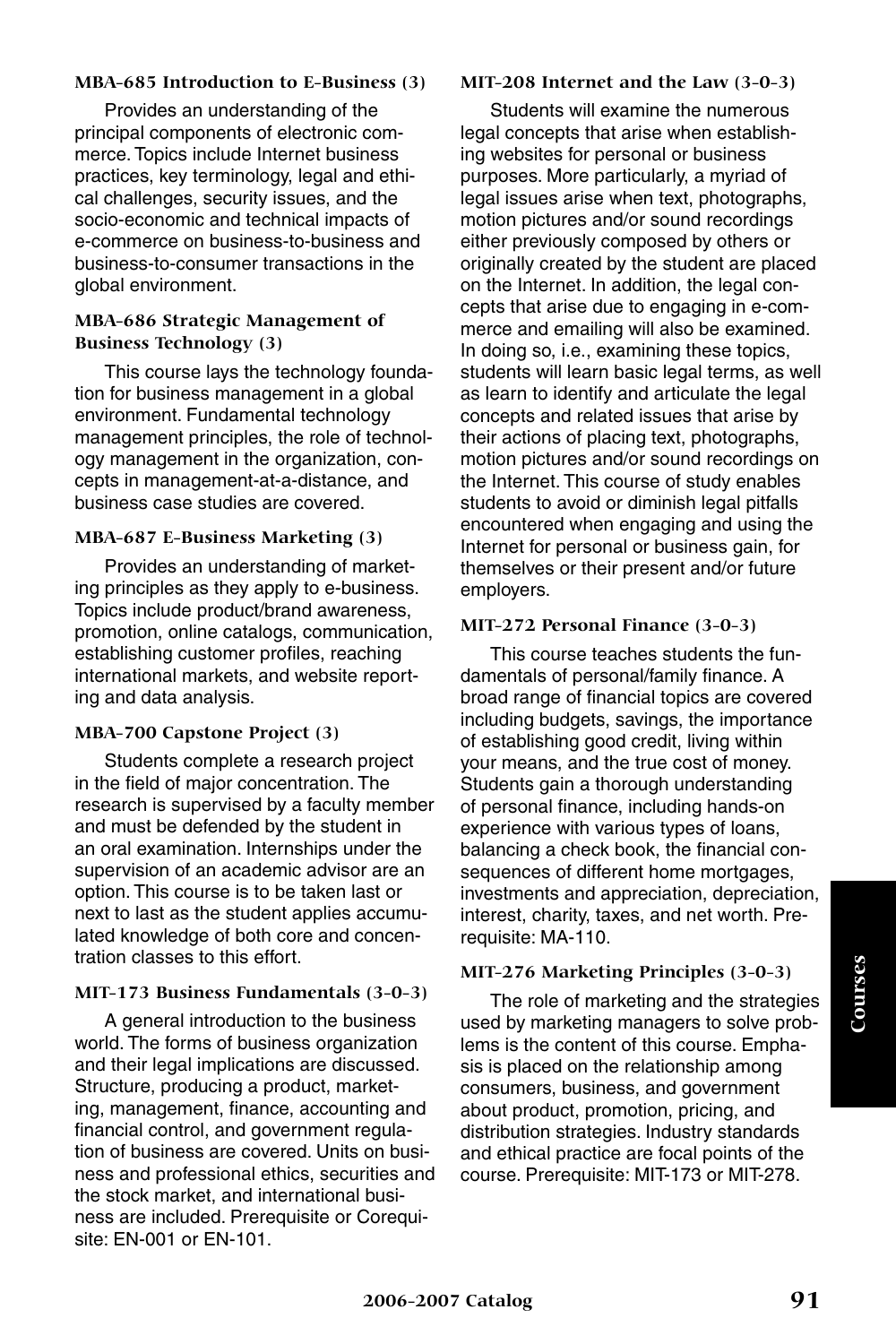## **MIT-278 Principles of Management (3-0-3)**

A survey of modern management and supervision concepts, theory and practice. The roles of the manager, history and development of management theory, and the functional aspects of management are stressed. A particular focus of the course is the relationship between manager and employee. In addition to the text, students will learn about current management practice by reading primary texts in the field, newspapers, journals and magazines, and preparing in-class reports. The class is structured as a seminar course with emphasis on class discussion and collaborative learning. Prerequisite: MIT-173.

#### **MIT-283 Managerial Accounting (3-0-3)**

This course focuses on budgeting and planning. Emphasis is on the use of accounting information to plan and redirect allocations to support business decisions. Managerial Accounting is designed to follow Principles of accounting. Prerequisite: BA-217 and MIT-272.

#### **MIT-289 Small Business Management and Entrepreneurship (3-0-3)**

This course provides an overview of the principles and processes of entrepreneurship and small business management. Students learn to identify characteristics of entrepreneurs; identify business innovations; conduct feasibility analyses; develop formal business plans; and finance, organize, and operate a small business.

## **MIT-362 Information Systems for Managers (3-0-3)**

Computer-based information systems and online information systems to increase individual and organizational efficiency and productivity constitute the foundation of this course. Specifically, topics that relate to operational, knowledge worker, management and executive-level computerbased information and online systems will be analyzed and discussed. These topics include information systems for database management, transaction processing, knowledge worker, office automation, management information, decision support, and executive support. The course also includes system security, troubleshooting, and disaster recovery, system upgrading, and client/server issues.

#### **MIT-372 Financial Management (3-0-3)**

This course is designed to familiarize the student with the principles that guide a firm's financial resources management. The primary philosophy around which this course is organized is wealth maximization and the decision criterion used to achieve such a state. Topics such as capital management, fixed-asset investment, cost of capital, capital structure, long-term finance, mergers, leasing, and multinational finance are covered. In addition, accounting terminology and concepts relevant to financial analysis and decision making will be presented. Prerequisites: BA-270, MA-110 or MA-114, MIT-272.

#### **MIT-375 Human Resource Management (3-0-3)**

Human Resource Management is a course with dual purposes. First, the development of employer-employee relations in both the private and public sector in order to facilitate organization productivity. Second, the management of scarce human resources in terms of planning and development techniques in both the private and public sector will be covered. Wage and salary administration, forecasting employment needs, recruiting and selection, evaluation, and training issues will be the focus of discussion and lecture.

#### **MIT-378 Legal Environment of Business (3-0-3)**

This course introduces the student to legal reasoning; ethical norms; the legal process and the American legal system; administrative law process and the role of business people in that process; the study of selected areas of public and private law, such as securities regulation, antitrust, labor, product liability, contracts, and consumer and environmental law; and international dimensions of the legal environment of law. The purpose of the course is to establish legal literacy and to develop an understanding of legal dynamics, particularly in the business world. Prerequisites: EN-102, MIT-173 or MIT-278.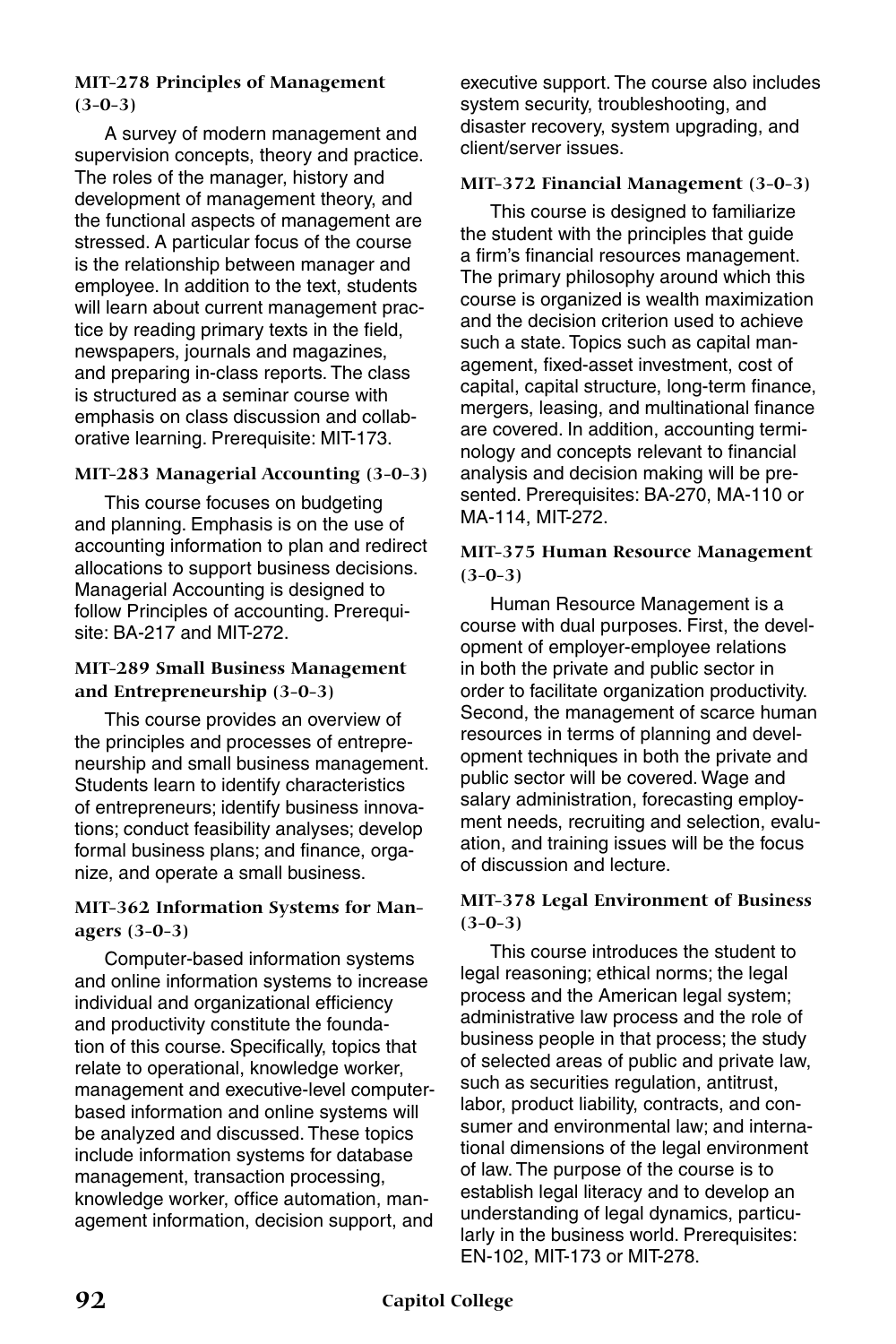#### **MIT-384 Production and Operations Management (3-0-3)**

This course stresses the decisions that managers make in increasing productivity in a world economy, and examines the processes by which goods and services are produced. Specifically, identification of customer needs, strategic decisions for meeting customer needs, and tactical decisions for meeting customer needs are discussed. Strategies, techniques and problems in forecasting, statistical quality control, total quality management, inventory management, scheduling, maintenance and reliability, product, process, technology, location, layout, and purchasing are the core topics of this course. Prerequisites: MA-128, MIT-276 and MIT-278.

#### **MIT-386 Organizational Theory and Behavior (3-0-3)**

The content of this course represents a synthesis of behavioral sciences providing a broad framework for management. Topics include organization goals, authority and leadership, motivation and morale, work groups and group dynamics, communications, planning and management by objectives, concepts of organizational development, organizational structure and processes, and organizational conflict and change. Prerequisites: MIT-278 and MIT-375.

## **MIT-454 International Business (3-0-3)**

Drawing upon previous management and business courses, this course studies the nature and scope of international trade and investment, international institutions, the international monetary system and exchange markets, and the cultural factor affecting international business operations and their influence on the principal business functions. The effects of the revolution in electronic technologies on global business are also examined. Case study analysis and a variety of current media are used in this course. Formerly MIT-474. Prerequisites: EN-102 and MIT-173, MIT-276 or MIT-278.

#### **MIT-458 Senior Project (3-0-3)**

This is a capstone course designed to challenge students as they work individually or in small teams on a real-world business/industry problem requiring technical expertise and management acumen. Drawing upon the writing seminar in technical research, students are required to submit a major report outlining and analyzing the problem and proposing management solutions. For MIT and MTs programs. Prerequisites: MIT-483 and EN-408. EN-408 should be taken immediately before this course when possible.

#### **NS-351 Secure Website Administration (3-0-3)**

Selecting web server software. Installing, configuring and administering a web server. Installing and configuring applications and database servers. Setting up user accounts. CGI support. Alternatives to CGI such as ASP, Java Servlets, and direct server API programming. Server-side versus client-side software. Website security, including SSL, S-HTTP, certificates and encryption. Using software to optimize, monitor website operations, security flaws and methods to secure various website applications and servers. Projects are assigned as part of the homework requirements. Prerequisite: CT-301 or IAE-352. Offered spring semester only.

#### **NS-352 Unix Administration and Security (3-0-3)**

Installing Unix/Linux, creating user accounts, controlling directory file access, removing users, shutting system down. File handing utilities (tabular processing, search/modify, split/join, sort/merge, and compress/encrypt), text processing (nroff/ troff), software development utilities (yacc, lex, lint, sccs, etc), communication utilities. Unix security, encryption, secure socket layers, disaster recovery plans, password security and security policies. Tuning the system. Learn how to secure insecure services, NFS and protect trust relationships. Projects are assigned as part of the homework requirements. Prerequisite: CT-152.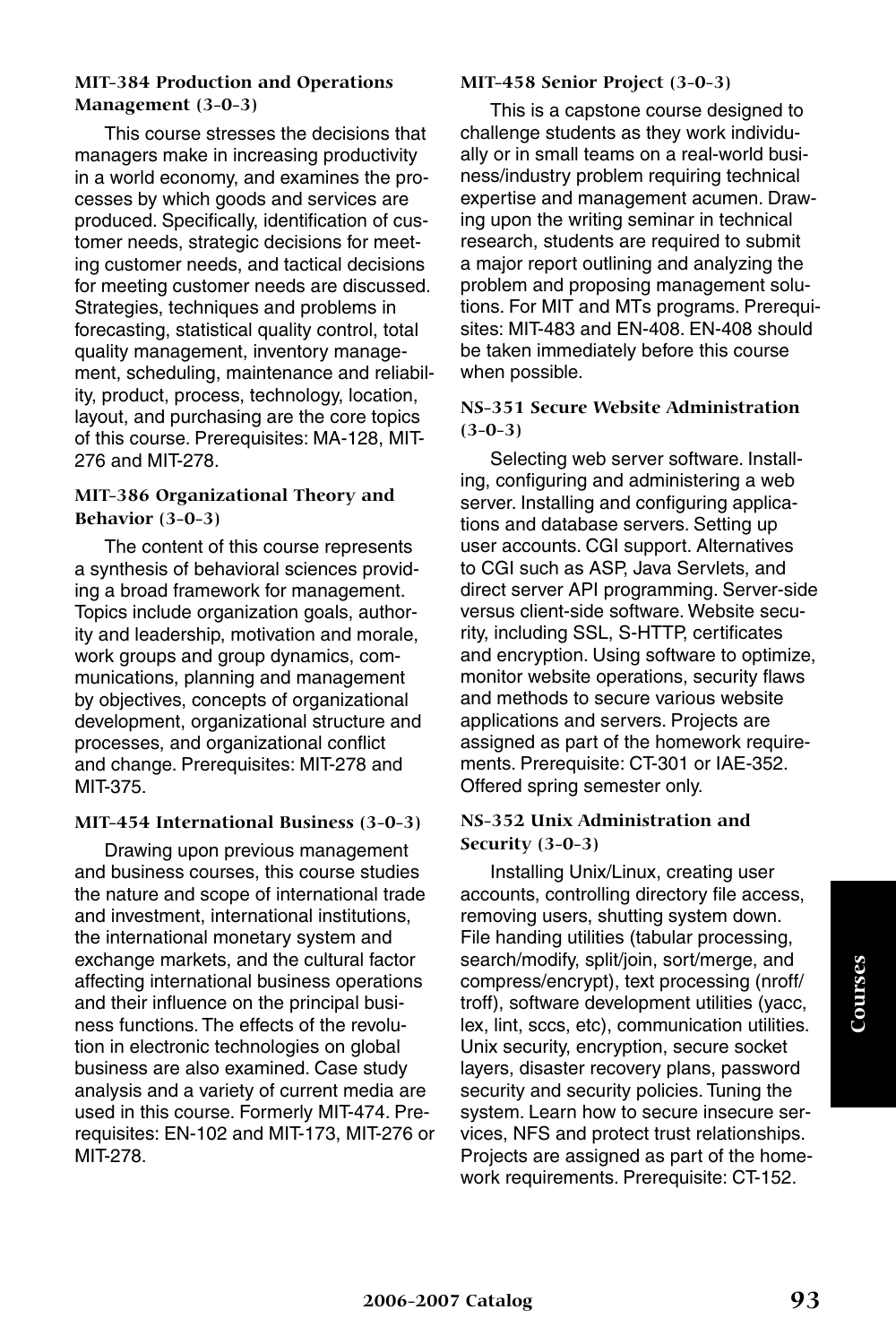#### **NS-401 Network Security Theory and Algorithms (3-0-3)**

This course covers encryption and authentication algorithms and security protocols in depth. Topics include conventional and public key encryption algorithms, secure hash functions, digital signatures and key management. Implementation of these algorithms in security protocols will be examined in terms of their effectiveness in delivering security services: confidentiality, message integrity, timeliness, authentications and non-repudiation. Laboratory projects are assigned as part of the homework requirements. Prerequisites: IAE-201 and senior status.

## **OP-301 Fiber-Optic Communications (2-2-3)**

Lightwave propagation in fiber optics, including modal conditions, numerical aperture, attenuation and signal distortion in step-index and graded-index fibers. Connectors, splices and analysis of coupling losses. Operating principles and characteristics of optical sources and detectors. Transmitter and receiver circuits for analog and digital communication. Design consideration for practical optical communication links using power budget and rise-time analysis. Discussion and comparison of latest multiplexing and coupling techniques used in optical networks. Prerequisites: EL-261 and MA-261.

## **PH-201 General Physics I (2-2-3)**

Non calculus-based physics intended for credit in engineering technology courses. Use PH-261 for electrical, computer and software engineering courses. Mechanics: units, conversion factors: vector diagrams, translational equilibrium, friction, torque and rotational equilibrium: uniformly accelerated motion, projectiles: Newton's Law, work energy and power: kinetic and potential energy, Conservation of energy: impulse and momentum. Heat: temperature scales, thermal properties of matter, heat and temperature change, heat and change of phase, physics of heat transfer; applications. Fall–evening only; spring–daytime only. Prerequisite: MA-114.

## **PH-202 General Physics II (2-2-3)**

Non calculus-based physics intended for credit in engineering technology courses. Use PH-262 for electrical, computer and software engineering courses. Light and sound: wave motion, nature of light, reflection and mirrors, refraction, prisms, dispersion lenses; simple harmonic motion; sound transmission, resonance, interference. Doppler effect. Electricity and magnetism: Static electricity, Electric fields, magnetic fields, electric potential, capacitance; electricity in motion; magnetic induction; electromagnetic relations. Alternating currents. Fall–daytime only; spring–evening only. Prerequisite: PH-201.

## **PH-253 Energy and the Environment (3-0-3)**

This course covers fundamentals of energy generation (conversion), current diversity of energy resources from fossil fuels to renewable and alternative sources, and environmental impact of the generation and use of energy. Topics include the availability, economics and environmental consequences of energy generation, distribution and consumption from oil, coal, gas, hydrogen, nuclear, wind, solar, geothermal, hydro, biomass and other alternative sources currently under development, and study by the scientific and engineering communities. Efficient use of energy in the domestic, transportation and industrial sectors will be discussed. In addition to exams and quizzes, students will be required to research selected topics of interest in order to enhance their understanding of the most recent advances in the fields of energy and the environment. This course may be used as a general, technical, science or engineering elective. Prerequisites: PH-201.

## **PH-261 Engineering Physics I (3-2-4)**

Calculus-based physics. Displacement, velocity and acceleration, equations of motion, Newton's laws of motion and their applications, gravitation, work and energy, impulse and momentum, conservation laws, rotational motion, rotational dynamics, equilibrium, elasticity, periodic motion. Fall–evening only; spring–daytime only. Prerequisite: MA-261. Corequisite: MA-262.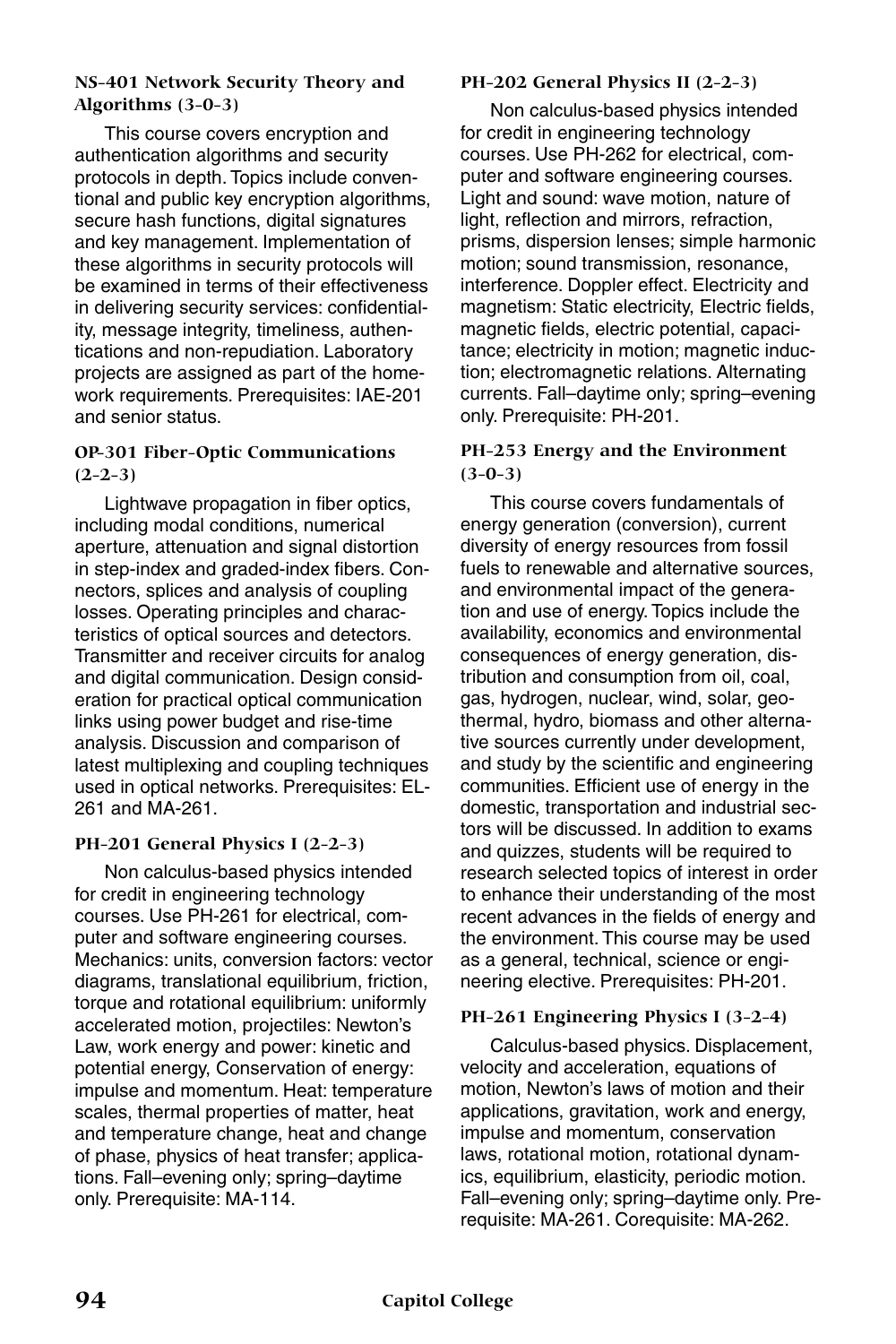## **PH-262 Engineering Physics II (3-2-4)**

Calculus-based physics. A continuation of PH-261. Topics include wave motion, vibration and sound, electricity and magnetism, Coulomb's Law, electrical fields, induction. Fall–daytime only; spring–evening only. Prerequisite: PH-261. Corequisite: MA-262.

## **PH-263 Engineering Physics III (3-2-4)**

Introduction to wave particle duality, quanta photons. Photon energy, work-functions and the photoelectric effect. Photon interactions. Applications to detectors. Prerequisite: PH-262.

## **SE-301 Software Engineering (2-2-3)**

Introduction to software design. Software performance, modularity, portability and reliability. Students apply engineering principles to create software solutions to specified problems. Software testing and CASE tools introduced. Emphasis on UML and object-oriented code. Offered during fall semester only. Prerequisite: CS-220.

## **SE-321 Human Computer Interaction (2-2-3)**

Introduction to the design of computer systems for usability. Topics include a comparison of the characteristics of good and bad designs, the development of a web site incorporating user-centered design, and the skills required to effectively interview users and conduct user testing. This course combines issues from multiple disciplines, including psychology, sociology, and computer science. Projects are assigned as part of the homework requirements. Prerequisite: CS-220.

## **SE-458 Senior Design Project (3-0-3)**

Student proposes, designs, builds and tests a working software project. Students write a report according to specifications and deliver an oral presentation for review. For SE, SIA, CS, CE and CET programs. CE and CET students should see advisor before registering. Prerequisites: EN-408 and senior standing. EN-408 should be taken immediately before this course when possible.

## **SE 351 Software Testing**

Covers the techniques and concepts required for software testing and quality assurance. Topics covered include software testing at the unit, module, subsystem and system levels; coverage criteria; manual and automatic techniques for test validation and data generation; formal testing processes and standards; rational tools suite; inspections; black box vs. white box testing; functional testing; testability analysis. Prerequisites: SE-301 and CS-220 or permission of instructor

#### **SM-513 Systems Management and Organization Theory (3)**

Basic concepts applied to managing large-scale systems. Perspectives and philosophies of organization, functions and processes of systems management and organizational leadership.

## **SM-517 Psychological Factors in Systems Management (3)**

Human characteristics and their bearing on systems management critical review of theory and research on personality, motivation, values, stress, leadership skills and power bases.

## **SM-518 Principles of Systems (3)**

Systems theories, methodologies, thinking and practice; hard and soft systems approaches; multidisciplinary approaches to organizational problem solving, feedback loops and system change.

## **SM-563 Managing Information Systems (3)**

Identifying organizational situations which can be supported by computerized management information systems (MIS); hands-on experience designing and implementing an automated system.

## **SM-567 Telecommunications and Computer Networking (3)**

Fundamentals of telecommunications, teleprocessing, and computer networks; data communications, distributed processing, interactive systems; telemetric, analysis and design of telecommunications-based information systems.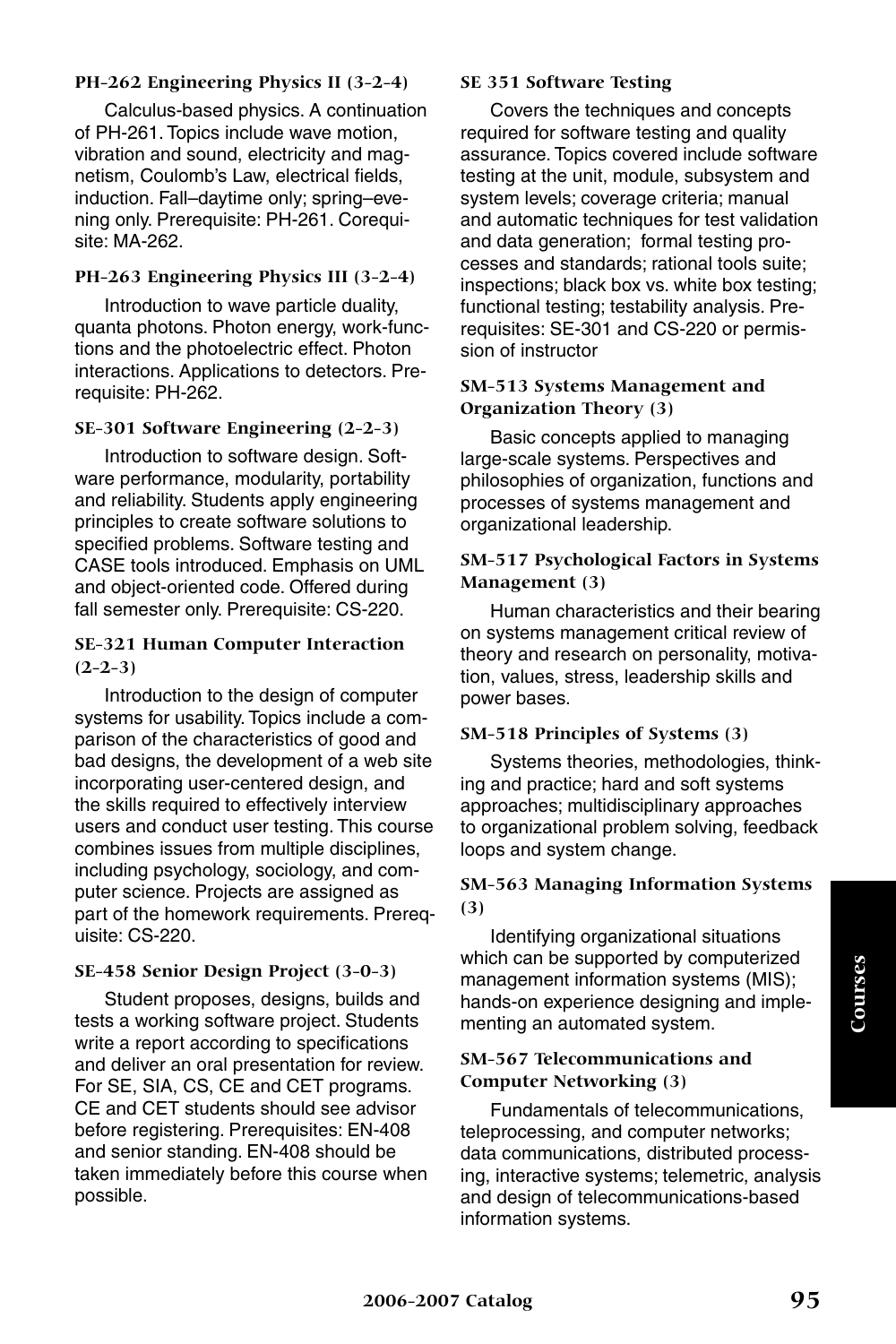### **SM-568 Global Telecommunications Applications (3)**

Applications of the fundamental concepts and technologies of global telecommunications. Case studies, software, and student projects will be used to extend the knowledge of theoretical concepts, policies and regulations of global telecommunications into practice. Prerequisite: SM-567.

## **SM-569 Decision Support and Expert Systems (3)**

Role of computers in management decision-making processes; structured, semi-structured, and unstructured decision support and expert systems; knowledge engineering and artificial intelligence to support management control and strategic planning.

#### **SM-586 Global Telecommunications Policies and Regulations (3)**

The emerging technologies of satellite based communications, PCS/PCN, HDTV and computer enhanced communications. The policies of international organizations such as INMARSAT and INTELSAT, the deregulation of PTTS, the impact of competition, agreements between multi-national companies, and bilateral and regional trade pacts (NAFTA) on the creation of the information highway.

## **SM-587 Law and Regulation of E-Commerce (3)**

The course is an examination of the complex political, legal and regulatory issues influencing electronic commerce. As the Internet and electronic commerce technologies evolve to make electronic business more popular, lawmakers and regulators seek to adapt traditional methods of business transactions to the new media. These adaptations are frustrated frequently by domestic political pressure not to regulate or tax electronic commerce. As electronic commerce becomes increasingly global, however, complications arise because of foreign political pressures in the opposite direction. Thus, in summary, electronic commerce law and regulation are in flux, and changing rapidly to catch up to the impact of the information revolution on

the global economy. In recognition thereof, the majority of the course will attempt to make sense of the status quo ante of electronic law and regulation to enable students to conduct business online. The course will conclude with an analysis of the future landscape based upon developments in technology, applications, proposed legislation and administrative rule making.

## **SM-599 Independent Study (3)**

If a student is near program completion (at least 27 hours completed) and a required course is not available, that student may petition the Academic Director to take the course as Directed Research. A maximum of two courses (6 credits) can be taken as Directed Research.

## **SS-171 Introduction to Psychology (3-0-3)**

This course is a fundamental study of human behavior exploring such topics as learning and cognition, memory, intelligence, motivation and emotion, consciousness, personality, and abnormal behavior. A discussion of the scientific character of psychology and the research methodology employed in the discipline will be included. Prerequisite: EN-001 or EN-101.

## **SS-175 Introduction to Sociology (3-0-3)**

A survey of the basic concepts and principles of sociology; culture, human nature, personality and the self, socialization, society, group behavior, norms and deviance, and institutions. The topic of social problems will be addressed by an indepth examination of a contemporary issue. A primary text and newspapers, magazines and journals will be used in addition to the textbook. Prerequisite: EN-101.

## **SS-181 Human Development (3-0-3)**

This course provides a comprehensive and integrated review of human development from a psychological perspective. The life span model provides a coherent time-line approach for students to study, observe, and reflect on personal life developments as well as how relationships with individuals, families, and communities are integral to our development as humans. Prerequisite or Corequisite: EN-101.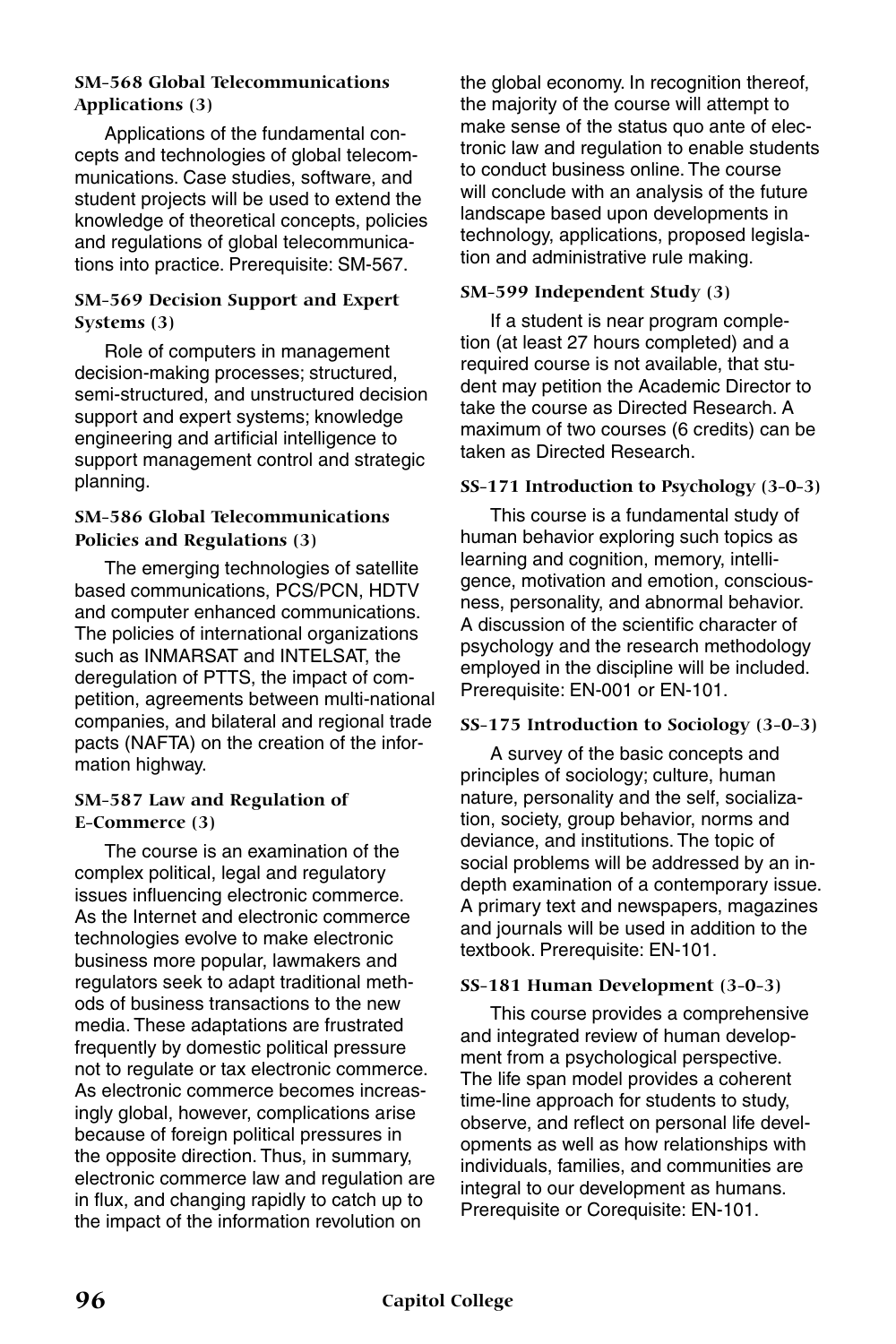#### **SS-272 Group Dynamics (3-0-3)**

Focuses on interpersonal relations and skills development; cross-cultural relations and communication; organizational climate and culture and their relationship to and impact on individuals and groups; personality traits and team building; and characteristics and functions of groups in high-tech organizations both in the United States and abroad. Prerequisites: EN-102 and SS-171 or SS-175 or SS-177 or SS-181.

#### **SS-351 Ethics (3-0-3)**

This course is designed to help students improve their ability to make ethical decisions in business. This is done by providing a framework that enables the student to identify, analyze, and resolve ethical issues that arise when making decisions in business. Case analysis is a primary tool of this course. Prerequisite: EN-102.

### **TC-110 Introduction to Telecommunications (2-2-3)**

Telecommunications defined and its effects on our daily lives. Structure of the telecommunications industry. Brief history. Basic terminology. Type of analog and digital communications systems. Data communications and networking. Introduction to local area networks, and wide area networks. Microwave and cellular systems. Satellite systems. Internet and its structure, World Wide Web, websites technology and terminology.

#### **TC-191 Computer Architecture and Networking (2-12-6)**

This course starts with a basic introduction to the design and construction of a current model PC including operating systems and some diagnostic software. The course continues into the networking with major emphasis on local network equipment, network software and addressing schemes. Students build, configure, test and troubleshoot PC's and a small network in the laboratory. This material can be used as a basis for studying for both the CompTIA A+ and CompTIA Network+ exams.

#### **TC-212 Data Communications I (2-2-3)**

Data communications, transmission codes, PCs in data communications, interface standards, communications media, telephone networks and modems. Introduction to various types of PC hardware components and software. The lab experiments emphasize data communication testing and types modulation. Offered fall semester. Prerequisites: TC-110.

## **TC-252 Data Communications II (2-2-3)**

Networking standards and protocols. LAN, WAN, Enterprise networks, wireless networks, types of network hardware (such as routers, gateways, hubs, bridges) used in local and wide area networking. Setting up, testing, and managing networks. The lab emphasizes configuring PCs for network operation with windows NT 4.0 server and building a LAN. Offered spring semester. Prerequisites: EL-204 and TC-212.

## **TC-309 Network Simulation and Modeling (2-2-3)**

Provides an introduction to probability, statistics, and discrete event simulation. Topics include survey of discrete and continuous simulation languages, elementary queuing theory, discrete and continuous random variable selection applied to computer networks. Information is used to generate random variables to study network traffic, network utilization, response time, throughput, capacity, queuing delay for discrete event simulation models. Emphasis is placed on student design, development, implementation and performance and analysis of simulations of real-world commercial systems. Extensive use and development of simulation software. Prerequisites: MA-128 or MA-345 and MA-261 and TC-110 or equivalent.

#### **TC-400 Special Projects in Telecommunications (0-6-3)**

Guided study. This course is a project course in which students research a problem in the field of telecommunications under the guidance of a professor or member of the academic staff. Students are required to produce a final written and oral presentation of their effort. Prerequisite: Permission of instructor.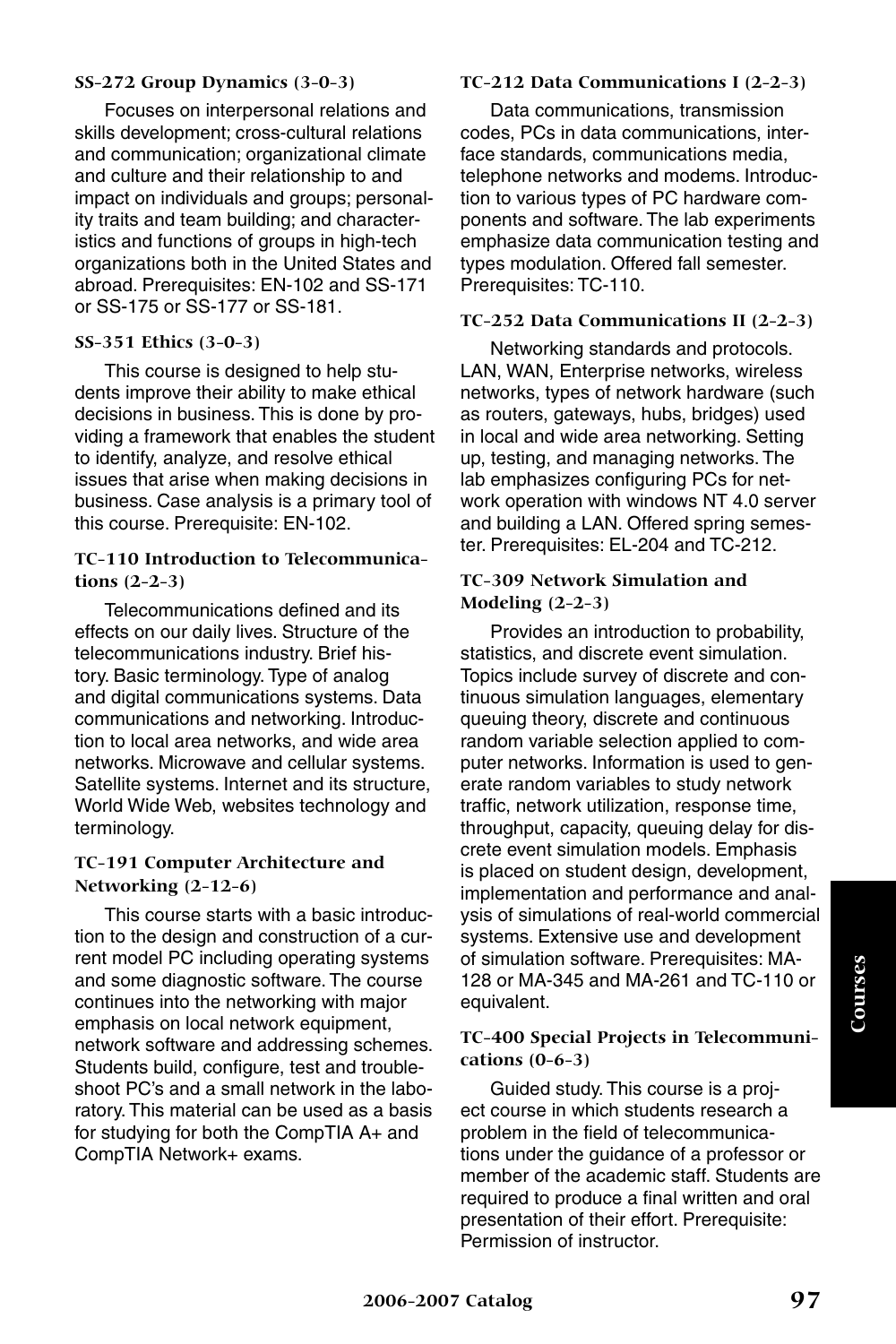#### **TC-421 Computer Communications and Protocols (2-2-3)**

Advanced data communications theory. Hardware/software and equipment/protocol requirements for various data-link topologies including point-to-point and multipoint networks. Physical interfaces, asynchronous and synchronous; transmission codes; error detection and correction, automatic repeat request (ARQ); flow control and sliding-window protocols. Examples of these concepts used in balanced, unbalanced and contention networks. Offered during fall semester only. Prerequisites: TC-309 and background in data communications.

## **TC-451 Computer Networking (2-2-3)**

Advanced networking theory. Bit and byte-level detail. Comparison of various networking techniques. Digital/data circuit switched networks. Packet-switched networks. Virtual circuits, datagrams, routing traffic and error control. Local area networks, and topology. OSI seven-layered architecture. Detailed discussions of layered access and Internetworking protocols (TCP/IP). Commercial examples of other networks such as ARPAnet, DECnet, Ethernet and SNA are examined. Students use computer network simulation software to set up networks for study. Offered during spring semester only. Prerequisites: TC-309 and TC-421.

## **TC-497 Cooperative Education (0-0-0)**

Offered each semester to eligible, degree-seeking students. These placements provide temporary work experience in telecommunications engineering technology which complements classroom learning. Students are evaluated ( satisfactory or unsatisfactory) by the director of Career Services upon completion of each semester. Contact the Office of Career Services for admission to the program. Prerequisite: Completion of the first 32 semester hours (see plan of study) with a minimum CGPA of 2.5.

#### **TM-330 Business Telecommunications (3-0-3)**

This course explores online transactions and practices including voice, data and video communications used in networking systems (Internet, Intranets, extranets, and enterprise networks) that are currently available for business. The final project is a cumulative case study in network technologies and services, network design for quality, security, and manageability. A basic understanding of the telecommunications industry is assumed. Prerequisites: MA-110 and TC-110.

## **TM-460 Standards and Regulations in Telecommunications (3-0-3)**

Regulations and policies affecting the telecommunications industry. FCC, CCITT, ISO organizations and other standardmaking bodies. Studies include latest legal rulings and their effects. Prerequisites: MIT-173 and TC-110.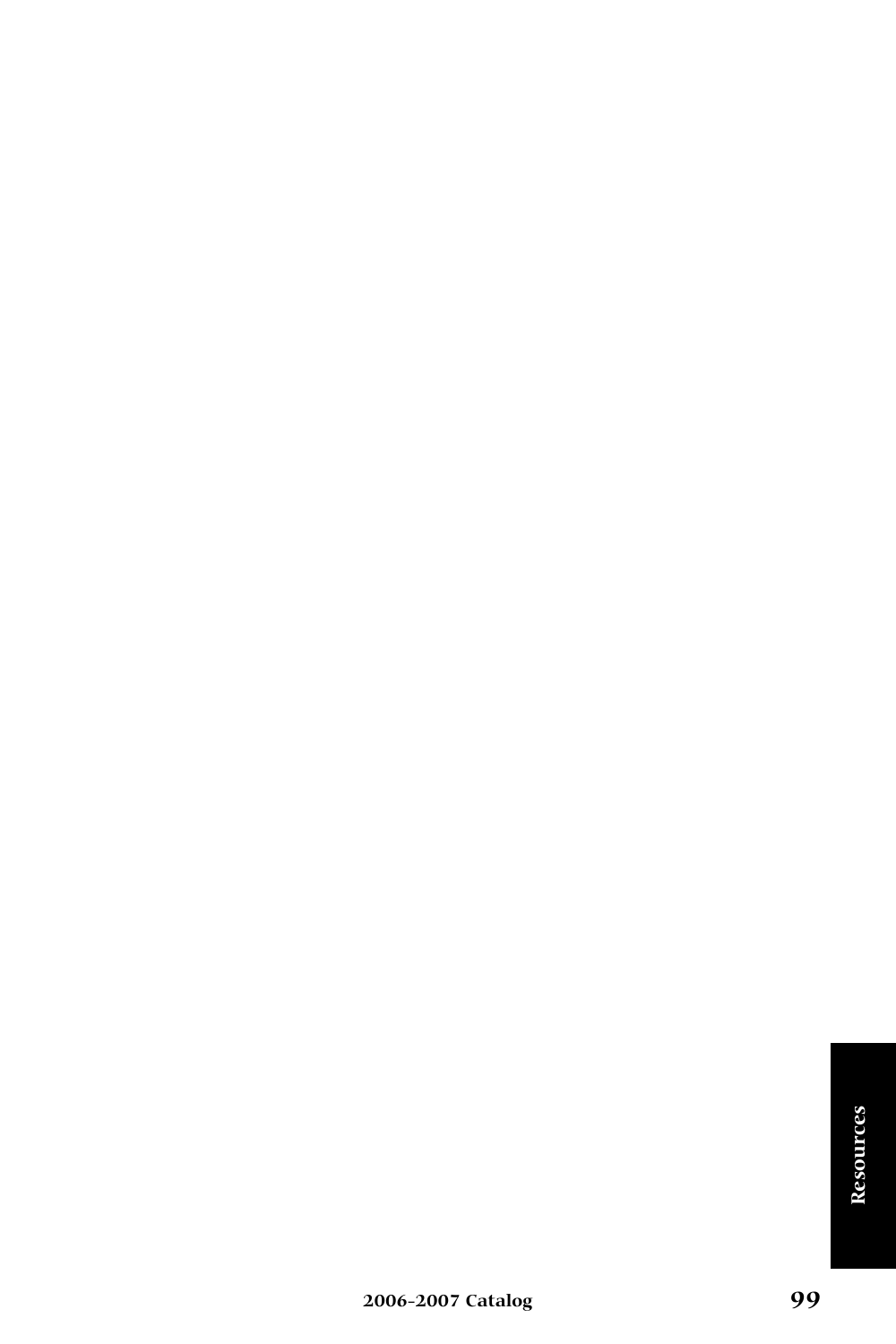# **Board of Trustees**

**Chairman** John G. Puente

**Vice Chairman** Gabriel A. Battista Chairman and CEO Talk America

**Secretary** Richard J. Heiman Attorney at Law

**President** Michael T. Wood, PhD Capitol College

## **Members**

J. Kelly Brown CEO EMSolutions, Inc.

Mark Davis Telecommunications Consultant

John E. Dettra, Jr. President Dettra Communications, Inc.

Sandra English President, Lloyd International Director, West African Telecom

Jorome T. Gibbon Telecommunications Consultant The Honorable Ana Sol Gutiérrez President and CEO Sol Quality Systems, Inc. Director, Quality Management Computer Sciences Corporation Delegate, Maryland State Legislature

William O. Hider President Hider Consulting, LLC

Thomas Kloster Chief Financial Officer Primus Telecommunications

Harold Stinger President and CEO SGT, Inc.

Dwight Taylor President Corporate Development Services, LLC

Harvey Weiss CEO and President Fortress America Acquisition Corporation

#### **Trustees Emeriti**

Eugene H. Rietzke, DSc Founder of the college 1897-1983

Lillie Lou Rietzke Co-founder of the college 1910-2006

H. Brian Thompson Chairman UTI Inc.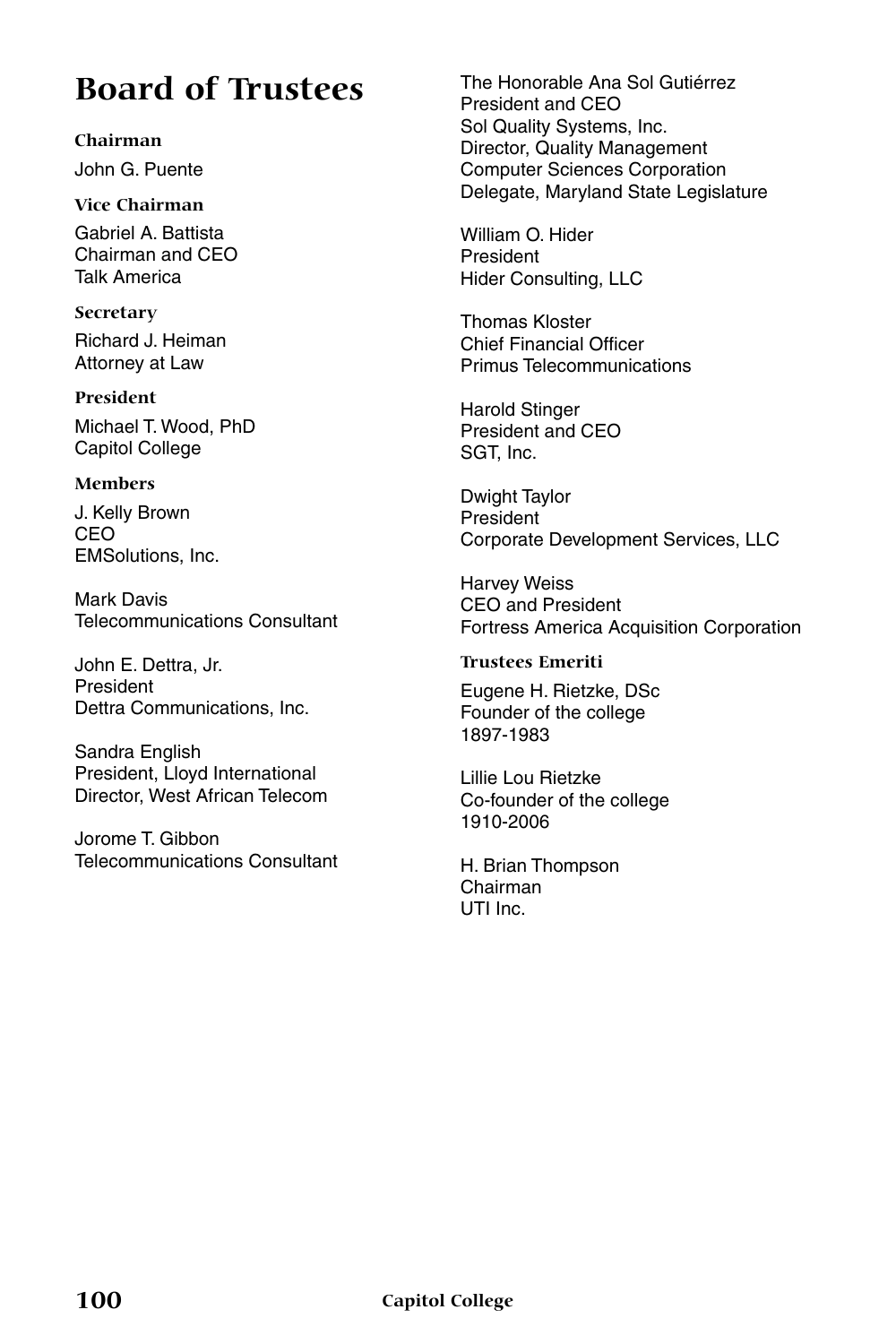# **Advisory Boards**

## **Alumni Advisory Board**

## **Chairman**

Richard Hansen (BS84) **Consultant** 

## **Vice Chair**

Francis D. Jenkins (BS80) Chief, Engineering Branch Foreign Broadcast Information Service

## **Secretary-Treasurer, Faculty Advisor**

Charles A. Vergers (BS68) Professor Capitol College

## **Members**

James B. Amerault (AA89, MS01) Geographic Information Systems Specialist DC Dept. of Parks and Recreation

Thomas C. Bagg III (MS95) Senior Systems Engineer - MEDS SGT, Inc.

Richard E. Beall Vice President for External Relations Capitol College

Charles Britt (BS02) Project Manager Northrop Grumman Corporation Melissa A. Crouch (BS98, MS04) Telecommunications Manager Department of Defense

Carolyn P. Dent (MS97) Mission Operations Center Mission Manager NASA Goddard Space Flight Center

Jorome T. Gibbon (BS75) Telecommunications Consultant

John Ryan (BS68) Professor Capitol College

Musiliu A. Sanusi 2006-2007 Student Advisor

Greg D. Strutt (BS84) President Software Creations

Kevin E. Wilson (BS91) Manager of System Administration U.S. Pharmacopoeia

Michael T. Wood, PhD President Capitol College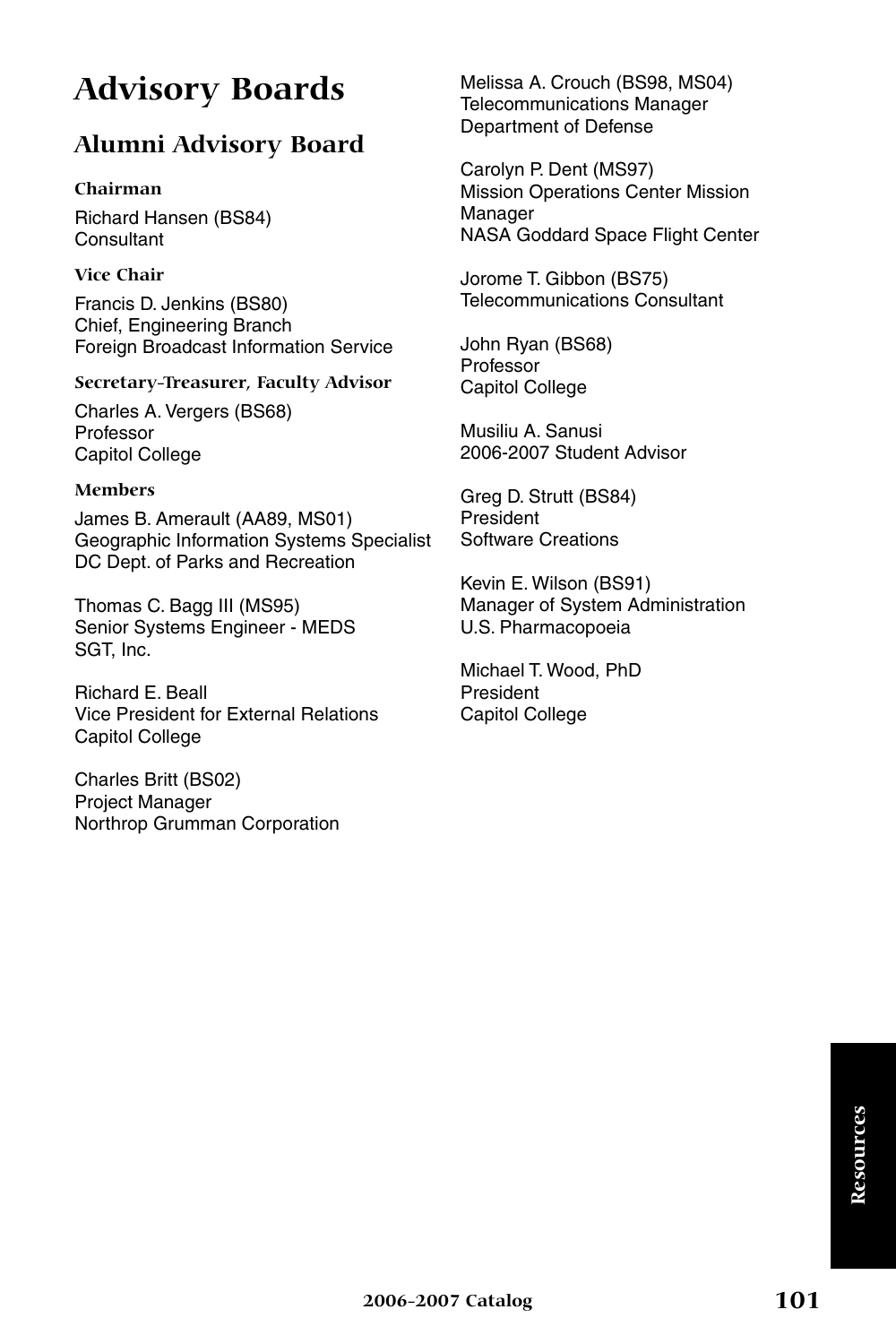## **Astronautical Engineering Advisory Board**

Mike Blackwell Director, Civil Space and Mission **Operations** Honeywell Technology Solutions Inc.

Edward Chang University Programs Mission Manager NASA Goddard Space Flight Center

Steve Hammers President The Hammers Company Inc.

Todd C. Probert Director Network Services Honeywell Technical Services Inc.

Robert G. Shendock Principal Engineer SGT Inc.

Jeff Volosin System Engineering Manager Exploration Systems Mission Directorate NASA

Roger D. Werking Operations Director, Mission Services Division a.i. solutions Inc.

## **Computer Engineering Technology Advisory Board**

Solomon Chi Internetwork Solutions Engineer Thrupoint, Inc.

Patricia A. Coffen Deputy IT Security Manager NASA Goddard Space Flight Center

Allen H. Exner Computer Services Manager Capitol College

Robert D. Golden Training Delivery Manager Hewlett-Packard Company

Gene Gonzales Senior Manager/Senior Principal Engineer Computer Sciences Corporation

Joseph P. McKenna Senior Systems Engineer The Boeing Company

Richard Reis, PE Senior Systems Engineer Verizon Corporation

David O. Ward, JD Senior Legal Advisor Federal Communications Commission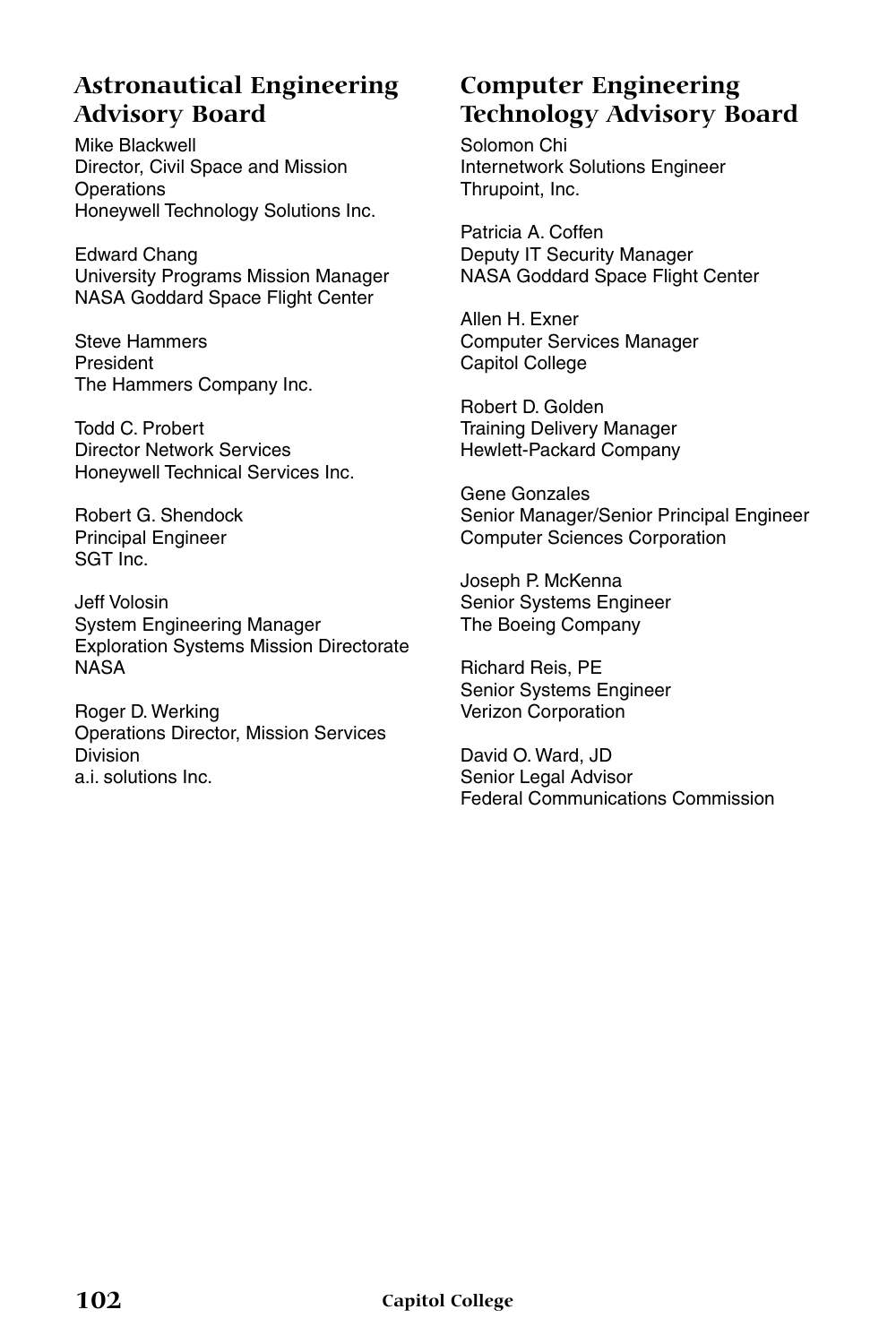## **Computer Science Advisory Board**

Chris S. Armstrong Senior Security Analyst Cendant Corporation

Bryant L. Freitag Programmer Big Huge Games, Inc.

Scott E. Green Associate Branch Head, Mission Applications Branch NASA Goddard Space Flight Center

Dr. Bruce Lombardi Senior Enterprise Architect Noospherics Technologies

Roody Rosales President Integrated Communications Technology, Inc.

David O. Ward, JD Senior Legal Advisor Federal Communications Commission

## **Electrical/Electronics Engineering Advisory Board**

James Arida Retired Lockheed Martin Corp.

John H. Day, PhD Chief, Electrical Engineering Division NASA Goddard Space Flight Center

Howard S. Feldmesser Principal Engineer/Section Supervisor Electronics Services Group JHU Applied Physics Lab

Daniel G. Jablonski, PhD Physicist/Electrical Engineer JHU Applied Physics Lab

George Shiblic Electrical Systems Group Manager Swales Aerospace

George Stauffer Retired Rockwell Collius

Edward J. Wright Senior Developer Trios Associates, Inc.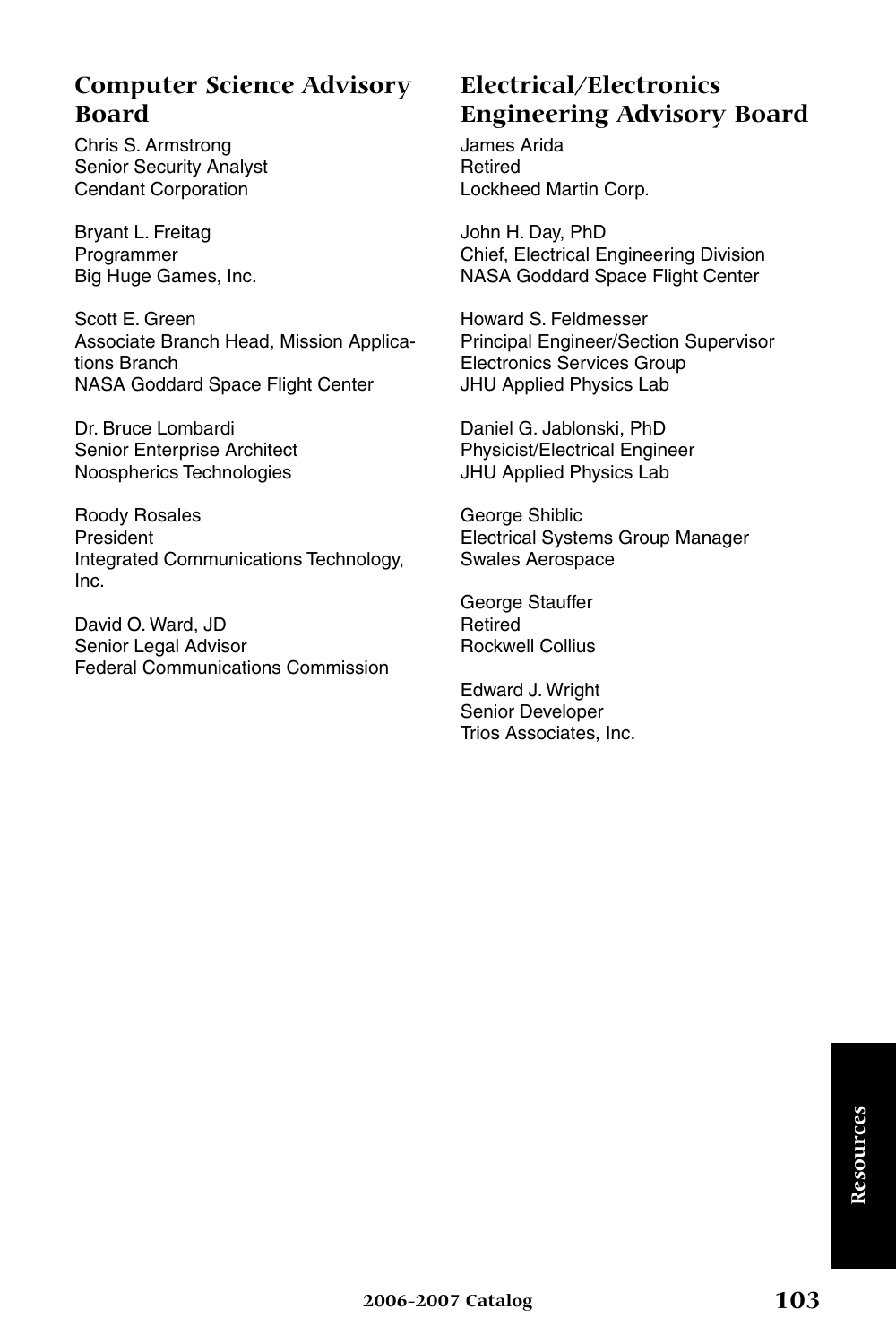## **Business and Information Management Industrial Advisory Board**

Jude E. Edwards, PhD Sr. Staff Systems Engineer and Certified Professor Instructor Lockheed Martin

Rob Frier President MET Laboratories, Inc.

George Hoffman Senior Technical Manager Global Access Networks, America Online

Joel Holl Vice President of Operations TracerNET Corporation

David Kanney Sr. Web Developer National Institutes of Health

Matt LeBlanc Engineering Team Leader PerkinElmer

Roy L. Morris Managing Partner Strategic Technology Investors

Michael Plass MCEI Vice President and Director Systems Integration, US Federal Government Markets Division, Motorola, Inc.

Gordon Rollins Certified Mediator GCR Systems

Leo Shelton Professor Capitol College

David O. Ward, JD Senior Legal Advisor Federal Communications Commission

Steve Zecola CEO and President Zax Publishing Inc.

## **Telecommunications Engineering Technology Advisory Board**

Akil Anjarwalla International Product Consultant **SIEMENS** 

Michael G. Cuthrell Optical Engineer **SAIC** 

Suparak Fleming Systems Engineer Adtran

Tim Ford Lead Engineer CIENA

Greg Lindsey Customer Support Engineer Cisco Systems, Inc.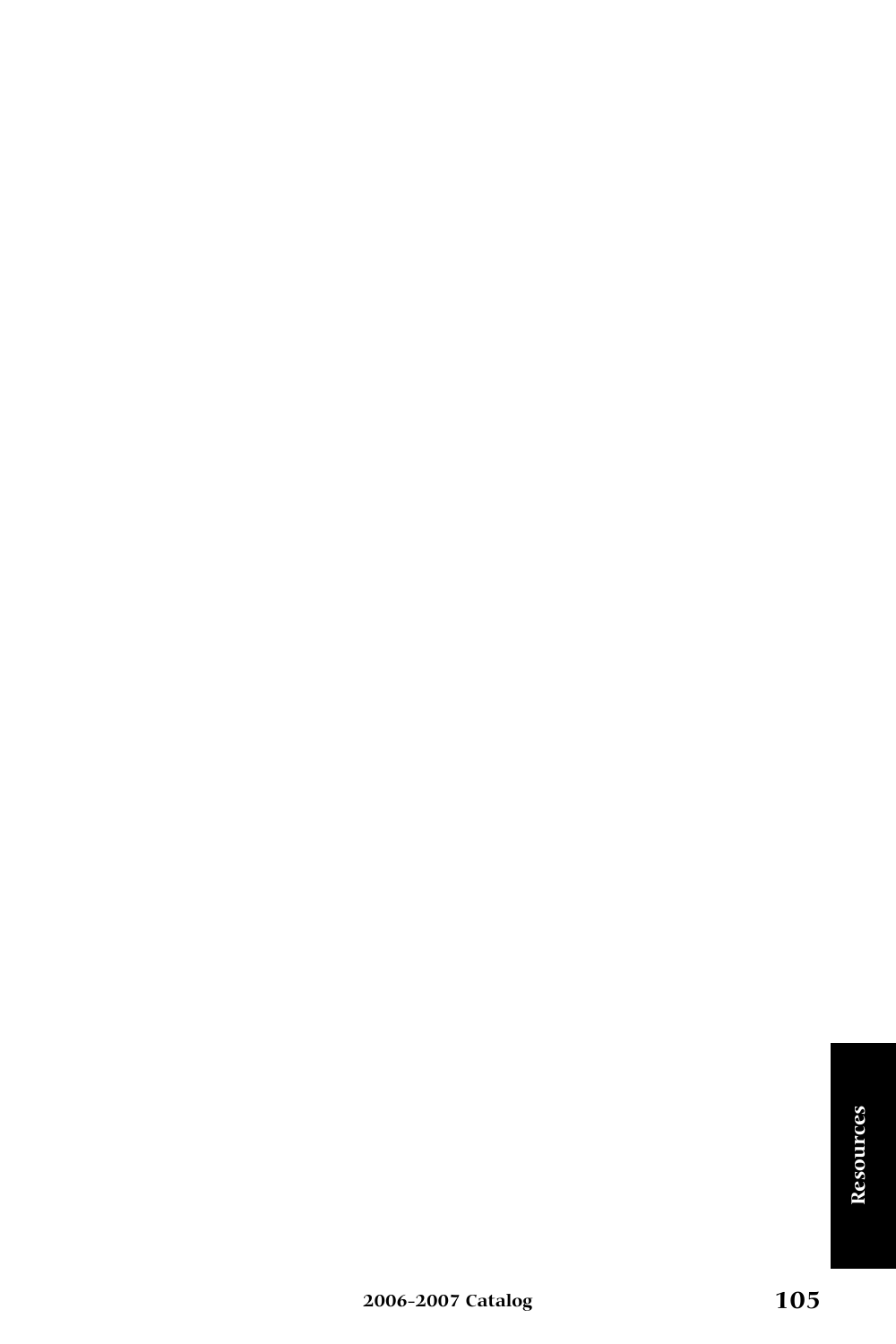# **Administration**

#### **Executive Council**

President Michael T. Wood AB, University of Michigan MA, University of Toledo PhD, University of Illinois

Vice President for Academic Affairs David Odett BA, Madonna University MA, Central Michigan University MBA, University of Notre Dame PhD, Wayne State University

Vice President for External Relations Richard E. Beall BS, University of Maryland, College Park MA, Marymount University

Vice President for Finance and Administration Derick A. Veenstra

Vice President for Planning and Assessment Dianne M. Veenstra BS, University of Maryland, College Park MS, Capitol College

#### **Office of Academic Administration and Support**

Director of Academic Administration and Support Ken S. Crockett BA, University of Maryland, College Park MGA, University of Maryland, University College

#### **Office of Administration and Human Resources**

Director of Administration and Human **Resources** Jacquelyn K. Enright BS, University of Maryland, College Park

#### **Office of Admissions**

Director of Admissions Darnell D. Edwards BS, Lincoln University

Danielle Matthews BA, Elon University

Clete Mehringer BA, Kentucky Wesleyan College

Graduate Admissions Coordinator Tierra Johnson BA, Mary Baldwin College

#### **Business Office**

Director of Finance Bill J. Cooper BS, Delaware State University

#### **Office of Career Services**

Director of Career Services Anthony G. Miller BS, Clarion University of Pennsylvania

#### **Critical Infrastructures and Cyber Protection Center**

Assistant Dean and Director Allan Berg BS, Towson University MEd, American University

#### **Office of Marketing and Communications**

Director of Marketing and Communications Megan L. Campbell BA, University of Maryland, Baltimore County MA, University of Baltimore

Communications Coordinator Angel M. Brownawell BS, Northwestern University

Website Manager Julie G. Cooke BA, The George Washington University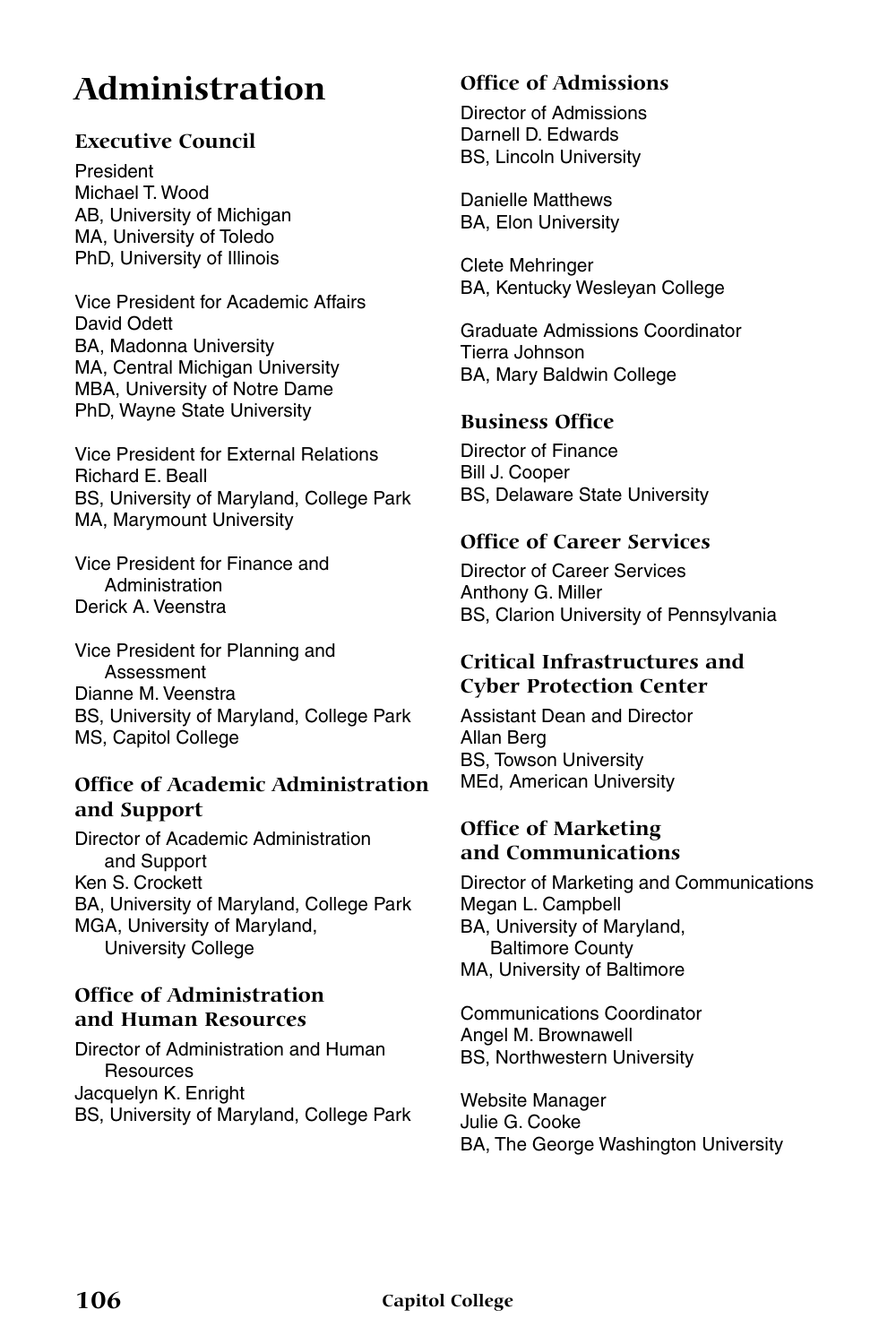#### **Office of Student Life and Retention**

Dean of Student Life and Retention Melinda Bunnell-Rhyne BA, Drew University MA, The George Washington University

College Advisor Chauncy L. Butcher BA, State University of New York College at Buffalo MS, State University of New York College at Buffalo

#### **Office of Advancement and Alumni Relations**

Director of Advancement and Alumni Relations Joy D. Johnson BA, Morgan State University

#### **Distance Learning Services**

Director of Distance Learning Services Danielle E. Faison BS, James Madison University MS, Capitol College

Online Help Desk Manager André W. Alexander

#### **Office of Financial Aid**

Director of Financial Aid Suzanne Thompson BS, MGA, University of Maryland, College Park

Assistant Director of Financial Aid Sara Anderson BS, Stonehill College

#### **Information Services and Technology**

Administrative Computing Jay Hall

Academic Computing Ramon Rodriguez BS, Capitol College

Network and Administrative Support Manager Allen Exner BS, Capitol College

Computer Programmer and DBA Adekunle Gbadamosi BS, MS, Capitol College

Computer Services Manager Grant Vargo BS, Capitol College

#### **John G. and Beverly A. Puente Library**

Director of Library Services and Information Literacy Rick A. Sample BA, MLS, University of Maryland, College Park

Associate Director of Library Services Sandra C. Pisano BS, State University of New York College at Old Westbury MSLS, Long Island University

#### **Office of Registration and Records**

Director of Registration and Records Sallie J. McKevitt BS, University of Maryland, College Park

Transcript/Graduation Specialist Michelle Kelly BA, Sacred Heart College MEd, North Adams State College

Transcript/Registration Specialist Carole Cook

#### **Space Operations Institute**

**Director** David Wagner BA, West Virginia University MS, Embry-Riddle Aeronautical University

Deputy Director of Operations Ken Dolan BA, St. Joseph's College BS, Purdue University MS, Drexel University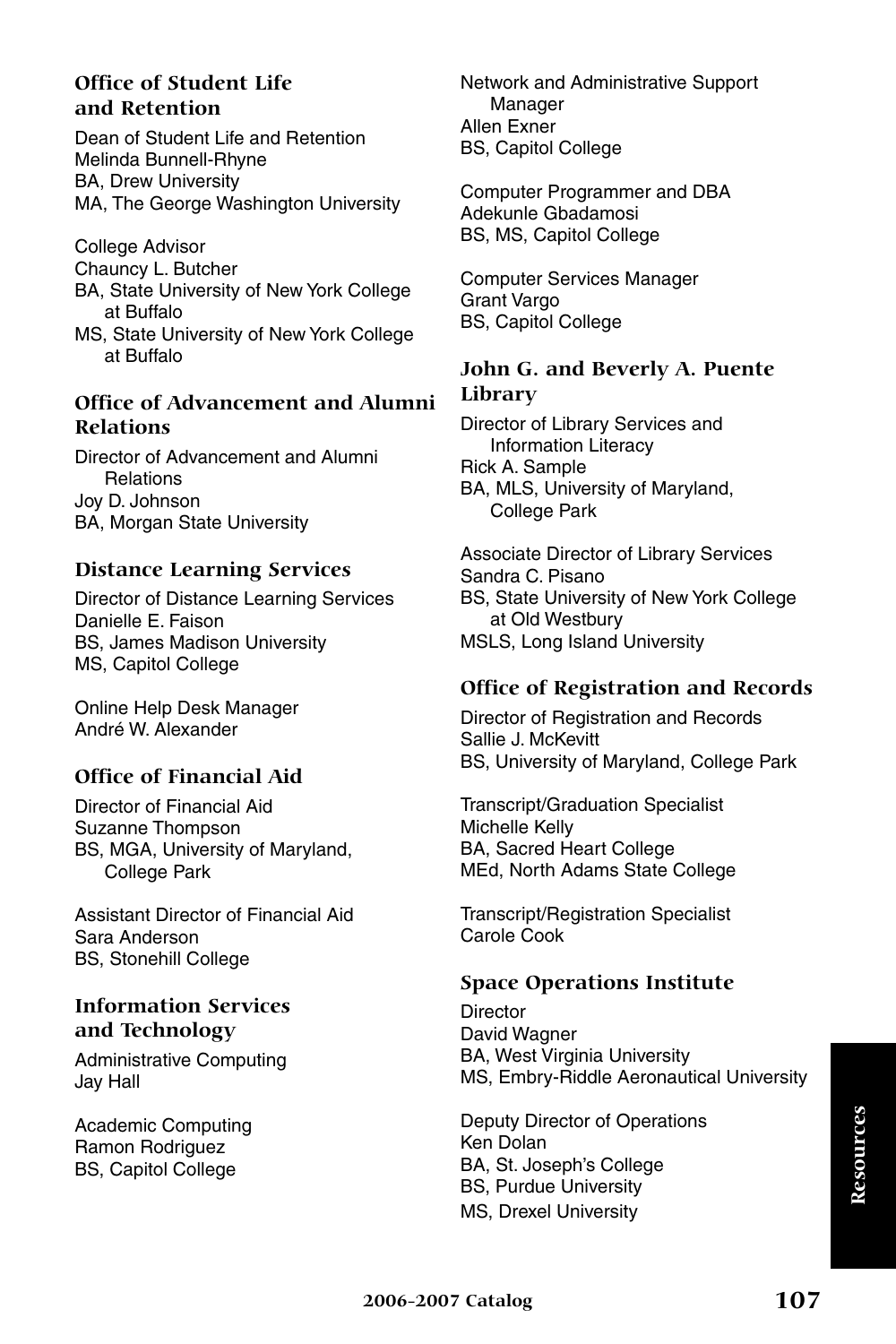# **Faculty**

Dean Abrams Adjunct Professor AA, Montgomery College, Rockville BS, University of Maryland, College Park MS, Capitol College

Max Abrar Adjunct Professor BS, University of Maryland, College Park MS, University of Houston

Charles E. Adler Adjunct Professor BA, MBA, Florida Institute of Technology MS, Capitol College

Mohamad Alhashish Adjunct Professor BS, University of Arizona MS, University of Maryland, College Park

Julie A. Anderson Associate Professor BA, Towson University MS, The Johns Hopkins University

Arman Anwar Adjunct Professor MS, George Mason University

James A. Arida Adjunct Professor BS, Polytechnic University MS, Polytechnic University

Robert C. Ashworth Professor of Practice BA, University of North Carolina at Wilmington MS, University of Maryland, College Park

Hasna Banu Adjunct Professor PUSc, University of Calcutta BS, MS, University of Dhaka PhD, University of London

Lee Preston Battle Adjunct Professor AAS, BS, Capitol College MS, Johns Hopkins University Helen G. Barker Assistant Professor BA, BS, Thomas Edison State College MA, Strayer University

Joshua Boone Adjunct Professor BS, Penn State University – York JD, Loyola University – New Orleans MS, Georgetown University

Marina I. Borovok Dean, Business and Information Management MS, PhD, Kiev University

Ilya Burdman BS, University of Maryland, College Park MS, Johns Hopkins University

William Butler Adjunct Professor BS, Brenau College MS, University of Maryland, College Park

Valentin Buzduga Adjunct Professor MS, G.H. Asachi Technical University PhD, University Politechnica of Bucharest

Richard A. L. Caldarola Adjunct Professor BA, La Salle College MBA, Friends University DBA, Nova Southeastern University

Jami M. Carroll Adjunct Professor BA, National University MBA, Southern New Hampshire University MS, Capitol College

Charles E. Case Professor BS, Capitol College MS, Loyola College Marshal of the College

Charles L. Cayot Adjunct Professor BS, New York University MS, Polytechnic University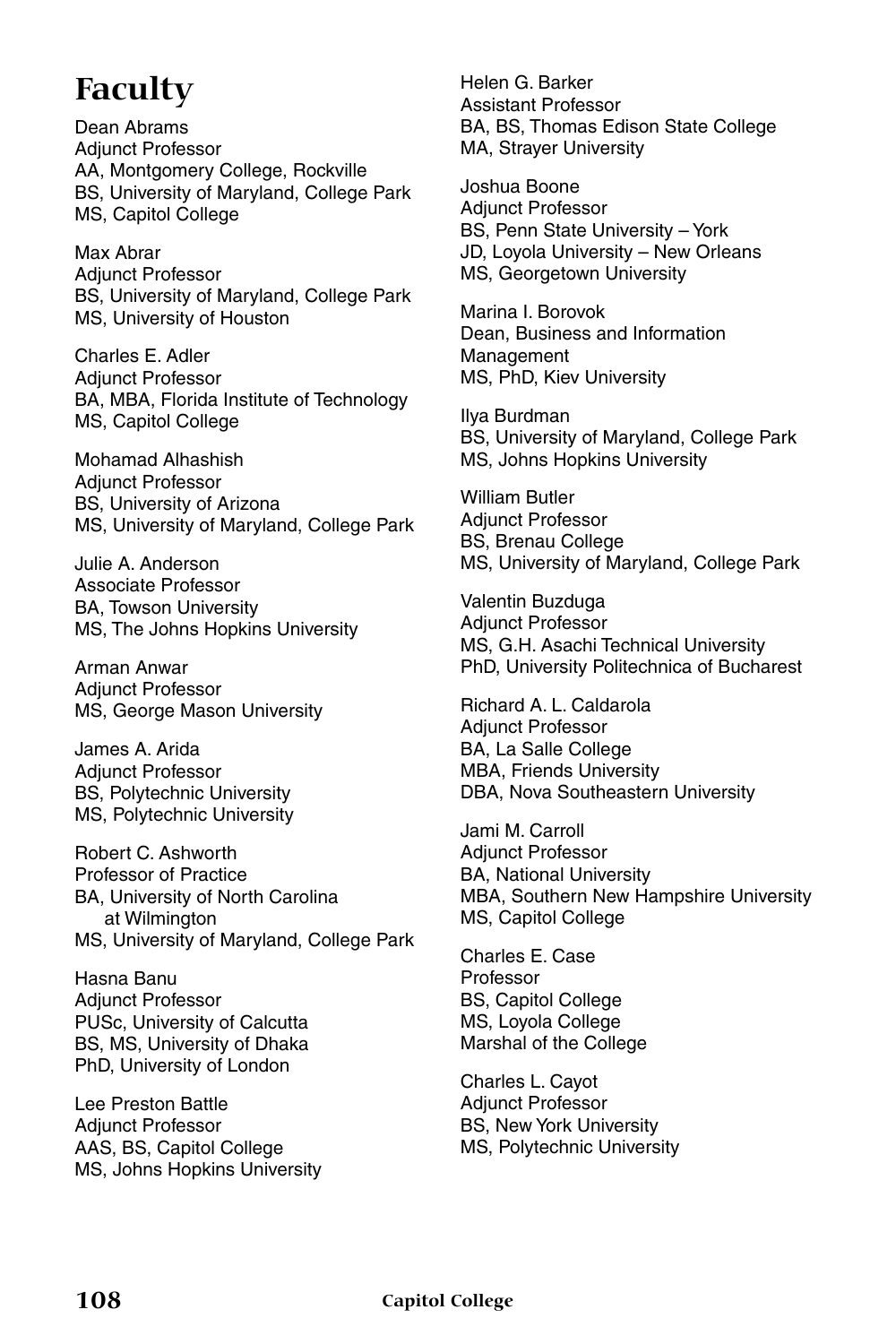Kellep Charles Adjunct Professor BS, North Carolina A&T State University MS, University of Maryland, University College

Karim J. Chichakly Adjunct Professor BA, Skidmore College BE, ME, Dartmouth College

Peter H. Christensen Adjunct Professor BA, Linfield College MS, U.S. Naval Postgraduate School

Charles D. Conner **Professor** BS, MS, University of Maryland, College Park PhD, The Catholic University of America

Christian J. Cooke Adjunct Professor BS, The Johns Hopkins University MS, Capitol College

Michael G. Cuthrell Adjunct Professor AAS, BA, Capitol College MS, The Johns Hopkins University

Anthony W. DiMario Adjunct Professor BS, La Salle University MS, Fairleigh Dickinson University

Max Dolinsky Adjunct Professor BS, MS, PhD, Ecole Polytechnique

Charles K. Edwards Adjunct Professor BS, Capitol College MS, Loyola College in Maryland

Jude E. Edwards Adjunct Professor BS, MS, University of Maryland, College Park DBA, Nova Southeastern University

Winston O. Edwards Adjunct Professor BA, Lincoln University MS, The Johns Hopkins University Randy Esser BS, Wayland Baptist University MS, Hawaii Pacific University

Rosalie Evans Adjunct Professor BS, The Johns Hopkins University MEd, Towson University PhD, University of Maryland, College Park

Howard Feldmesser Adjunct Professor BS, Rutgers University MS, The Johns Hopkins University

Hervé J. Franceschi Associate Professor BS, Ecole Polytechnique BS, Ecole Nationale MS, Stanford University MS, University of Maryland, College Park

James W. Genovese Adjunct Professor BA, MA, Stony Brook University MS, Villanova University

Earl E. Gottsman Professor BS, The Ohio State University MS, Iowa State University Tau Alpha Pi Fellow, American Society for Engineering Education

Ariel R. Grayson Adjunct Professor BA, Emory University JD, The Catholic University of America

Donna Harrington BA, University of Albany MA, University of Maryland, College Park

Matthew T. Henrikson Adjunct Professor BS, United States Military Academy MS, Colorado State University EDd, Auburn University

Dan Hickey Professor of Practice BS, University of the State of New York MA, Webster University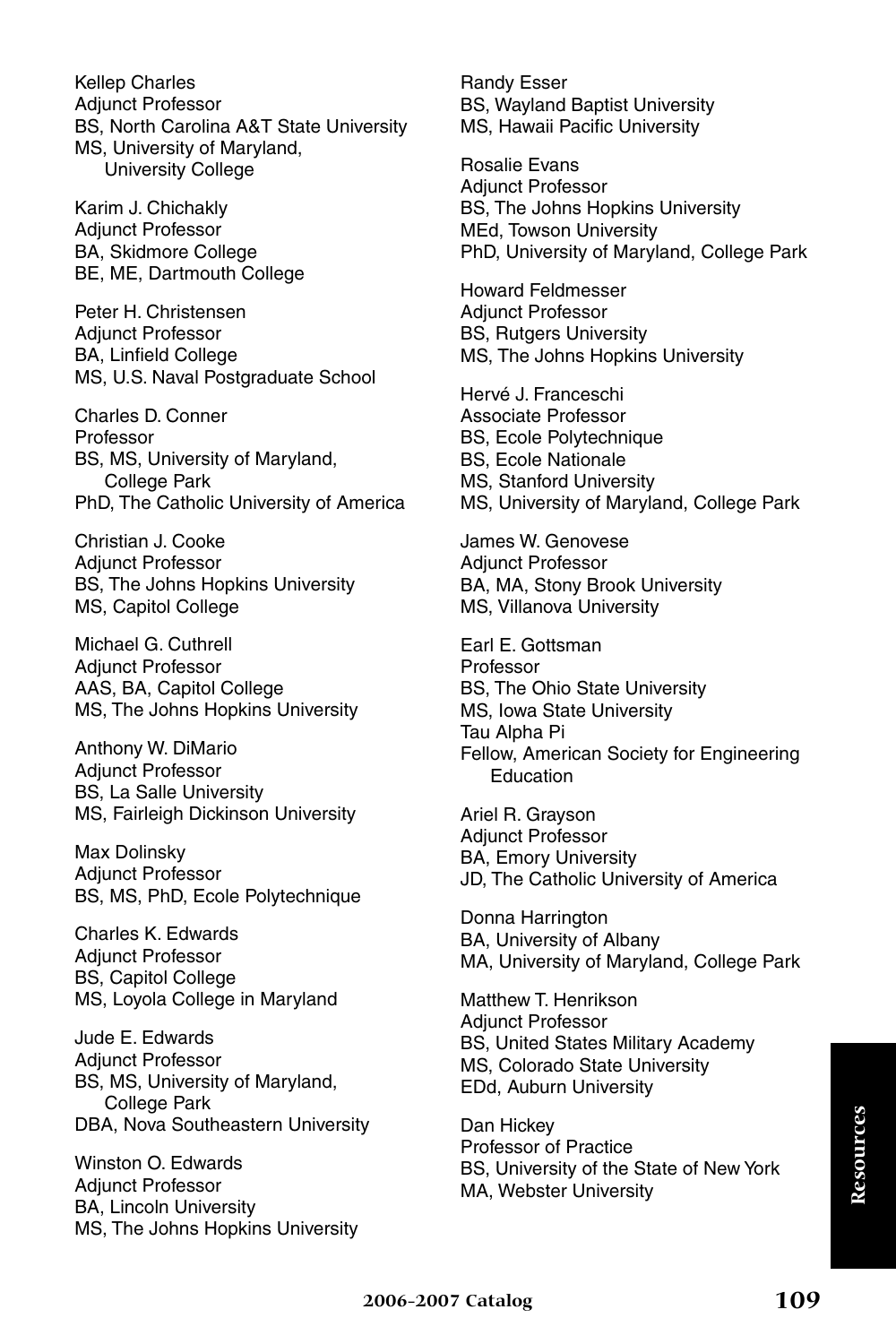Matthew P. Hirsch Adjunct Professor BA, New York University MS, Capitol College

Andres S. Ho Professor BS, Mapula Institute of Technology MA, University of Maryland, College Park MS, The Johns Hopkins University Tau Alpha Pi

George Hoffman Adjunct Professor BS, Clemson University MS, Capitol College

Joel T. Holl Adjunct Professor BS, MS, The Pennsylvania State University MBA, University of Pennsylvania

Daniel G. Jablonski Adjunct Professor BS, MS, Massachusetts Institute of Technology PhD, University of Cambridge

Craig Johnson Adjunct Professor BA, MA, California State University, **Sacramento** 

Janice F. Johnson Adjunct Professor AAS, St. Petersburg Junior College BA, Columbia Union College MBA, Strayer University

Steven M. Jones Adjunct Professor BA, Jacksonville University MBA, Webster University MS, Naval Postgraduate School

Shawn Landry Adjunct Professor BS, Johnson & Wales University MS, Regis University

Charles McBride Adjunct Professor BS, MBA, University of Maryland, College Park

Andrew A. Mehri Associate Professor AAS, Montgomery College BS, MS, Capitol College

Joseph C. Mills Adjunct Professor BA, Texas A&M University MS, University of Houston

Roy L. Morris Adjunct Professor BS, Stony Brook University MBA, University of Pennsylvania JD, The George Washington University

Edward J. Moulis Adjunct Professor BA, Harvard University MA, PhD, University of Delaware

Aniruddha Nagarkar Adjunct Professor BS, Indian Institute of Technology, Bombay MS, Virginia Polytechnic Institute and State University

John J. Neary Adjunct Professor BS, University of Maryland, College Park MS, Strayer University

Vincent J. Nestler Adjunct Professor BA, State University of New York College at New Paltz MA, Columbia University

Charles Nestor Adjunct Professor BA, MA, Adams State College

Thomas W. Ogilvy Adjunct Professor BS, United States Military Academy MS, Naval Post Graduate School

Charles Parsons Adjunct Professor PhD, University of Texas, Austin

Sharon Parsons Adjunct Professor BA, MA, University of Maryland, College Park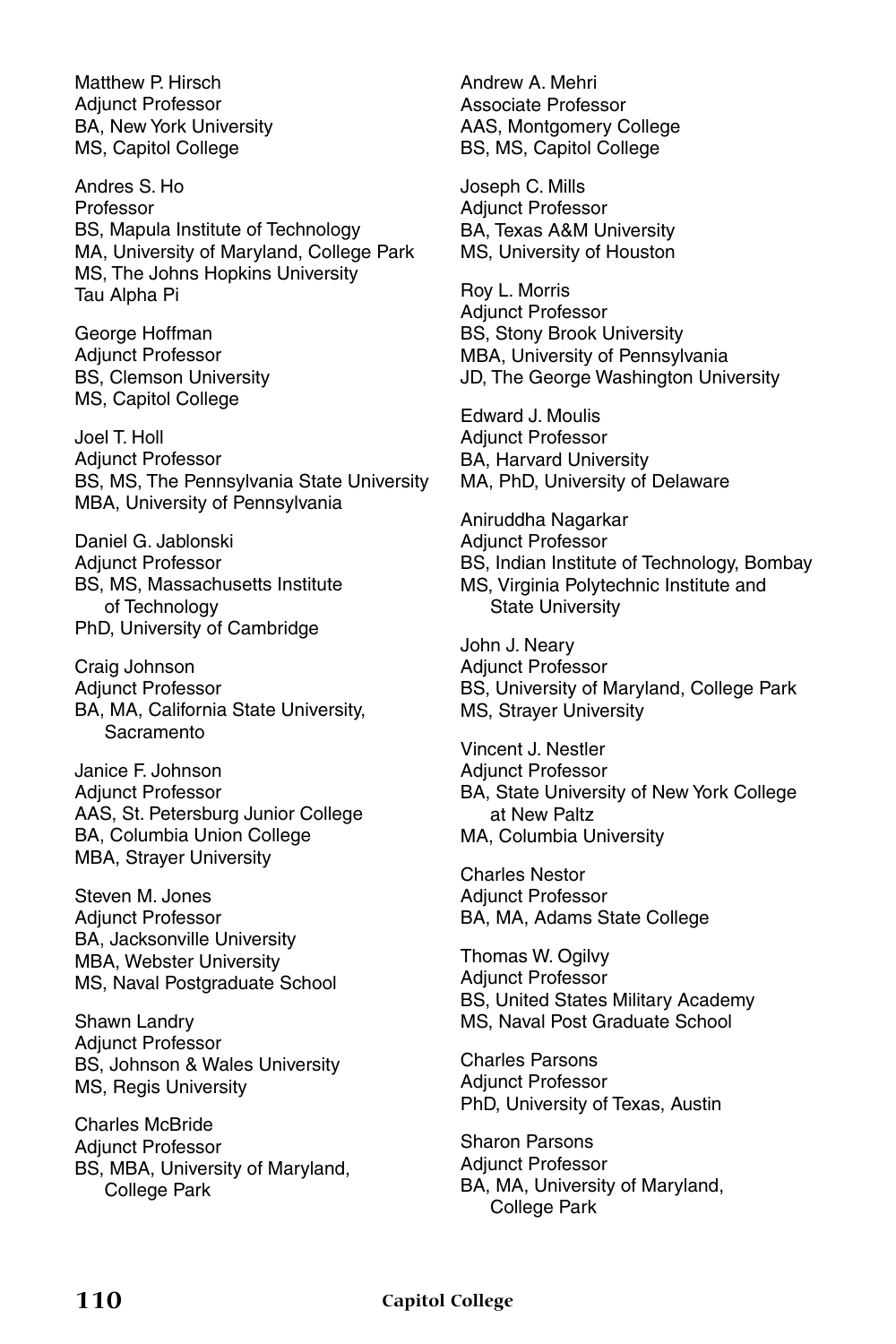Irene P. Pendleton Adjunct Professor BA, University of Hawaii MA, Pepperdine University EDd, University of Southern California

Claude A. Rankin Adjunct Professor BA, George Washington University MA, University of Maryland, College Park

Michael J. Rockler Adjunct Professor BA, BS, MA, PhD, University of Minnesota

Gordon C. Rollins Adjunct Professor BA, Norwich University MS, University of Southern California DBA, Virginia Polytechnic Institute and State University

John M. Ryan Professor BS, Capitol College MS, The Johns Hopkins University Tau Alpha Pi

Leo Shelton Adjunct Professor BS, MBA, Southeastern University

Gregory V. D. Smith Adjunct Professor BA, University of Maryland, University College JD, American University

Kevin T. Steiner Adjunct Professor BS, University of Maryland, College Park MS, Capitol College

Durai Swami Adjunct Professor BS, Madurai University MS, Capitol College

Jack T. Thornton Adjunct Professor BS, University of Missouri, Columbia MA, University of Texas, San Antonio Howard H. Van Horn Adjunct Professor BS, St. Francis College, New York MS, Capitol College MS, Western Connecticut State College

Thomas M. Varmette Adjunct Professor BA, Albany University MS, Capitol College

Charles A. Vergers Professor AAS, BS, Capitol College MS, The Johns Hopkins University

Jeff Volosin Adjunct Professor BS, Florida Institute of Technology

Angela M. Walters Associate Professor BS, Arcadia University MS, Drexel University

David O. Ward Professor of Practice BA, Queens College MS, Pepperdine University JD, Pace University, Pleasantville

Robert Weiler Dean, Engineering and Computer **Technology** BS, MS, PhD, University of Maryland, College Park Eta Kappa Nu

William L. Wright Adjunct Professor BA, MA, Humboldt State University

Leiping Yu Adjunct Professor BS, MS, Nanjing University

Steve Zecola Adjunct Professor BA, Stony Brook University MA, University of Virginia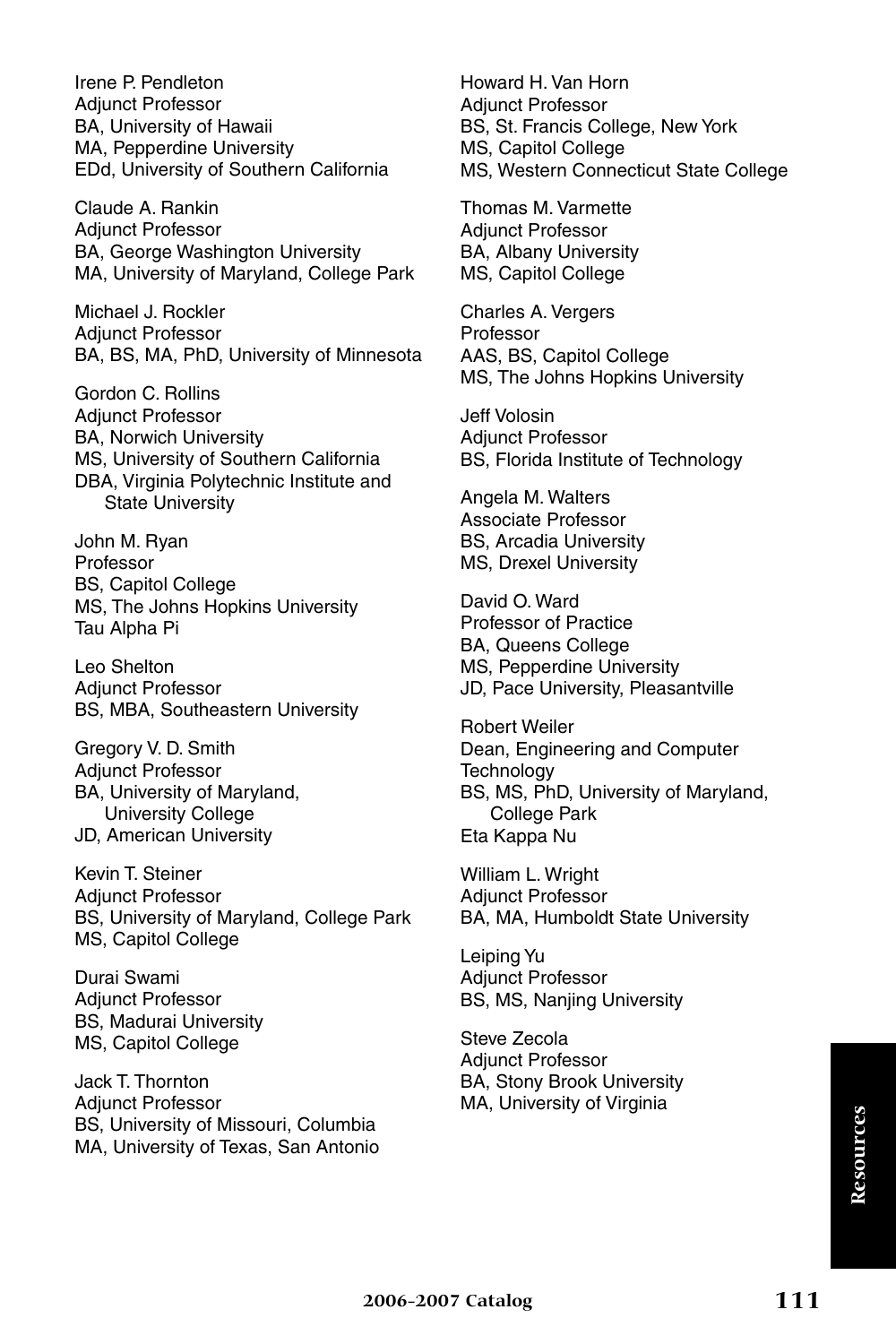# **Calendar**

## **Fall Semester 2006**

#### **Undergraduate Classes**

#### *Semester-long Classes*

|         | Aug. 15-18 Registration for part-time students                                         |
|---------|----------------------------------------------------------------------------------------|
|         | Aug. 16-18 Orientation/registration and<br>residence hall check-in for<br>new students |
| Aug. 18 | Final day of registration                                                              |
|         | December graduates notify Office<br>of Registration and Records                        |
| Aug. 19 | Residence hall check-in for<br>returning students                                      |
| Aug. 21 | Classes begin                                                                          |
|         | Last day for 100% refund                                                               |
|         | First tuition installment due                                                          |
|         | Library opens                                                                          |
|         | Cooperative education work<br>period begins                                            |
| Aug. 28 | Electronics, physics/chemistry<br>and computer labs open                               |
|         | <b>Tutoring Resource Center opens</b>                                                  |
| Sept. 1 | Last day for 75% refund                                                                |
| Sept. 2 | Library Closed                                                                         |
| Sept. 4 | Labor Day - college closed                                                             |
| Sept. 5 | Last day to add or audit a course                                                      |
|         |                                                                                        |

- Sept. 11 Last day for 50% refund
- Sept. 15 Second tuition installment due

| Sept. 18 | Last day for 25% refund                                            |
|----------|--------------------------------------------------------------------|
|          | Last day to drop a course without<br>a W                           |
|          | Sept. 25-29 Financial Aid Disbursement Week/<br>Pell Census        |
| Sept. 26 | Career Day - no classes                                            |
| Oct. 17  | Final tuition installment due                                      |
| Oct. 31  | Last day to drop a course with<br>a W or change to audit           |
|          | Registration for spring semester<br>begins for continuing students |
| Nov. 22  | Classes are canceled - college<br>closes at 5 p.m.                 |
|          | Nov. 23-26 Thanksgiving recess - college<br>closed                 |
| Nov. 27  | Classes resume                                                     |
| Dec. 8   | Classes end                                                        |
|          | Last day to withdraw from the<br>college                           |
|          | Electronics and physics/chemistry<br>labs close                    |
|          | <b>Tutoring Resource Center closes</b>                             |
|          | All library materials are due                                      |
|          | Last day for cooperative education<br>work                         |
|          | Dec. 11-15 Final examinations                                      |
| Dec. 15  | Library, computer labs close                                       |
| Dec. 15  | Residence halls close at 5 p.m.                                    |
| Dec. 20  | College closes at 5 p.m. for                                       |

Dec. 21-Jan. 1

Winter recess - college closed

*Calendars for undergraduate terms, not running on a 16 week schedule, are available online.*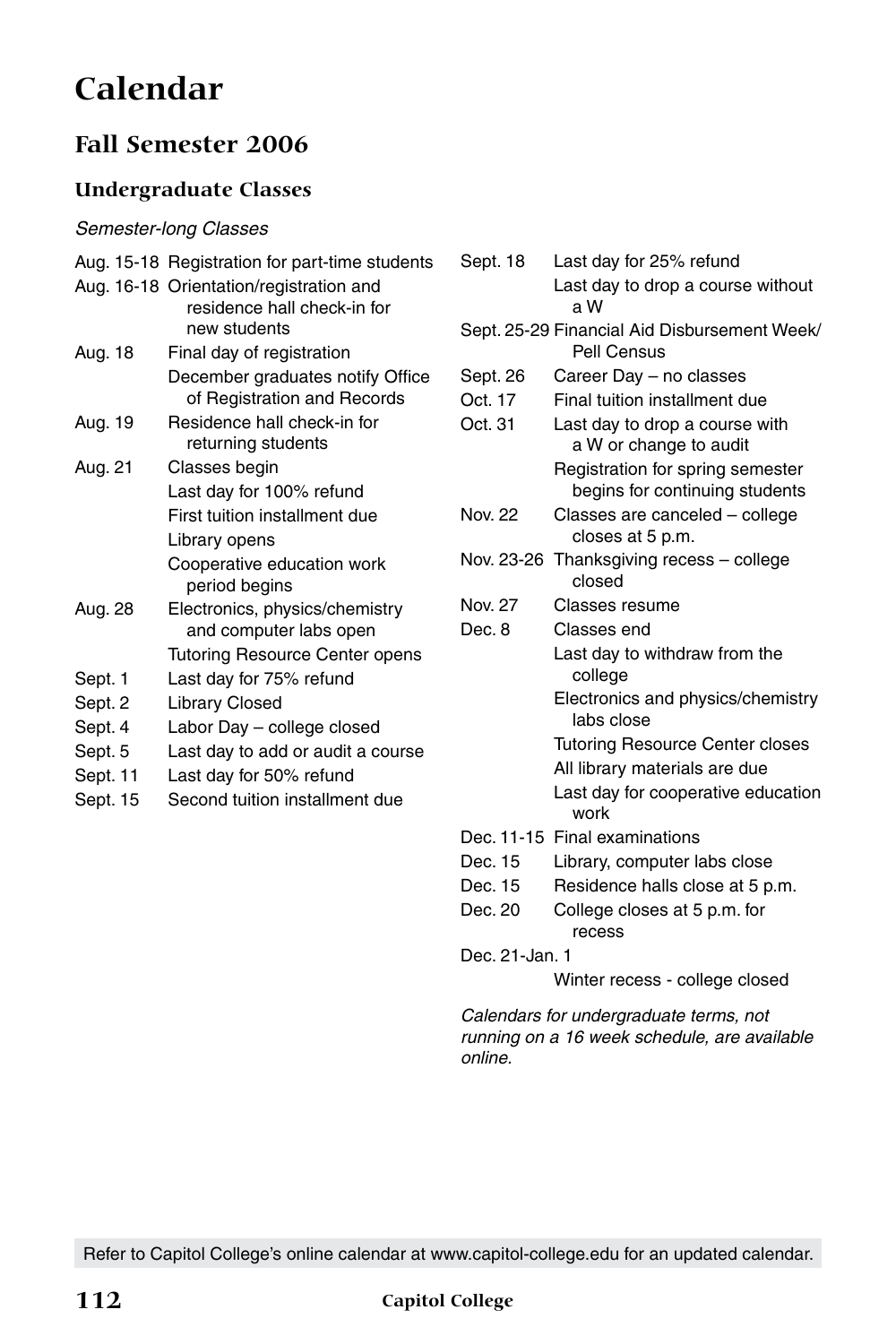#### *Semester-long Classes*

| Aug. 25        | Final day of registration                |
|----------------|------------------------------------------|
| Aug. 28        | Classes begin                            |
|                | Last day for 100% refund                 |
|                | First 50% Tuition Installment            |
| Sept. 4        | Labor Day - college closed               |
|                | (Online classes will meet                |
|                | asynchronously.)                         |
| Sept. 8        | Last day for 75% refund                  |
| Sept. 11       | Last day to add or audit a course        |
| Sept. 15       | Last day for 50% refund                  |
| Sept. 22       | Last day for 25% refund                  |
|                | Last day to drop without a W             |
| Sept. 25       | Final 50% Tuition Installment            |
| <b>Nov. 7</b>  | Last day to drop a course with<br>a W    |
| <b>Nov. 22</b> | College closes at 5 p.m.                 |
|                | (Online classes will meet                |
|                | asynchronously.)                         |
|                | Nov. 23-26 Thanksgiving - college closed |
|                | (Online classes will meet                |
|                | asynchronously.)                         |
| Dec. 8         | Last day to withdraw                     |
| Dec.16         | Classes end                              |
| Dec. 20        | College closes at 5 p.m. for<br>recess   |
| Dec. 21-Jan. 1 |                                          |
|                | Winter recess - college closed           |
|                |                                          |

#### *Fall – Term I*

| Aug. 25  | Final day of registration         |
|----------|-----------------------------------|
| Aug. 28  | Classes begin                     |
|          | Last day for 100% refund          |
|          | First 50% Tuition Installment     |
| Sept. 1  | Last day for 75% refund           |
| Sept. 4  | Labor Day - college closed        |
|          | (Online classes will meet         |
|          | asynchronously.)                  |
| Sept. 5  | Last day to add or audit a course |
| Sept. 8  | Last day for 50% refund           |
| Sept. 15 | Last day for 25% refund           |
|          | Last day to drop a course         |
| Sept. 25 | Final 50% Tuition Installment     |
| Oct 14   | Last day to Withdraw              |
| Oct. 21  | Classes End                       |

#### *Fall – Term II*

| Oct. 20        | Final day of registration                |  |
|----------------|------------------------------------------|--|
| Oct. 23        | Classes begin                            |  |
|                | Last day for 100% refund                 |  |
|                | First 50% Tuition Installment            |  |
| Oct. 27        | Last day for 75% refund                  |  |
| Oct. 30        | Last day to add or audit a course        |  |
| Nov. 3         | Last day for 50% refund                  |  |
| Nov. 10        | Last day for 25% refund                  |  |
|                | Last day to drop a course                |  |
| Nov. 20        | Final 50% Tuition Installment            |  |
| Nov 22         | College closes at 5 p.m.                 |  |
|                | (Online classes will meet                |  |
|                | asynchronously.)                         |  |
|                | Nov. 23-26 Thanksgiving – college closed |  |
|                | (Online classes will meet                |  |
|                | asynchronously.)                         |  |
| Dec. 9         | Last day to Withdraw                     |  |
| Dec. 16        | Classes End                              |  |
| Dec. 20        | College closes at 5 p.m. for             |  |
|                | recess                                   |  |
| Dec. 21-Jan. 1 |                                          |  |

Winter recess – college closed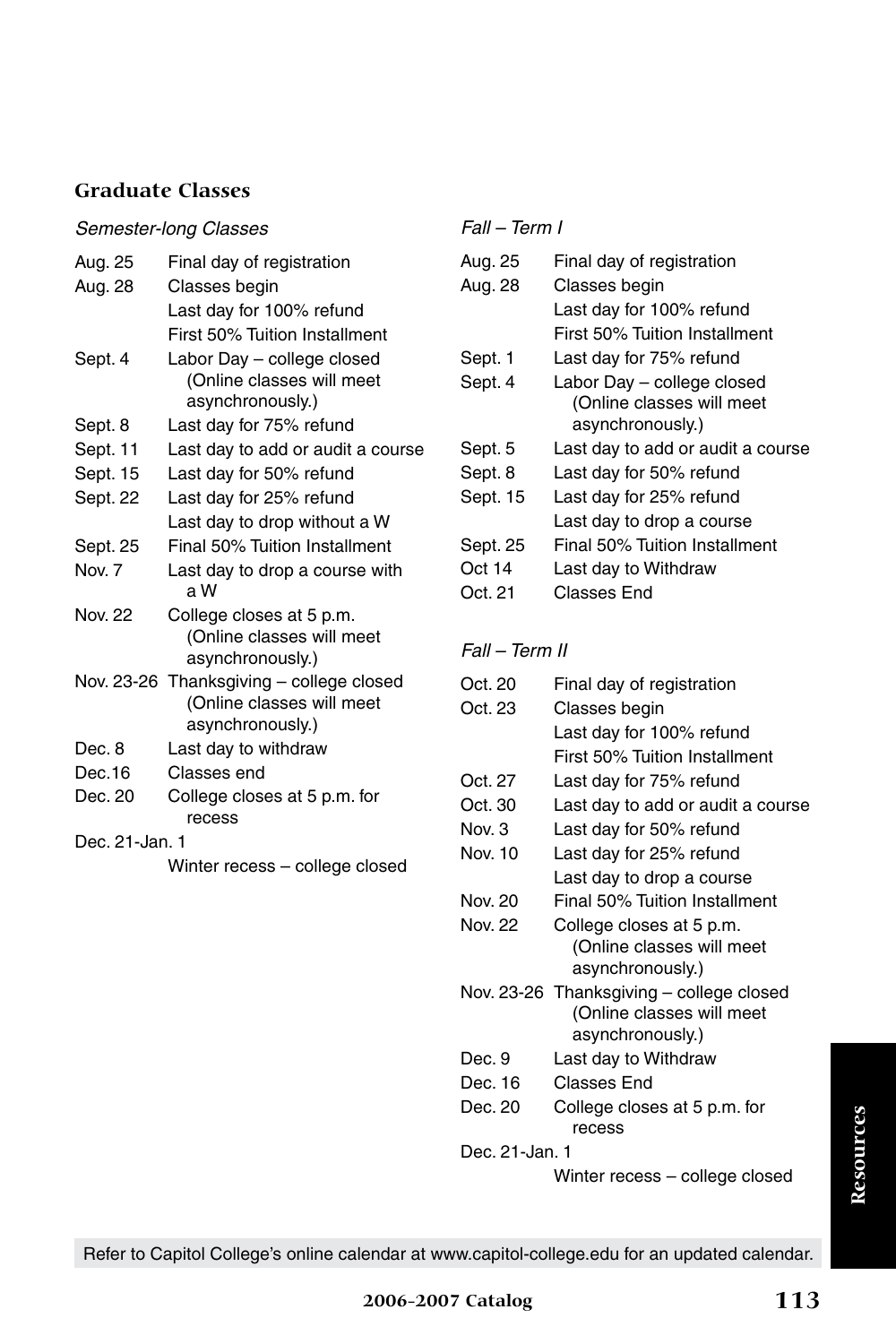## **Spring Semester 2007**

#### **Undergraduate Classes**

#### *Semester-long Classes*

| Jan. 4                                                        | Residence hall check-in for<br>new students       | Mar. 4-11                                                                              | Spring recess (service offices<br>open)                              |
|---------------------------------------------------------------|---------------------------------------------------|----------------------------------------------------------------------------------------|----------------------------------------------------------------------|
| Jan. 5                                                        | Final day of registration                         | Mar. 11                                                                                | Final tuition installment due                                        |
|                                                               | Graduation applications due for                   | Mar. 12                                                                                | Classes resume                                                       |
|                                                               | Class of 2006.                                    | Mar. 27                                                                                | Last day to drop a course                                            |
|                                                               | Orientation/registration for new<br>students      |                                                                                        | Registration for summer session<br>begins                            |
| Jan. 6                                                        | Residence hall check-in for<br>returning students | Apr. 9                                                                                 | Pre-registration for fall semester<br>begins for continuing students |
| Jan. 8                                                        | Classes begin                                     | Apr. 30                                                                                | Classes end                                                          |
|                                                               | Last day for 100% refund                          |                                                                                        | Last day to Withdraw                                                 |
|                                                               | First tuition installment due<br>Library opens    |                                                                                        | Electronics and physics/chemistry<br>labs close                      |
|                                                               | Co-op work period begins                          |                                                                                        | <b>Tutoring Resource Center closes</b>                               |
| Jan. 15                                                       | Martin Luther King Jr. Day -                      |                                                                                        | All library materials are due                                        |
|                                                               | college closed                                    |                                                                                        | Last day for cooperative education                                   |
| Jan. 17                                                       | Electronics, physics/chemistry                    |                                                                                        | work                                                                 |
|                                                               | and computer labs open                            | May 1-7                                                                                | Final examinations                                                   |
|                                                               | <b>Tutoring Resource Center opens</b>             | May 7                                                                                  | Library, computer labs close                                         |
| Jan. 22                                                       | Last day for 75% refund                           | May 8                                                                                  | Residence halls close at 5 p.m.                                      |
| Jan. 23                                                       | Last day to add or audit a course                 | May 12                                                                                 | Commencement                                                         |
| Jan. 29                                                       | Last day for 50% refund                           |                                                                                        |                                                                      |
| Financial Aid Disbursement Week/<br>Feb. 12-16<br>Pell Census |                                                   | Calendars for undergraduate terms, not<br>running on a 16 week schedule, are available |                                                                      |

Feb. 5 Last day for 25% refund Second tuition installment due *online.*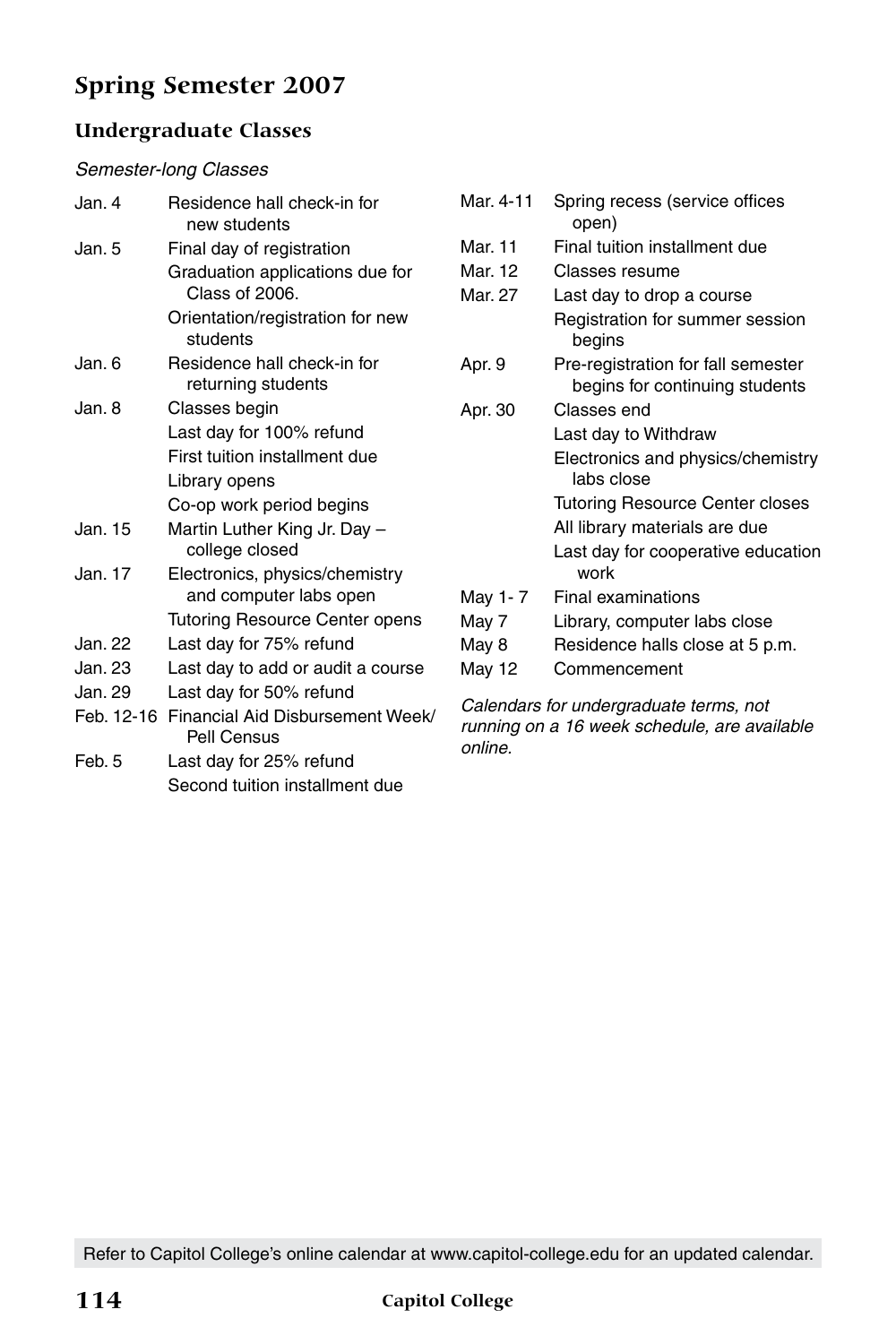#### *Semester-long Classes*

| Jan. 1  | Final day of registration                                    |
|---------|--------------------------------------------------------------|
| Jan. 2  | Classes begin                                                |
|         | Last day for 100% refund                                     |
|         | First 50% Tuition Installment                                |
|         | Graduation applications due for<br>Class of 2006.            |
| Jan. 15 | Martin Luther King Jr. Day -                                 |
|         | college closed (Online classes<br>will meet asynchronously.) |
| Jan. 15 | Last day for 75% refund                                      |
| Jan. 16 | Last day to add or audit a course                            |
| Jan. 22 | Last day for 50% refund                                      |
| Jan. 29 | Last day for 25% refund                                      |
| Jan. 30 | Final 50% Tuition Installment                                |
| Mar. 8  | Registration for summer session<br>begins                    |
| Mar. 12 | Last day to drop a course                                    |
| Apr. 16 | Last day to Withdraw                                         |
| Apr. 23 | Classes End                                                  |
| May 12  | Commencement                                                 |

#### *Spring – Term I*

| Jan. 1  | Final day of registration                                      |
|---------|----------------------------------------------------------------|
| Jan. 2  | Classes begin                                                  |
|         | Last day for 100% refund                                       |
|         | First 50% Tuition Installment                                  |
| Jan. 8  | Last day for 75% refund                                        |
| Jan. 9  | Last day to add or audit a course                              |
| Jan. 15 | Martin Luther King Jr. Day -<br>college closed (Online classes |
|         | will meet asynchronously.)                                     |
| Jan. 15 | Last day for 50% refund                                        |
| Jan. 22 | Last day for 25% refund                                        |
|         | Last day to drop a course                                      |
| Jan. 30 | Final 50% Tuition Installment                                  |
| Feb. 19 | Last day to Withdraw                                           |
| Feb. 26 | Classes End                                                    |

#### *Spring – Term II*

| Feb. 26 | Final day of registration         |
|---------|-----------------------------------|
| Feb. 27 | Classes begin                     |
|         | Last day for 100% refund          |
|         | First 50% Tuition Installment     |
| Mar. 5  | Last day for 75% refund           |
| Mar. 6  | Last day to add or audit a course |
| Mar. 12 | Last day for 50% refund           |
| Mar. 19 | Last day for 25% refund           |
|         | Last day to drop a course         |
| Mar. 27 | Final 50% Tuition Installment     |
| Apr. 16 | Last day to Withdraw              |
| Apr. 23 | Classes End                       |
| May 12  | Commencement                      |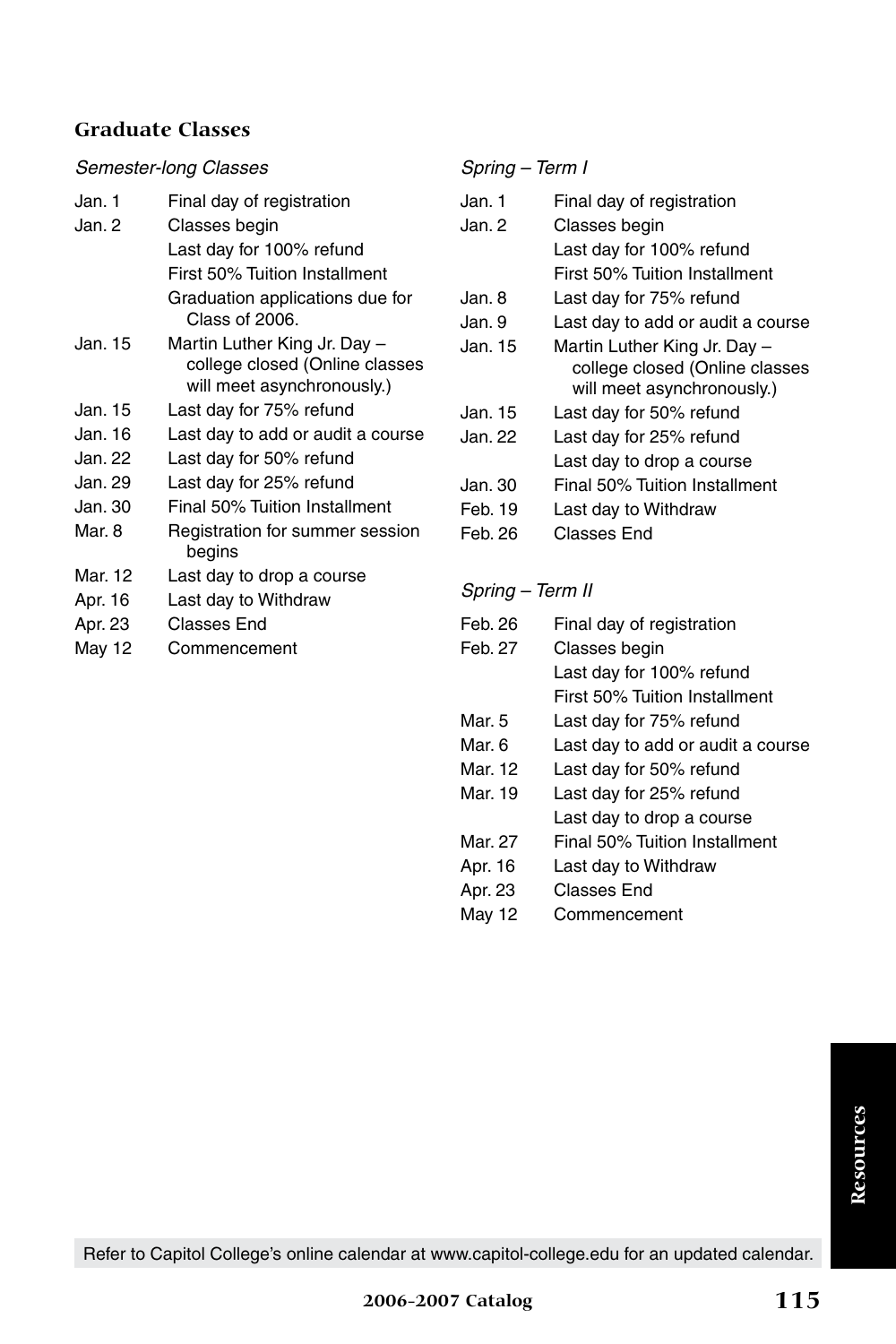### **Summer Session 2007**

#### **Undergraduate Classes**

#### *Session-long Classes*

| May 18  | Final day of registration                                | Jun        |
|---------|----------------------------------------------------------|------------|
|         | August graduates notify Office                           | Jun        |
|         | of Registration and Records                              |            |
|         | Cooperative education work                               |            |
|         | period begins                                            | July       |
| May 21  | Classes begin                                            |            |
|         | Last day for 100% refund                                 | July       |
|         | First tuition installment due                            |            |
|         | Library opens                                            | July       |
| May 28  | Memorial Day - college closed                            | July       |
| May 29  | Last day to add or audit a course                        |            |
|         | Last day for 75% refund for                              | July       |
|         | 8-week courses                                           |            |
|         | Electronics, physics/chemistry<br>and computer labs open | July       |
| June 1  | Second tuition installment due<br>for 8-week courses     | July       |
| June 5  | Last day for 50% refund for<br>8-week courses            | July       |
|         | Last day for 75% refund for<br>11-week courses           | July       |
| June 8  | Second tuition installment due for<br>11-week courses    | Aug        |
| June 12 | Last day to drop an 8-week<br>course                     |            |
|         | Last day for 25% refund for<br>8-week courses            |            |
|         | Last day for 50% refund for<br>11-week courses           | Aug<br>Aug |
| June 19 | Last day for 25% refund for<br>11-week courses           |            |
|         |                                                          |            |

|            | June 26-29 Financial Aid Disbursement Week/<br>Pell Census         |
|------------|--------------------------------------------------------------------|
| June 29    | Final tuition installment due for<br>8-week courses                |
| July 4     | Independence Day - college<br>closed                               |
| July 10    | Last day to drop an 11-week<br>course                              |
| July 13    | Final tuition installment due for<br>11-week courses               |
| July 9     | Last day to Withdraw from 8-week<br>COULSES                        |
| July 10    | Final exams for Tuesday 8-week<br>classes                          |
| July 12-13 | Final exams for Thursday and<br>Friday 8-week classes              |
| July 16    | Final exams for Monday 8-week<br>classes                           |
| July 18    | Final exams for Wednesday<br>8-week classes                        |
| July 31    | Monday classes meet for 11-week<br>classes                         |
| Aug. 2     | Wednesday classes meet for<br>11-week classes                      |
|            | Electronics and physics/chemistry<br>labs close                    |
|            | All library materials are due                                      |
| Aug. 3     | Last day to Withdraw                                               |
| Aug. 6-10  | Final examinations 11-week<br>classes during last class<br>session |
|            | 11-week classes end                                                |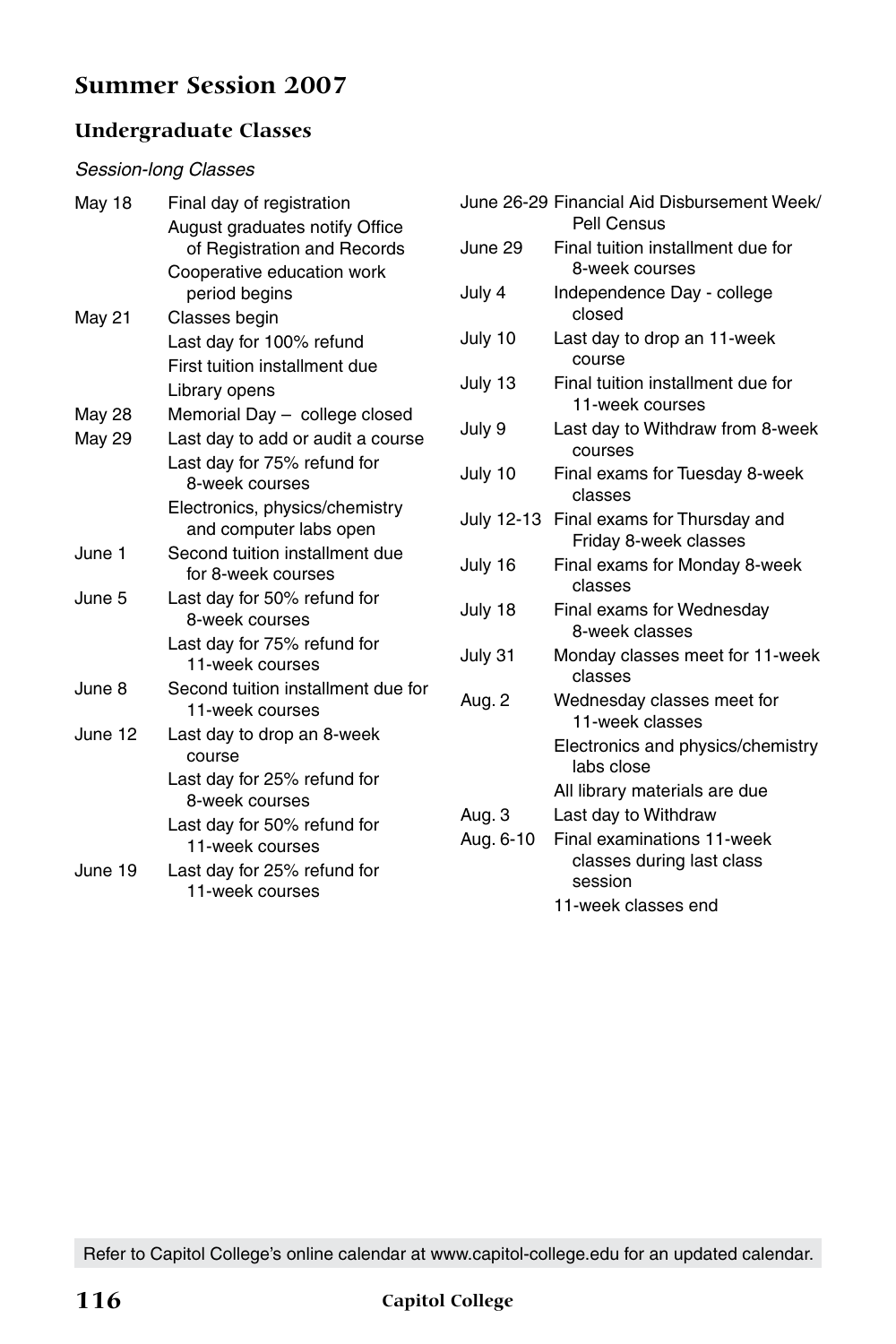#### *Session-long Classes*

| Apr. 27 | Final day of registration                                                          |
|---------|------------------------------------------------------------------------------------|
| Apr. 30 | Classes begin                                                                      |
|         | Last day for 100% refund                                                           |
|         | First 50% Tuition Installment                                                      |
| May 11  | Last day for 75% refund                                                            |
| May 12  | Commencement                                                                       |
| May 15  | Last day to add or audit a course                                                  |
| May 18  | Last day for 50% refund                                                            |
| May 25  | Last day for 25% refund                                                            |
| May 28  | Memorial Day - college closed<br>(Online classes will meet<br>asynchronously.)     |
|         | Final 50% Tuition Installment                                                      |
| July 4  | Independence Day - college<br>closed (Online classes will<br>meet asynchronously.) |
| July 6  | Last day to drop a course                                                          |
| Aug. 11 | Last day to withdraw                                                               |

Aug. 18 Classes end

#### *Summer – Term I*

| Apr. 27       | Final day of registration         |
|---------------|-----------------------------------|
| Apr. 30       | Classes begin                     |
|               | Last day for 100% refund          |
|               | First 50% Tuition Installment     |
| May 4         | Last day for 75% refund           |
| May 7         | Last day to add or audit a course |
| May 12        | Commencement                      |
| May 11        | Last day for 50% refund           |
| May 18        | Last day for 25% refund           |
| May 21        | Last day to drop a course         |
| May 28        | Memorial Day - college closed     |
|               | (Online classes will meet         |
|               | asynchronously.)                  |
|               | Final 50% Tuition Installment     |
| May 28-June 1 |                                   |
|               | Financial Aid Disbursement Week/  |
|               | Pell Census                       |

June 16 Last day to Withdraw June 23 Classes End

#### *Summer – Term II*

| June 22<br>June 25 | Final day of registration<br>Classes begin           |
|--------------------|------------------------------------------------------|
|                    | Last day for 100% refund                             |
|                    | First 50% Tuition Installment                        |
| June 29            | Last day for 75% refund                              |
| July 2             | Last day to add or audit a course                    |
| July 4             | Independence Day - college                           |
|                    | closed (Online classes will<br>meet asynchronously.) |
| July 6             | Last day for 50% refund                              |
| July 13            | Last day for 25% refund                              |
| July 16            | Last day to drop a course                            |
| July 16-20         | Financial Aid Disbursement Week/<br>Pell Census      |
| July 23            | Final 50% Tuition Installment                        |
| Aug. 11            | Last day to Withdraw                                 |
| Aug. 18            | Classes End                                          |
|                    |                                                      |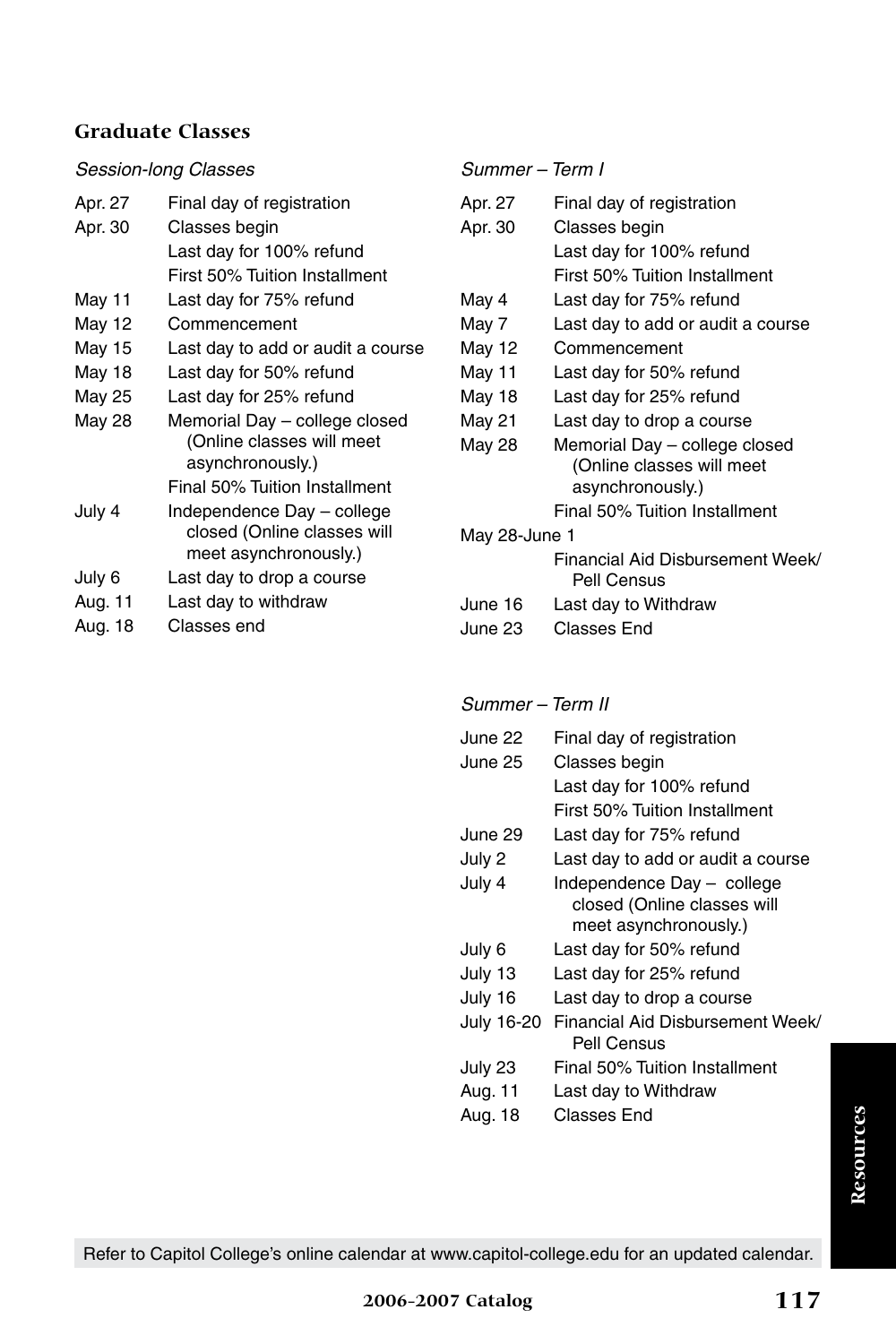### **Fall Semester 2007**

#### **Undergraduate Classes**

#### *Semester-long Classes*

|          | Aug. 14-17 Registration for part-time students |  |
|----------|------------------------------------------------|--|
|          | Aug. 15-17 Orientation/registration and        |  |
|          | residence hall check-in for                    |  |
|          | new students                                   |  |
| Aug. 17  | Final day of registration                      |  |
|          | December graduates notify Office               |  |
|          | of Registration and Records                    |  |
| Aug. 18  | Residence hall check-in for                    |  |
|          | returning students                             |  |
| Aug. 20  | Classes begin                                  |  |
|          | Last day for 100% refund                       |  |
|          | First tuition installment due                  |  |
|          | Library opens                                  |  |
|          | Cooperative education work                     |  |
|          | period begins                                  |  |
| Aug. 27  | Electronics, physics/chemistry                 |  |
|          | and computer labs open                         |  |
|          | <b>Tutoring Resource Center opens</b>          |  |
| Aug. 31  | Last day for 75% refund                        |  |
| Sept. 3  | Labor Day - college closed                     |  |
| Sept. 4  | Last day to add or audit a course              |  |
| Sept. 10 | Last day for 50% refund                        |  |
| Sept. 17 | Last day for 25% refund                        |  |
|          | Second tuition installment due                 |  |
|          | Sept. 24-28 Financial Aid Disbursement Week/   |  |
|          | Pell Census                                    |  |

Sept. 25 Career Day - no classes

Oct. 16 Final tuition installment due Oct. 30 Last day to drop a course Registration for spring semester begins for continuing students Nov. 21 Classes canceled – college closes at 5 p.m. Nov. 22-25 Thanksgiving recess – college closed Nov. 26 Classes resume Dec. 7 Classes end Electronics and physics/chemistry labs close Tutoring Resource Center closes All library materials are due Last day for cooperative education work Dec. 7 Last day to Withdraw Dec. 10-14 Final examinations Dec. 14 Library, computer labs close Dec. 14 Residence halls close at 5 p.m. Dec. 19 College closes at 5 p.m. for recess Dec. 20-Jan. 1 Winter recess – college closed

*Calendars for undergraduate terms, not running on a 16 week schedule, are available online.*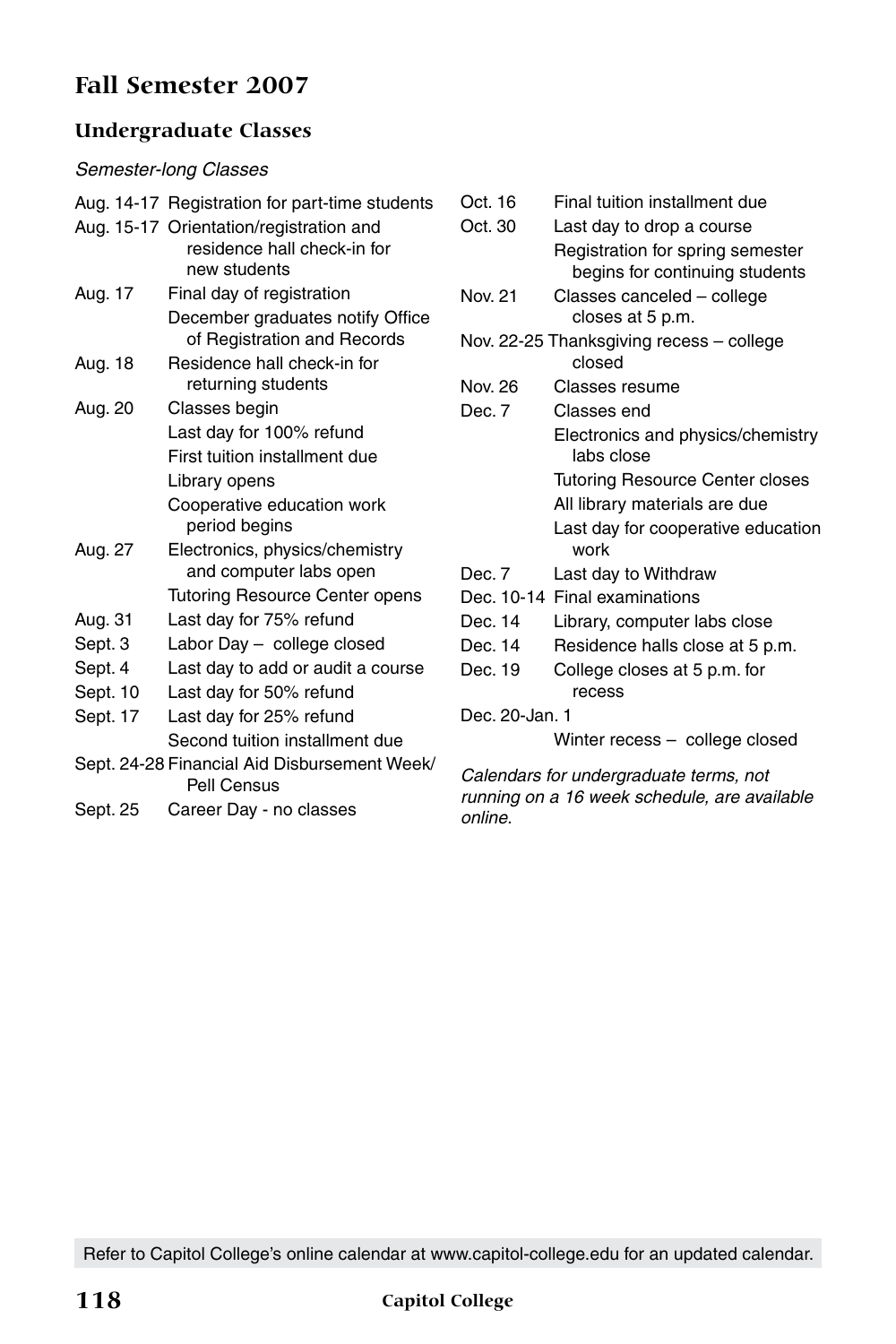#### *Semester-long Classes*

| Aug. 24  | Final day of registration                                             |
|----------|-----------------------------------------------------------------------|
| Aug. 27  | Classes begin                                                         |
|          | Last day for 100% refund                                              |
|          | First 50% Tuition Installment                                         |
| Sept. 3  | Labor Day - college closed                                            |
|          | (Online classes will meet<br>asynchronously.)                         |
| Sept. 7  | Last day for 75% refund                                               |
| Sept. 10 | Last day to add or audit a course                                     |
| Sept. 14 | Last day for 50% refund                                               |
| Sept. 21 | Last day for 25% refund                                               |
| Sept. 24 | Final 50% Tuition Installment                                         |
| Nov. 5   | Last day to drop a course                                             |
| Nov. 21  | College closes at 5 p.m.                                              |
|          | (Online classes will meet<br>asynchronously.)                         |
|          | Nov. 22-25 Thanksgiving - college closed<br>(Online classes will meet |
|          | asynchronously.)                                                      |
| Dec. 8   | Last day to Withdraw                                                  |
| Dec. 15  | <b>Classes End</b>                                                    |
| Dec. 20  | College closes at 5 p.m. for                                          |
|          | recess                                                                |

Dec. 21-Jan. 1

Winter recess – college closed

#### *Fall – Term I*

| Aug. 24  | Final day of registration         |
|----------|-----------------------------------|
| Aug. 27  | Classes begin                     |
|          | Last day for 100% refund          |
|          | First 50% Tuition Installment     |
| Sept. 3  | Labor Day - college closed        |
|          | (Online classes will meet         |
|          | asynchronously.)                  |
| Aug. 31  | Last day for 75% refund           |
| Sept. 4  | Last day to add or audit a course |
| Sept. 7  | Last day for 50% refund           |
| Sept. 14 | Last day for 25% refund           |
|          | Last day to drop a course         |
| Sept. 24 | Final 50% Tuition Installment     |
| Oct. 13  | Last day to Withdraw              |
| Oct. 20  | Classes Fnd                       |

#### *Fall – Term II*

| Oct. 19        | Final day of registration                |
|----------------|------------------------------------------|
| Oct. 22        | Classes begin                            |
|                | Last day for 100% refund                 |
|                | First 50% Tuition Installment            |
| Oct. 26        | Last day for 75% refund                  |
| Oct. 29        | Last day to add or audit a course        |
| Nov. 2         | Last day for 50% refund                  |
| Nov. 9         | Last day for 25% refund                  |
| Nov. 12        | Last day to drop a course                |
| Nov. 19        | Final 50% Tuition Installment            |
| Nov. 21        | College closes at 5 p.m.                 |
|                | (Online classes will meet                |
|                | asynchronously.)                         |
|                | Nov. 22-25 Thanksgiving – college closed |
|                | (Online classes will meet                |
|                | asynchronously.)                         |
| Dec. 8         | Last day to Withdraw                     |
| Dec. 15        | Classes End                              |
| Dec. 20        | College closes at 5 p.m. for             |
|                | recess                                   |
| Dec. 21-Jan. 1 |                                          |

Winter recess – college closed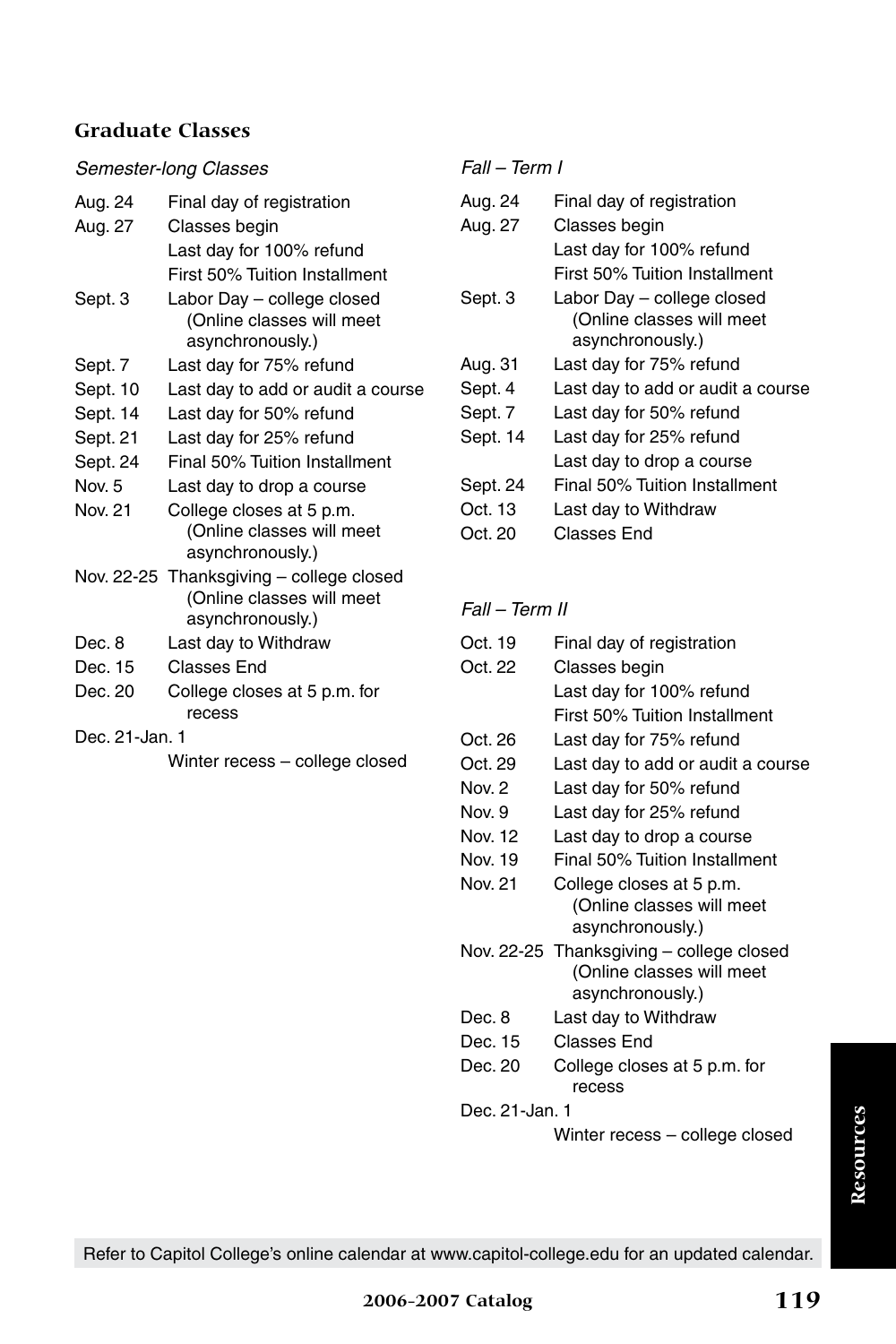# **Index**

### **A**

| Academic                                  |
|-------------------------------------------|
| Calendar  112-119                         |
|                                           |
|                                           |
| Performance  15-17                        |
| Policies and Procedures  12-14            |
|                                           |
| Programs 30, 35-49, 56, 58-63             |
|                                           |
|                                           |
|                                           |
| Administration  106                       |
| Admissions                                |
| Graduate 56-57                            |
| Undergraduate31-34                        |
| also see Transfer Credits                 |
|                                           |
| Advisory Boards 101-104                   |
| Affiliations 8                            |
|                                           |
| Appeal a Grade  15                        |
| Associate in Applied Science Degrees . 30 |
| Astronautical Engineering 35              |
| Attendance 14                             |
| Audited Courses 12, 29                    |

# **B**

| Bachelor of Science Degrees 30 |  |
|--------------------------------|--|
| Board of Trustees. 100         |  |
| Business Administration 36, 58 |  |

# **C**

| Commencement 17<br>also see Calendar |
|--------------------------------------|
| Course                               |
|                                      |
| Cancellation 13                      |
| Descriptions 67-99                   |
| Drop13, 24                           |
| Online  10                           |
|                                      |
| Repeat 15, 29                        |
| Transfer Credit 19-21                |
|                                      |
|                                      |

# **D**

| Deferred Payment Plan 23              |
|---------------------------------------|
| Degree, Change of 12                  |
| Degree Programs  30, 35-49, 56, 58-63 |
|                                       |
|                                       |
|                                       |
| Double Degree Requirements 12-13      |
| Drop a Course13                       |

# **E**

| Electrical Engineering 41, 60             |  |
|-------------------------------------------|--|
| Electronics Engineering Technology. 42-43 |  |
| Emergency Closing1                        |  |
| Employment on Campus28                    |  |
| English Course Completion13               |  |
| Enrollment Status 17, 31-34, 56-57        |  |
| Equal Opportunities. 2                    |  |
|                                           |  |
|                                           |  |

# **F**

| Financial Aid 26-29 |  |  |  |  |  |  |  |  |  |  |
|---------------------|--|--|--|--|--|--|--|--|--|--|

# **G**

| Grading System  14-15         |  |
|-------------------------------|--|
| Graduate Programs 56, 58-63   |  |
| Graduation Requirements 17-18 |  |
| Grade Point Average (GPA) 14  |  |
|                               |  |

# **H**

| History of Capitol College  6  |  |
|--------------------------------|--|
| Homeland Security Department 8 |  |
| Honors, Academic 18            |  |
| Honor Societies 19             |  |
|                                |  |
| Housing Fees  22               |  |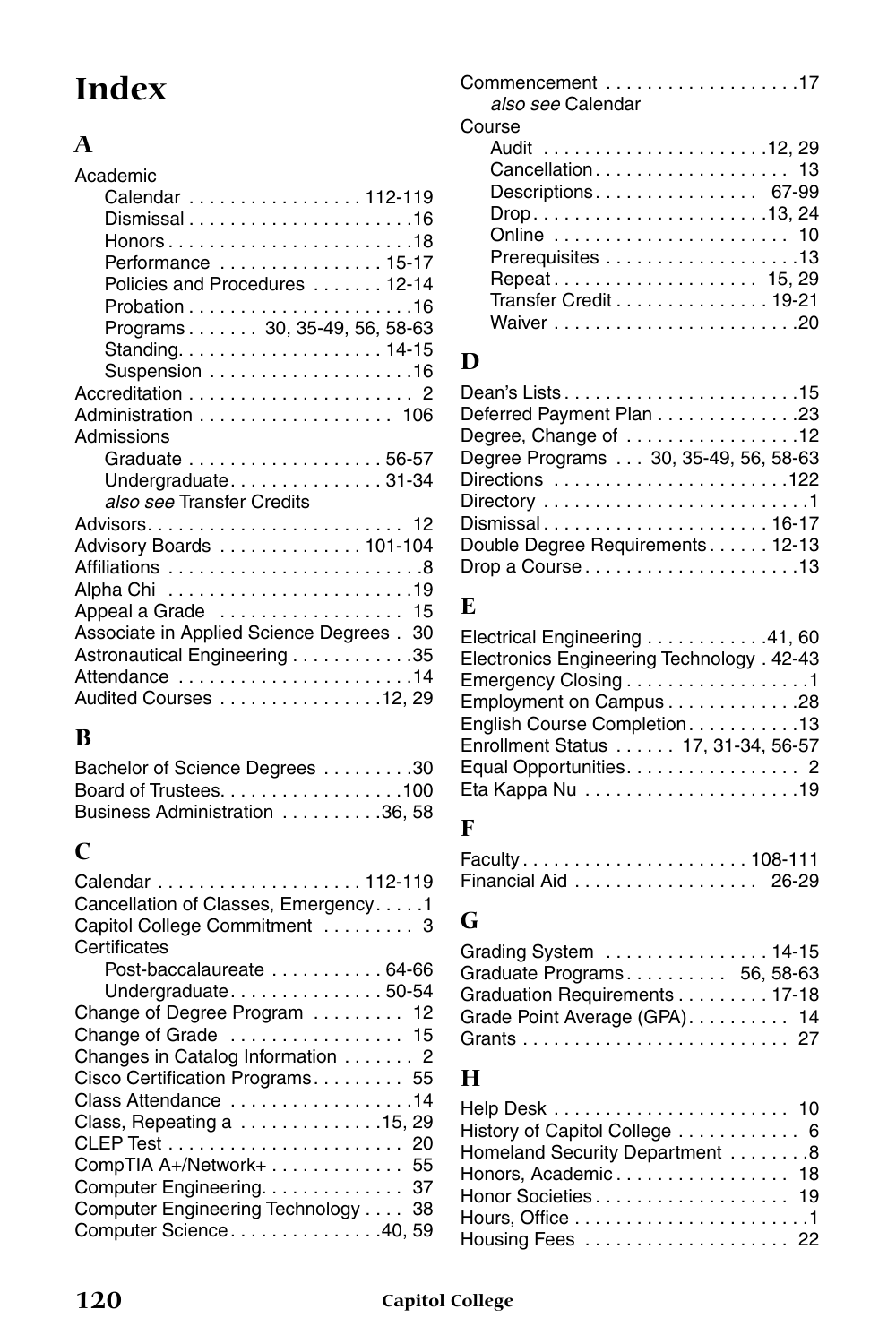# **I**

| Identification Cards 14<br>Institute of Electrical and Electronics |  |
|--------------------------------------------------------------------|--|
| Engineers  8                                                       |  |
| Incomplete Grades 15, 29                                           |  |
| Independent Study 12                                               |  |
| Information Architecture                                           |  |
| see Internet Engineering                                           |  |
| Information Assurance. 8, 44, 61                                   |  |
| Information and Telecommunications                                 |  |
| Systems Management. 62                                             |  |
|                                                                    |  |
| International Students 34                                          |  |
| Internet Classes                                                   |  |
| see Online Learning                                                |  |
| Internet Engineering  63                                           |  |

# **L**

| Loans  27-28 |  |  |  |  |  |  |  |  |  |  |  |  |  |  |
|--------------|--|--|--|--|--|--|--|--|--|--|--|--|--|--|

# **M**

| Management of Information Technology .45 |
|------------------------------------------|
|                                          |
| Master of Business Administration        |
| Degree  58                               |
| Master of Science Degrees 56             |
| Matriculation  17-19                     |
| Military Credits  20                     |
|                                          |

# **N**

| National Aeronautics and Space      |
|-------------------------------------|
| Administration  8, 35               |
| National Defense University 8       |
| National Security Agency  8         |
| <b>Network Security</b>             |
| see Information Assurance           |
| Non-degree Certification Programs55 |

# **O**

| Online Learning 10 |  |  |  |  |  |  |  |  |  |  |
|--------------------|--|--|--|--|--|--|--|--|--|--|

### **P**

| Partnerships  8                              |
|----------------------------------------------|
| Payment Options 23                           |
| Post-baccalaureate Certificates. . 56, 64-66 |
| Prerequisites 13, 67                         |
| Probation, Academic 16                       |
| Programs                                     |
| Graduate 56, 58-63                           |
| Undergraduate 30, 35-49                      |
|                                              |

# **R**

| Readmission 13, 33         |
|----------------------------|
| Records, Student 3, 14     |
|                            |
| Registration Procedures 12 |
| Repeating a Class 15, 29   |
| Residency Requirements 17  |
|                            |

# **S**

| Satisfactory Academic Progress 16, 29 |  |
|---------------------------------------|--|
| Scholarships 26-27                    |  |
| Scholastic Standing 14-15             |  |
| Software and Internet Applications 47 |  |
| Software Engineering  46              |  |
| Space Operations Institute  9         |  |
| Suspension, Academic  16              |  |
| Summer Session 14                     |  |

# **T**

| <b>Telecommunications Engineering</b> |
|---------------------------------------|
|                                       |
| Transcripts 14                        |
| Transfer Credits 19-21                |
| Transfer Students. 31-32              |
|                                       |
| Tuition and Fees 22                   |
|                                       |

# **U**

| Undergraduate Programs 30, 35-49 |  |  |  |  |  |
|----------------------------------|--|--|--|--|--|
| USDA Graduate School 8           |  |  |  |  |  |

# **V**<br>Vei

| Veteran's Benefits 29 |  |  |  |  |  |  |  |  |  |  |  |  |  |  |  |  |  |  |
|-----------------------|--|--|--|--|--|--|--|--|--|--|--|--|--|--|--|--|--|--|
|-----------------------|--|--|--|--|--|--|--|--|--|--|--|--|--|--|--|--|--|--|

# **W**

| Withdrawal13, 24          |  |  |  |  |  |  |
|---------------------------|--|--|--|--|--|--|
| Work-Study Employment  28 |  |  |  |  |  |  |